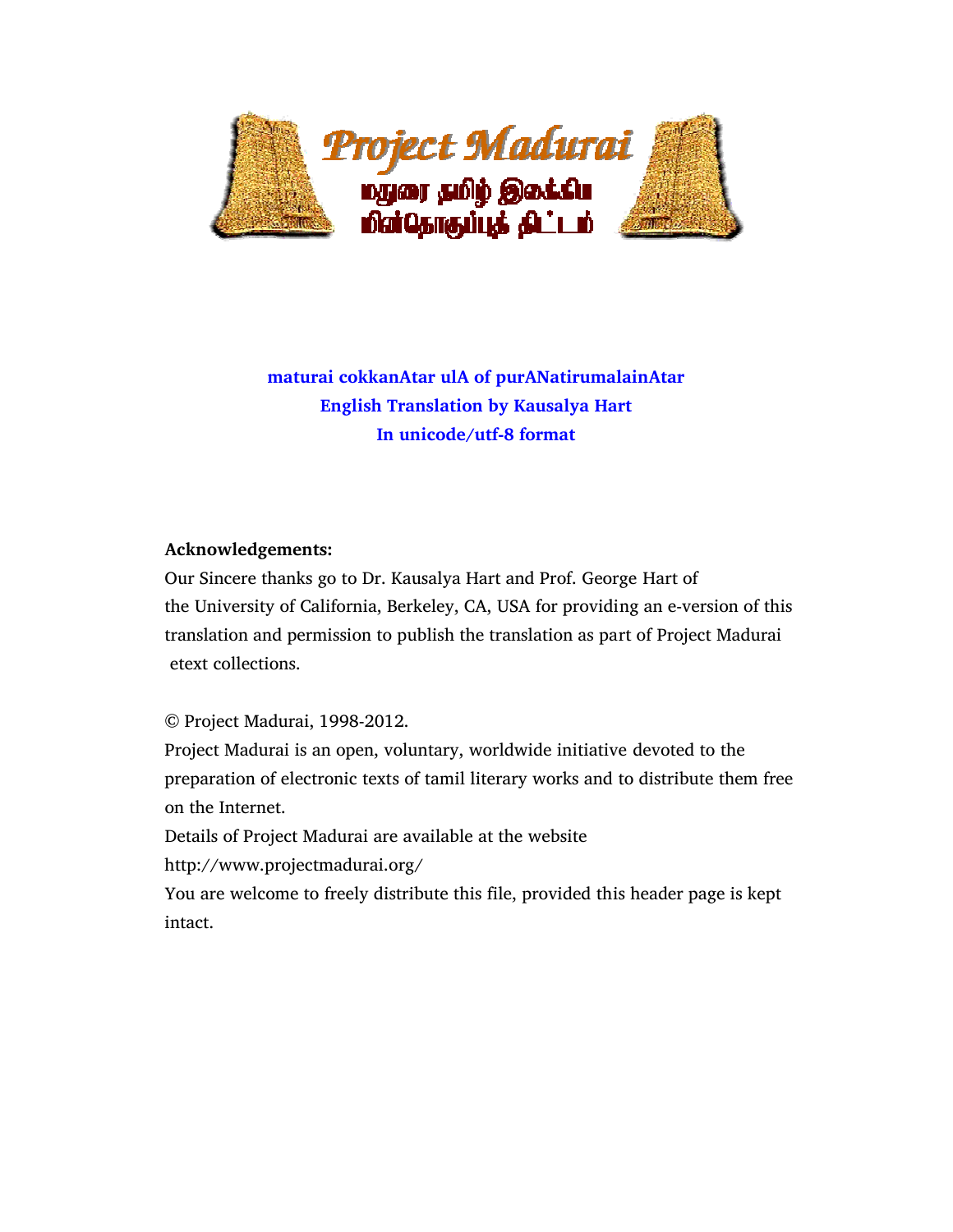## **maturai cokkanAtar ulA of purANatirumalainAtar English Translation by Kausalya Hart**

**Madurai Chokkanaathar Ulaa by Puraanathirumalainaathar** 

 Translated by Kausalya Hart Department of SSEAS University of California Berkeley April, 2012

### **Introduction**

The Thiruvilaiyaadal Puraanam and the Thiruchokkanaathar Ulaa.

 The Thiruvilaiyaadal puraanam of the fourteenth century tells the sixty-three miracle stories of Shiva in Madurai. Through the stories the author tells us the genealogy of many Pandyan kings, the history of Madurai city and how it was constructed, many wars between the Chola and Pandyan kings, the three times when the deluge came, the establishment of the Sangam with forty nine poets in Madurai city and many other details.

 The author of the Thiruvilaiyaadal puraanam is Paranjothi Munivar. He was born in the city of Thirumaraikkaadu in the Chola country. His father Meenakshisundara Desikar belonged to Vellala caste. The author learned both Sanskrit and Tamil and became a scholar in both languages. When he grew up he went to Madurai to worship the god Sundareswarar and goddess Meenakshi. Meenakshi appeared in his dream and asked him to write stories about the miracles of Lord Shiva and so he composed the Thriuvilaiyaadal Puraanam and read it in the assembly of Pandyan king. Scholars say that he lived in the 16th century CE.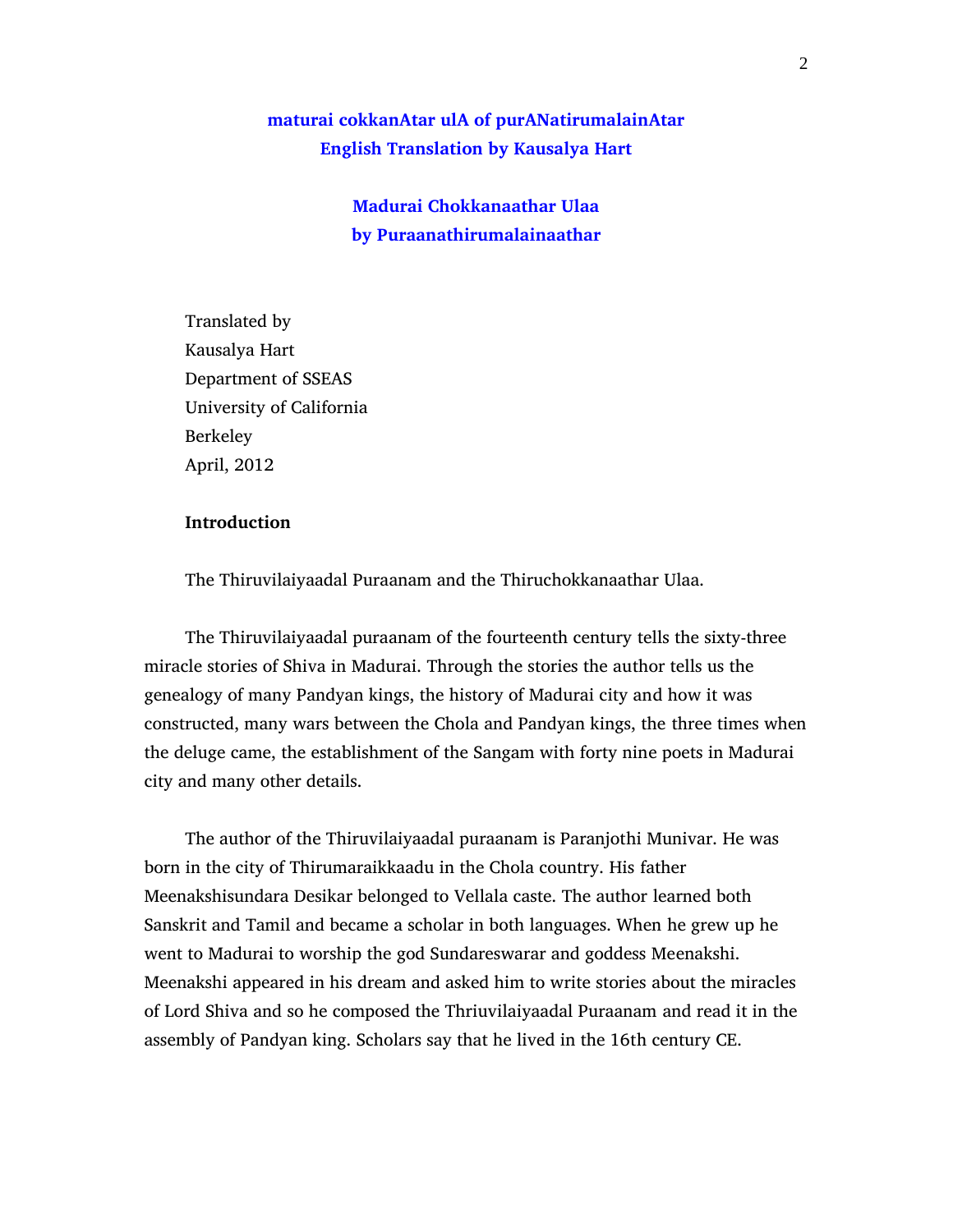Some scholars believe that the stories of Thiruvilaiyaadal Puraanam follow the Sanskrit "Haalaasyamaahaatmyam," while others believe that Paranjothi Munivar's work came first. The stories of Shiva in this book also occur elsewhere in Tamil literature in such works as Cilappathikaaram, Kallaadam, Thevaaram, Thiruvaasagam and others. Other works that describe the Thiruvilaiyaadals of Shiva are Perumpatrap Puliyur Nambi's Thiruvaalavaay Udaiyaar Tiruvilaiyaadal Puraanam, the Kadambavana PuraaNam, the Sundara Pandiyam and others.

 Thiruchokkanaadar Ulaa: This Ulaa describes the greatness of Shiva and his escorts in procession in the first part. In the later part of this Ulaa the seven types of women who see Shiva in his procession tell us the same sixty-four stories that are told in Thiruvilaiyaadal Puraanam. The author describes the beauty of each of these women and their love of Shiva in this prabandam.

 The purpose of this translation is to make available to the western world one of the finest prabhandams in Tamil. I will be happy if this translation is useful to those scholars who are working on later Tamil genres and religion. I should convey my sincere thanks to George Hart for going over the English. I would also like to thank my student Gita Pai who awakened my interest in the various Prabandams about Madurai city. I would also like to thank all my students who give me encouragement in all my efforts.

#### MADURAI CHOKKANAATHAT ULAA

Sept. 2011

Praise of Shiva, the ancient Lord

 1, 2. Vishnu, the beloved of Lakshmi who stays on the beautiful lotus, and Brahma the creator of the world who lives on a lotus dripping with honey could not understand the way, the deeds and the form of Shiva the ancient Lord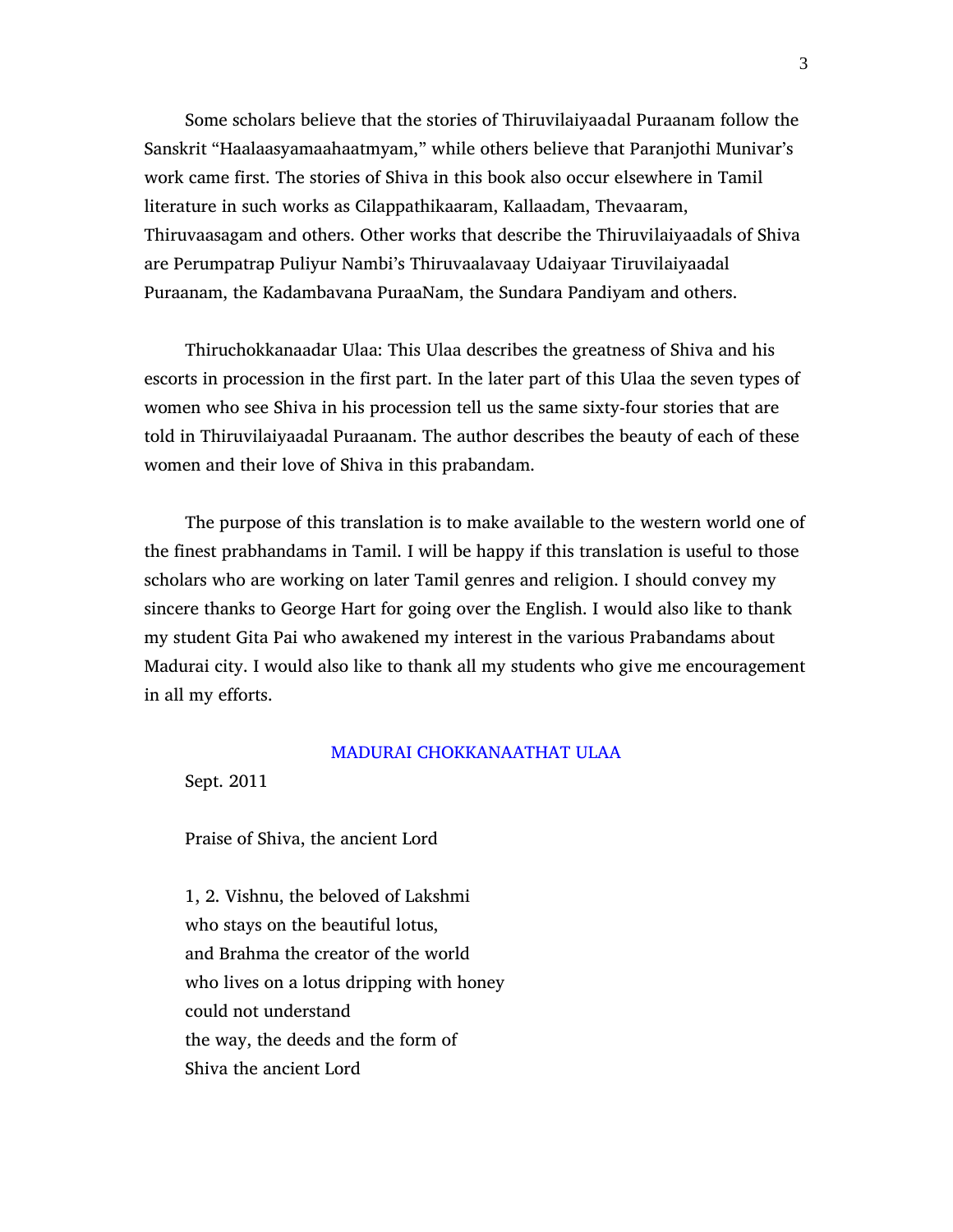3. Shiva is the incomparable one. He is the first one. He has no beginning or end. No one can see his head or feet. Such is his form. His body is of limitless lustre.

 4. Uma, the Goddess Gauri, is the princess of the Himalayas. The Vedas always search for her. She is the creator of religions. and the queen of everything.

 5. She is as bright as a diamond creeper. Her color is as green as an emerald creeper. She loves music and protects it. She loves Tamil and is a scholar.

 6. Lord Vishnu has beautiful eyes like lotuses. He praises his sister the fish-eyed goddess. That Goddess of Madurai embraces the chest of her beloved Shiva.

 7. The sage Agastya, the great Tamil scholar who composed poems like a pouring cloud, showered down a cool and fertile flood of Tamil poems as he stayed on Potiya mountain.

 8. Agastya praised god Shiva with his divine songs, and as lord of the Vaigai river, ? Shiva accepted those poems and gave his grace to the sage. 9. Shiva is the great king of the Pandya country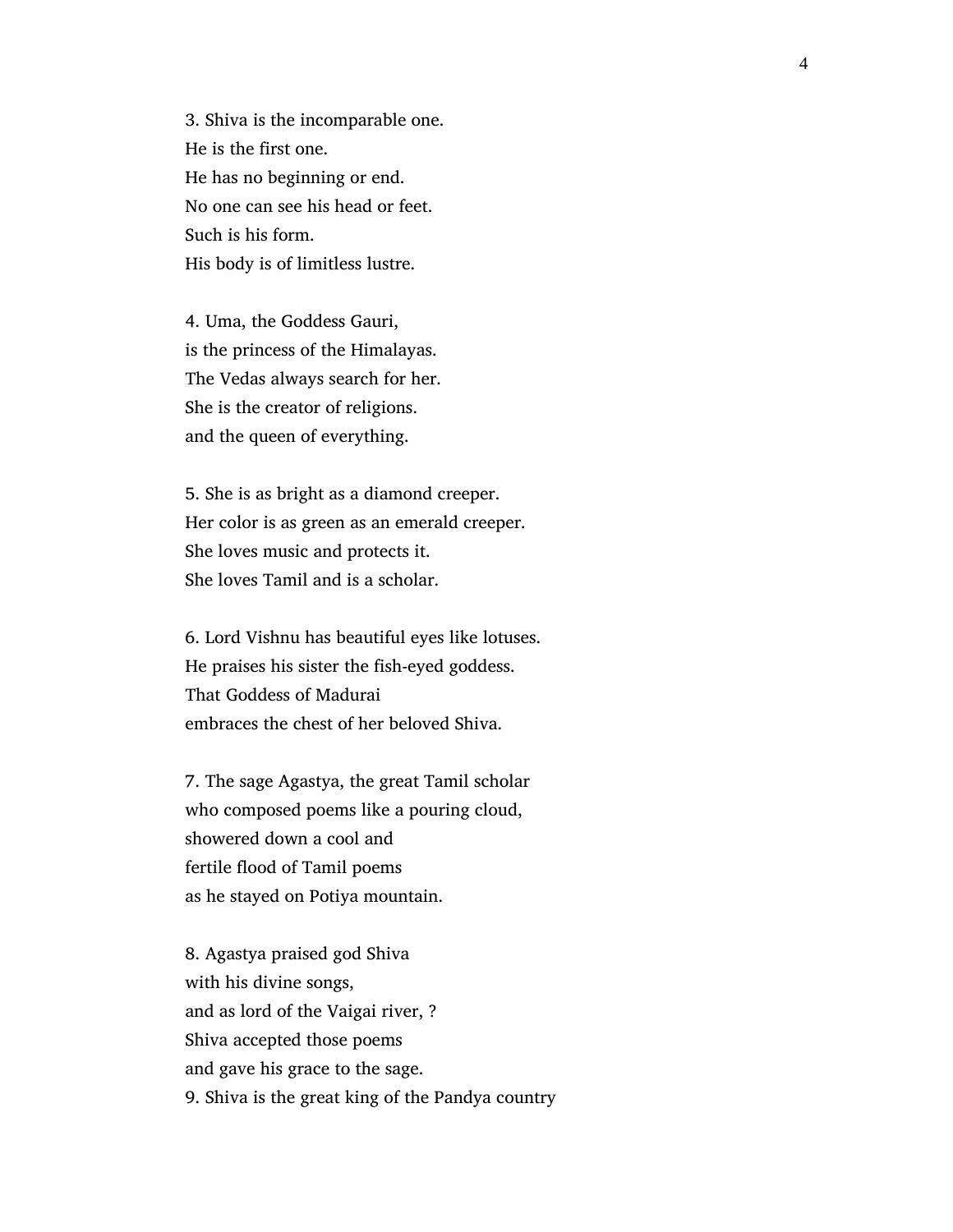where the honey from groves that touch the sky flows to the fields and sugarcane.

 10. Shiva is the king of the city of Madurai where the sound of the Vedas being recited and the singing of Tamil Sangam poems fill the place.

 11. Shiva's chest is decorated with shining golden ornaments that spread light everywhere. His garlands of blossoms spread fragrance everywhere.

 12. Shiva rides on a strong bull that runs swiftly. There is no comparison for his army that is filled with horses, elephants, flags and soldiers.

 13. Shiva is our king. He gave the Vedas to the world. His scepter protects all lives with compassion . He is the joy of Saivism.

 14. Shiva is the chief praised by the divine songs of the Vedas. He is faultless. He is unshakable He is the one with dark neck.

 15. Shiva protected Brahma who sits on a lotus when he created the world.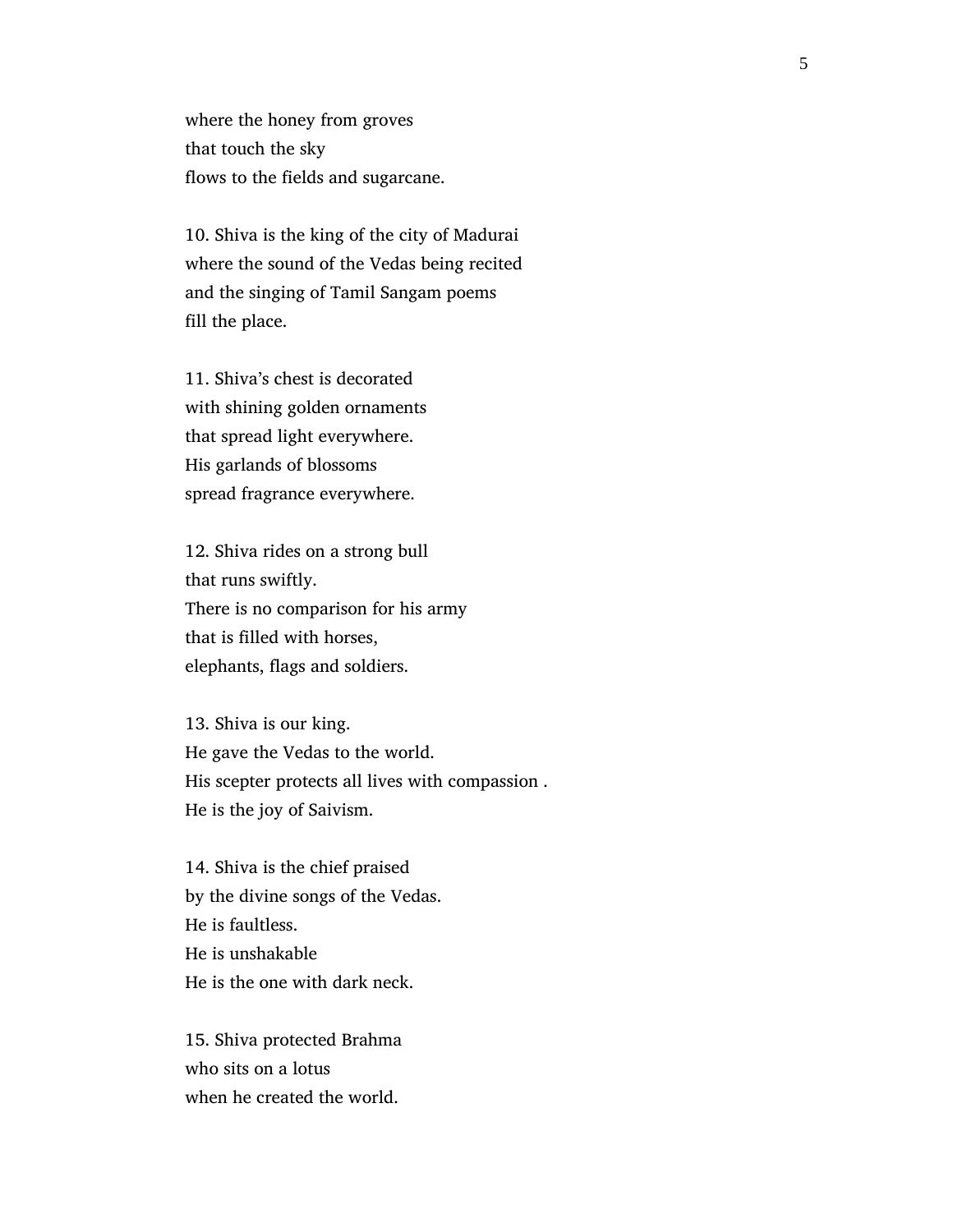He gave power to Vishnu to protect the world.

 16. Shiva, the Thaanu took the form of a snake so that the man-lion form of Vishnu stopped trembling and became calm.

 17. Shiva burned the three forts with a slight smile without anger because all emperors who protected the lands requested him to burn them.

Indra comes to the earth and consecrates a Shiva Lingam

 18. When Indra, the incomparable one, king of the country of Aintaru was cursed, he made a flying chariot, came to earth and consecrated a Shiva lingam and worshipped it.

 19. Indra called that Shiva lingam with the beautiful name "Azhakiya Chokkar." Lord Shiva accepted that name with abundant love.

 20. Shiva took away the bad karma of the elephant Airavata and the curse of Indra. After that a rich merchant who saw the gods worshipping the Shiva lingam that was consecrated by Indra, came to the Pandya king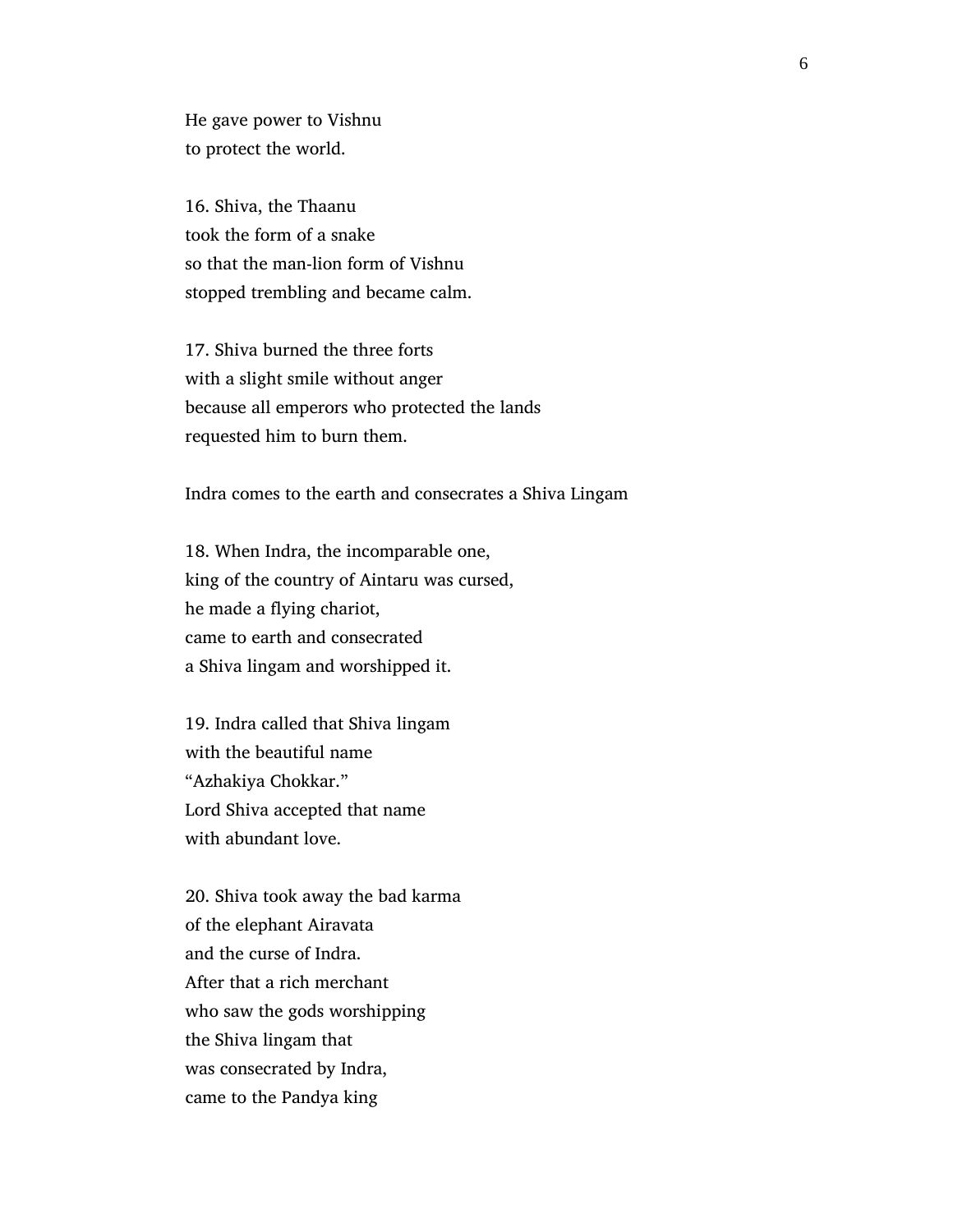and told him about Azakiya Chokkar who was worshipped by Indra.

The Pandya king builds a temple for Azhakiya Chokkar

 21, 22. The Pandya king went to the place where Azakiya Chokkar was and built rich mandapams, patios and raised mounds studded with cool pearls and diamonds and windows.

 23. The Pandya king also built a lovely temple for the fish-eyed goddess, with great walls, towers decorated with lustrous jewels and a place to collect flowers.

 24. Many long streets were made. Incomparable patios and halls on the top of the palaces touching the stars were raised. 25. Golden patios, hanging decorations, mounds studded with diamonds, and places to keep chariots were built. Flower ponds were dug and trees were planted for groves surrounding the temple.

 26 , 27. Everything that could beautify the temple was built around the city. The king built a temple on the south side for the Goddess Suli who rides a deer, on the north side a temple for the Goddess Kali and on the west side a temple for lord Vishnu who carries in his hand a pure, shining discus.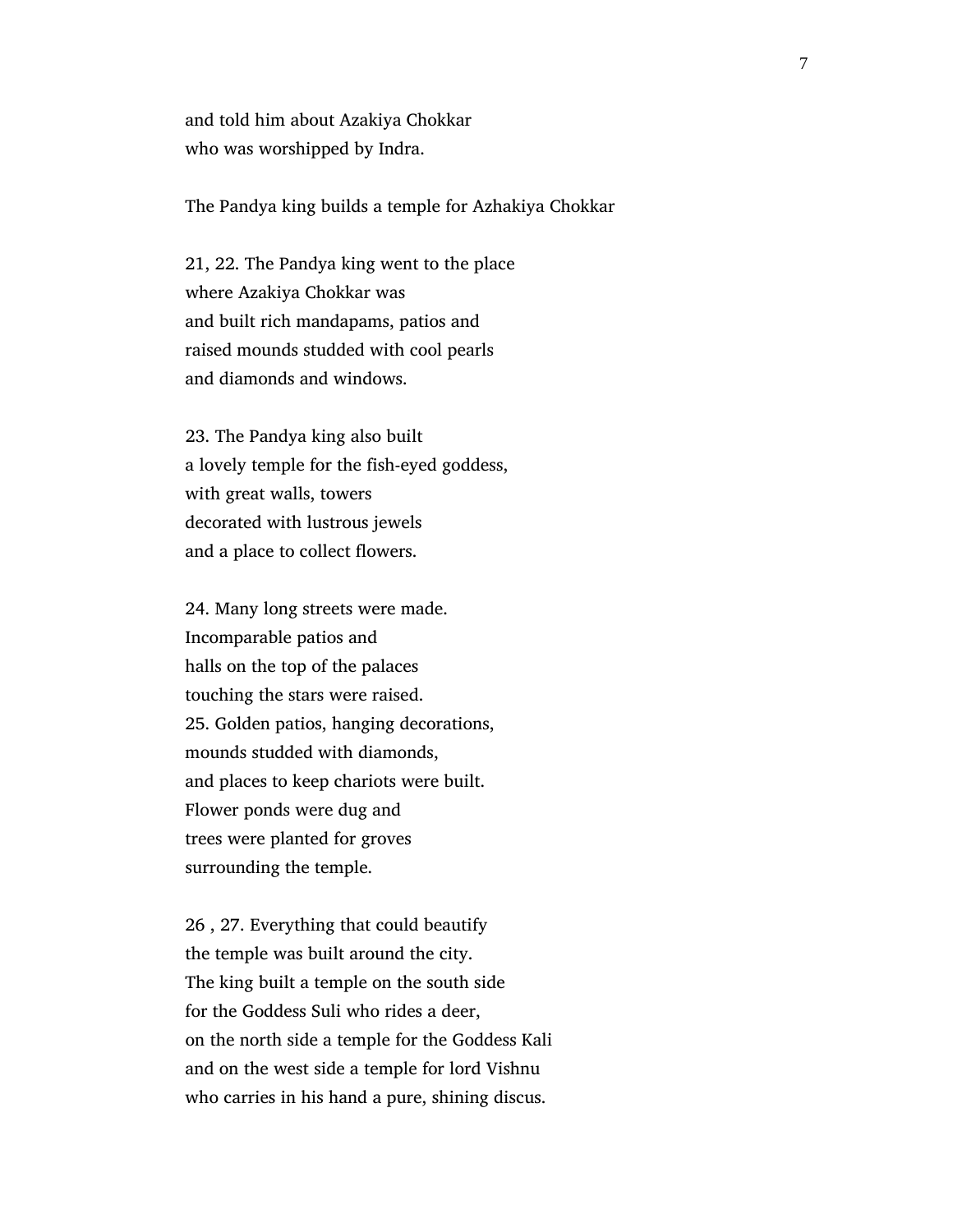28. The pure water of the river Ganges that removes all the sins of the world and that flows on the Jata of the Lord was sprinkled all over the city.

 29. The Lord had ordered the shining moon to sprinkle its drops of nectar all over the city.

 30. That new lovely city received the name 'Maduraapuri' and the gods in the sky and the people of the great earth praised its name.

 31. The king ordered servants of many castes to serve the Lord. Those who knew the divine Vedas and those who recite the praise of the Lord arrived at the temple as required by the king.

 32. Pujas were done according to the religious rules of Saivism for the Lord of Madurapuri.

 33, 34. The king of Madurapuri, the heroic king of southern land, the best of the Veeramaaran lineage, the most courageous man in the world, found an auspicious day according to the stars and decided to do puja for the Lord.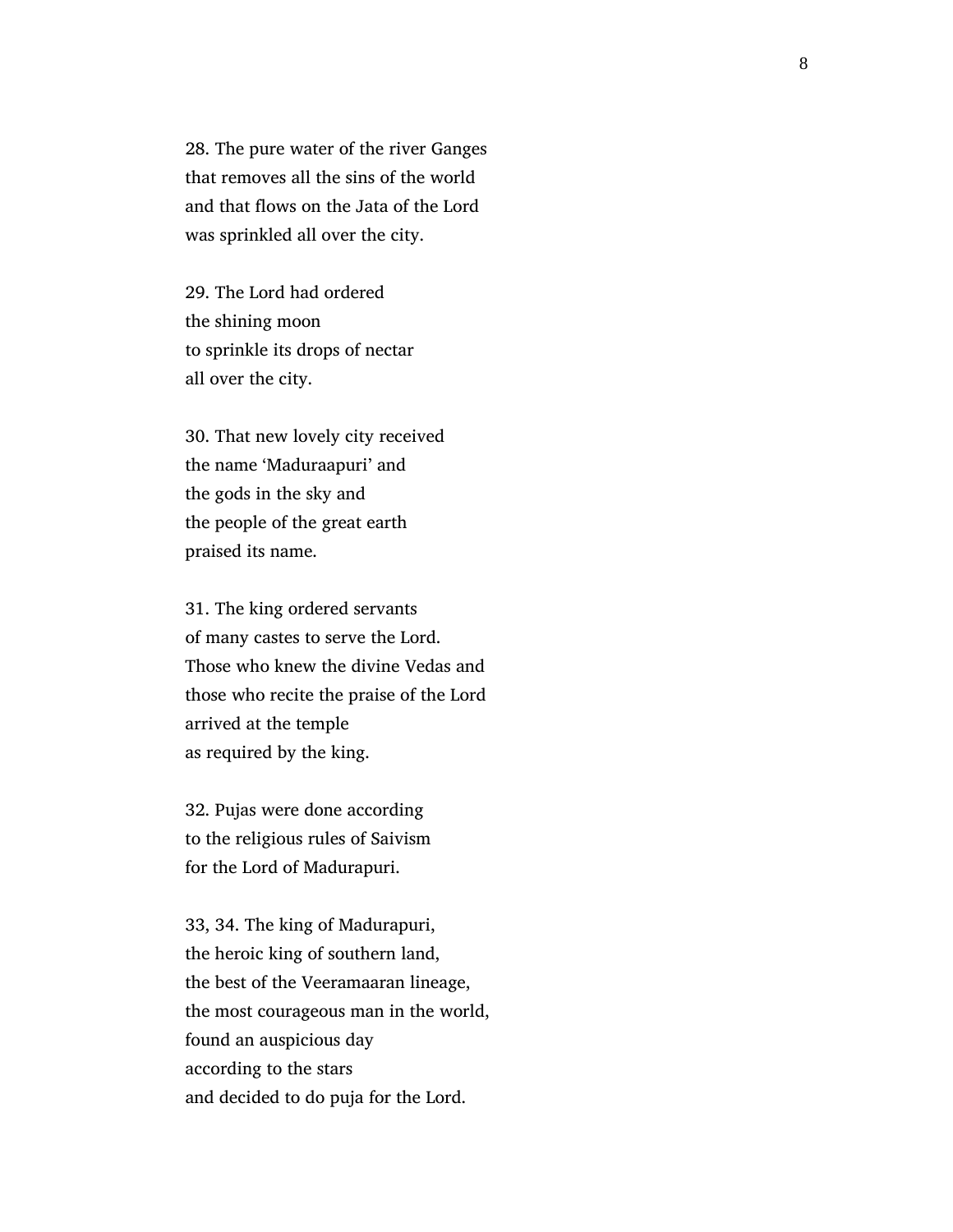35. Faultless true pujas were done by orthodox priests. After the beautiful festivals were finished, the Lord went to see the palace of his wife, the goddess.

Shiva and his escorts go to the Goddess's temple.

 36. On both sides, his escorts went praising Shiva with the lovely songs of Tiruvasagam, Thiruvicaippaa, the sweet poems of Sangattamil, and many Thirumandiram songs.

 37. The devotees sang the melodious Tiruviruttapaa poems from the Periyapuraanam, that tells the stories of the sixty-three Nayanmaars who were blessed by the Lord.

 38. Enchanting women were dancing. Many bright lights were carried to remove the darkness of the night.

 39. The Lord graciously reached the auspicious temple where the fish-eyed Goddess stays who takes away our troubles and births.

 40. The Lord gave permission to all his devotees to leave; but the beautiful loving women who had the privilege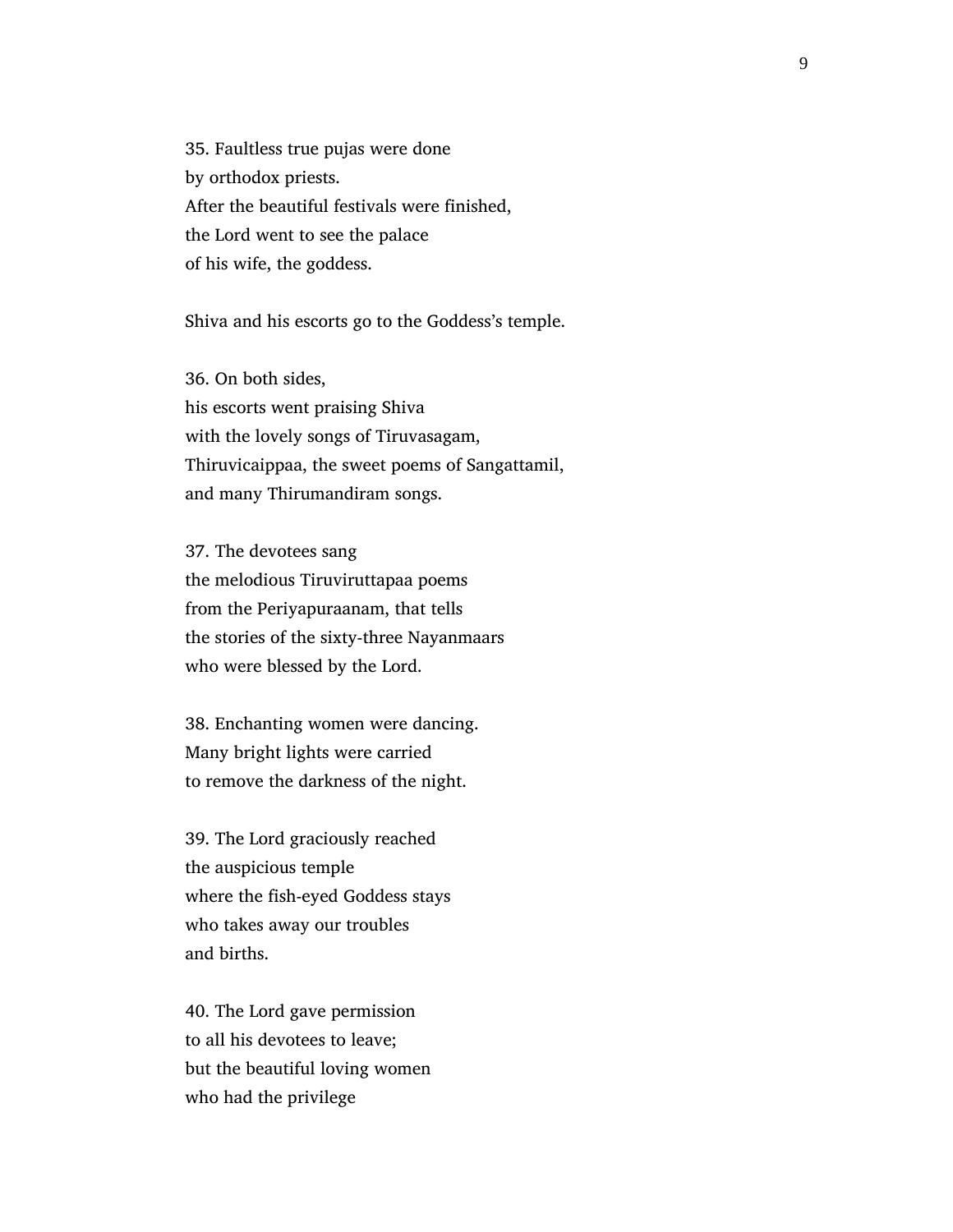not to leave the Lord, stayed there to serve him.

 41. Fragrant garlands of blossoms and pure pearl garlands decorated the lovely thiruppalli room of the Lord. The goddess and the Lord entered their bedroom. 42. A sweet breeze from the hills blew softly through the windows and the smell of its fragrance filled the room.

 43. The Lord and the young Shakthi, the goddess who creates all living things in the world, joined together and blessed all lives to flourish.

 44. Their forms and feelings joined together as one. By their sweet grace all the creatures of the world thrive.

 45. The sound of the Vedas that gives excellent knowledge, the sound of the conches, the sound of the Veena and the lovely sound of the yaaz all joined together.

 46. Shiva left the divine bed of Shakthi fragrant with buds and blossoms, and joined his beloved devotees.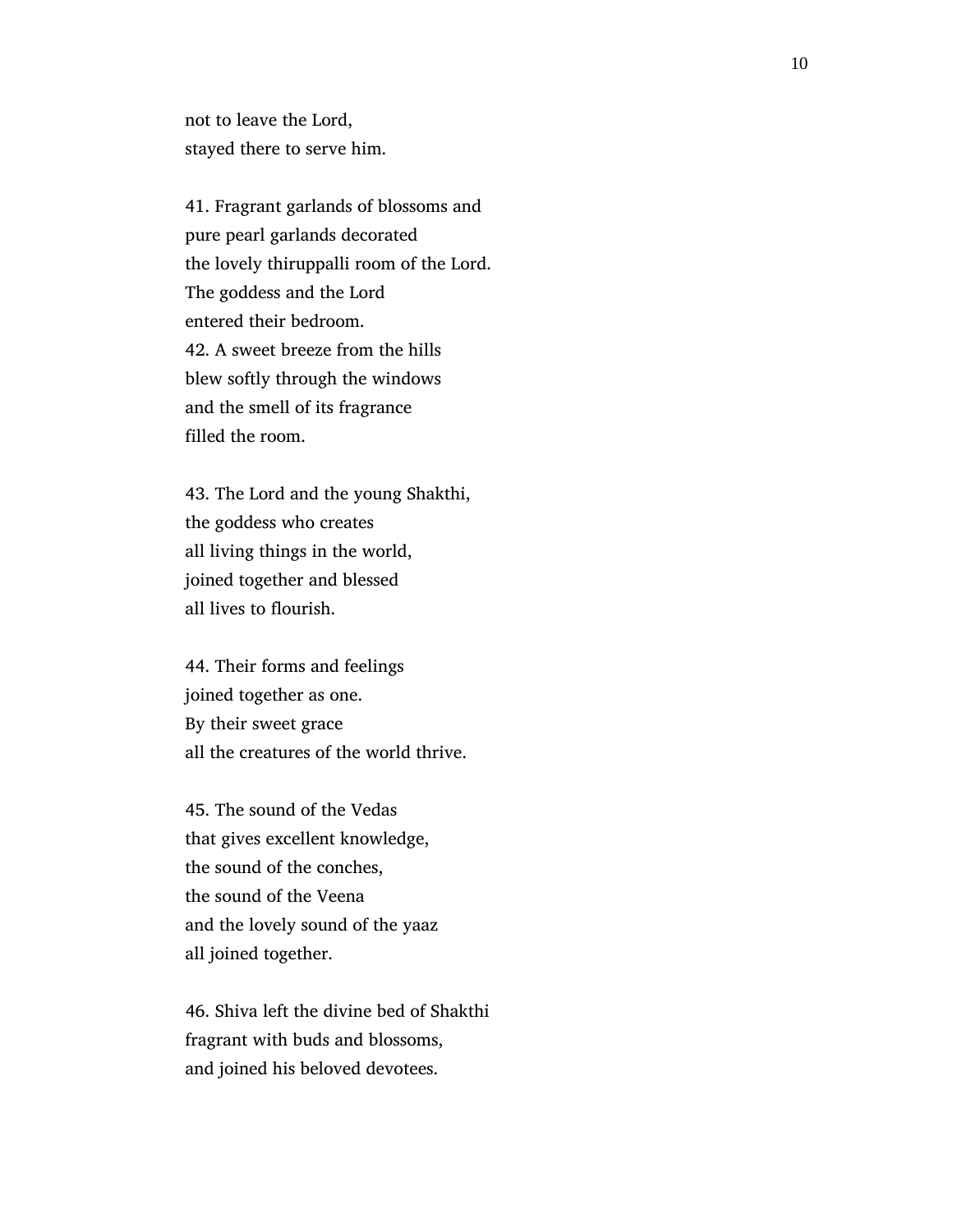47. With the sprinkling of flowers, and the recitation of various manthras Shiva was worshipped. He accepted happily and gave his grace to all lives to thrive.

 48. Among the many incomparable mandapams, Shiva went to the one called, 'Aayan' and sat graciously on the seat studded with diamonds.

Sages decorate the Lord for the procession

 49. Many priests reciting the Vedas began to decorate the Lord who rides a bull worshipping him and adoring him. 50. His lotus-like feet worshipped by all the nine constellations shone with heroic anklets studded with nine types of beautiful jewels.

 51. They decorated him with bright clothes, the excellence of which could not be described. The brightness of his garments removed the darkness of all ages.

 52. The radiance of the diamond sword tied at his waist was so bright it made the sun in the wide sky look like the moon.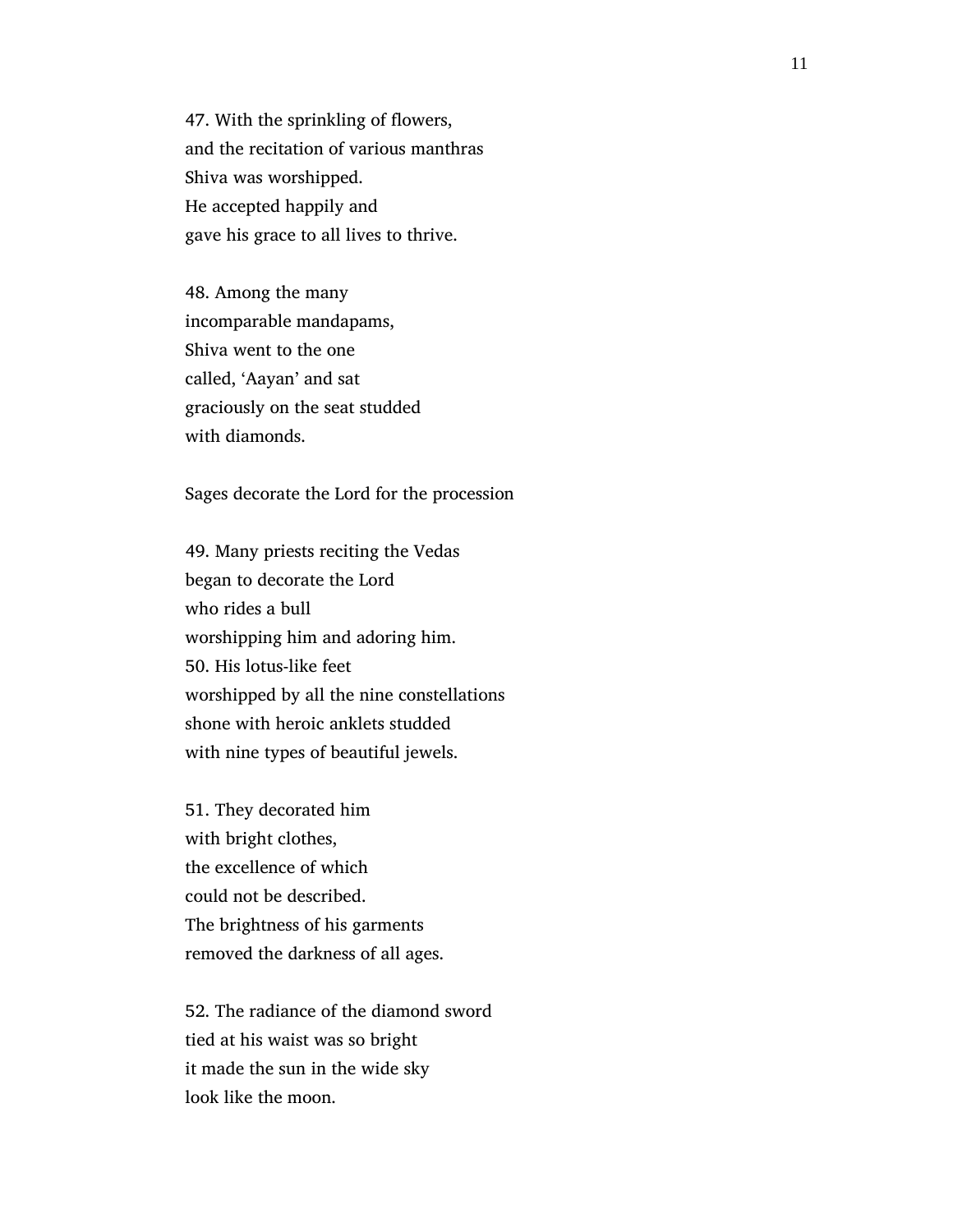53. His red lotus-like hands surrounded by singing bees were decorated with shining sapphire bracelets.

 54. He wore bright diamond ornaments on his handsome, strong arms, that once closed the mouth of Vaasuki the snake as it wound around the mandara mountain when the gods and the Asuras churned the ocean of milk.

 55. The pearl necklace on his chest that spreads light shone like the Ganges river on our Lord's Jata flowing and spreading its waves as if they were hands.

 56. The bright chain on his strong, handsome chest, looked like the sun rising from behind Meru mountain.

 57. The priceless incomparable golden chains studded with many colored stones on his chest appeared like a rainbow falling from the middle of a coral mountain. 58. His chest was made beautiful with golden ornaments from the Karpaga tree and garlands of fresh Kondrai flowers.

59. The fresh sandal paste on his chest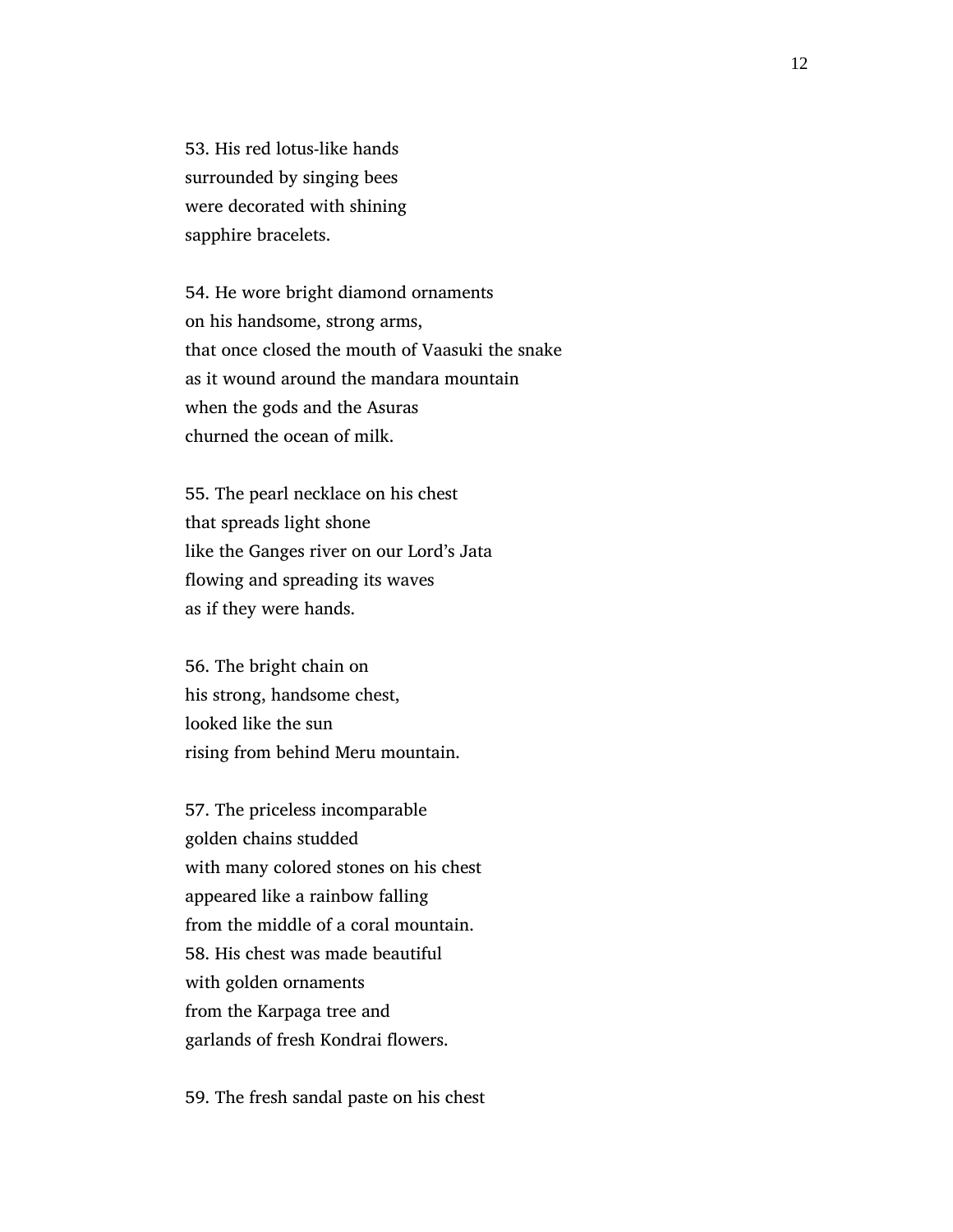that had soaked in cool fragrant water spread its fragrance all over the sky and the earth.

 60. The emerald chain that decorated his dark neck shone like the soft fingers of the beautiful Shakthi who is thin as a creeper.

 61. When they saw the earrings that shone on his two ears, the hearts of those who never melt melted.

 62. The white ashes on his forehead that has the power of removing the numerous sins of those who worship him shone like the white moon.

 63, 64. The golden lustrous light of new Thiruvachi that circles his diamond crown, shone sweetly like the rainbow in the sky that circles the red rising sun on the hills.

 65. After Shiva was decorated as if someone were decorating beauty itself, the incomparable Lord, the treasury of grace, asked all the gods to come and receive his grace.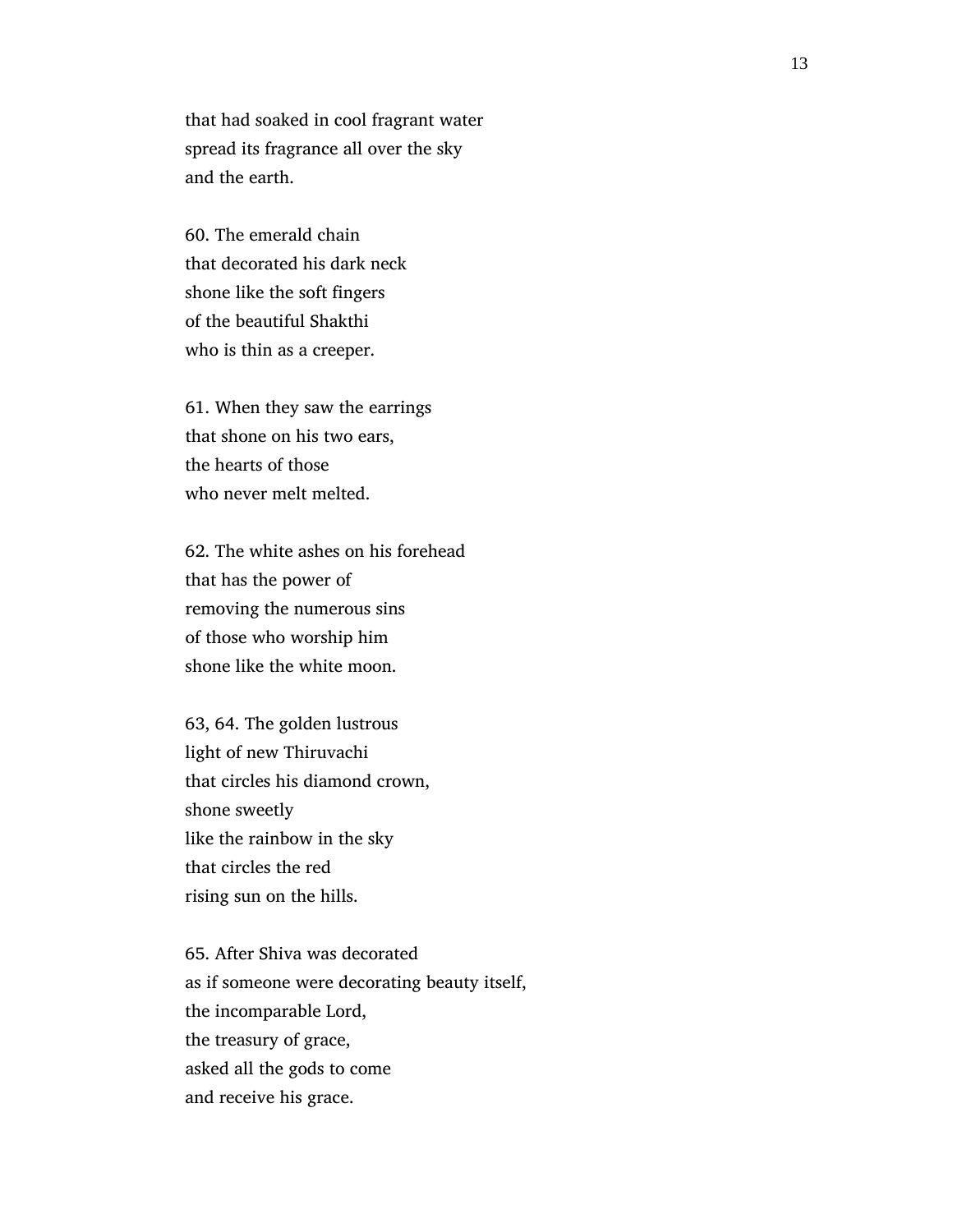66. Nandi, the servant of Shiva went to the gods quickly and told them that

 it was time for them to come to worship the Lord.

The gods, saints and devotees praise the Lord

 67. All the gods in the sky, the four-headed god Brahma, Indra and great Vishnu came and worshipped him praising him and saying, "He is our father".

68 to 72. Devotees surround the Lord and praise him, their hearts melting.

 "You are the Lord of five actions. You are the arts. You are our minds. You are knowledge. You are words. You are power. You are the sky. You do not give us pain but bring us only strength. You are our help. You are Haran. You are highest of all. You are our body, life and feeling. You love to dance and you are the divine light. You are the nectar that comes from the ocean of Saivism.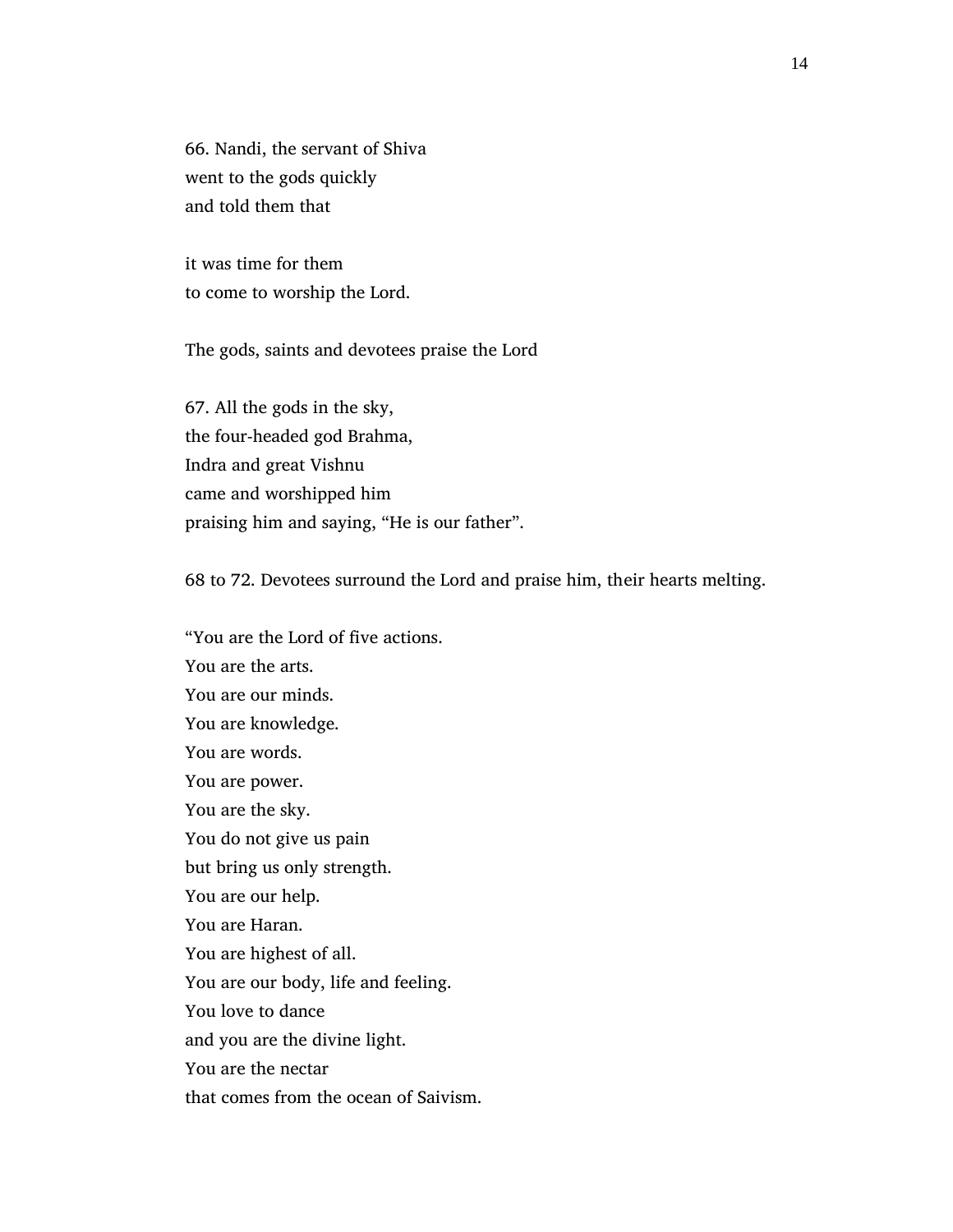You are the joy of Sakthi whose fragrant hair swarms with bees. You are the God who stays in Thiruvaalavaay in Madurai. Give us your grace."

Shiva sets out to go on a chariot for his procession

 73. Narada, carrying a tumpuru played faultless music and women thin as creepers danced.

 74. The Lord who is our friend stayed sweetly with Sakthi, beautiful as a golden creeper, the princess of the divine Himalayas. 75. Brahma the god, who lives on a fragrant lotus, politely asked Shiva to go on the incomparable procession bowing to him.

 76. The Lord rose and went to the lovely and auspicious entrance of the palace with beautiful golden tower.

 77. All the devotees worshipped, praising the Lord and singing, "May you live for ever and ever!" The gods, great sages and all those who recite the Vedas perfectly praised the Lord.

 78, 79. A golden radiant chariot tall as a diamond-studded hill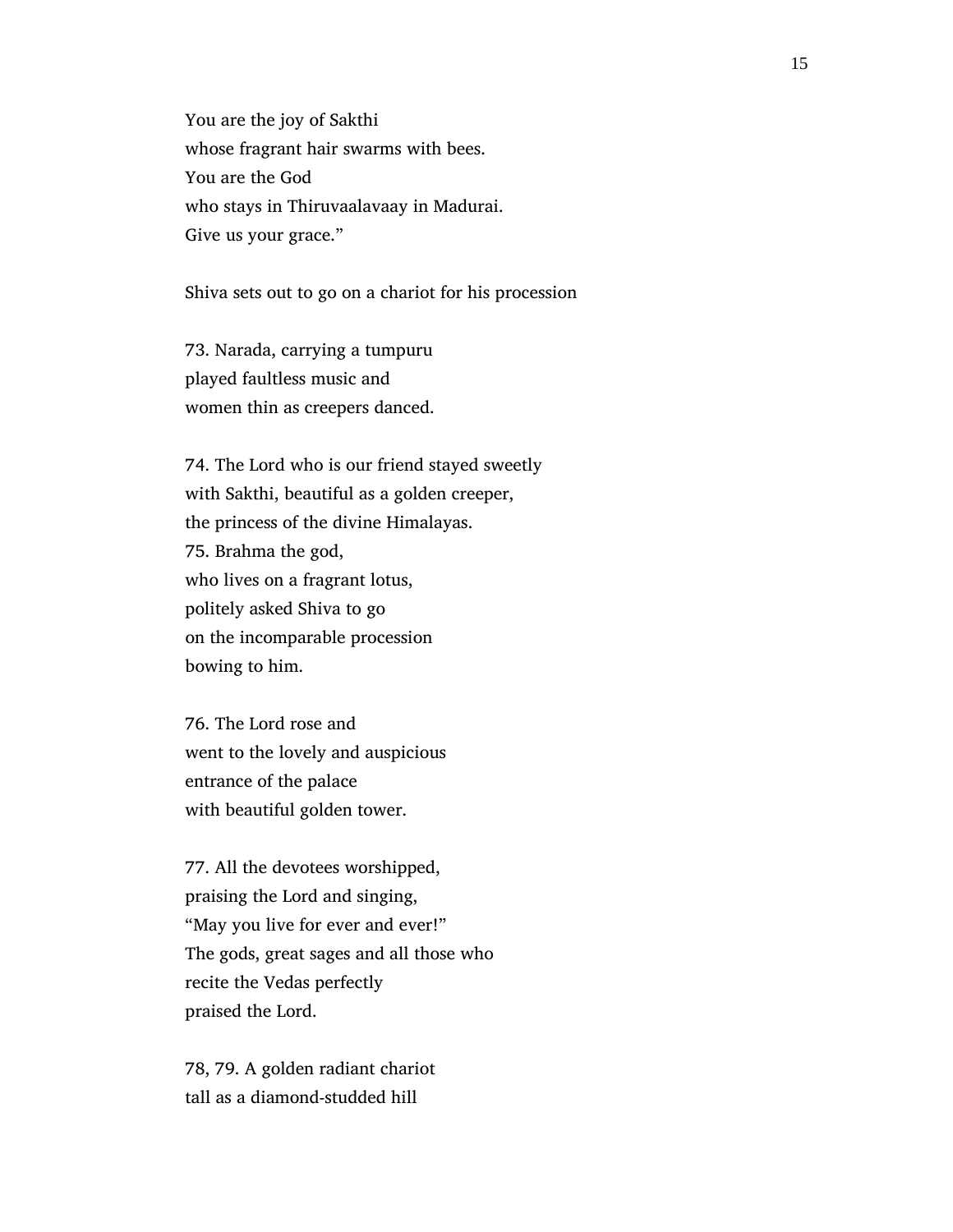was brought.

 It appeared like twelve crores of sun rising together. It was a sight that no one had ever seen before. The Lord ascended the chariot giving his grace to his devotees.

 80. The brightness of the divine white ash that his devotees wore as they followed the paths of good shone like an ocean of milk flooding everywhere.

 81. The fans made of pure gold as they moved to and fro on the chariot appeared like the waves of the ocean breaking on a golden mountain.

 82. The lovely canopy of the chariot threw its light everywhere, decorated with pearls and supported on a long rod studded with sapphires.

 83. The white canopy shone like the beautiful moon that rests on the Jata of the three-eyed Lord, its old sins forgiven as it showers its divine light on the earth.

Saints, Kings and devotees escort Shiva

84. All the Vedas followed the chariot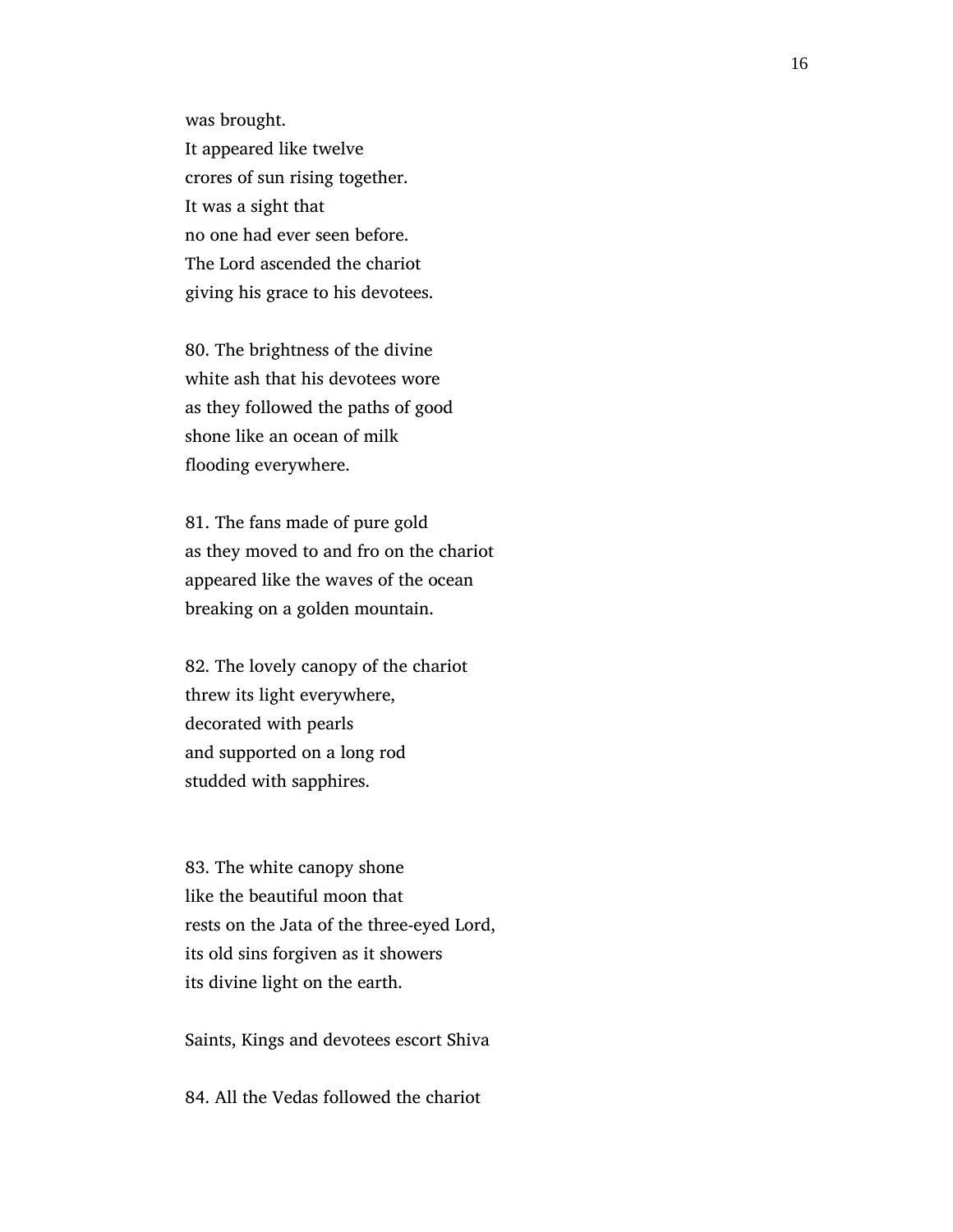of the lovely maiden Shakthi who shows compassion to the whole world.

 85. The devotees forgetting their own work went to serve the Lord and they raised their hands above their heads, worshipping the Lord with tears.

 86. The poems of Sambandar, floated above the water of the Vaigai river when the Jain threw them there.

 87. Sambandar converted the Southern Pandya king from Jainism to Saivism. Sambandar was the cause for the proud Jains to die on the stake and the cause for the Buddhist monks to suffer. The saint Sambandar, also called Kavuniyan, escorted Shiva in the procession.

 88. Shiva was escorted in the procession by the saint Thirunaavukarasar who escaped from the ocean when he was tied to a large stone and thrown in the water by the Jains.

 89. Shiva was escorted in the procession by the great saint Sundarar who saved a child from the mouth of a crocodile in a pond blooming with flowers and swarming with birds.

90. A Buddhist monk who meditates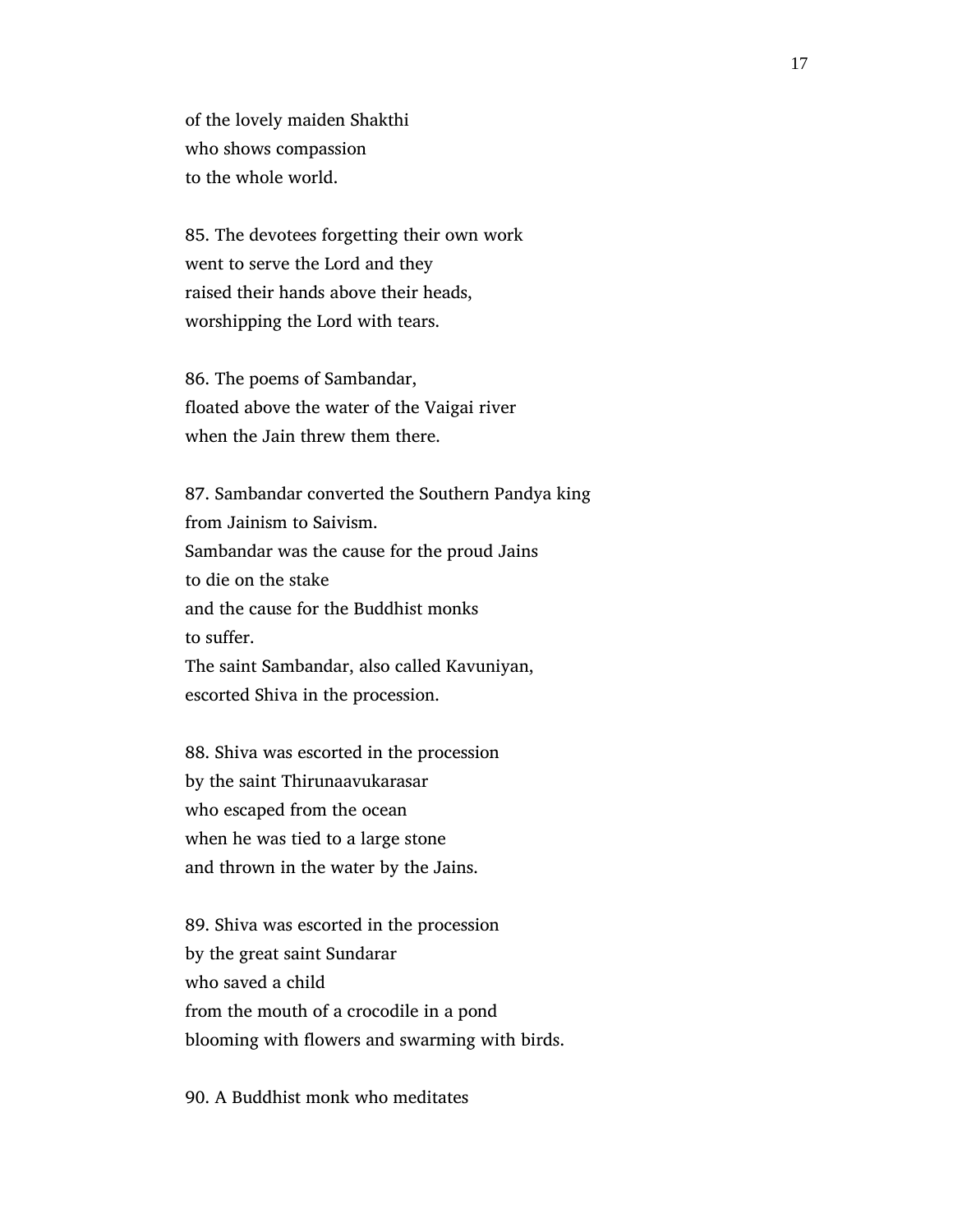under a Bodhi tree was defeated by Manickavasagar in a debate in the temple of Thillai. Manickavaasagar escorted Shiva in the procession.

 91. Shiva was escorted in the procession by the devotee Sandesar who knew his previous karma by his insight and who was a scholar of Vedas.

 92. Shiva was escorted in the procession by the Chola king Thiruneetrucholan, the blessed king who covered with gold the tower of the great Thillai temple where our father the Lord dances joyfully.

 93. Shiva was escorted in the procession by the Chera king who went on his strong horse following Sundarar who rode on a white elephant as the gods in the sky praised him.

 94. Shiva was escorted in the procession by the good Pandya king Nedumaaran who became a devotee of Shiva, receiving the grace of the Lord when his humped back was straightened by Sambandar.

 95. Shiva was escorted in the procession by the king Kulachirai who fought fiercely,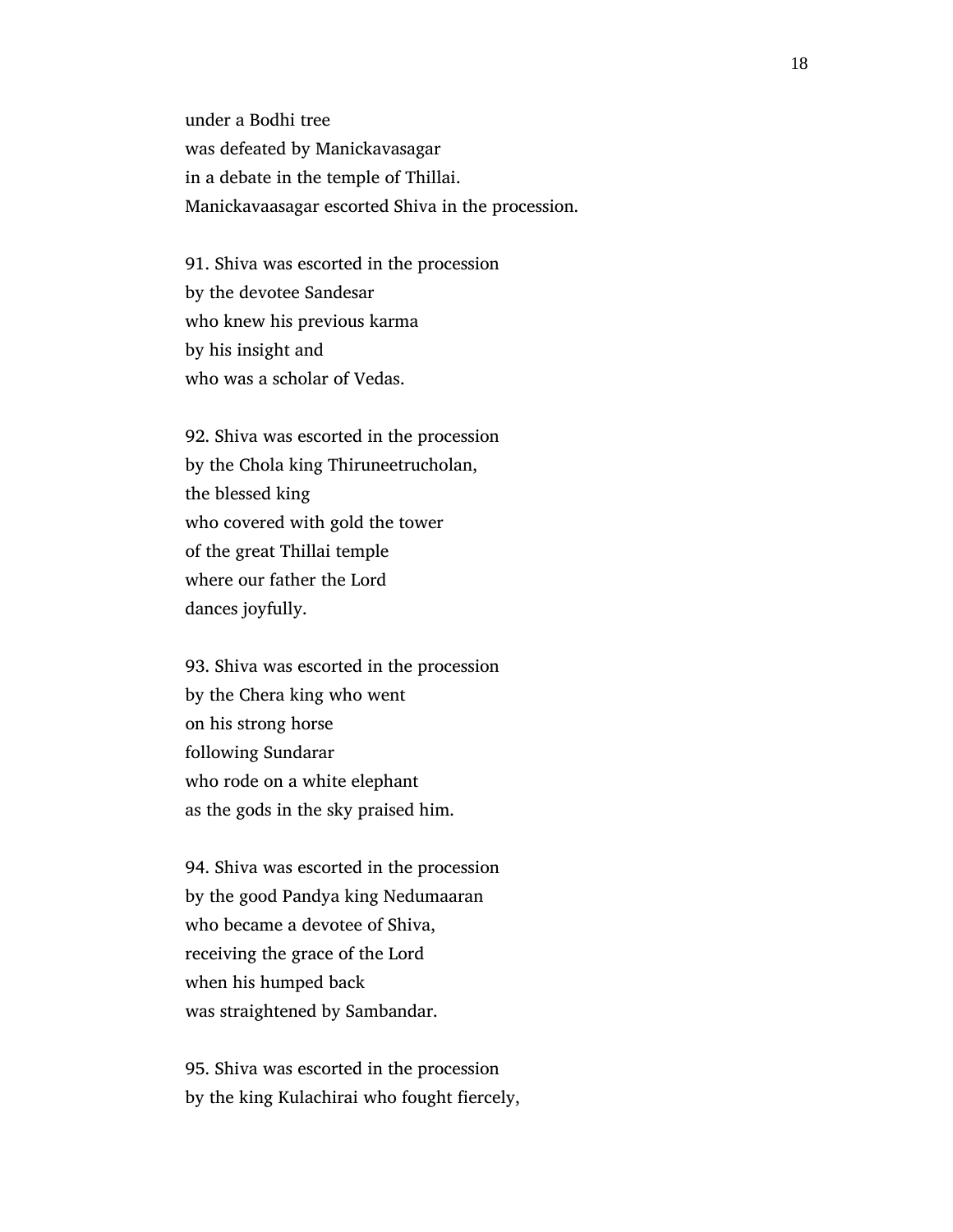conquered the Jains, and destroyed their cruel deeds.

 96. All these saints and numerous true devotees who followed the righteous path in their life came on their vehicles.

 97. With his elephant face flowing with ichor, the true and powerful Ganesa who conquered the Asura army and is like a Karpaga tree

 as he fulfills the wishes of his devotees came on a mouse in the procession.

 98. Lord Murugan holding a spear in his strong hand, came on a peacock in the procession. He destroyed the cruel Surapadma and released the gods from the Asura's prison when they asked him.

 99. Lakshmi the goddess of wealth, the divine Vishnu, and Brahma, the giver of four Vedas who stays on the navel of Vishnu, came on their vehicles in the procession.

 100. Many Suns, twelve Eswaras, eleven Rudras, eight Vasus, and the two great medicine men came on their vehicles in the procession.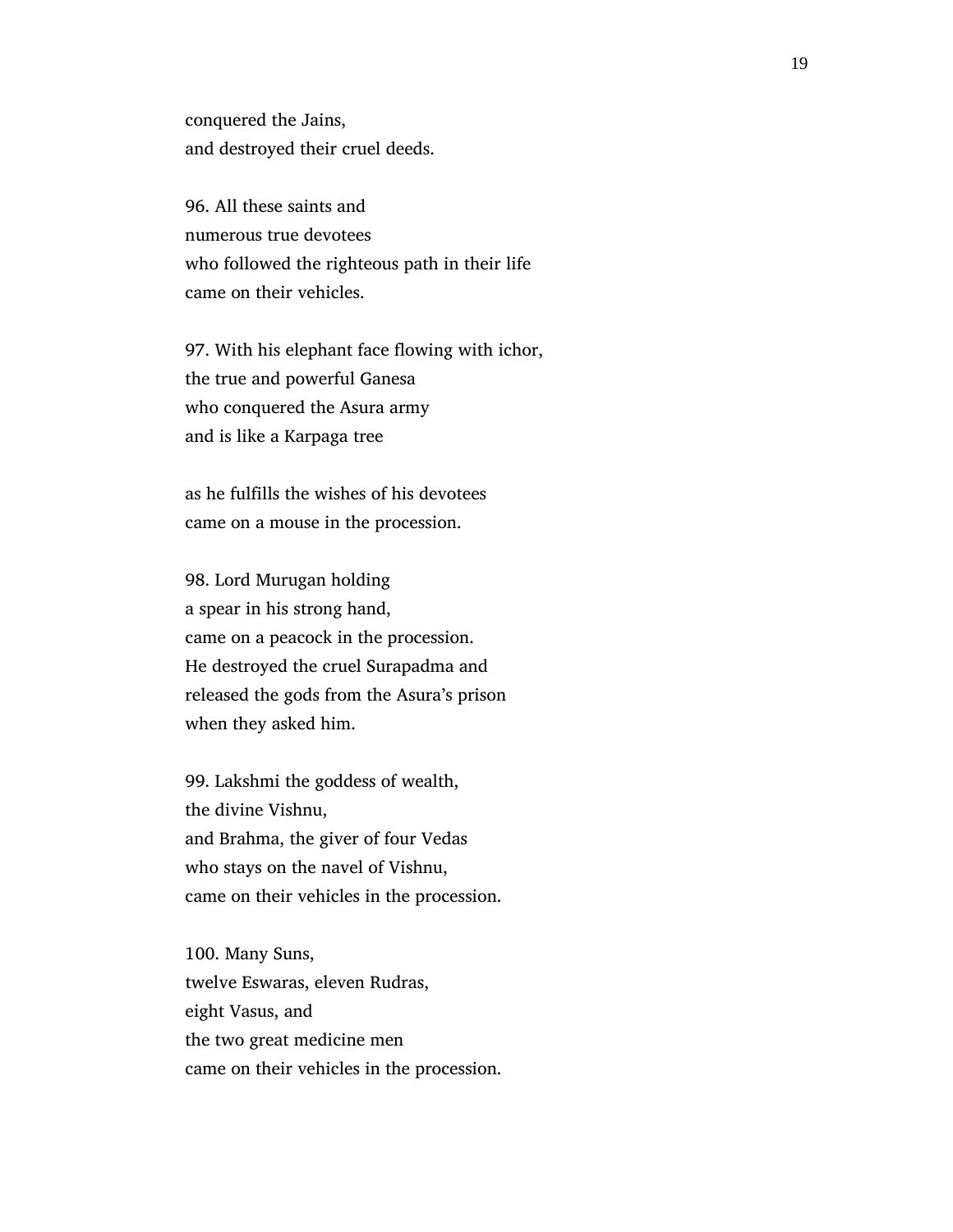101. Indra, other gods and eighteen Ganas came in their own vehicles and entered.

The musical instruments sound in the procession

 102. Dundubi drums resounded. The gods praised loudly. Flowers were showered like rain. Rain drops fell.

 103. Conches blew. Pipe instrument were blown. Flutes were played.

 104, 105. Numerous drums were beaten, Various drums, the Muzavu, Tudi, Paracu and Patalai were sounded joining together with the blowing of the Valamburi and Sanjalam conches.

 106. Musical instruments that give prosperity were played. The four Vedas were recited in the front and the back of the procession.

 107. People of the earth, Kinnaras, Sky dwellers, Vinjaiyas, Asuras were all gathered and fascinated to see the procession.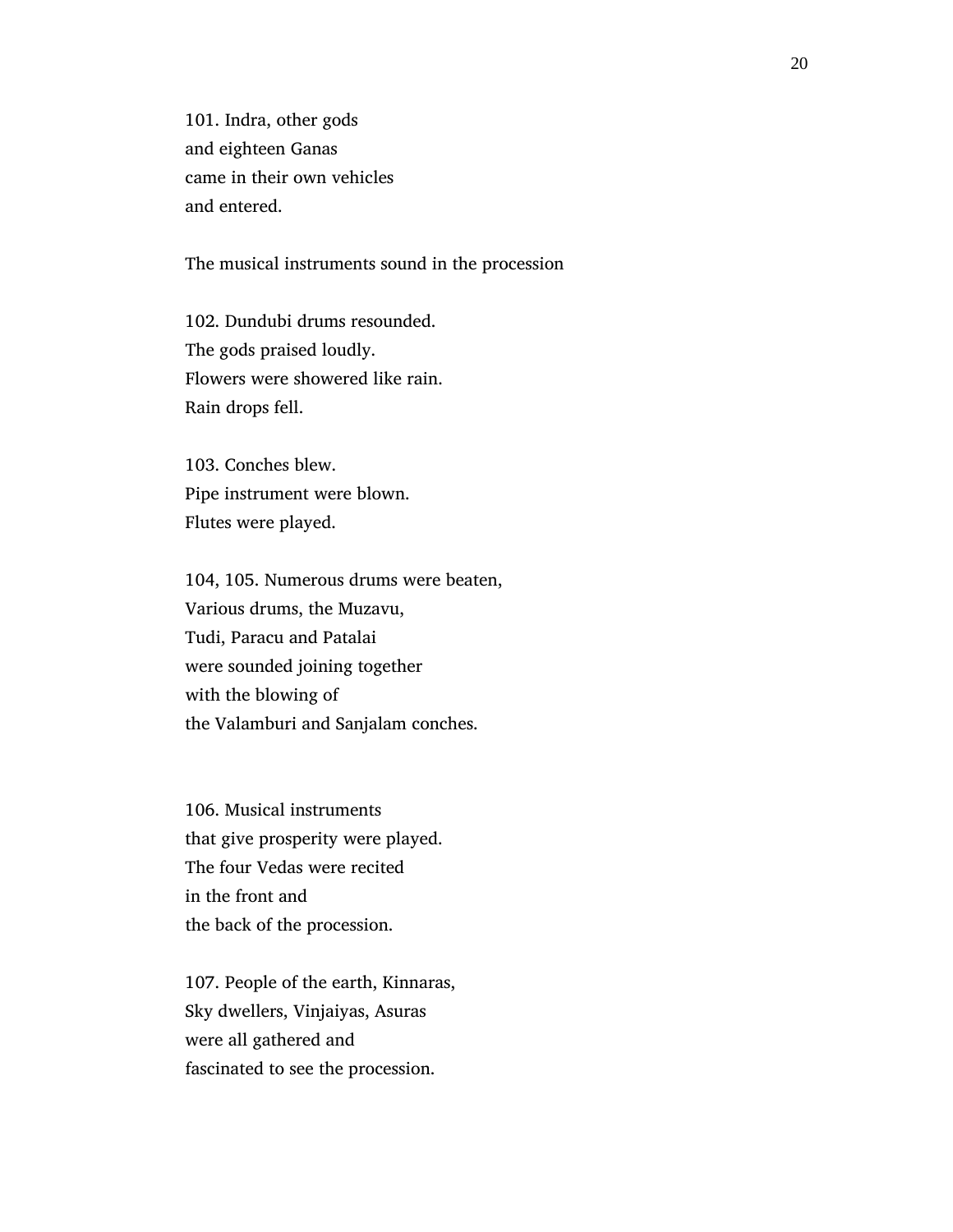108. Everything in all directions, earth, sky and anything that was above looked on in fascination.

 109. The flags that were raised hid the sky. The glow of the rays of the sun could not be seen because of those raised flags

 110. The three-eyed Lord Shiva came on the streets of Madurapuri with his wife who is ancient and eternally young.

A group of women come to see the procession

 111. The young Kinnara girls, the Apsara women whose voices are sweet as parrots' and young Gandharva girls gathered in the sky to see the procession.

 112. The women of the earth who had reached heaven crowded in the sky to see the Lord. The women on earth all came to see the procession.

 113. Numerous women beautiful as lustrous valli creepers stood and shone on the prosperous small golden peaks of a high hill. 114. Some women stood on patios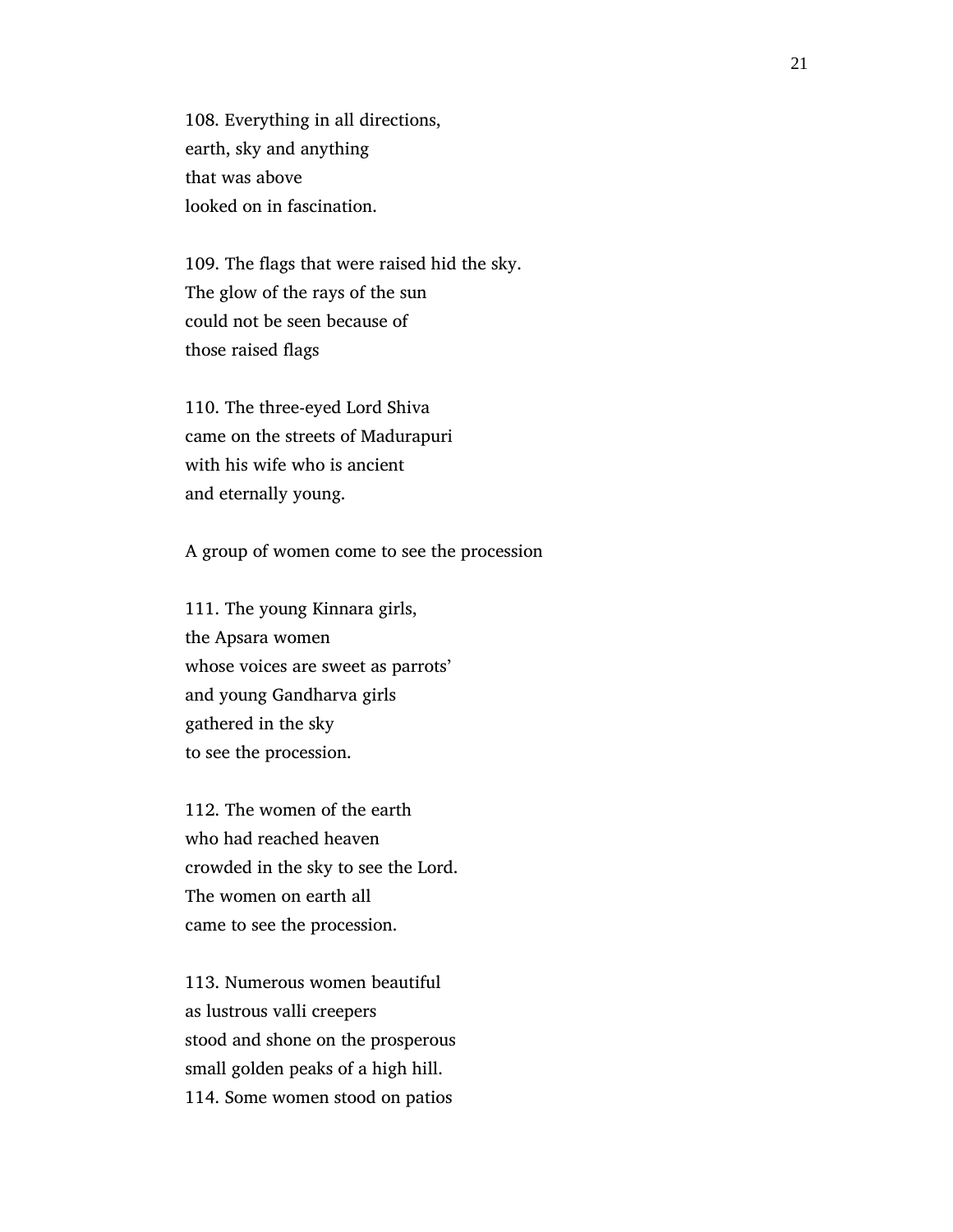where the bright moon shone in the night looking like the dancing girls of Indra's world who came out of the ocean of milk.

 115. Some women arrived on magnificent chariots as if they were strong valorous women coming on a vehicle in the sky.

 16. They crowded the patios on top of the palaces looking like beautiful paintings that came alive to see with love the procession of the highest Lord.

 117. The women who gathered on the wide streets praised and worshipped lovingly the feet of the Lord. They said,

 118. "The Lord grew angry with his wife when she was born on the earth with three breasts and fought with her. Isn't it a joke if our breasts love to embrace his arms?

 119. "When his beloved wife attracted him and loved him, he also loved her. Won't that kind Lord show pity on us?

 120. "The saint Patanjali requested the Lord to dance at his wedding and the Lord did.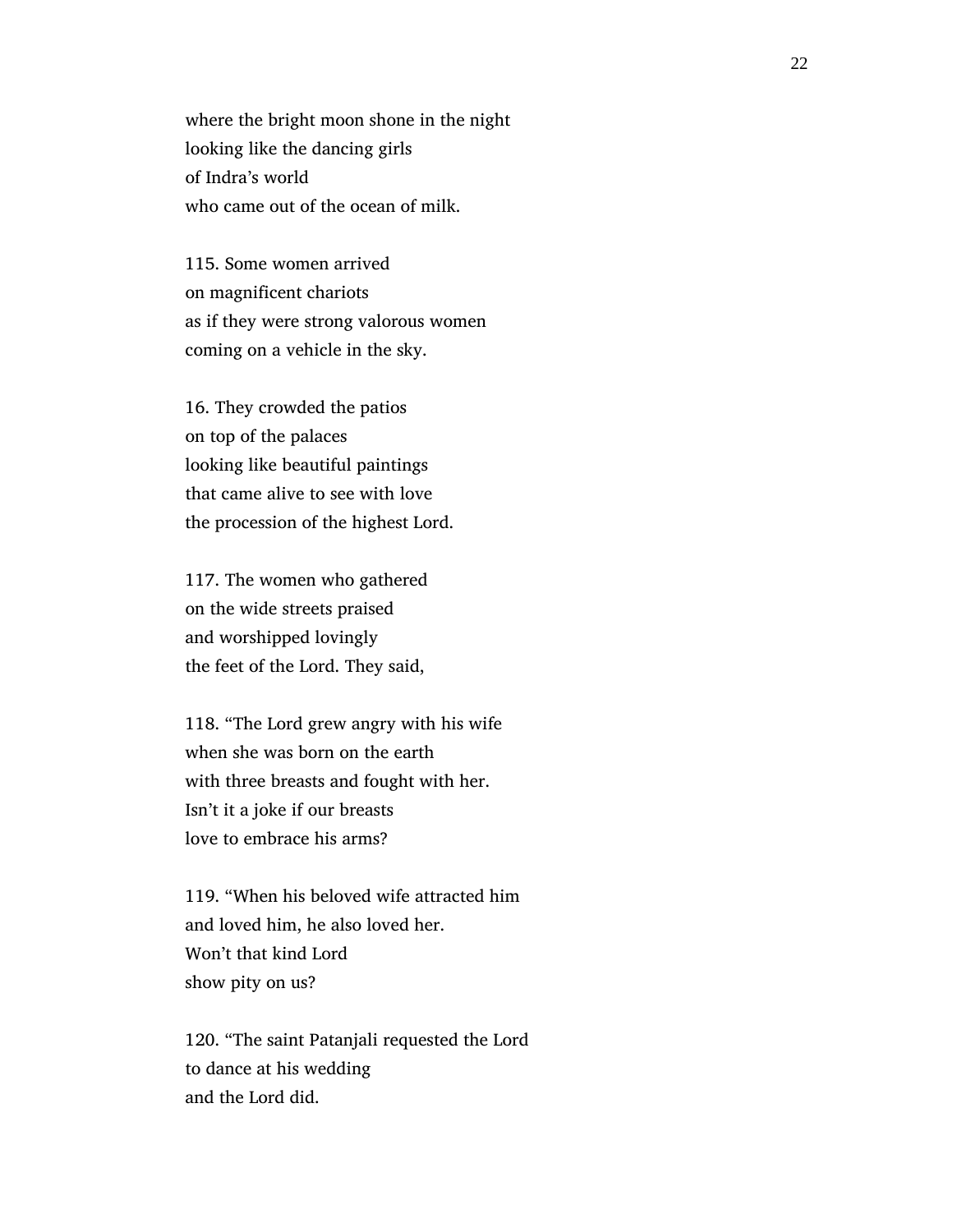Does the Lord come on this divine procession only to see the love war of Kama?

 121. "The Lord appeased the thirst and hunger of Gundodharan at his wedding. Isn't it his duty to give us his grace who fell in love with him? 122. "The Lord created a pile of food to appease Gundodharan's hunger and made the Vaigai river flow to quench his thirst. Won't that kind Lord take away this suffering of love?"

 123. They praised the ancient Lord's divine smile. Their hearts weakened seeing the lustre of his lovely smile.

 124. They worshipped his strong, handsome chest. They did not feel shy seeing the marks of the breasts of Shakthi on his chest. They said,

 125. "Does our clever Lord need our clothes and beautiful bangles to grow loose from the pain of love to give his fragrant garland to us?

 126, 127. "Indra worshipped the Lord of Thiruvaalavaay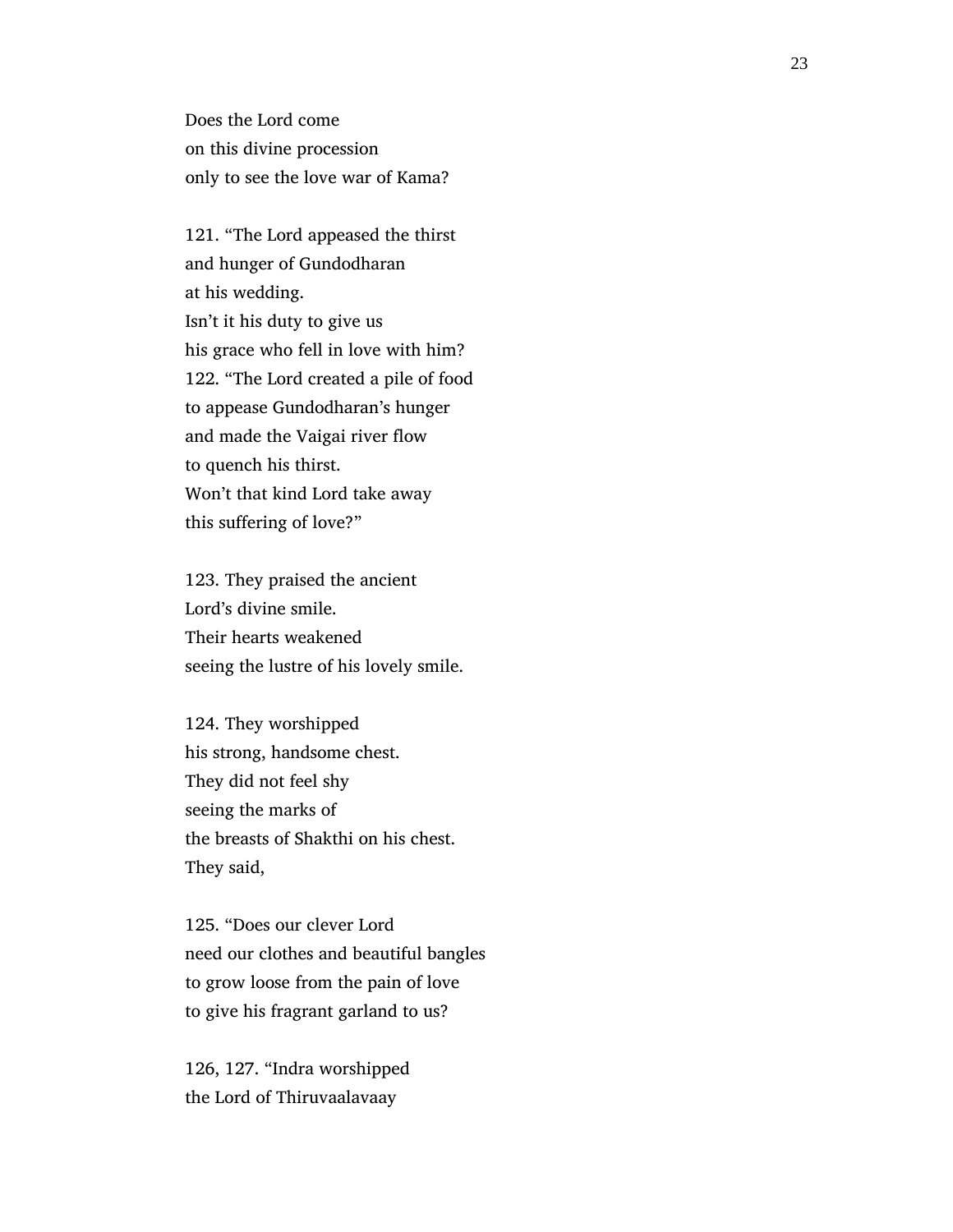with fragrant flowers, nectar and the water of Ganges river. Won't our tears be the water for his bath? Won't the bangles of our hands become garlands for his bed? Won't our hearts be nectar for him?"

 128. They went near him without fear. They laughed impulsively. They stood mesmerized. They said, "The Lord who, like Kama, kills us with love is coming."

 129. They stood as if they were going to say something but they could not. They learned from their friends what they should say to the omnipresent Lord but they forgot it. They were confused and worried. 130. They said, "Do our ornaments grow loose, offerings for the husband of wonderful Shakthi, who shines like a diamond creeper."

 131. They felt shy and their clothes grew loose on their bodies. They felt ashamed when the flower arrows sent from the sugarcane bow of Kama covered their bodies.

 132. Different types of women stood there to see the procession.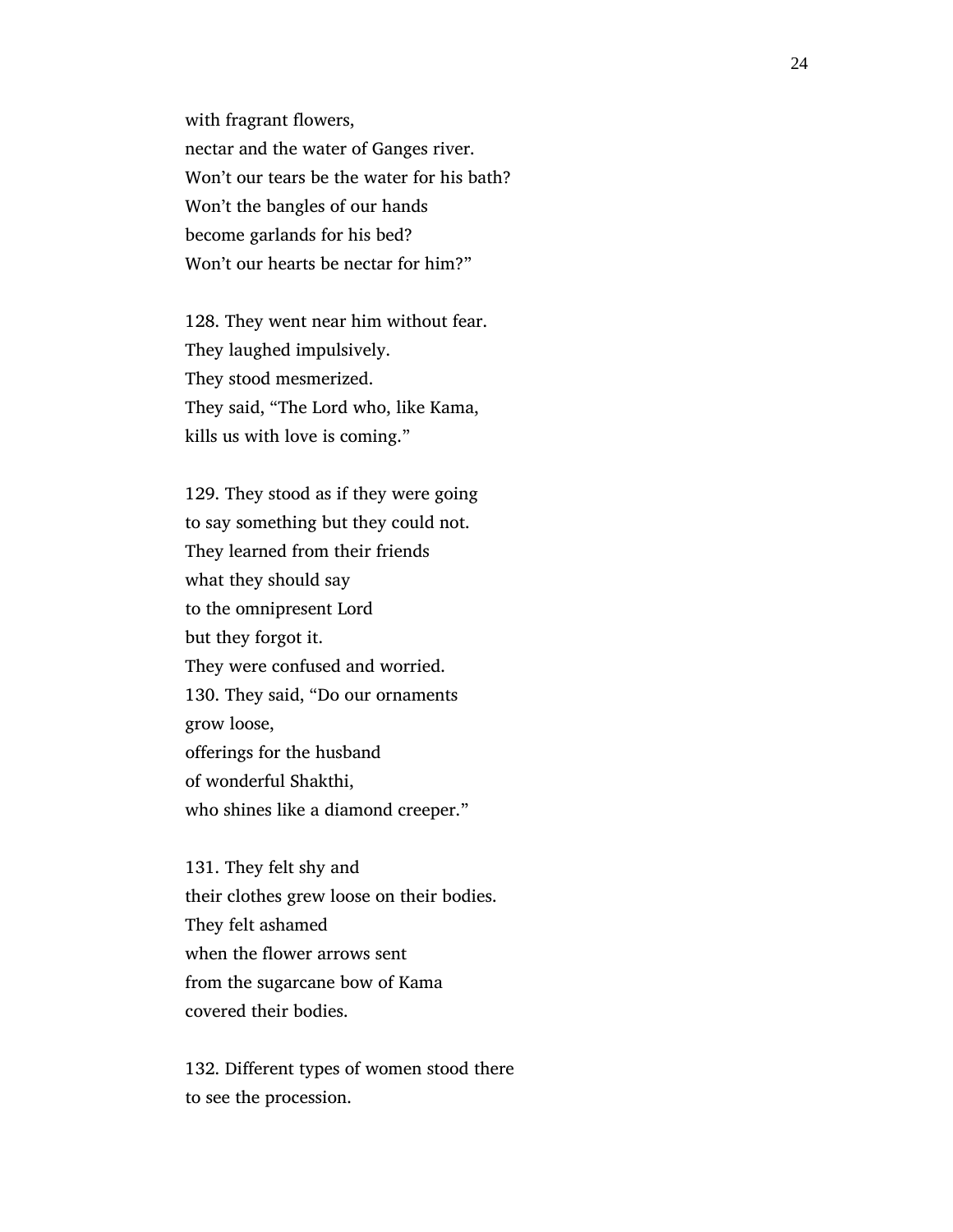The pethai, a young girl who wished to help Kama, was among them.

The Pethai

 133. The pethai was young as a Puvai bird that had not learned Kama's scripture. She was a creeper not yet grown and spreading. She was a garland not yet dripping with honey.

 134. She was a fragrant mango that had not yet bloomed. She was a diamond that had not been worn. She was a lovely baby cuckoo that had not yet uttered its cry.

 135. She was a vanji creeper that had not yet branched. She was a lovely breeze blown from the hills. She was a fresh fragrant grove.

 136. She was a babbling parrot that did not know what was right to say and what was right to do. 137. She was not yet grown like the crescent moon. She was a young swan that does not yet know how to separate milk from water.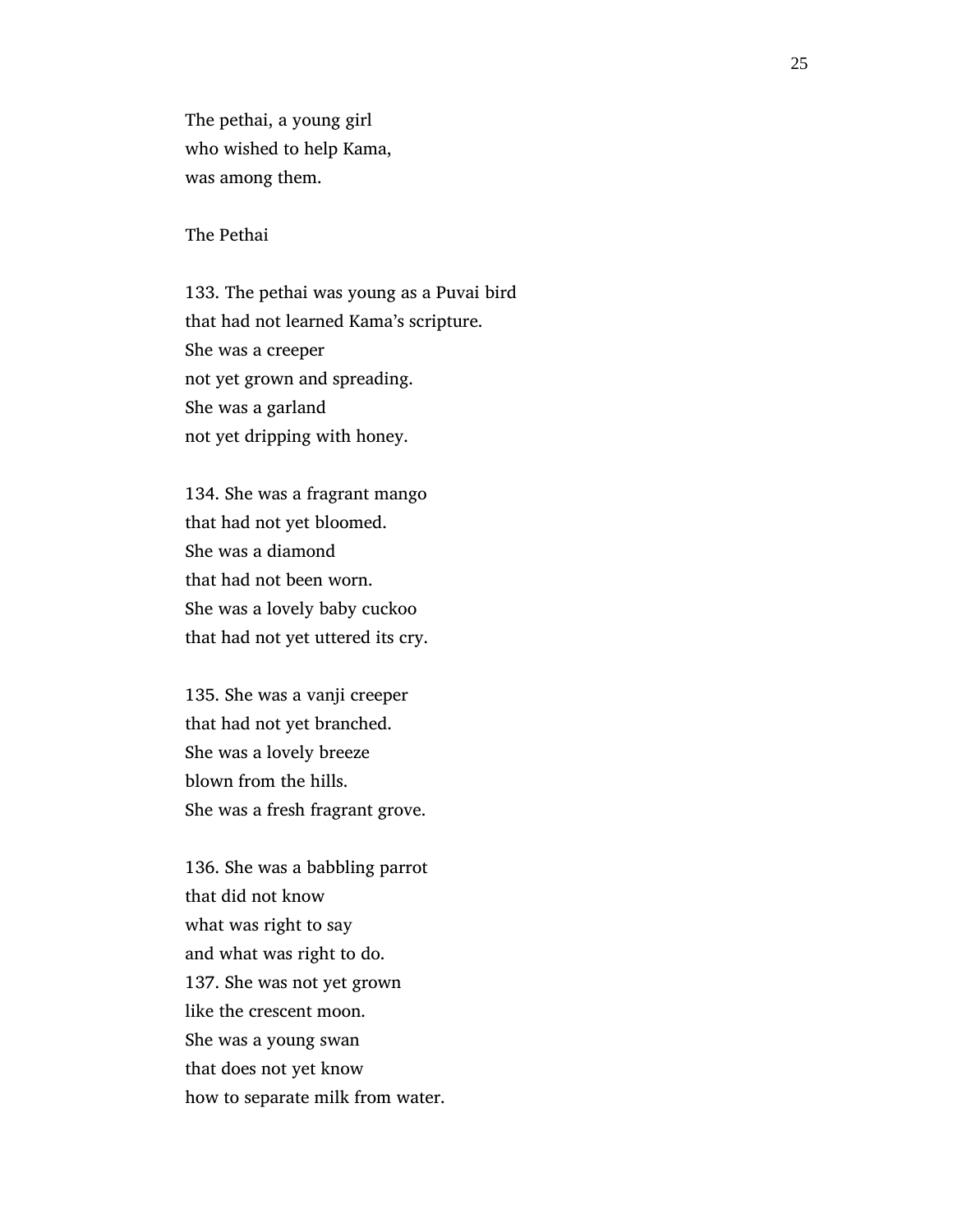138, 139. Her breasts shone like lustre of many suns that will rise at the end of the earth. Those small breasts did not know their power of destroying the sky and the earth.

 140. 141. The pethai's hair was disheveled, its strands loose and scattered like the wandering senses of those who lead false lives and are unable to reach the lotus feet of the all-knowing God who carries a bright axe and rides on a strong bull.

 142. Her eyes did not yet know how to make trouble. They were like the minds of those who are released from the illusions of the world surrounded with oceans.

 143. Lord Shiva is God of gods. He burned his enemies' three forts as they flew in the sky. He is the king of Madurai that is praised by scholars.

 144. The victorious Southern Pandya king who wore fragrant garlands gave abundant pearls to people on the entrance of his palace. The pethai went to that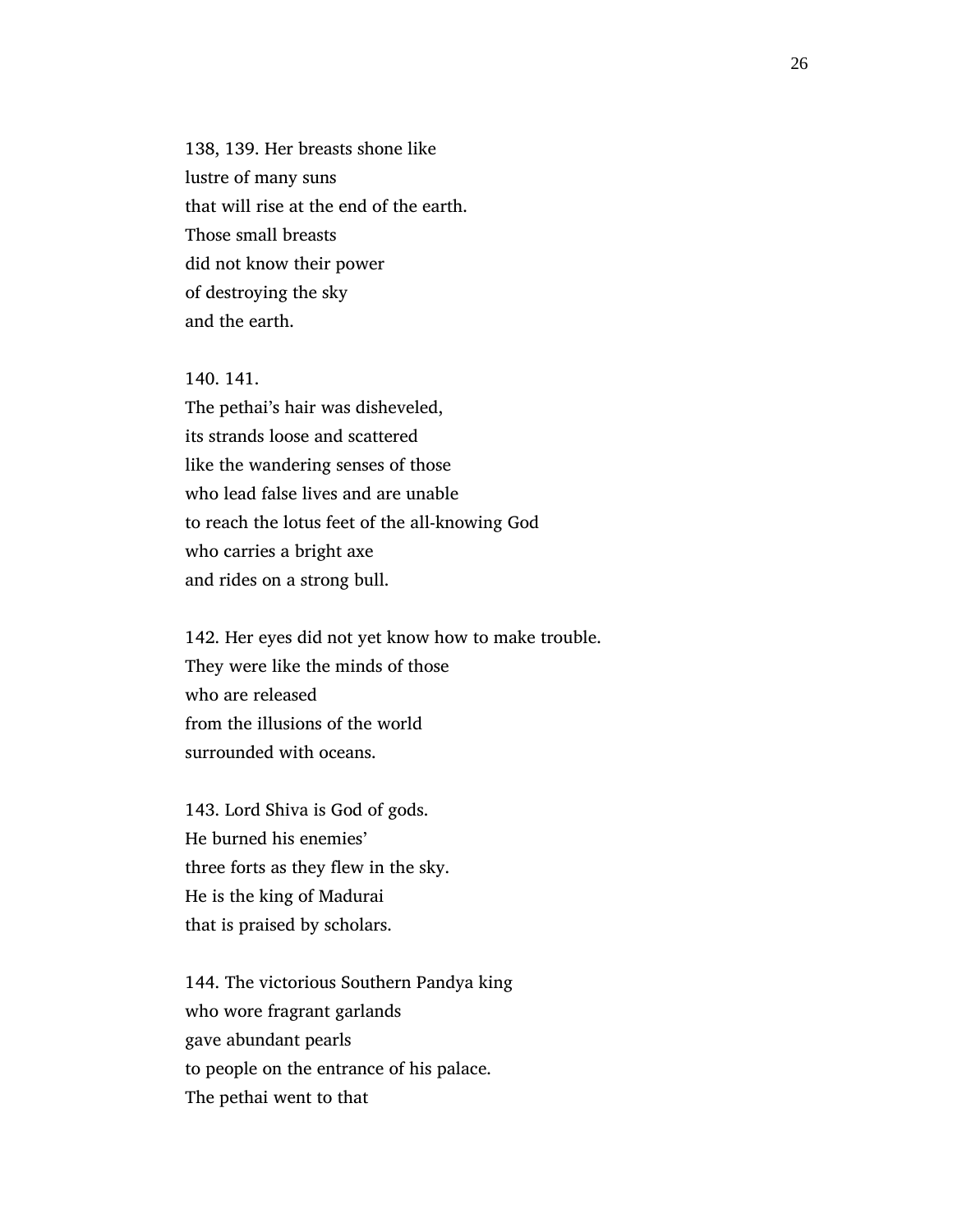lovely entrance with her friends.

 145. Bringing abundant, matchless pearls she went to the pandal decorated with coral pillars on the street. 146. She built a small dollhouse with many types of pearls. She cooked rice with pearls without knowing how to cook at all.

 147. She fed her parrot, mothers, friends and the baby doll in her hands. Such was her sweet nature.

 148. She taught words to her Puvai bird, the most marvelous among birds, pretending that she instead was learning words from them.

 149. One day when her mothers went to the pandal of Madhavi flowers she also went with them.

Eight miracle stories of Shiva

 150 - 153. The pethai listened carefully and lovingly to the stories of Lord Shiva's miracles.

 The story of Shiva bringing the ocean to please his beloved Shakthi.

The story of Shiva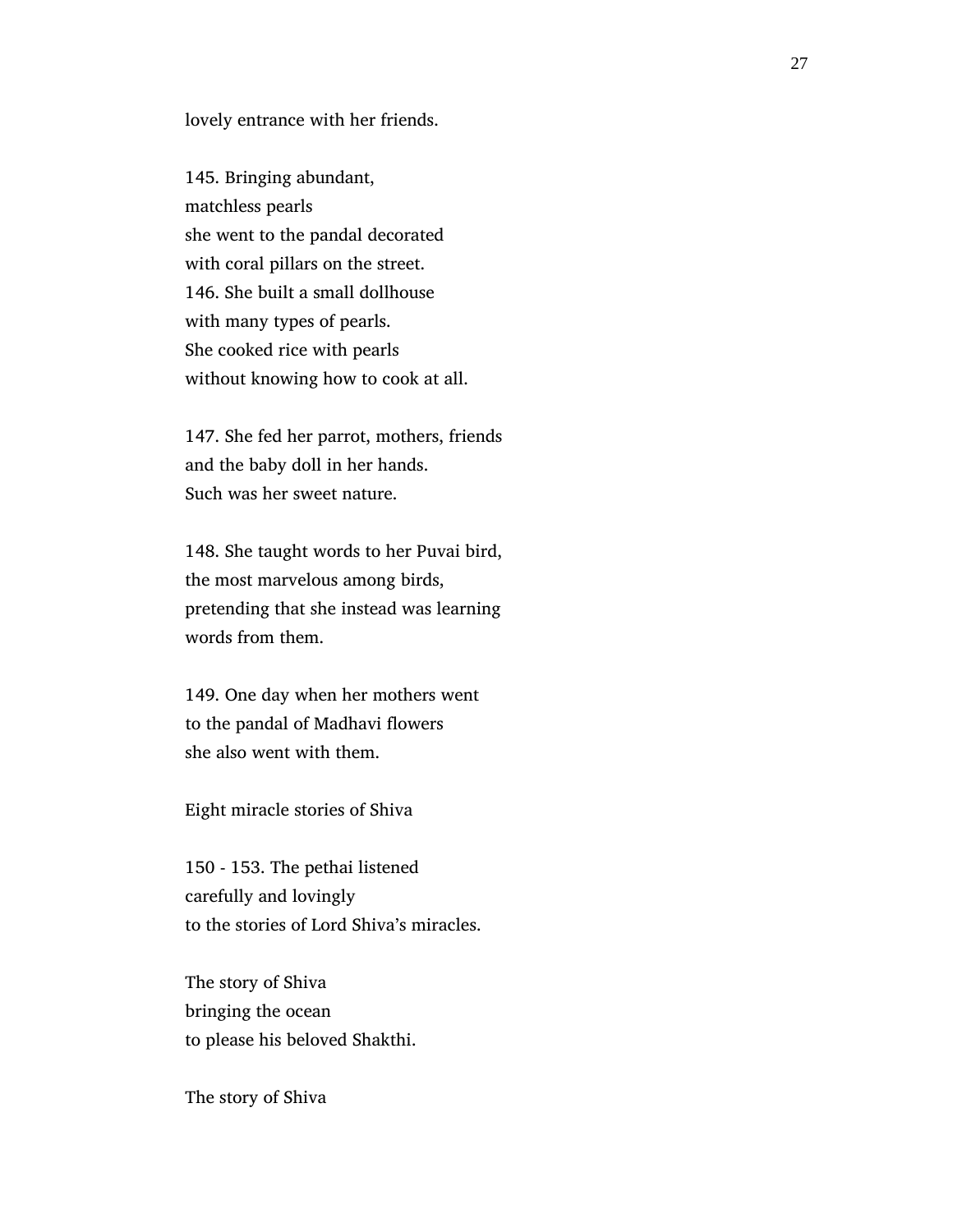giving moksha to Shakthi's father to please her who is decorated with elegant bangles.

 The story of Shiva giving birth to their son Ukkira Pandyan, who was born to please the earth.

 The story of Shiva who carries an axe giving his son Ukkiran a spear, a discus and a sendu weapon.

 The story of Shiva destroying the strong forts on the dark ocean with his spear.

 The story of Shiva breaking the crown of the god Indra with a powerful discus.

 The story of Shiva imprinting the fish symbol on strong, golden Meru mountain in the north.

 The story of Shiva teaching the truth of the Vedas to the divine Rishis.

 154, 155. She with her puvai bird and the parrots of the fields listened with love the stories and the thiruppatikams of the three saints that give moksha to those who hear.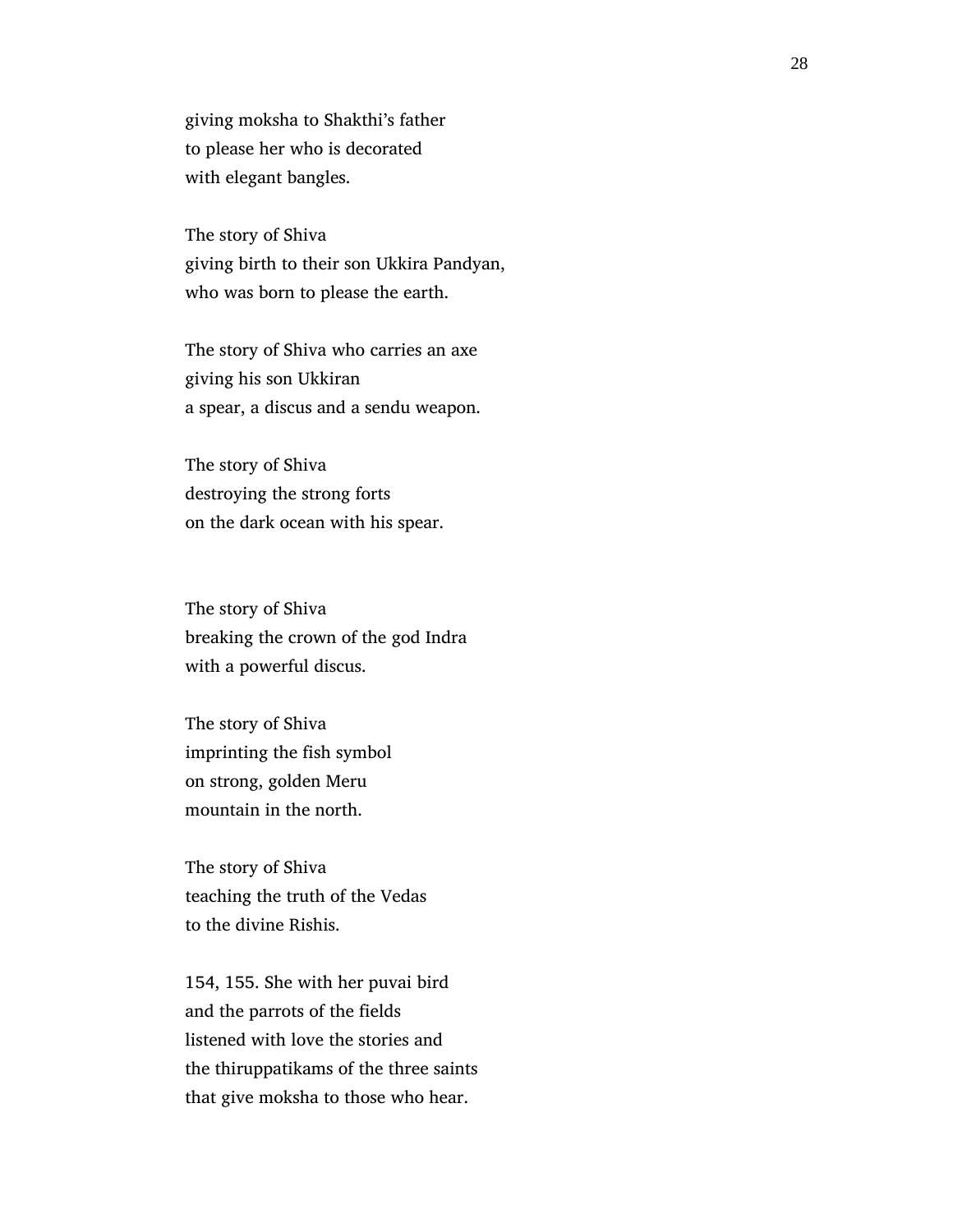At that time musical instruments were played to announce the procession of the Lord.

156, 157. Musical instuments praise the Lord

 "He is a marvelous dancer He is the truth. He is faultless. He is eternal pleasure . He never forgets his promises. He is the Lord of northern Meru mountain He gives boons to his devotees. His paths are righteous. He is pure. He is compassionate. He stays on the banks of the Vaigai river. He is Abhisheka Chokkar." All the musical instruments sounded praising Shiva when he came in procession on the rich streets.

 158. She walked towards the procession with her mothers and her soft lotus feet grew red from walking.

 159. She was happy and fascinated to see the Lord. She worshipped him folding her two hands and said to her mothers, 160. "Oh, swan, Oh Puvai bird, Oh peacock of the forest, Oh, beautiful parrot,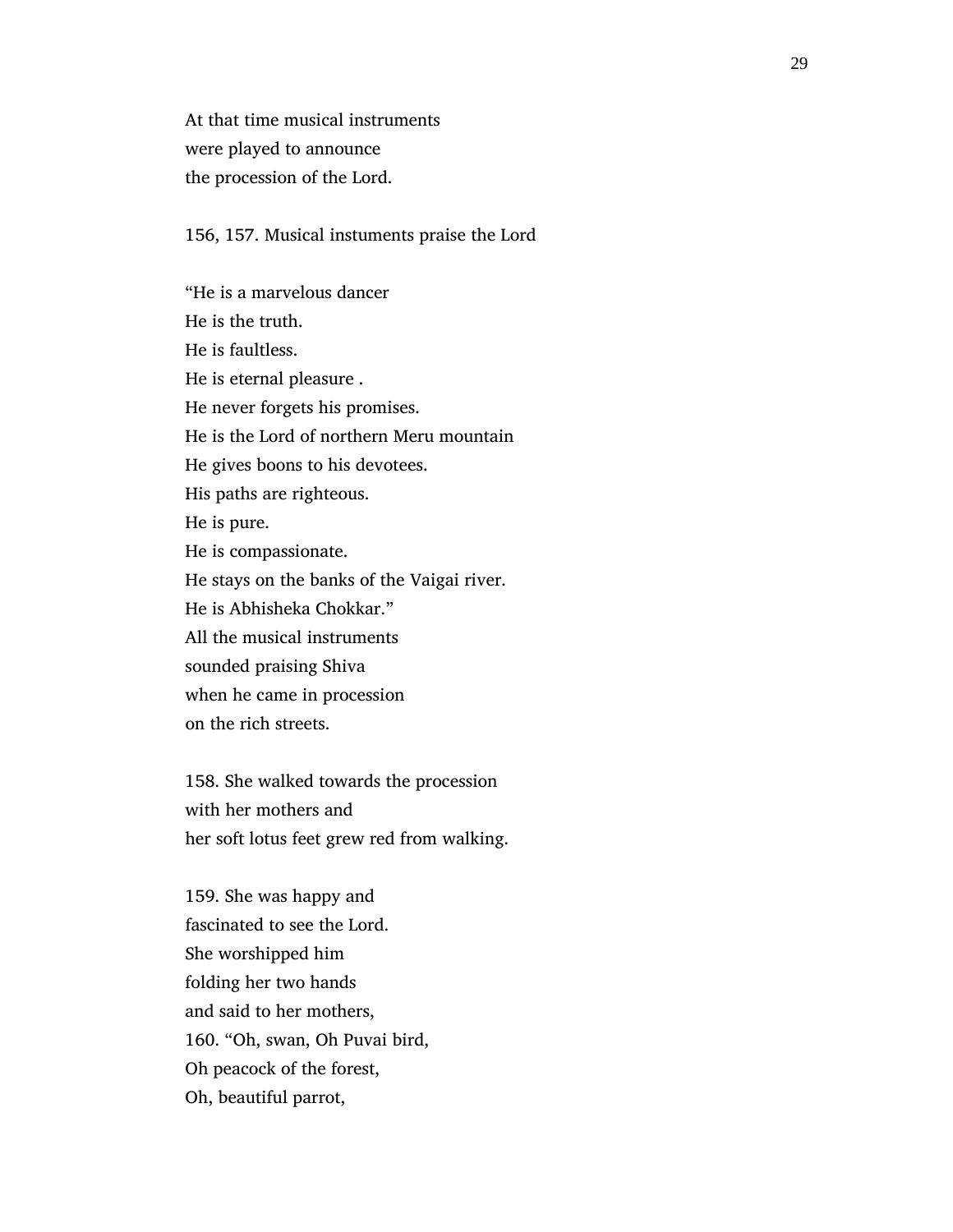Oh doll, look at him here.

 161. "Has the Lord who loves the deer he holds in his one hand and the parrot he holds in the other come here wishing to join and play with us?

 162. "Does the Lord come near my little play-house because he wants to eat our food or learn how to play the game of kalangu that I have learned"

 163. "Please tell me what the Lord who cannot be described by anyone intends." This is what she asked her mothers. and they embraced her and said,

 164. "Is it right if you say the highest Lord who did sixty-four tiruvilaiyadals will come to play with you?

 165. "He does not take the sacrificial food given to him by the Rishis, who are excellent scholars of the great Vedas. Will he come for the simple food that you have cooked?

 166. "Is it fair to say the eternal one who dances in the silver hall will leave his important duties and come here to learn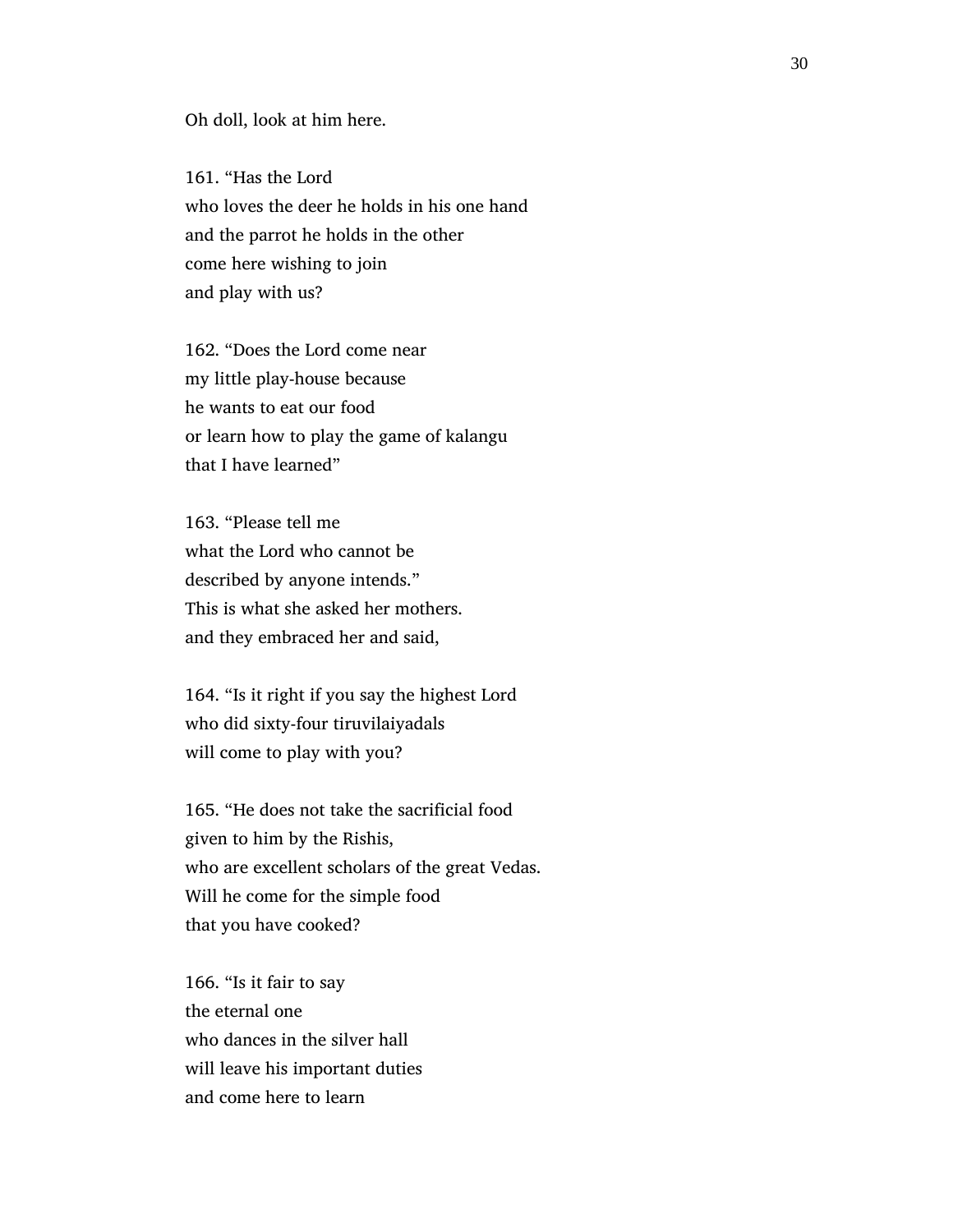to play kazangu? Wouldn't that be a miracle?" 167. When the mothers said this she who was lovely as a deer asked, "Then why did he come here?"

 168. They answered, "Oh girl, lovely as a creeper! The Lord who performs five surpassing actions comes in the procession to give joy and moksha to all lives."

 169. The pethai asked, "Please put me on the radiant chariot of the eternal lord on whose red jata the Ganges flows."

 170. Her dark eyes shed tears and her heart weakened, like those who fall in deep love.

 171, 172. The mothers said "Are there any other women like her?" The pethai removed her bangles and some of her golden ornaments. She shed tears washing away some of the kohl in her eyes.

 173. Lustrous as lightning, she seemed a woman of forty years. Seeing her all were surprised.

 174. She stood rooted in place. Her mothers embraced her and took her inside their splendid palace.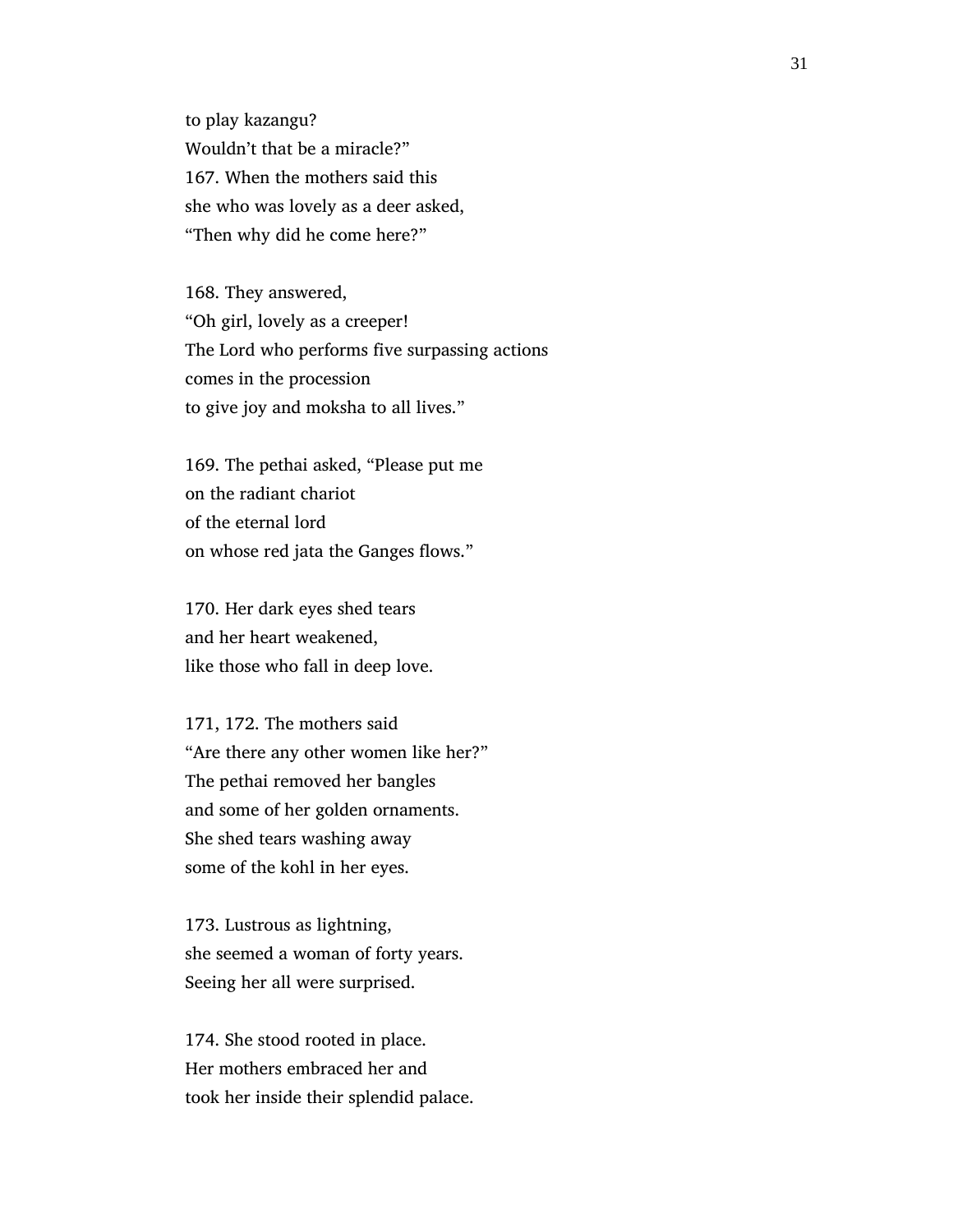### Pethumbai

 175. The pethumbai was a woman who had reached the next age after the pethai.

 176. She was beautiful as a creeper not yet fully grown. Her breasts were like two lotus buds.

 177. The power of her breasts was like the flood with its underwater fire come to destroy the world. Seeing her, the sages who did great tapas folded their hands to worship her.

 178. Looking at her the cruel Yama opened his eyes like blossoms. Watching her, passionate men's bodies felt abundant joy. Her soft breasts grew larger like buds opening into blossoms

 179. Her waist became thinner day by day like the bad karma of those who do tapas and so gain good karma

 180. Her eyes were like the limitless poison that came out of the ocean of milk.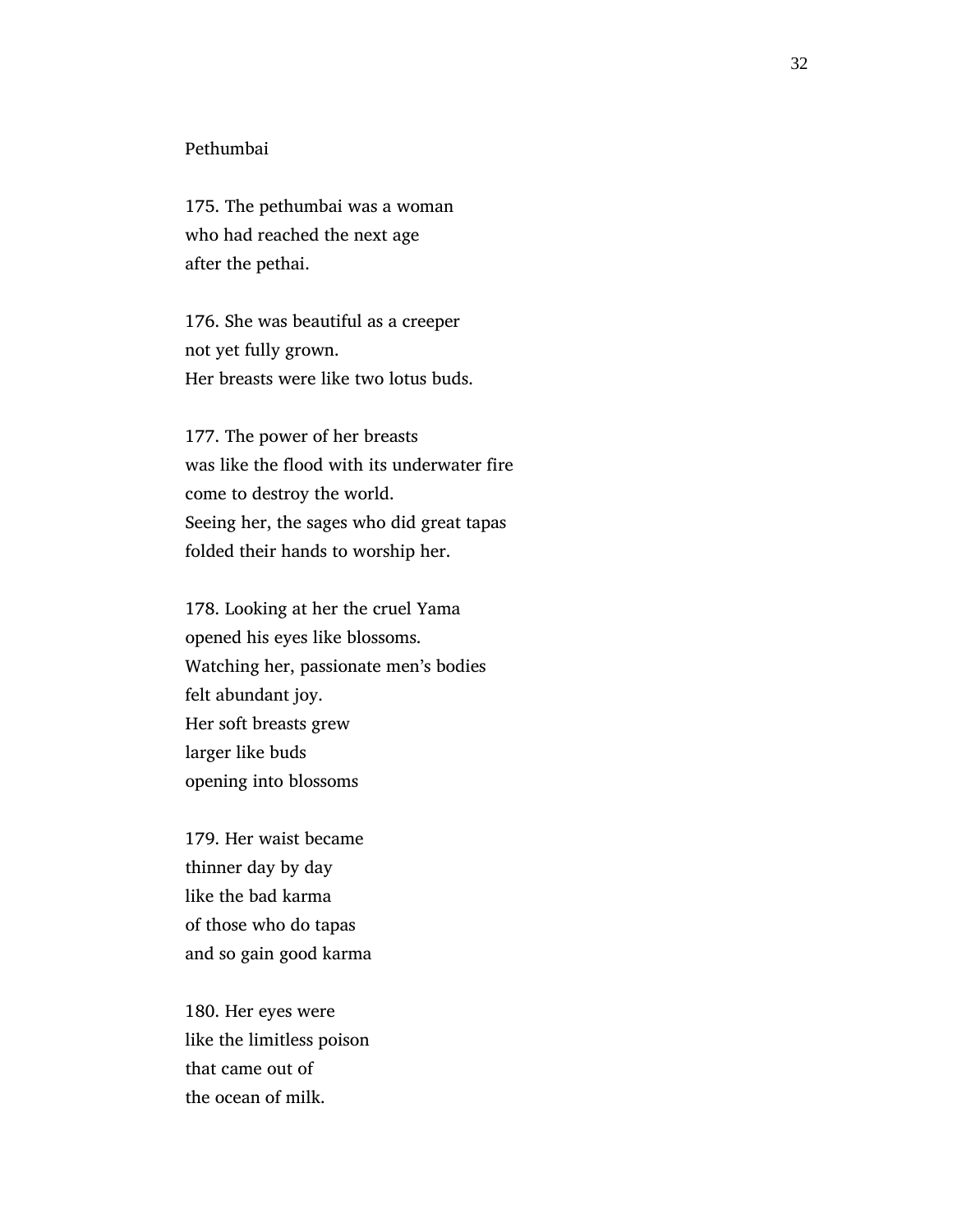They stole everyone's heart.

 181, 182. Her hair was tied up together. Bees swarmed around the garlands on her hair. It looked like the fearsome darkness that covers the whole world and helps kama to finish all that he wants to do.

 183. Neither the beauty of mullai buds that grow tall nor the feathers of peacocks could compete with her young proud smile.

 184. She had grown up beautifully as if lightning had taken a form and glowed ever more and more. She was sweet like honey.

 185. She got up when the sun rose and came leaving her bed sprinkled with blossoms. One of her beautiful maids came, bowed to her, folding her flower-like hands, and told her.

 186. "The beauty of your eyes could kill. Come to see the divine pond that has the water of the seven oceans."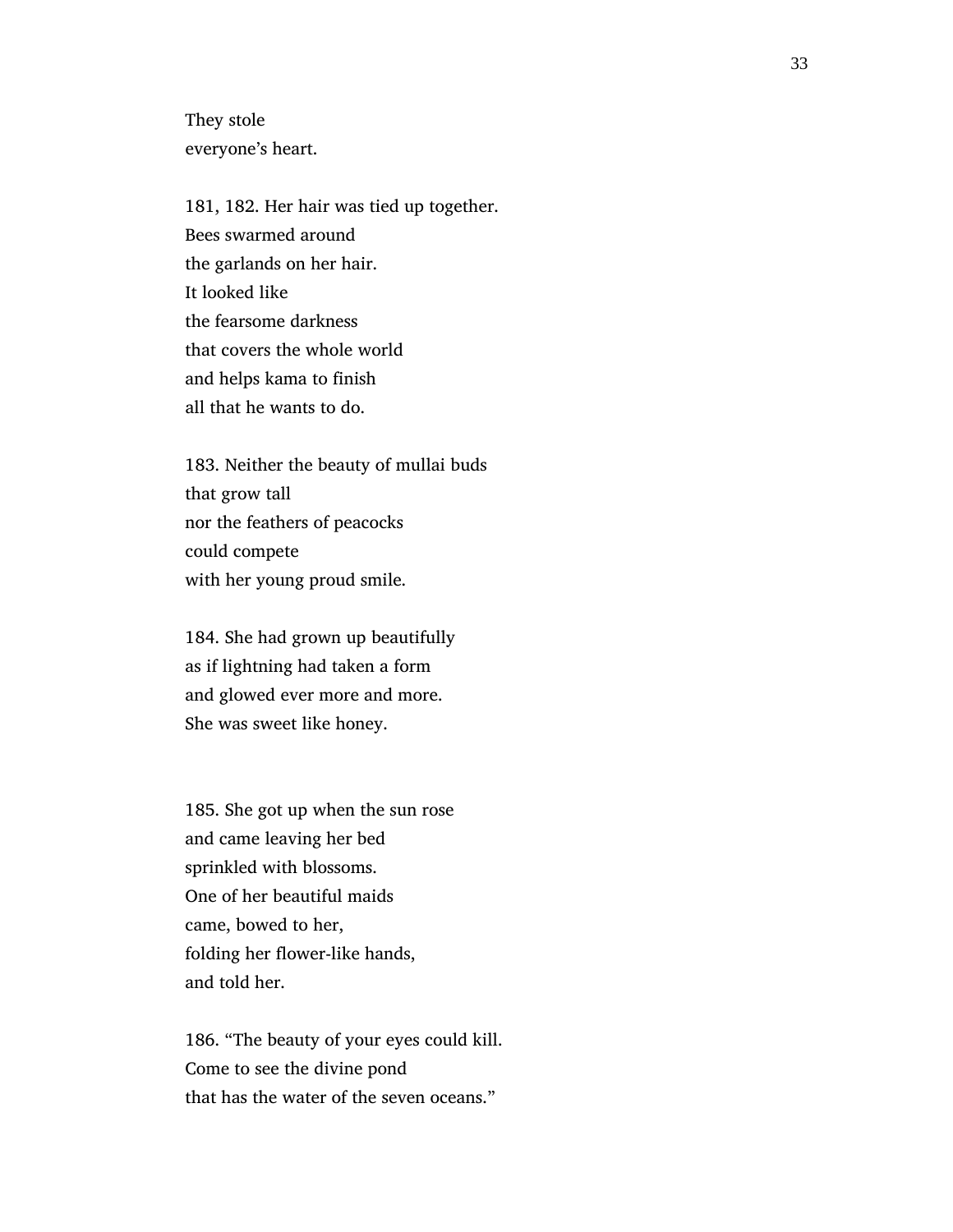187. Crores of her friends who had beautiful eyes and dark hair came together to the pond.

 188. Decorated with bright ornaments she came to the pond in the fragrant flourishing grove.

 189. One of her friends said to her. "You are bright like lightning. You are sweet as nectar. You are like a flourishing crop. You are a like a splendid red lotus. You are lustrous as gold. Come to this pond.

 190. "Look at the beautiful season that makes women fall in love with the highest Lord as he comes in procession.

 191. "See how the king swan climbs joyfully on pure conches in the pond and calls.

 192. "See how the young female swan welcomes with affection the male swan that comes to join her.

 193, 194. "See how the red lotus buds open up as they feel the shining rays of the sun like the hearts of the devotees who love, understand and melt in devotion for the Lord who has thick Jata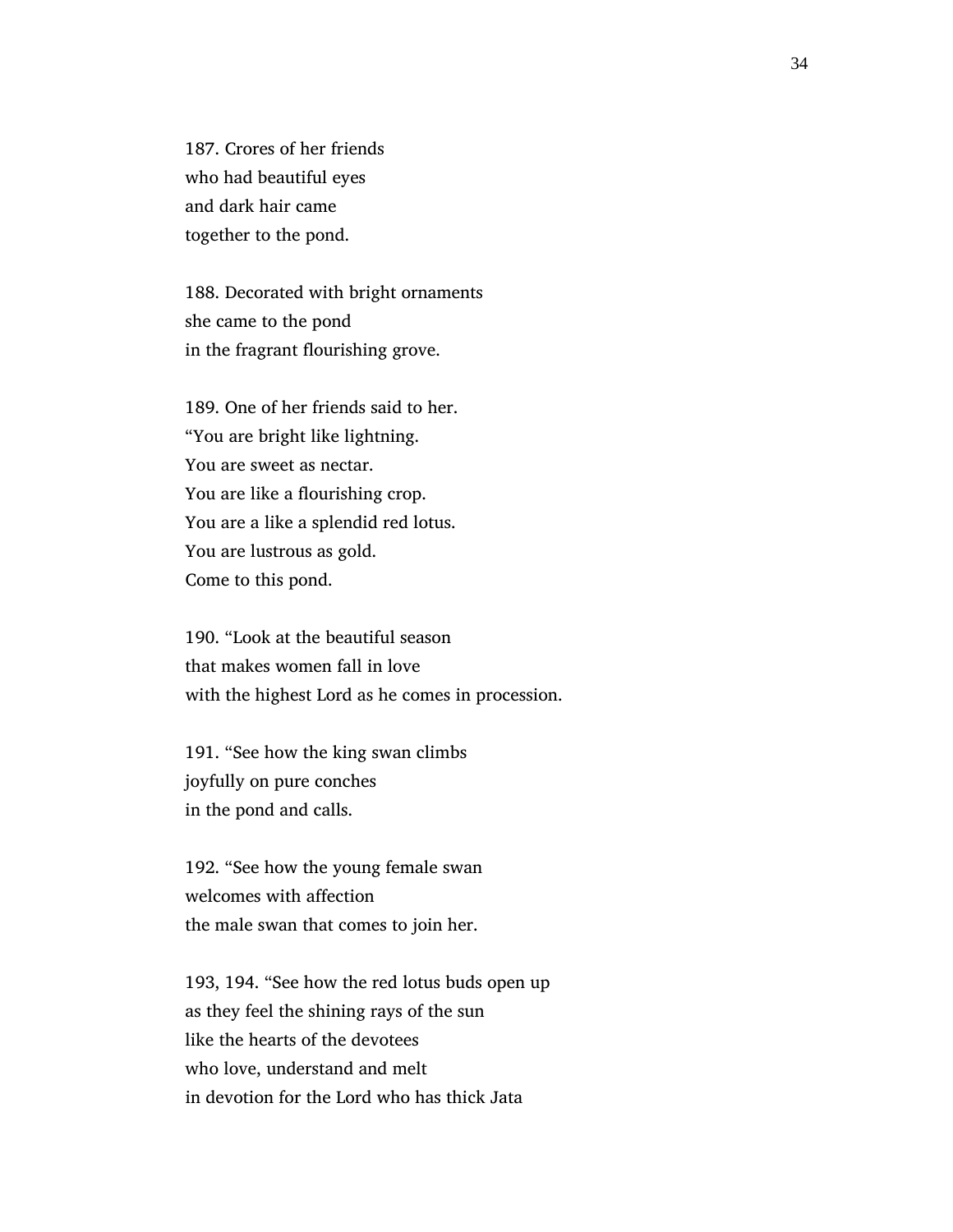#### and comes in procession

 195, 196. "See how the soft coral creepers grow thick and embrace the beautiful naakaa trees that look like the kings who wish to embrace the chest of the Lord of Madhurapuri creator of the Vedas who rides on a sky chariot.

 197. "Come to this pond where the water of all the great oceans has come together, and bathe joyfully."

 198. After hearing her friend, the pethumbai entered the water shyly as her mothers smiled, came, and bathed her with love.

 199. Women surrounded her and praised her saying that she was born in the water of seven oceans like Lakshmi, born in the ocean of milk.

 200. After bathing, she went to the fertile grove of Surapunnai trees on the shore and sat on a lovely fragrant seat.

 201. She wore fine ornaments and sacred ash that protected her. Her mothers with pleasant faces blessed her.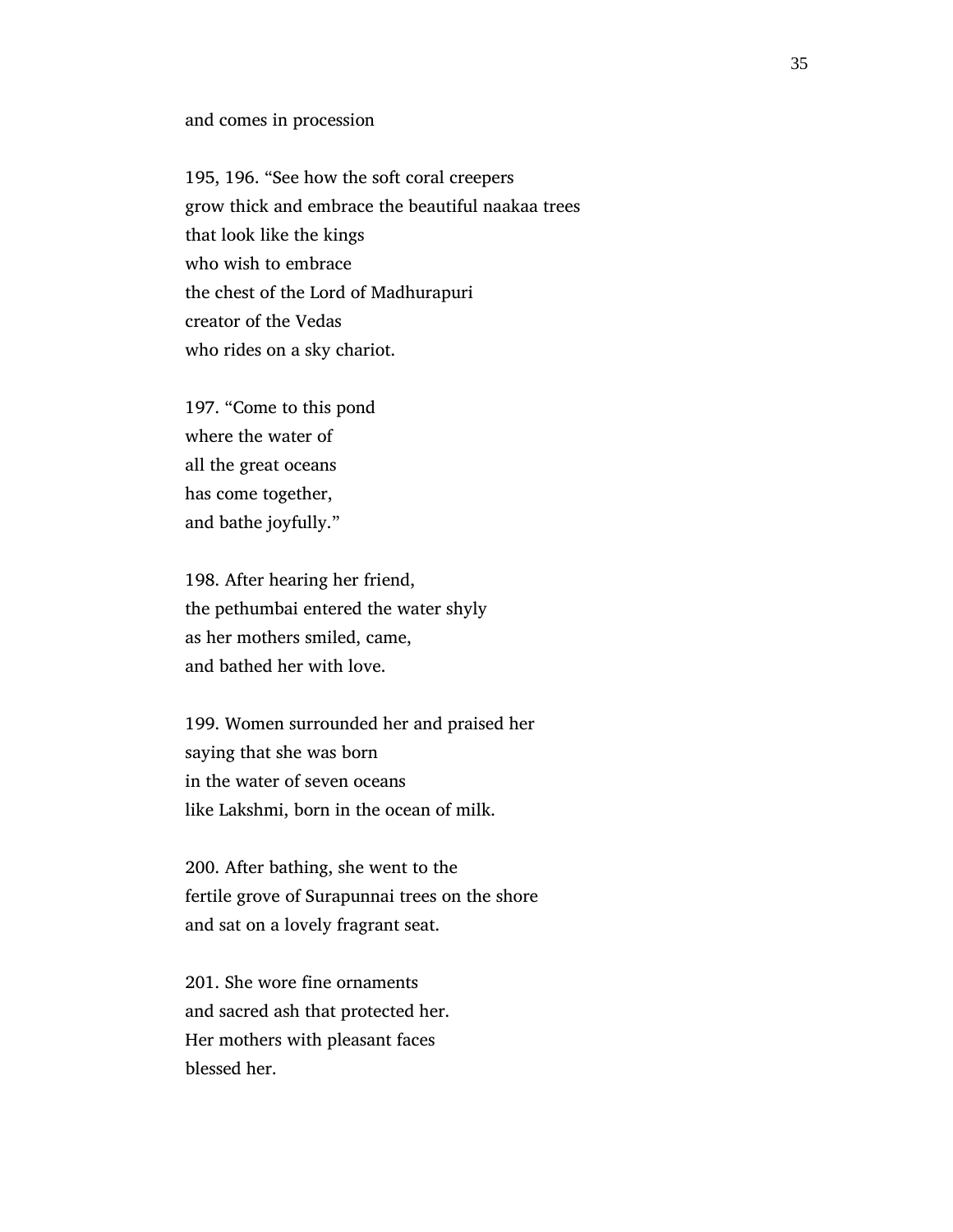202. A storyteller praised the pond and then told the stories of Shiva to the pethumbai decorated with bright golden ornaments.

Eight miracle stories of Shiva

 203. The story of Shiva selling diamonds for the world to flourish. The story of Shiva giving his grace to the large clouds so that they could drink the water of the ocean.

 204. The story of Shiva changing the name of the capital city with its gorgeous palaces from Madurai to Kudal.

 The story of Shiva coming as an all-powerful siddha

 205. The story of Shiva making the stone elephant of the Pandya king eat a sugarcane stalk.

 The story of Shiva killing the rutting elephant that approached him, sent by the terrible Jains.

206. The story of Shiva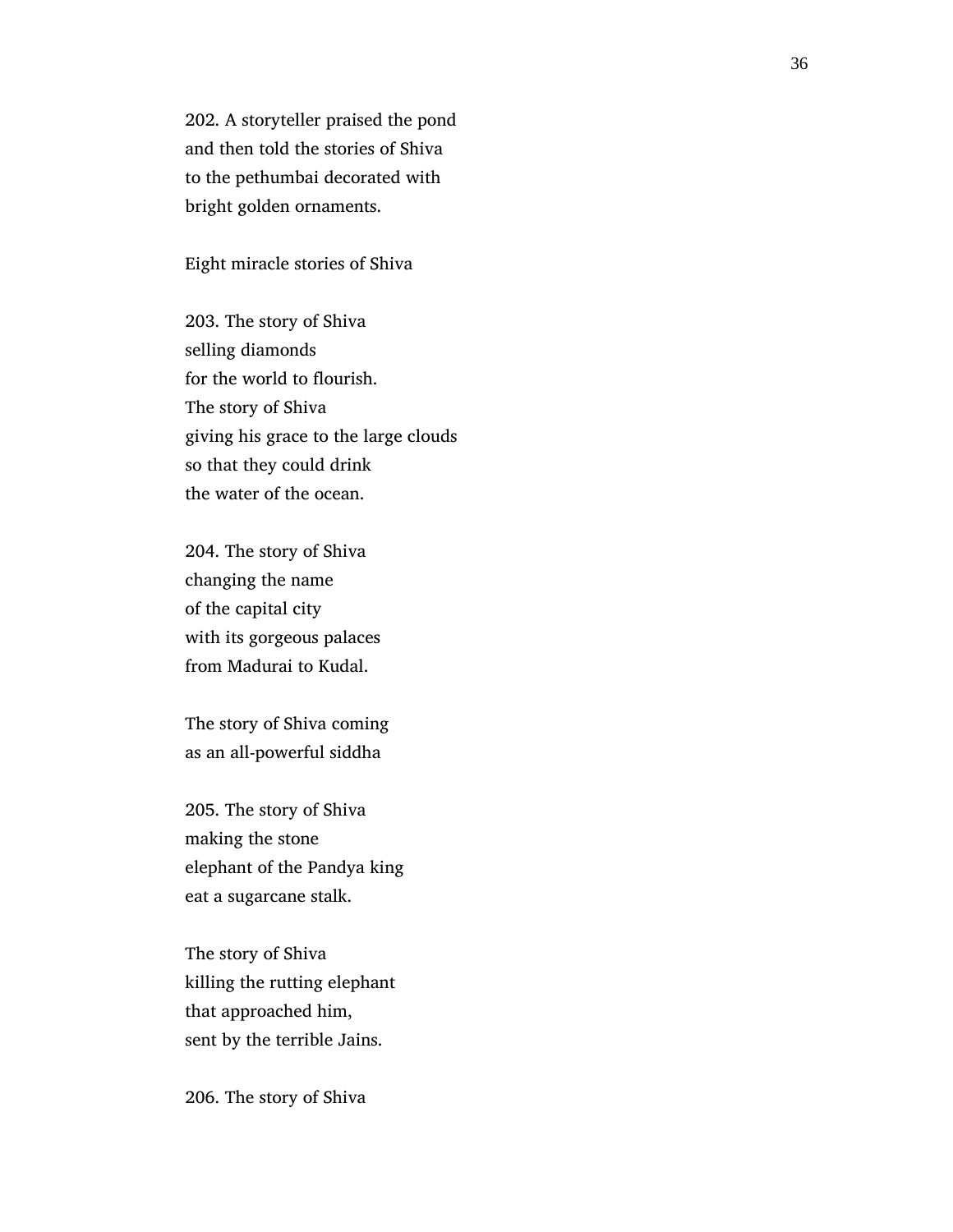changing himself into many forms that cannot be described an old man, a young man and a child.

 The story of Shiva wearing the Athi garland, dancing in Madurai and raising his left foot.

 207. Hearing the stories of Shiva and giving presents to the storyteller, her mind and thoughts were immersed in the love for the pure Lord Shiva.

 208, 209. The pethumbai, the best among women, beautiful as Lakshmi who sits on a lotus flower, heard the miracle stories of Shiva. Wishing to see the procession of the faultless God, she walked to the garden and sat.

 210, 211 "Lord Shiva wears sacred ashes. He carries a bull flag. He is beloved of goddess Uma. He, Chokkanaadar of Kadamba forest, comes in procession on a rutting elephant." Thus praising Shiva, the procession of Lord Shiva was announced with the beating of drums.

212. Her friends, precious as her heart,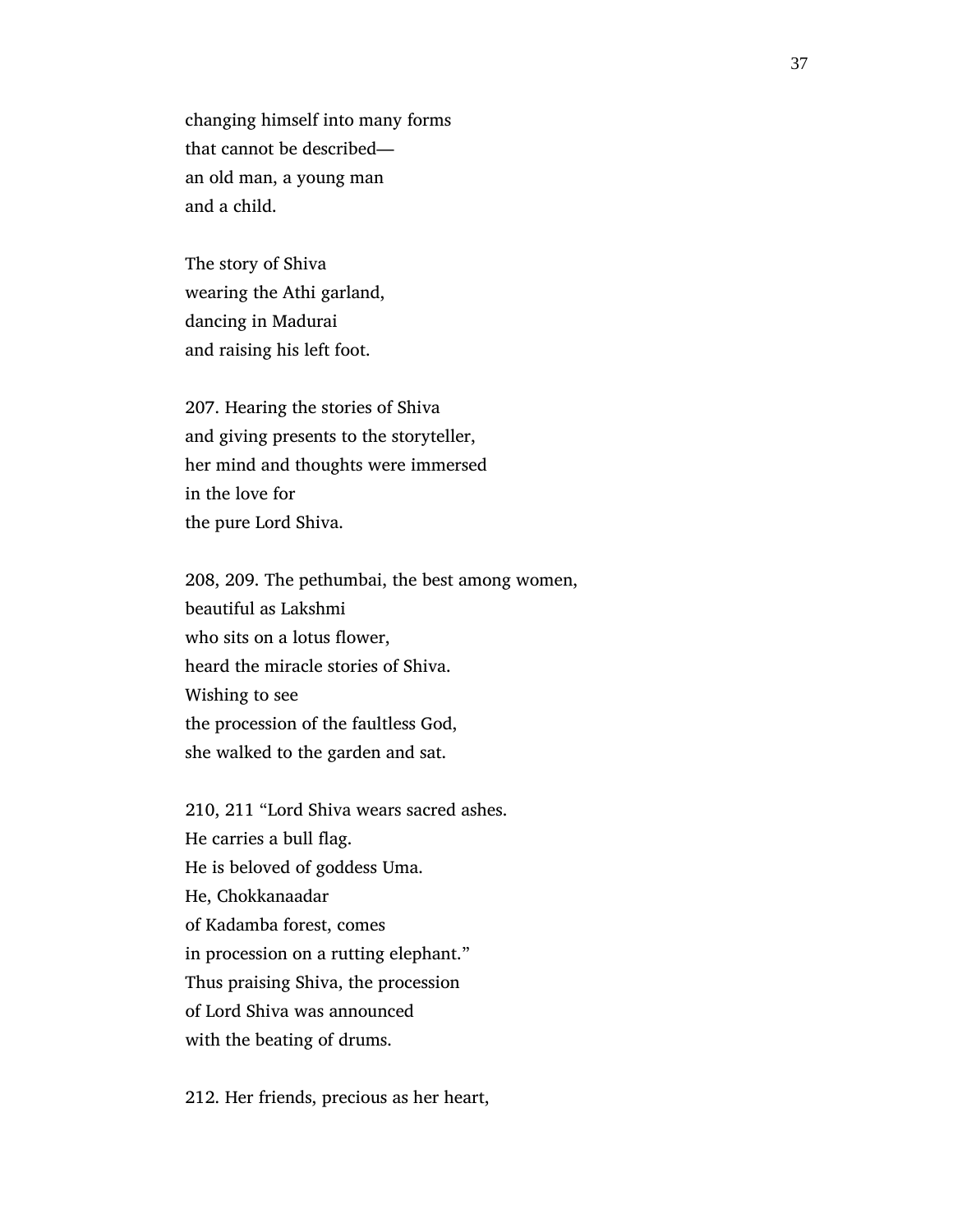went in front of the procession, and she ran behind them. Her heart was filled with abundant joy when she saw the Lord.

 213. Shiva's arms became soft when he embraced the breasts of his beloved wife, the princess of the Himalayas who never stops giving her grace to her devotees. That marvelous Shiva came in procession.

 214. Shiva's chest was beautified with marks made by the breasts of the goddess Uma, whom the ancient Vedas praise and whose beauty cannot be described. That handsome Shiva came in procession.

 215. All worshipped the divine feet of Lord Shiva who does not differentiate between his devotees. The grace of the Lord of Thiruvaalavaay takes away the bad karma of his devotees. That faultless Shiva came in procession 216. The pethumbai saw the Lord and worshipped him. She tried to calm her excited mind that was fixed to him.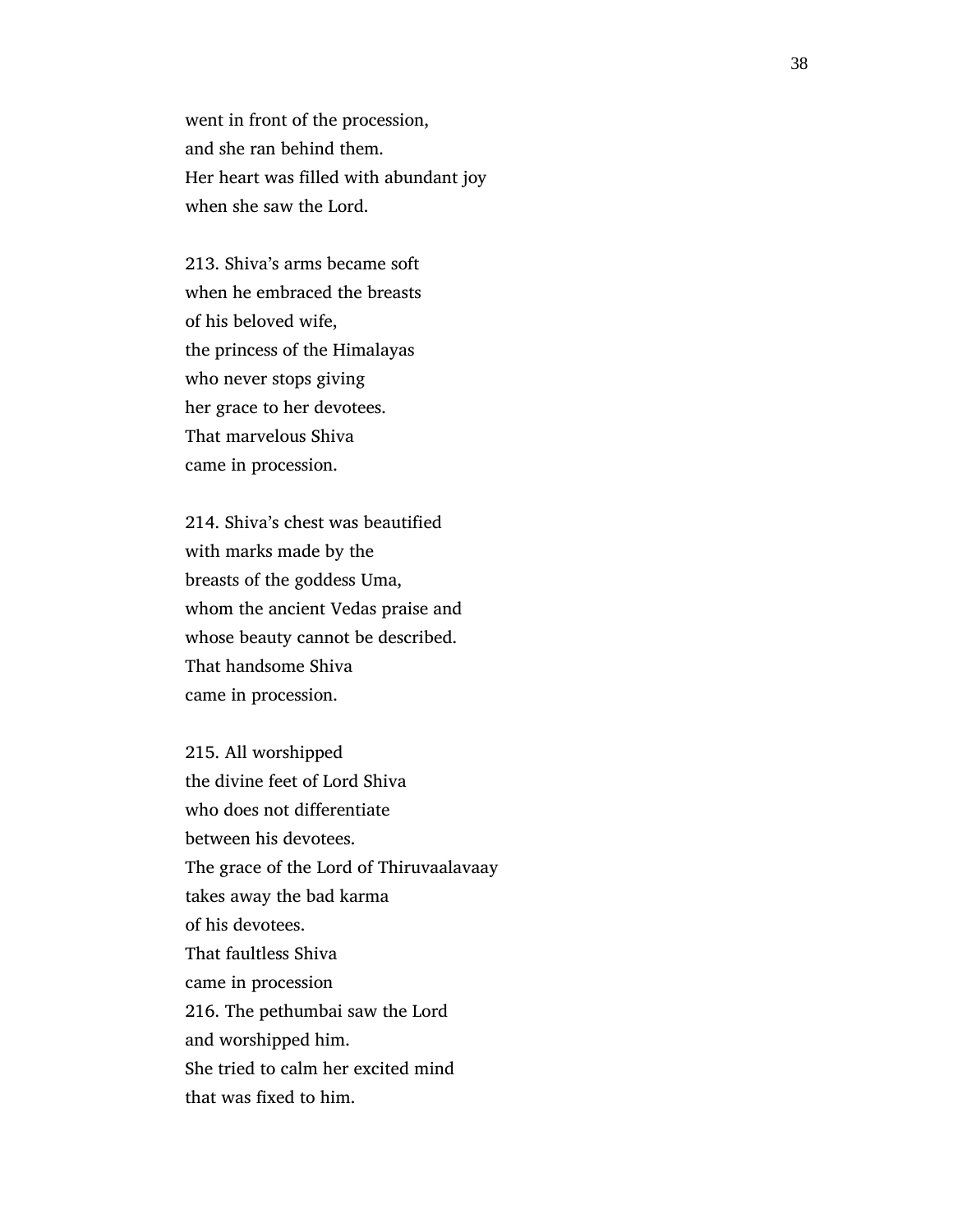She was shy.

 217. She sweated. She had never seen such a procession before. Seeing the Lord was a feast for her eyes and thoughts.

 218. She felt passion she had never felt. The love that she had for the Lord made her beautiful like buds opening into blossoms.

 219. Her lovely eyes like Kendai fish saw the procession unlike anything they had never seen and her heart felt joy that it had never experienced.

 220. Her mothers said, "She could not think of anything except our Lord. Has she lost her chastity? What can we say?

 221, 222. "Her face, shoulders, breasts and shining curly hair seem to ask Kama to come to fight, and her heart gives her strength. The king of love, Kama does not stop sending his fragrant arrows.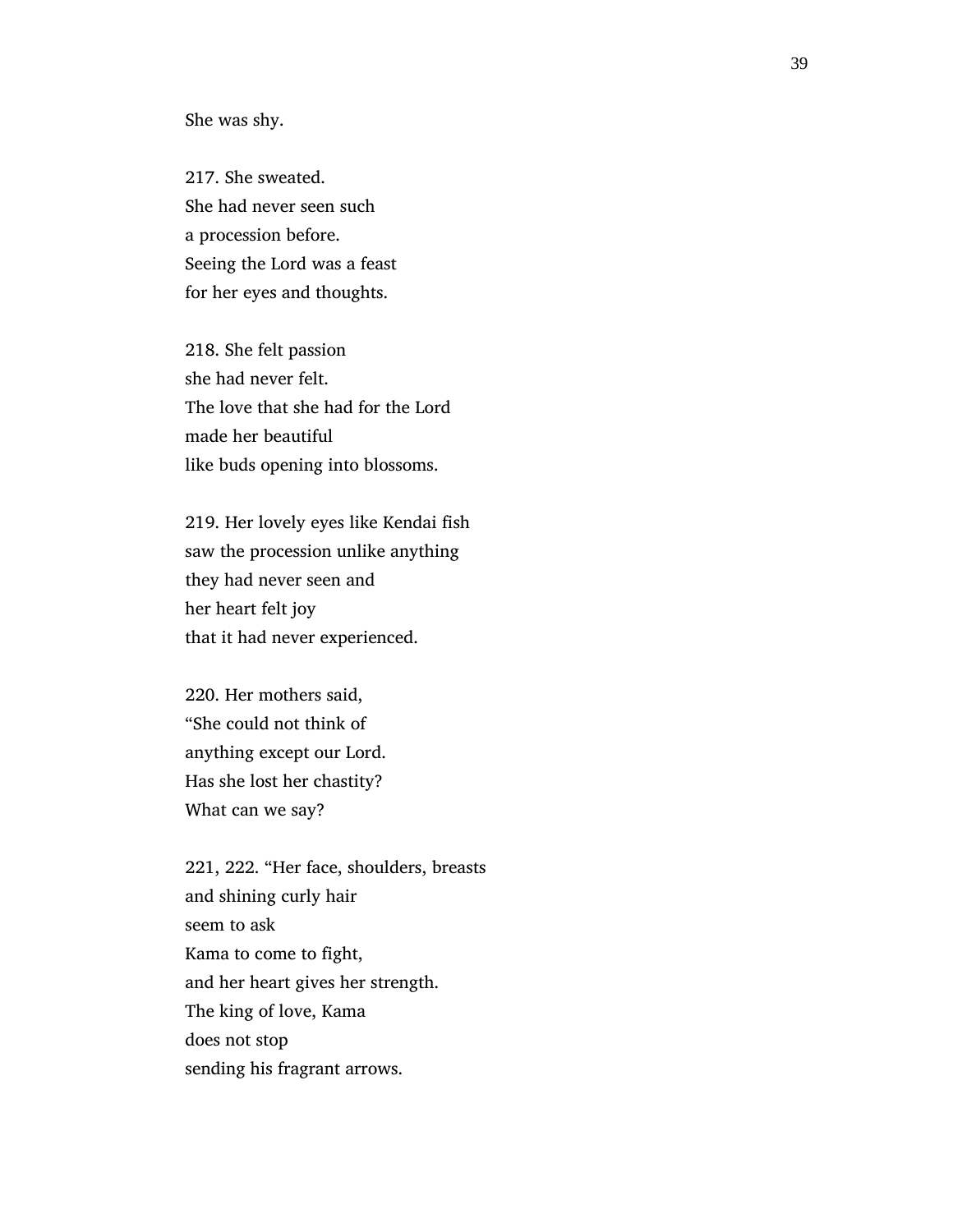223. "The waist ornament that we tied on her with love is growing loose. The bracelets that we put on her beautiful arms fall from her wrists. 224, 225. "As if she suddenly has grown more mature her body has changed and is more attractive than ever before. Her beauty has increased beyond what is suitable for her age. Who knows why this happened ?"

 226, 227. Before Kama sent his flower arrows from his bow and before her passion increased, the mothers embraced her whose curly hair decorated with garlands, swarmed with bees.

 228. They went to their guarded palace, put her on her lovely flower-strewn bed and consoled her so that her passion would be calmed.

## Mangai

 229. There was a girl of the age of a mangai. Her black eyes grew red with passion.

 230. She was beautiful as a peacock. Her mind always thought only of the strong hill-like shoulders of the Lord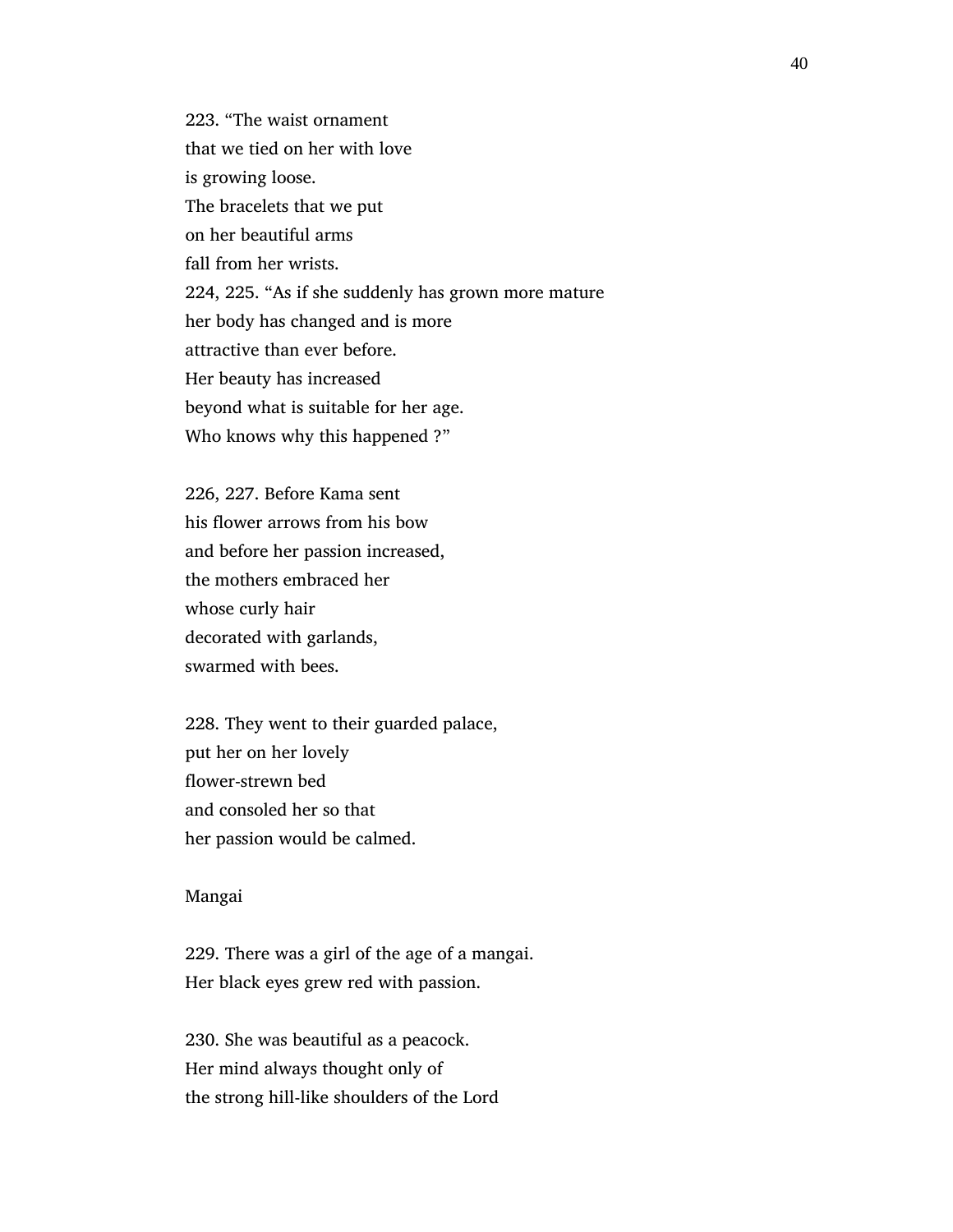who carries the lustrous moon in his Jata.

 231. The compassion of the highest God, the Lord of Thiruvaalavaay is like a flooding pond, and she was like a lovely swan searching for that compassion of the Lord.

 232. She was like a parrot whose heart melted away with love for the groves of the Kadamba Forest where the breeze is always blowing.

 233 - 236. Her hair had grown thicker and thicker than the attractive groves of the love world that Kama created.

 234. The power of Kama was growing and growing as her long hair grew more and more beautiful.

 235, 236. Seeing her lovely hair, the hearts of those who did tapas grew weak and soft. She gave a victory that no one had achieved before to Kama so that he could destroy the strength of the sages.

 237. Her shining eyes had the power to end life,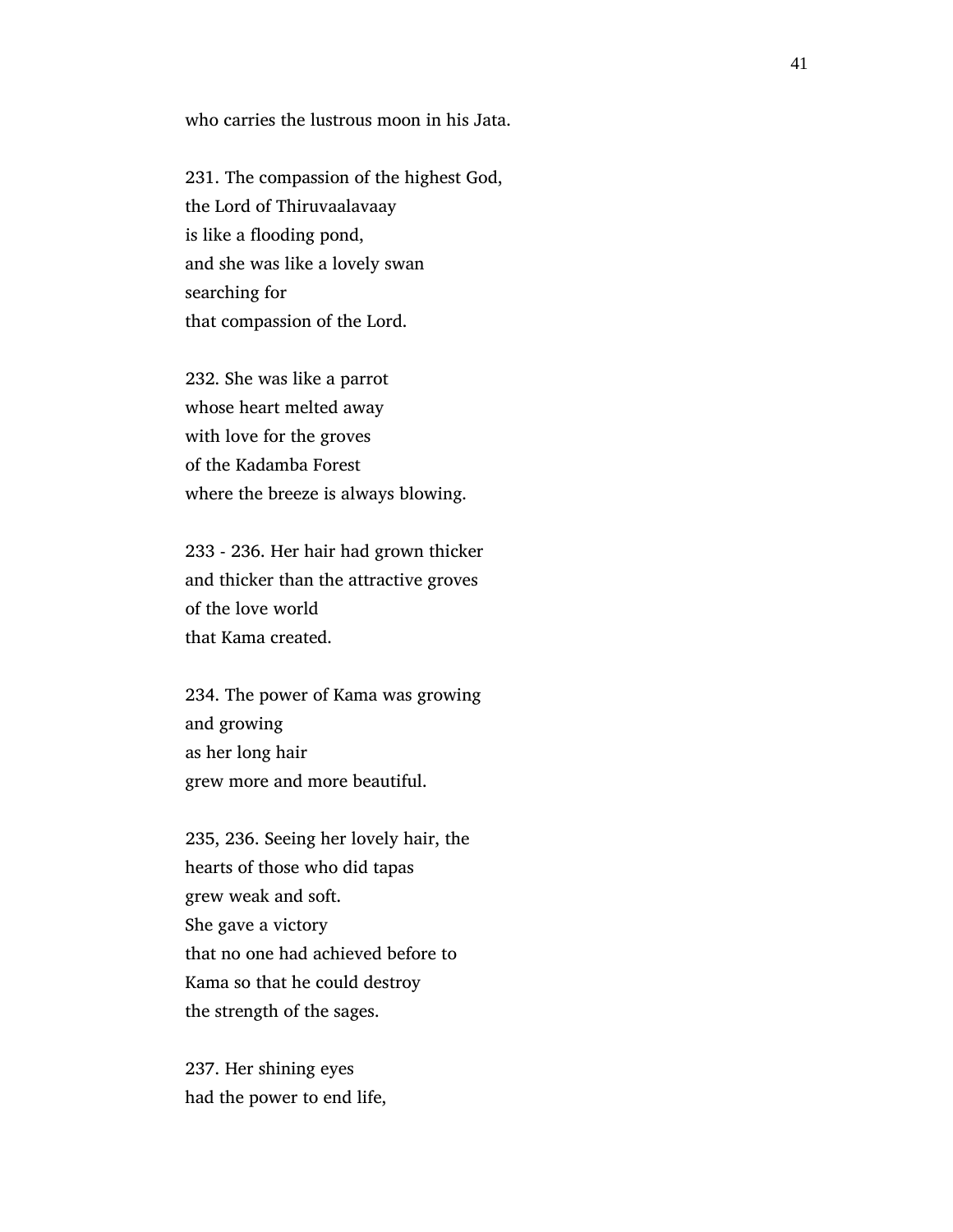as long ago when the spear of Murugan sailed to drink the ocean's crashing waves.

 238. She wore shining golden bracelets on her arms.

 239 -242. Her breasts were like two angry elephants that stir up water then stand on the shore crushing fragrant lotus buds, and then climb on mountain forts.

 243. Shiva shines like a pure golden hill. He is the tender shoot of Saivism. He gives half of his body to Shakthi, the fish-eyed goddess.

 244. He is the Lord Chokkan, who mesmerizes us. Even the Vedas that are with him always could not find that highest one.

 245. The divine, compassionate Lord gives prosperity to those who worship and serve him. He is the remedy for everything. He is a companion for all souls.

246. Even though she saw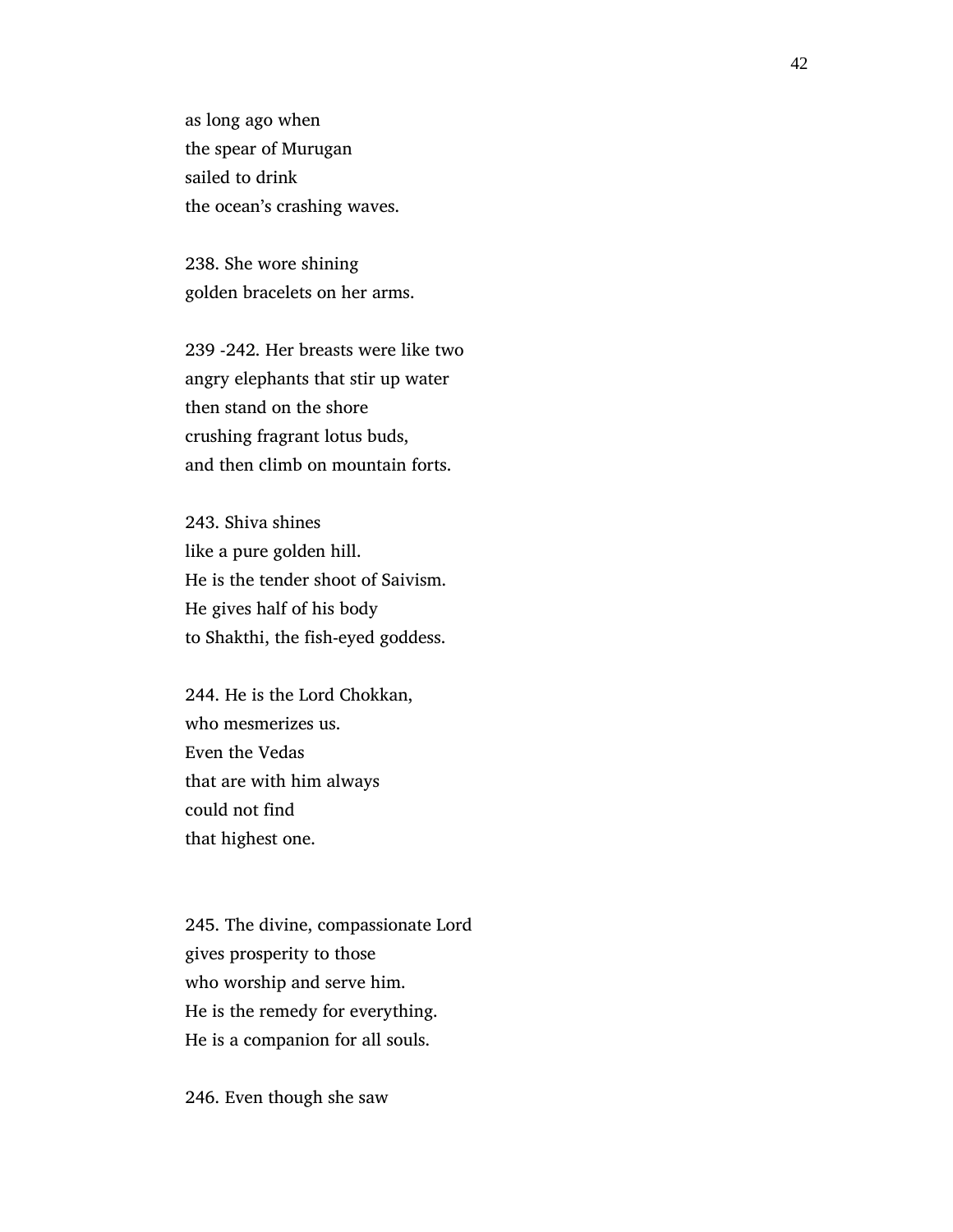Lord Shiva in the procession only that one day, her heart felt great joy as if it were a day of celebration.

 247. She was divine as Lakshmi. She went to worship the Lord with crores of her friends surrounding her on both sides.

 248. She went to the mandapam that was in the middle of a flower garden where divine fresh blossoms were blooming near a pond.

 249. She went to that pond near the Vaigai River where the poems written on palm leaves by Sambandar floated above the water when they were thrown there by the Jains.

 250. She went and sat there on a divine golden seat studded with coral and pearls like a swan that sits on a lotus blossom.

 251, 252. One of her friends told the mangai that if she played on the swing she would be happy. She got up, went to the shining swing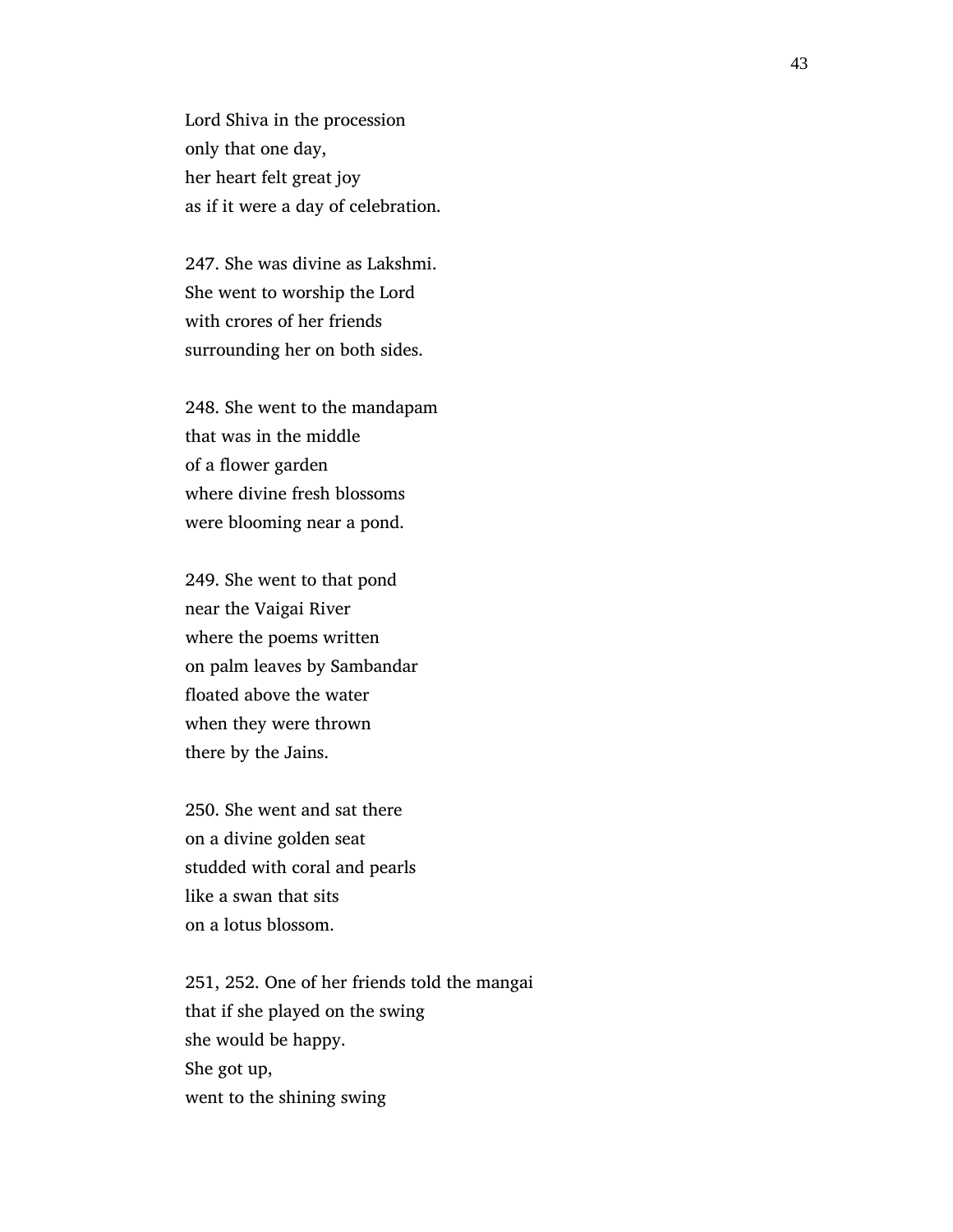studded with diamonds and sat on it. Seeing her on the swing, kama the king of love was intoxicated. 253. The sweat on her face looked like the drops of sweet nectar that bubble and drip from the moon.

 254. The dark pupils of her long spear-like eyes as they went back and forth distressed the hearts of the sages wherever they did tapas

 255. The bees that swarmed on her thick hair sang as if they were crying out in happiness after conquering thick darkness and the pouring rain.

 256. Her beautiful hands, as lovely as tender mango shoots or red kandal flowers, were decorated with lovely bracelets that jingled sweetly.

 257. Her lovely kaanji ornament jingled and sounded like the famous song that the warriors sang when they conquered lightning.

258. Her lotus-colored legs were proud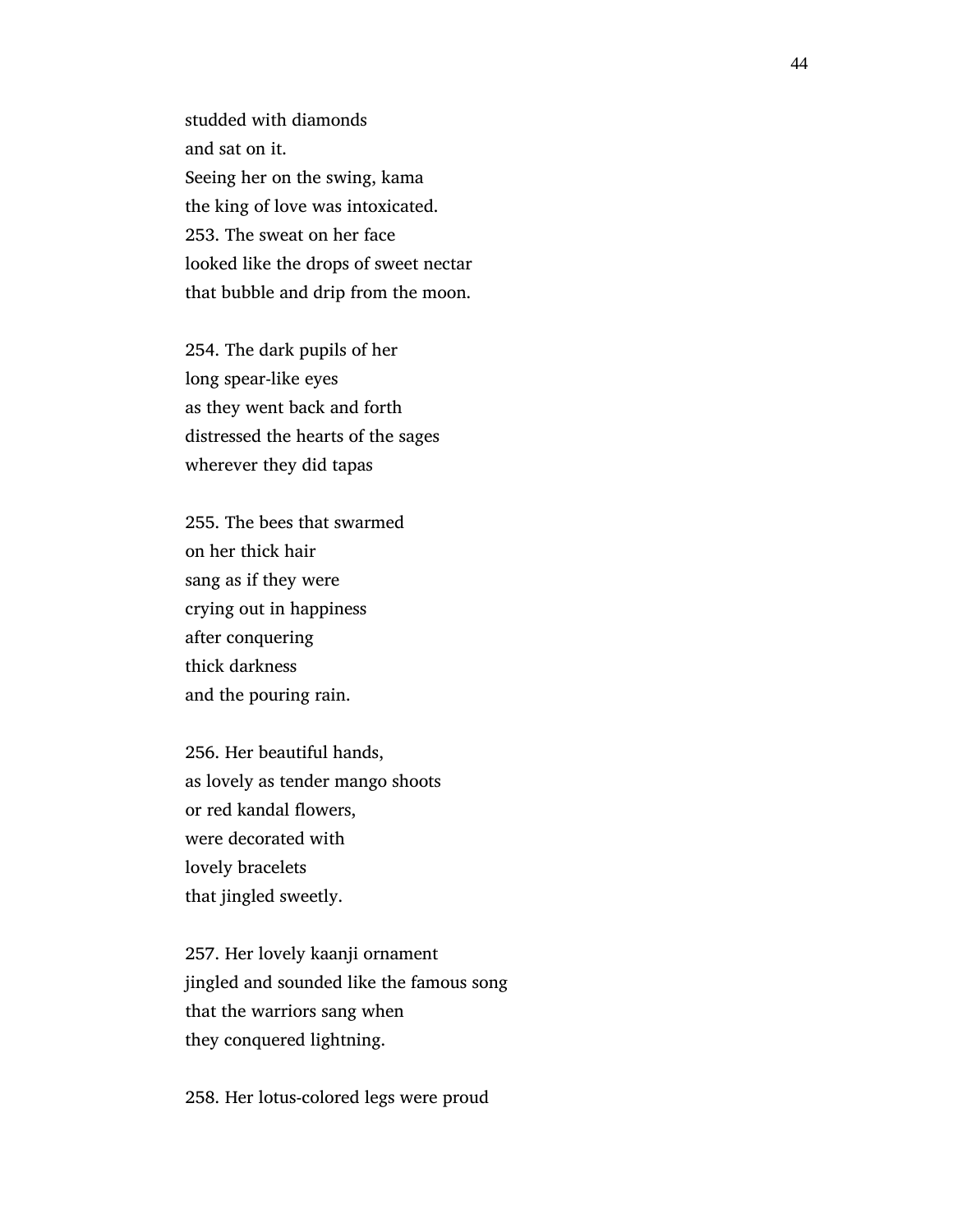as if they had conquered swans and beautiful lotuses. The anklets on her lovely legs sounded victoriously when they jingled.

The sixteen miracle stories of Shiva

 A storyteller told the sixteen stories of Shiva to Mangai and her friends.

 259. The story of Shiva defeating Antakaasuran and killing him with his trident. 260. The story of Shiva kicking the chest of Yama for Markandeya when Yama came to take his life.

 The story of Shiva when he cut off one of Brahma's heads because his wife Uma embraced him thinking that he was Shiva.

 261. The famous story of Shiva burning the three flying forts of his enemies.

 The story of Shiva when he crushed Ravana's head when Ravana carried Kailasa mountain.

 262. The story of Shiva flaying the skin of an elephant.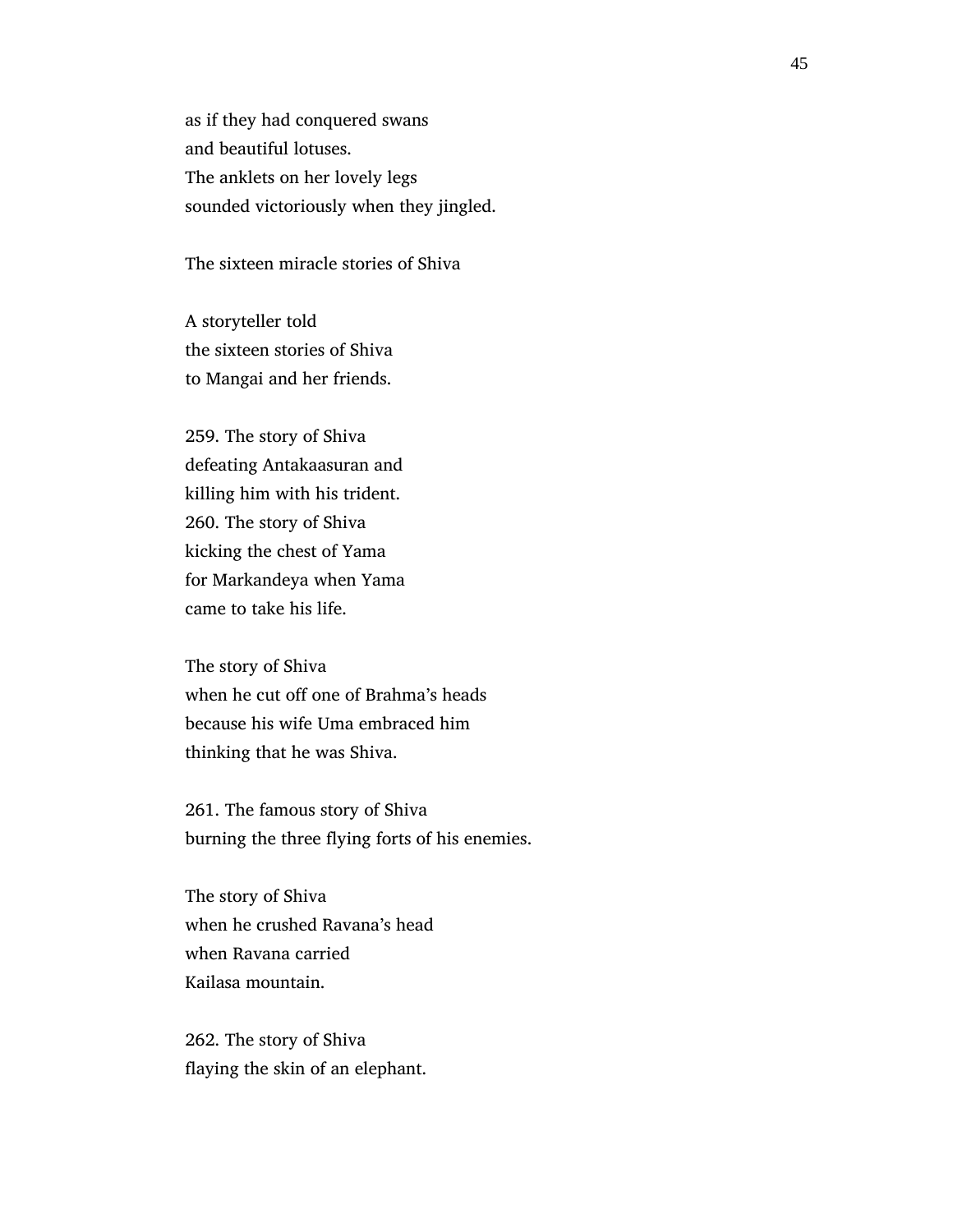The story of Shiva burning Kama with the fire from his third eye when Kama shot his flower arrows to disturb Shiva's meditation.

 263. The story of Shiva the matchless, omnipresent god in all three worlds, making the Pandya king understand his mistake sending his terrible messengers.

 264. The story of shiva giving grace and forgiving a terrible sinner who loved his mother and killed his father but became a devotee later realizing his sins.

 265. The story of Shiva when he cut the part of ? body?

 The story of Shiva destroying the snake that the scheming Jains sent to kill him.

 The story of Shiva when he made a cow obey and worship him

266. The story of Shiva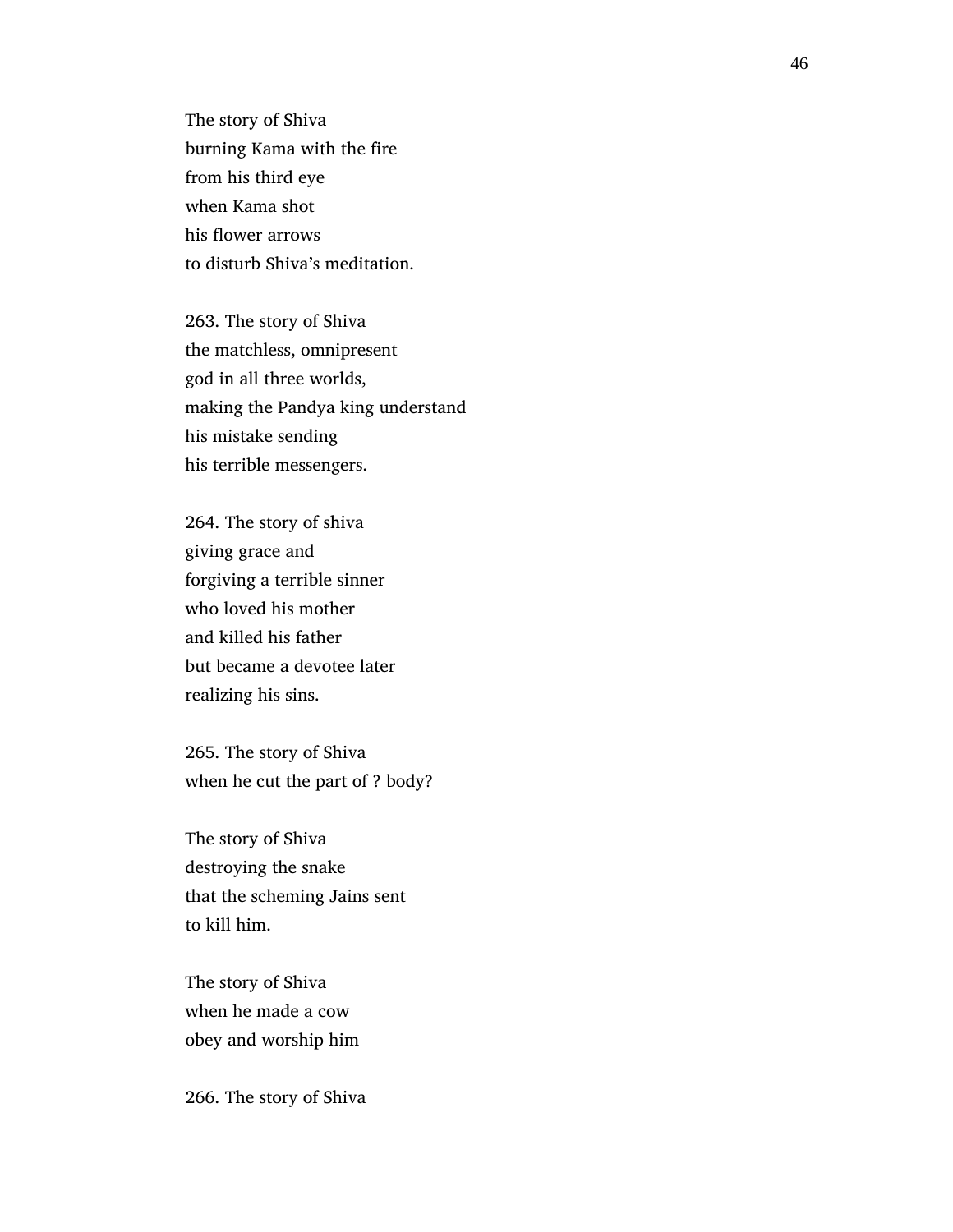showing his handsome body.?

 The story of Shiva helping Dharmi by writing a poem for the Pandya king so that Dharmi would receive a bundle of gold from the king.

 267. The story of Shiva selling bangles to women beautiful as Lakshmi, overwhelmed with love when they saw him.

 The story teller told the sixteen stories of Shiva to the mangai and her friends and left.

 268. One of her friends came to her and made a request: "Come and bathe." The mangai descended from her beautiful swing to go to bathe.

 269. The mangai bathed happily in the fragrant water of the Vaikai river mingled with kaavi flowers where the waves forever dash on the banks.

 270. After joyfully bathing, she wore sandal paste, flower garlands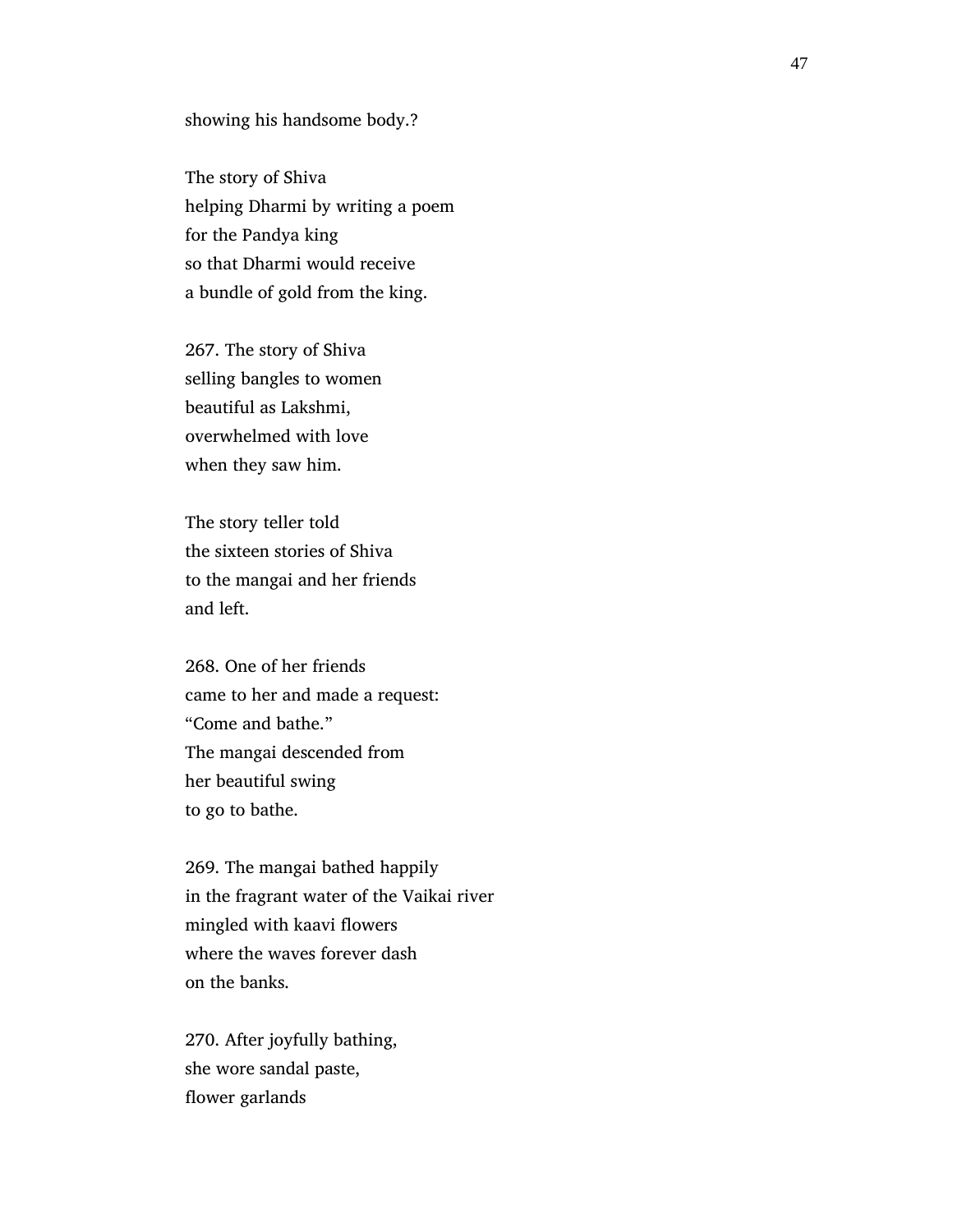and shining diamond ornaments.

 271. Enchanting women whose teeth shone like coral gathered in crowds. The mangai's beauty fascinated those who saw her and Kama was delighted to see her too.

 272. She stood there thinking only of embracing the chest of the Lord. Shiva in the procession came in front of her riding on a divine galloping horse, the Vedas. Escorting Shiva, the gods, Indra, Vishnu and Brahma praised the Lord loudly.

 273. One of her friends, loving the Lord, her heart melting, saw the procession and said, "He is formless and he has a form. He has great compassion for his devotees. He is splendor.

 274. "He rides on a bull. He dances in Thillai. He came to protect the earth, crowned as king Chokkanaathar.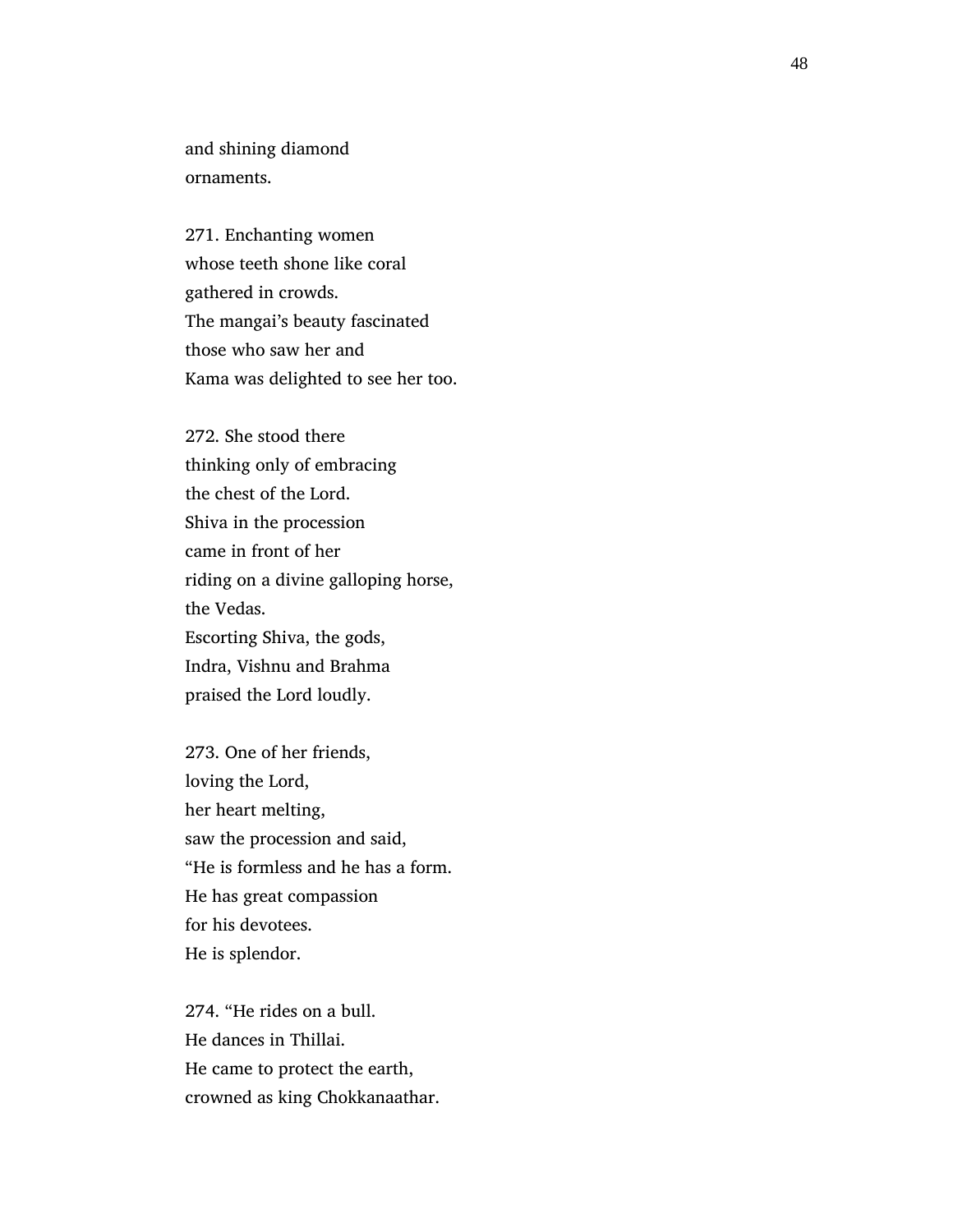He is faultless."

 275. Hearing the praise of the Lord The mangai's heart melted. She was delighted and walked towards the procession slowly like a female elephant.

 276 . The Lord is a treasury of compassion. He is puranan. He is joy. He wears the moon on his Jata. He came disguised as a soldier to conquer an elephant.

 277. She approached the procession. She worshipped the Lord. She praised him and was amazed to see him. Her heart grew weak.

 278. Shiva, the husband of the divine Shakthi went on the street riding his horse, which was the Vedas.

 279. The mangai was lovely as a peacock. She was a queen among women. Her friends and those who saw her suffering in love, pitied her. Her maidens embraced her and entered the palace beautiful as lotuses.

280. They put her on a flower-covered bed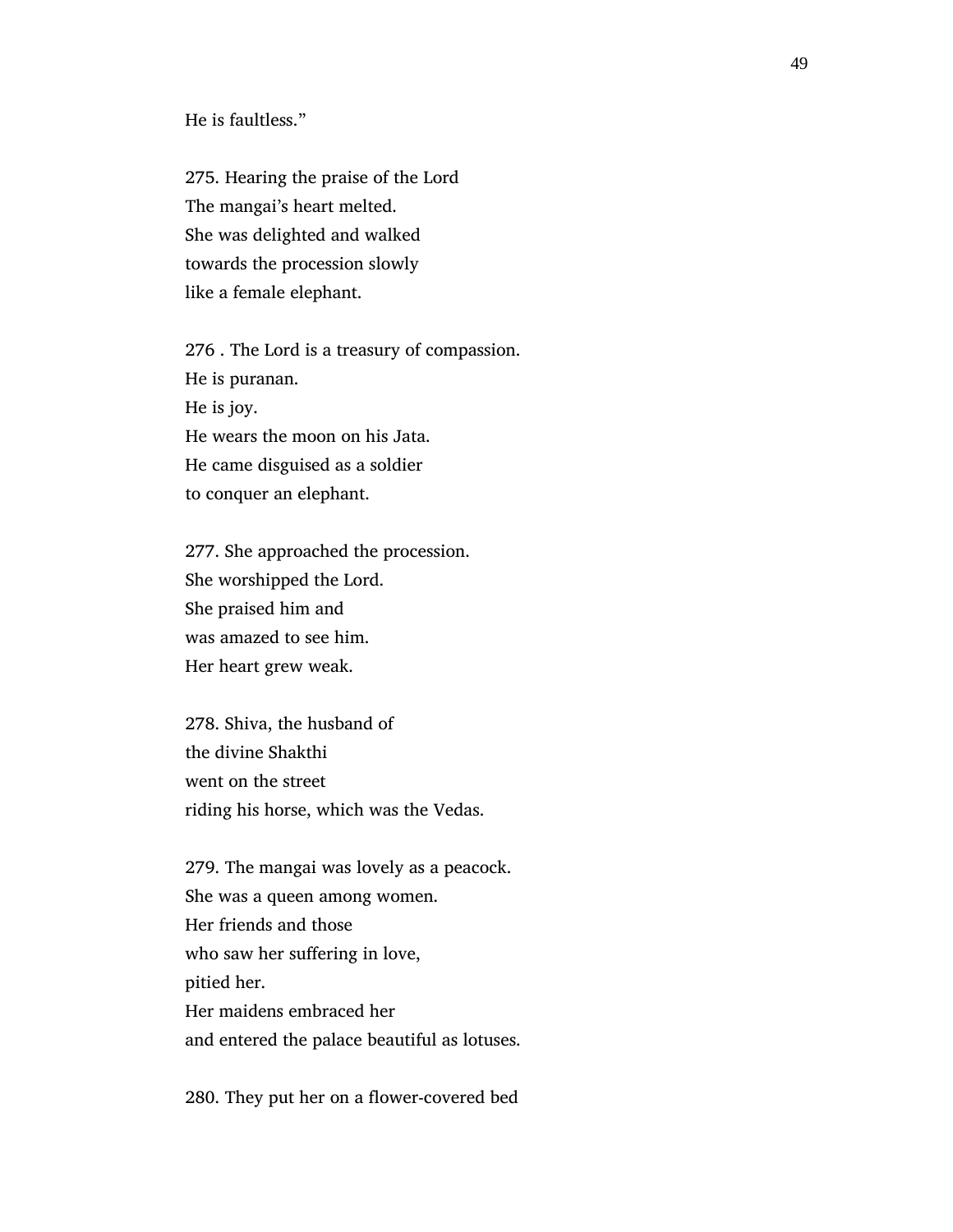where the bees swarmed. The Sun god who spreads his red rays in the day set in the west.

 281. Coming before thick darkness magical evenings confuse lovers. Such an evening came and bewitched her.

 282. As she looked at the beautiful garland that decorated her breast, her heart was disturbed, longing for the love of the Lord.

 283. She said, "The terrible one, the rising white moon, shoots red fire at me. How can my weak woman's mind bear it?"

 284. Her eyes shed tears. Her mind was longing for the Lord's love. She was tired. She called her cuckoo bird. Her body was burning.

 285. She asked the king of bees to come and then immediately told him to leave. She called her lovely parrot to give her a kiss. She asked her friends and mothers to bring the Lord's garland and give it to her.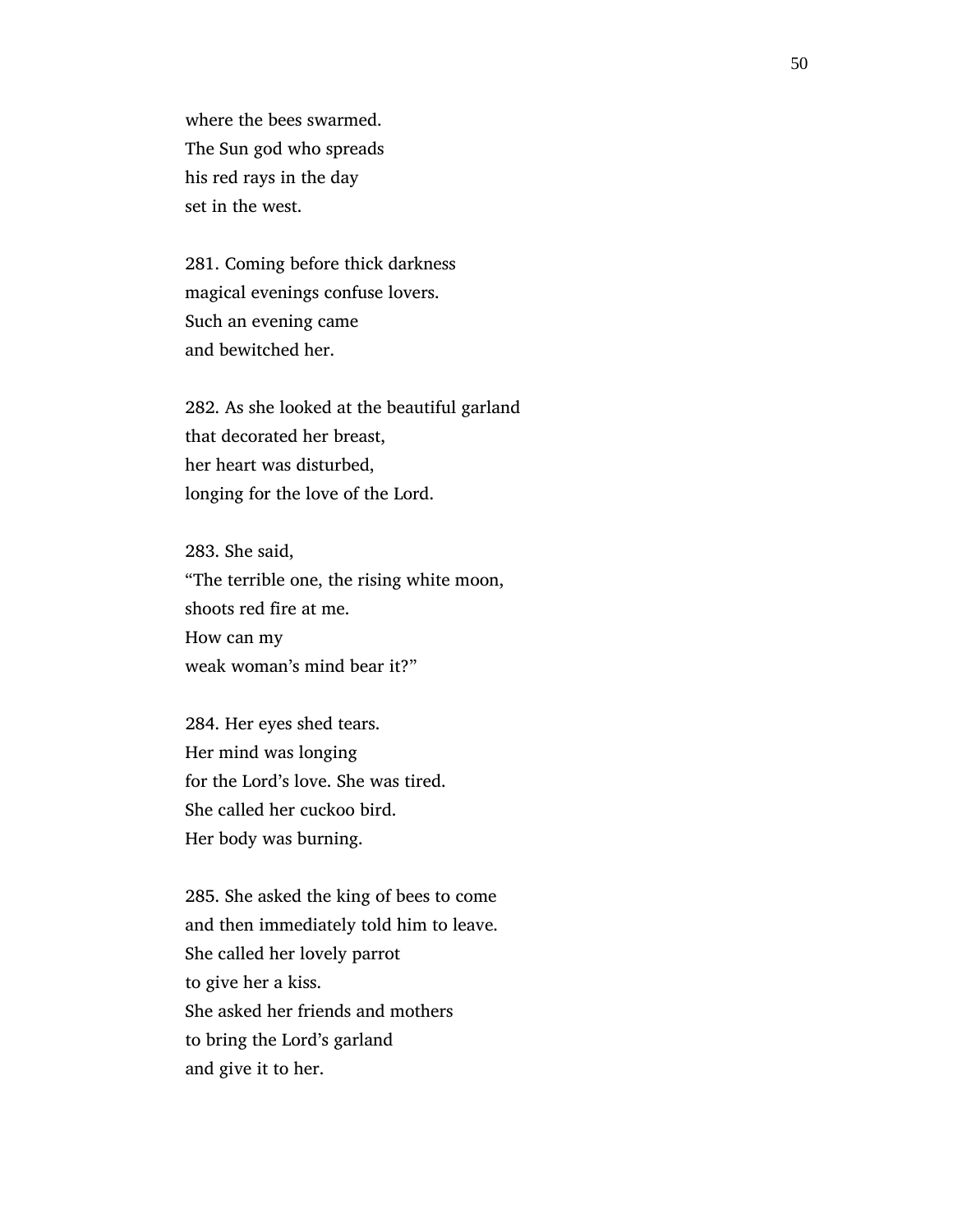286, 287. Her mothers seeing her trouble consoled her. They said, "You who are adorned with beautiful ornaments, we will go in the morning and tell your love to the Lord, for whom there is no comparison so that you can embrace his handsome chest and arms decorated with garlands. Calm your passion that rises like a swelling ocean." The mothers said these sweet words and consoled her.

## Madanthai

 289. The madanthai gave a victorious valampuri conch to Kama so he would be victorious as he kindled love.

 290. She was the sugarcane bow of Kama, praised by the whole world. She was the sweet nectar of Kama. She was the strength of Kama.

 291. She was a treasury of wealth saved by Kama. She was the sceptre of Kama. She was the victorious coral garland of Kama. She was Kama's crown that was studded with pearls. 292. Her mouth was so red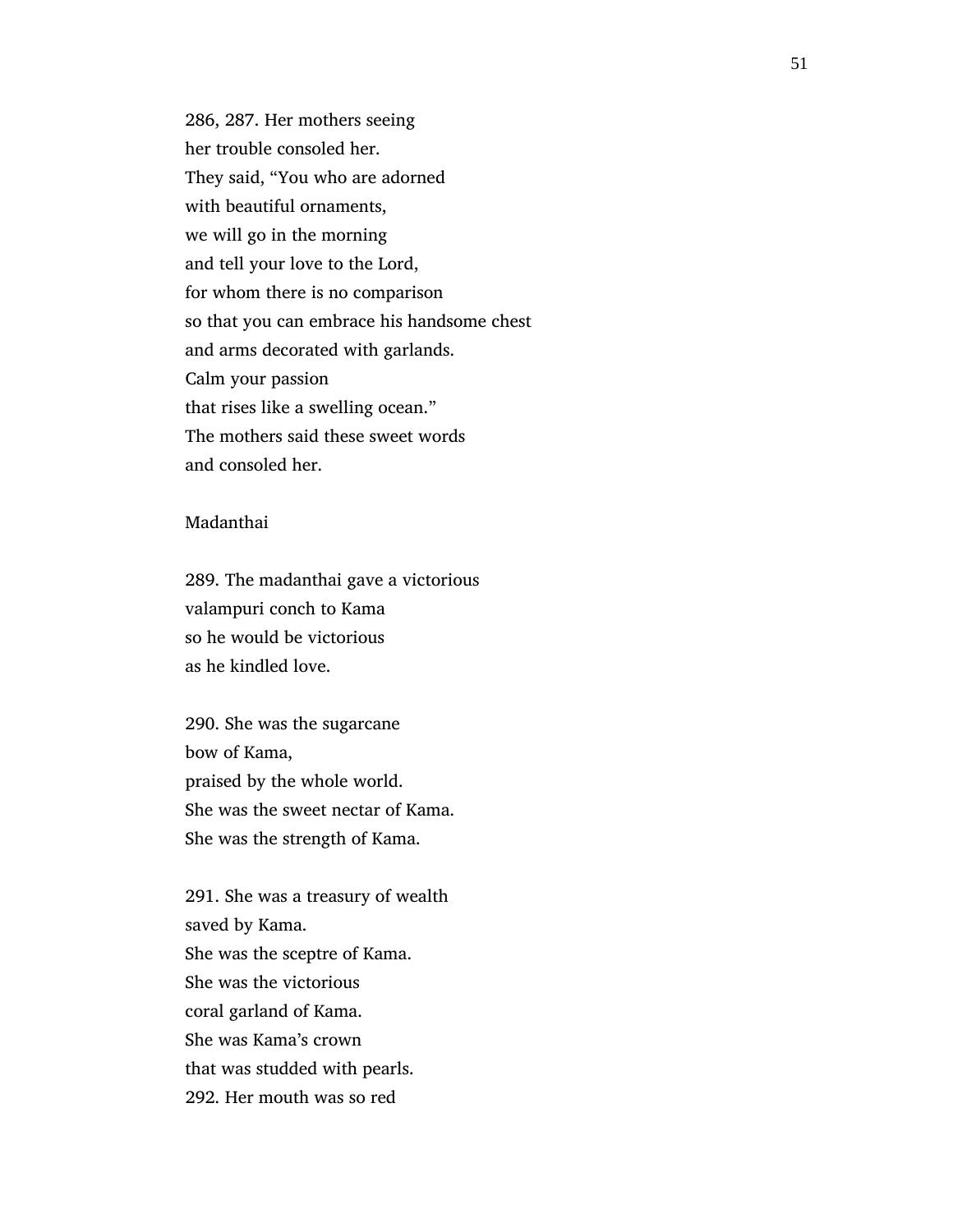that even a hundred crores of red kumudam flowers dripping with honey could not compete with the color of her mouth.

 293. Her golden earrings were bright. They swung like golden swings as they enticed the minds of all the people on earth, making them fall in love with her.

 294, 295. Her eyes were like cruel spears more terrible than the cruel sceptres of the unjust kings who did evil deeds. Those spear-like eyes disturbed the minds of the learned scholars of Vedas and the wise.

 296-298. When he grew angry with the sages. Indra carried mountains. He raised his vajra weapon against them. He performed sacrifices on the day of the star of magam. He was cursed by the sage Gauthama and received a thousand eyes. He rides on a strong elephant. He wears a beautiful garland made of buds and leaves. The madanthai's breasts that were as strong as Indra wished to destroy the tapas of the sages like Indra when he got angry with the rishis.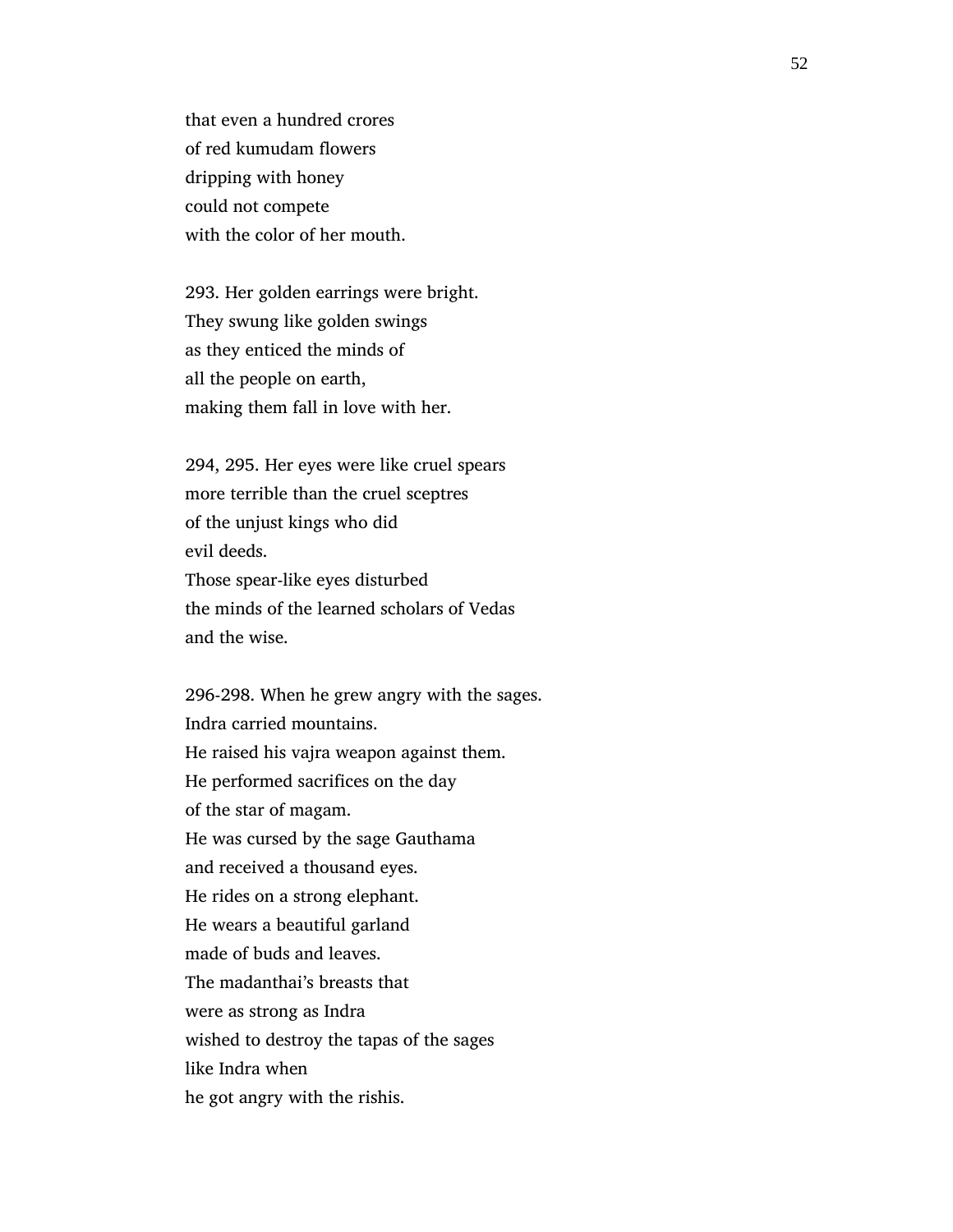299. Her lovely, perfect waist became more and more thin like the hearts of those who suffer and wander in the land of tyrant kings.

 300. Her lovely teeth infatuated men and looked like a chain of precious cool pearls blooming on a red lotus.

 301, 302. She told her sweet parrot adoringly, "One half of his body is his wife, lovely as a peacock. He is our king. He rules all the seven worlds. He is the Lord of Thiruvaalavaay. I long to embrace his divine arms. Please go to him as my messenger."

 303. As she lay on her bed and evening arrived she was worried in her heart. She was like a streak of lightning that had been painted in a picture.

 304. She worshipped the Lord, unable to bear her sorrow, and in her passion, she told her friends, "I am alone, who is there to console me?"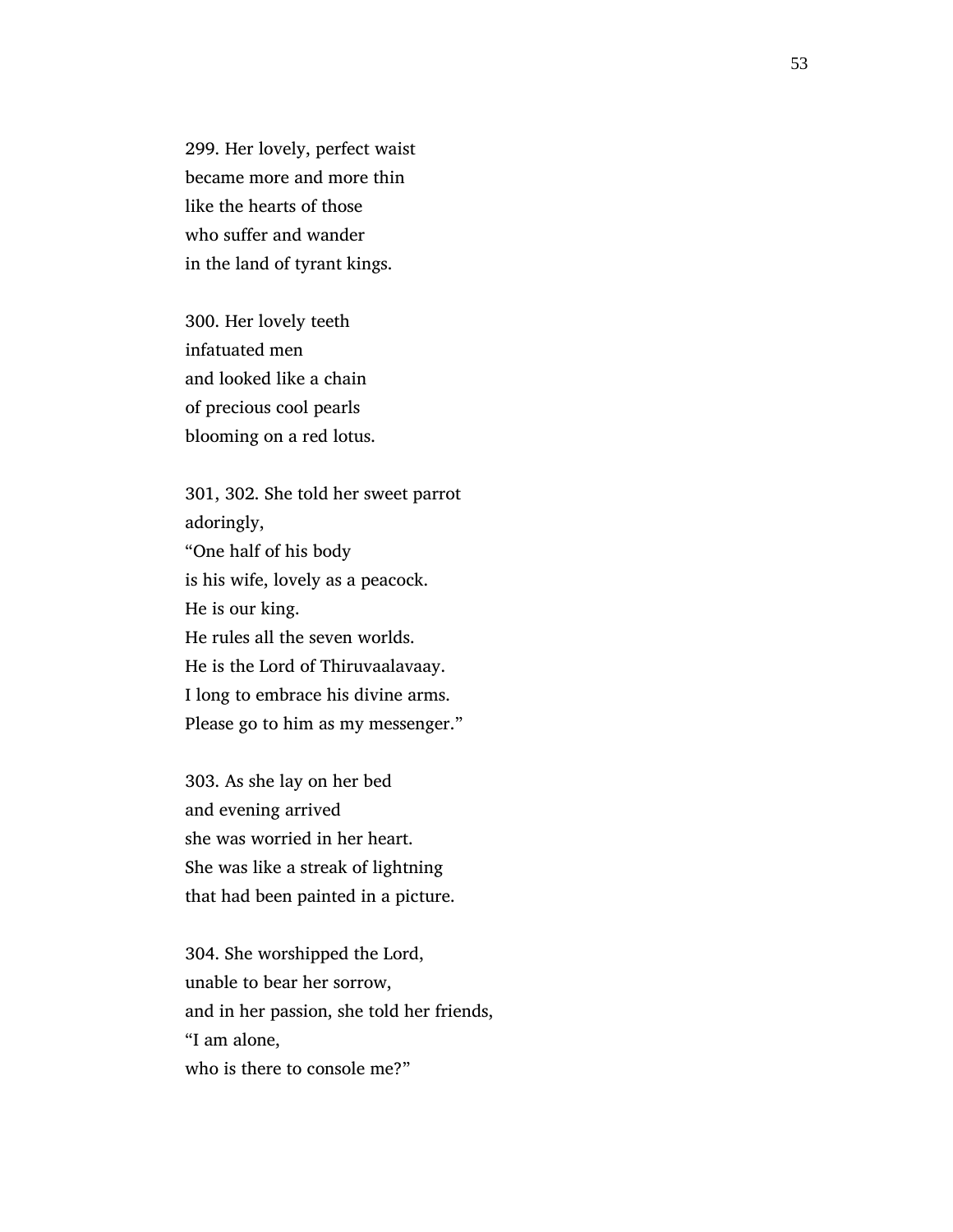305. One lady wearing lovely ornaments, excellent in playing sweet music on the yaaz, took the instrument and began to play singing beautiful Tamil songs.

 306. She told in her songs many stories of Lord Shiva.

 The story of Shiva giving the knowledge of perfect music to a woman.

 The story of Shiva opening the great golden door for the Chola king.

 307. The story of Shiva giving water to thirsty soldiers on the battlefield.

 The story of Shiva debating with the Buddhist sages so that the troubles of his devotees would be removed.

 308. The story of Shiva coming as a servant to the Chola king to make him understand the mistake he had made.

 The story of Shiva giving abundant paddy to Sundarar when there was a famine.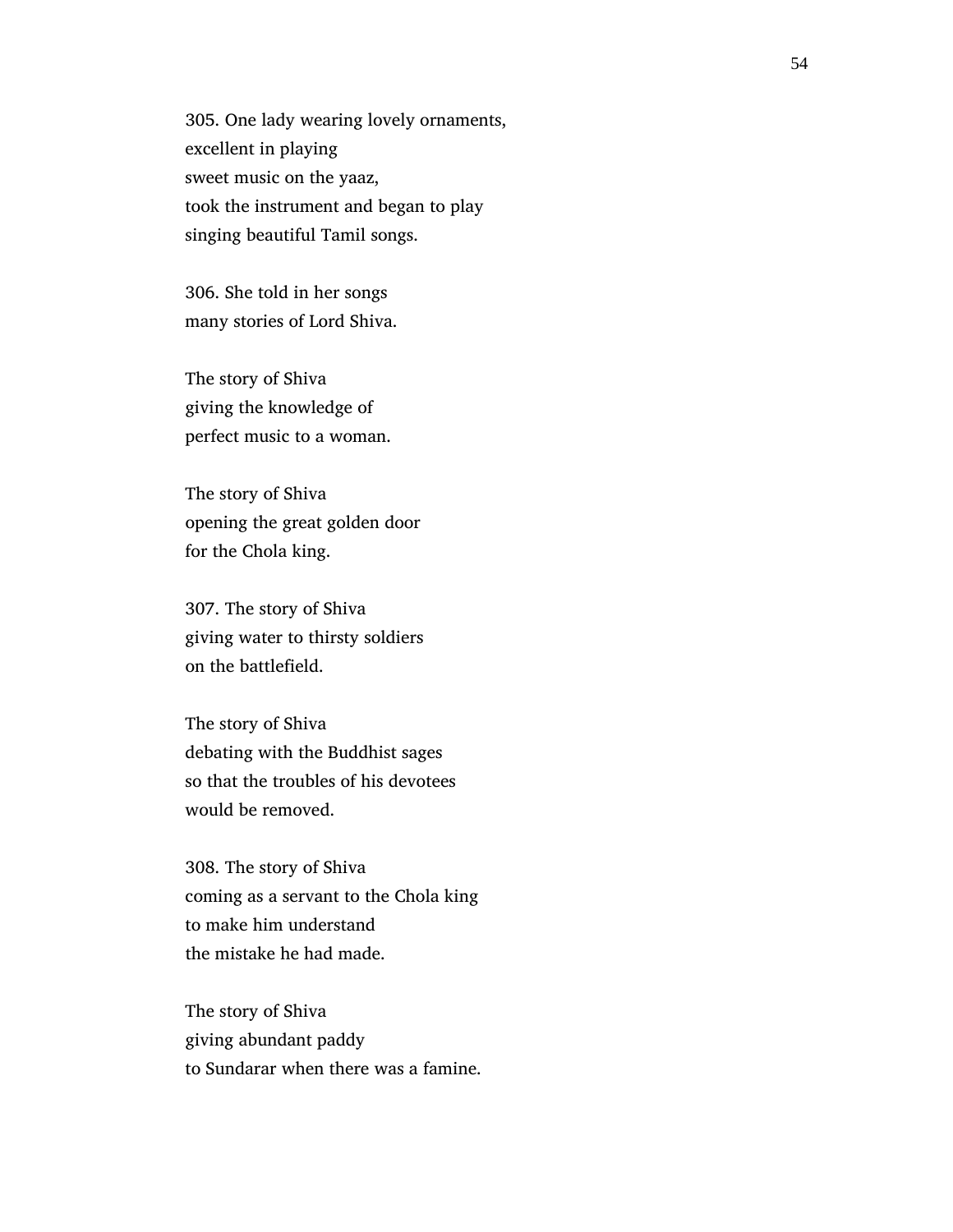309. The story of Shiva coming to the court disguised as a merchant's in-law to help him.

 The story of Shiva removing the sin of Brahmin-killing from the Pandya King.

 The storyteller told all these stories of Lord Shiva's miracles to the madanthai and her friends.

 310. The sun who brings day into the world rose and shone removing the sorrow in people's minds and their ignorance.

 311. The madanthai, beautiful as a creeper, walked to the pond like a swan. After bathing she wore ornaments and fragrance.

 312. The Lord came riding on a bull with beautiful eyes and decorated with shining bells. Sages showered flowers on the Lord. The great Vedas praised the god.

 313. Many musical instruments sounded echoing like a mass of clouds. Many conches were blown. Numerous gods sweetly praised the Lord.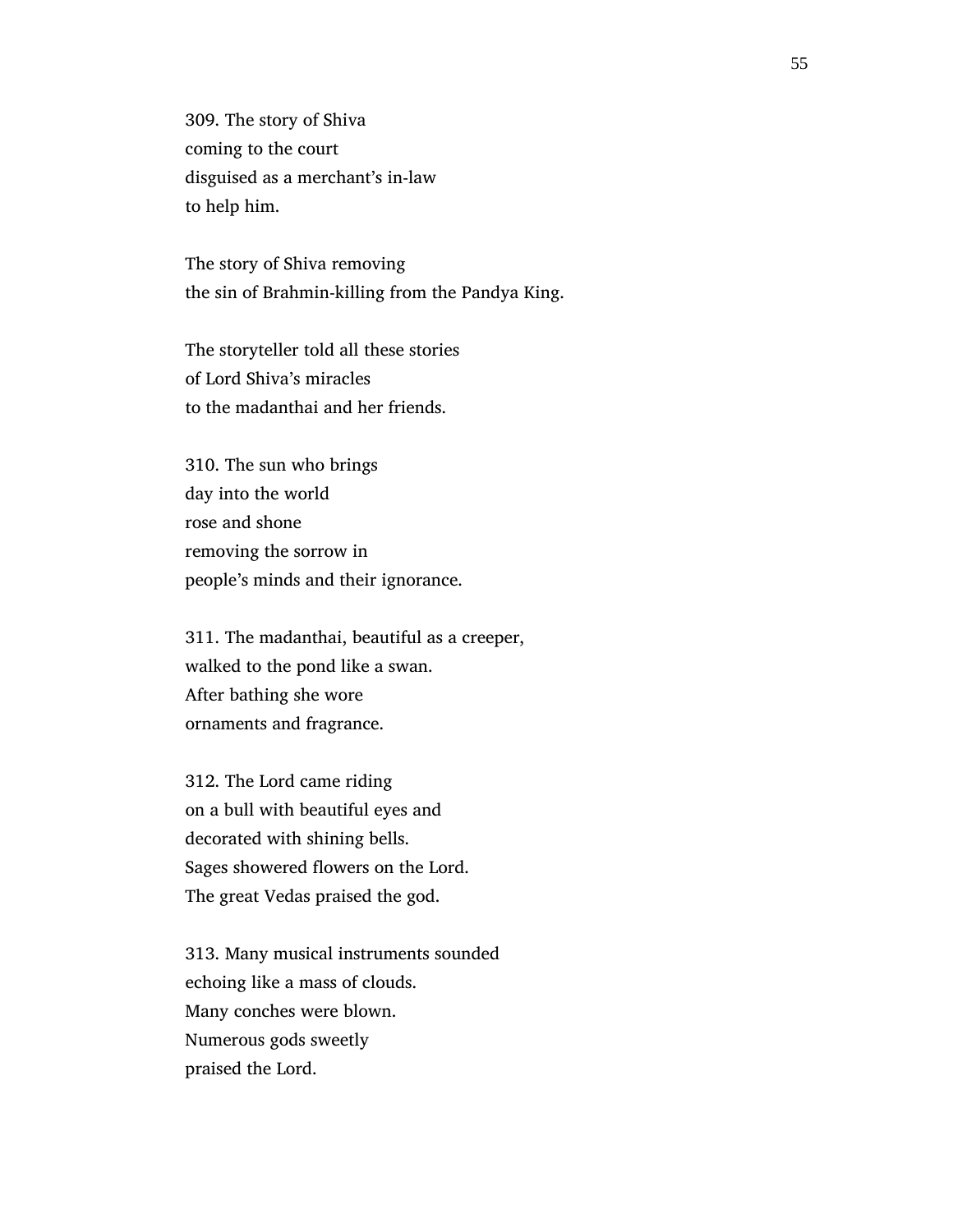314 - 318. The parrot messenger, that the madanthai had sent flew to see the Lord, returned and told her,

 "He is the Lord of Arunachalam hills. He is unshakable He is flawless. He is unique. He is formless and yet has a form. He is a beloved of two wives and they both love him. He is the ancient one. He is the Lord of Madurai. He is the chief of all the worlds. He is the enemy of Kama in the war of love. He is the happy lover of the daughter of Himalayas. He is the measureless one who is divided and yet is one. He is the greatest. His feet have the power of taking away the births of his devotees. He is the highest Lord. He is the highest joy. That Lord is coming on the beautiful street."

 319. Bees were swarming around her lovely garland. Fragrance was spreading from her garland when the breeze blew.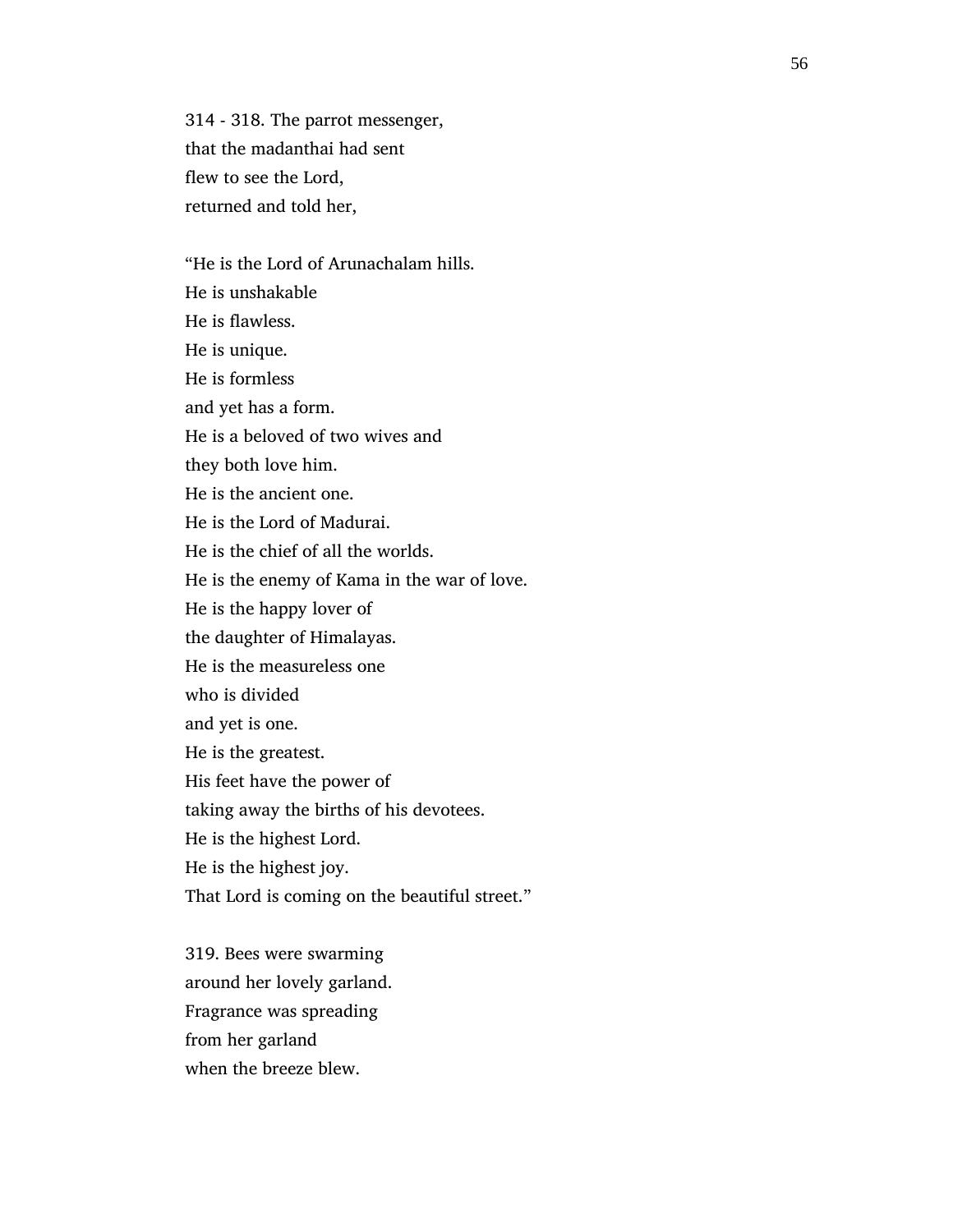320. Her soft fingers were charming like the tender shoots of trees. The pale color of her body shone like the blossoms of a mango tree? sudam

 321. Jaadi flowers and Cherundi flowers dripping with honey decorated her hair, making it beautiful like a blossoming grove.

 322. She was wearing a lovely pearl chain on her neck that was as soft as a branch of the Kamuka tree.

 323. Her growing breasts shone like gold. They were as sweet as nectar. They were round and large like two fine, soft coconuts.

 324, 325. The madanthai's heart was filled with joy. Her sweet words were musical like the song of a cuckoo. Seeing her all the people were delighted. She came to worship the Lord who burned Kama when he disturbed his meditation. She came gently like Spring.

 326. She saw the wonderful procession. She loved the graceful form of the Lord. Her heart melted and grew weak.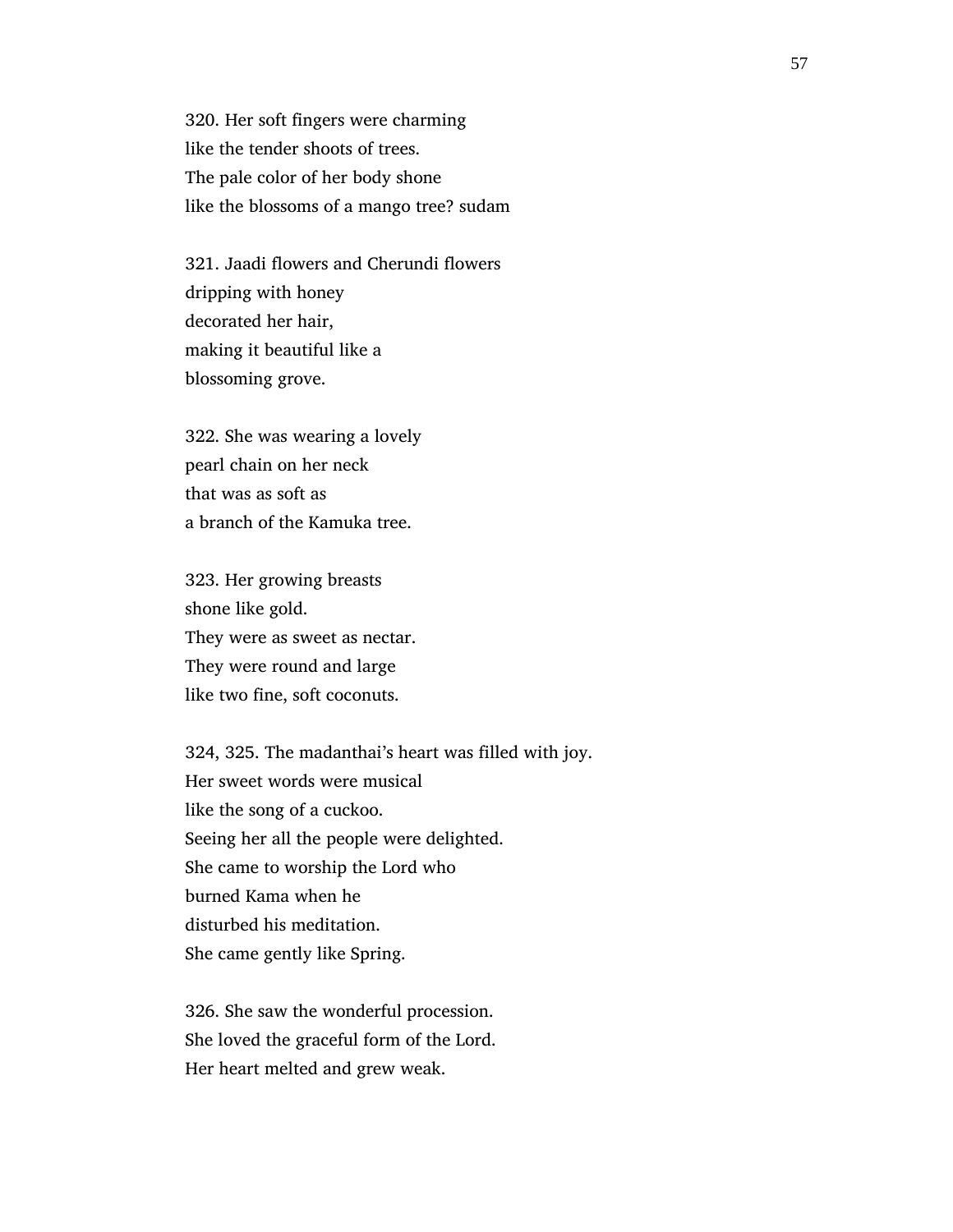327. One of the madanthai's friends, seeing her suffering in love and wishing to console her, went to the Lord who is an ocean of joy and spoke to him.

 328. "Which is larger, the high hill where you live or her breasts? Come here today to find out.

 329. "Which makes people happier, the crescent moon that you keep on your jata or the forehead of the madanthai, who is lovely as a creeper? Come here today to find out.

 330. "Which is darker? The terrible poison that you drank to help the gods or the dark hair of this woman who is as beautiful as a peacock. Come here today to find out.

 331. "Which is more lovely, the eyes of the deer that you carry on your hand or the charming eyes of this woman? Come here today to find out.

 332. "Which is thinner, the narrow middle of the small drum that you carry in your hand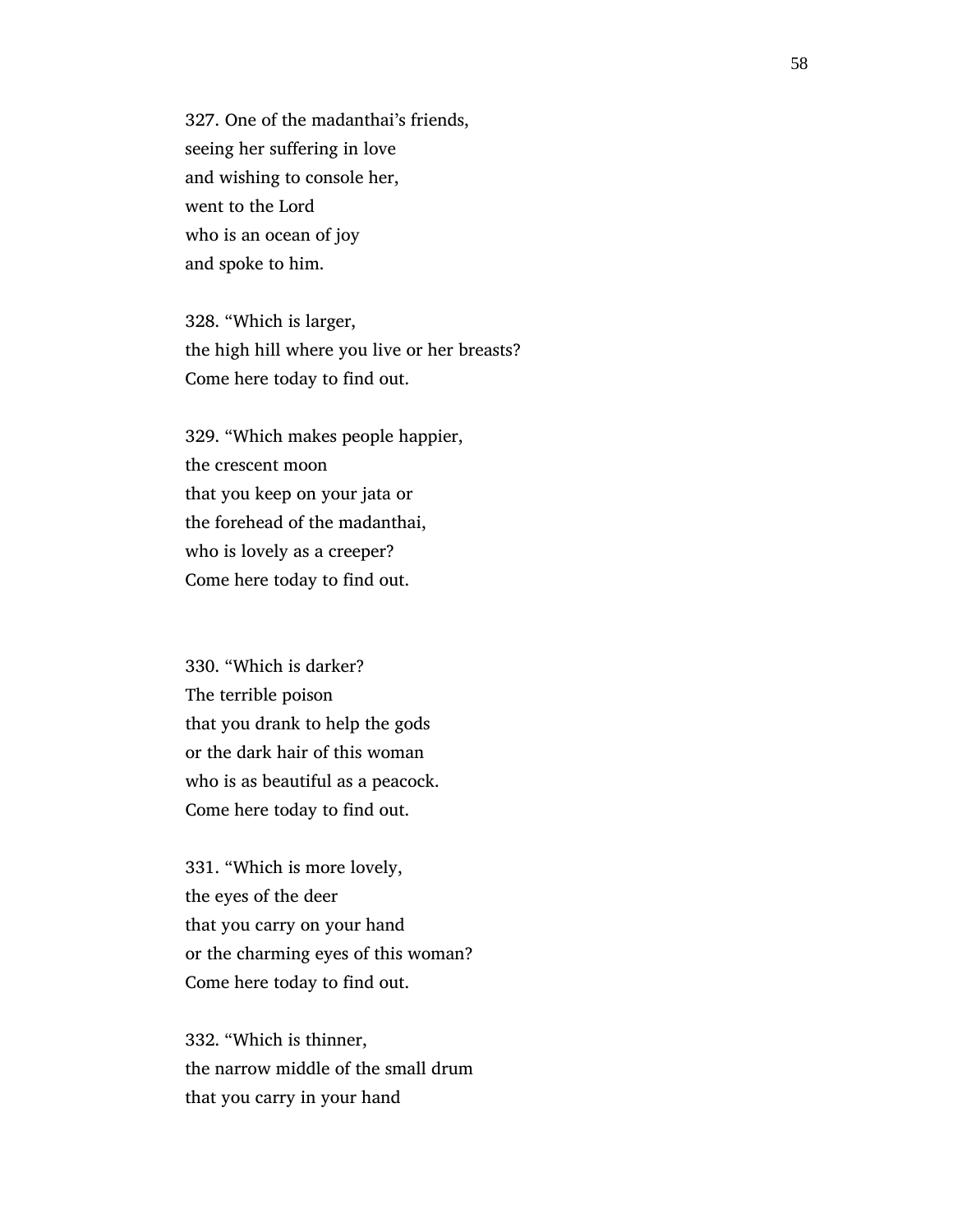or the small waist of this woman whose words are as sweet as honey? Come here today to find out.

 333. "Which is more golden, the shining kondrai garland that you wear on your jata or the light color of the body of this madanthai who is as bright as a golden creeper? Come here today to find out.

 334, 335. "You are the siddha that no one can describe. You are the eternal one. You are the highest knowledge. You are immortal. You are faultless. You are Chokkar of Thiruvaalavaay. Please do as I ask." When her beautiful friend said this, the madanthai came near her and prayed to the Lord.

 336. The Lord graciously granted her the boon of seeing his divine form. She was pleased in her heart and returned.

The Arivai

 337. The arivai crowned Kama with a shining crown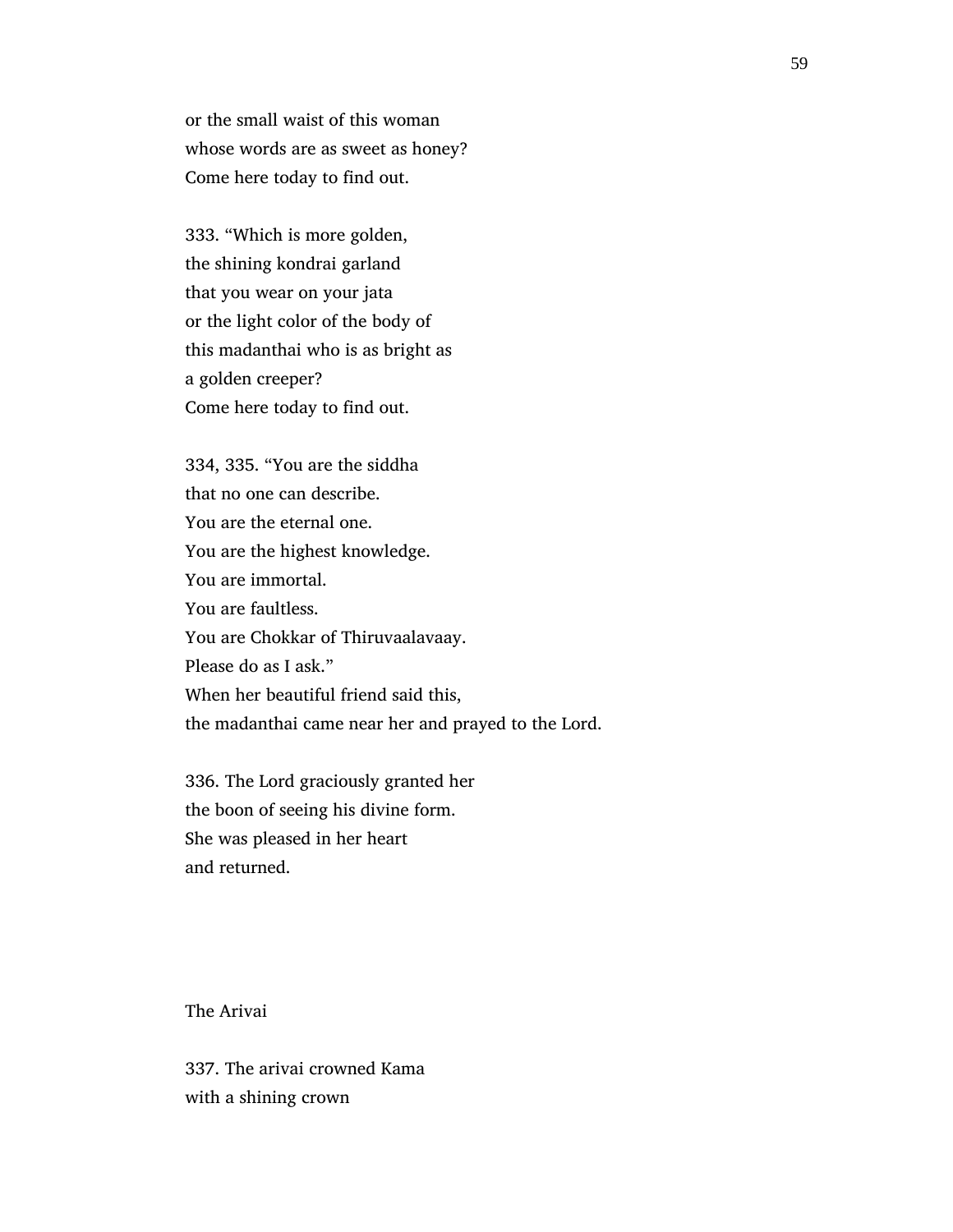as the sages on earth praised her.

 338. The ocean of milk gave nectar when the gods and the Asuras churned it. Yet it is not only the ocean that yields nectar for the world but the arivai also.

 339. She was a priceless pearl on the earth. She was a faultless diamond. She was a cool lotus. She was precious wealth.

 340. She was as divine as a goddess. Her hips were so wide that all the lands in the directions of the earth could not be as wide as they were.

 341, 342. Her forehead was like the bow that Kama carries and her hair was decorated with a lovely, fresh garland that was like Kama's flower arrows and so her dark hair, buzzing with bees, was like the form of that god of love.

 343. If she wore shining golden ornaments on her breasts they would look like two golden Meru mountains.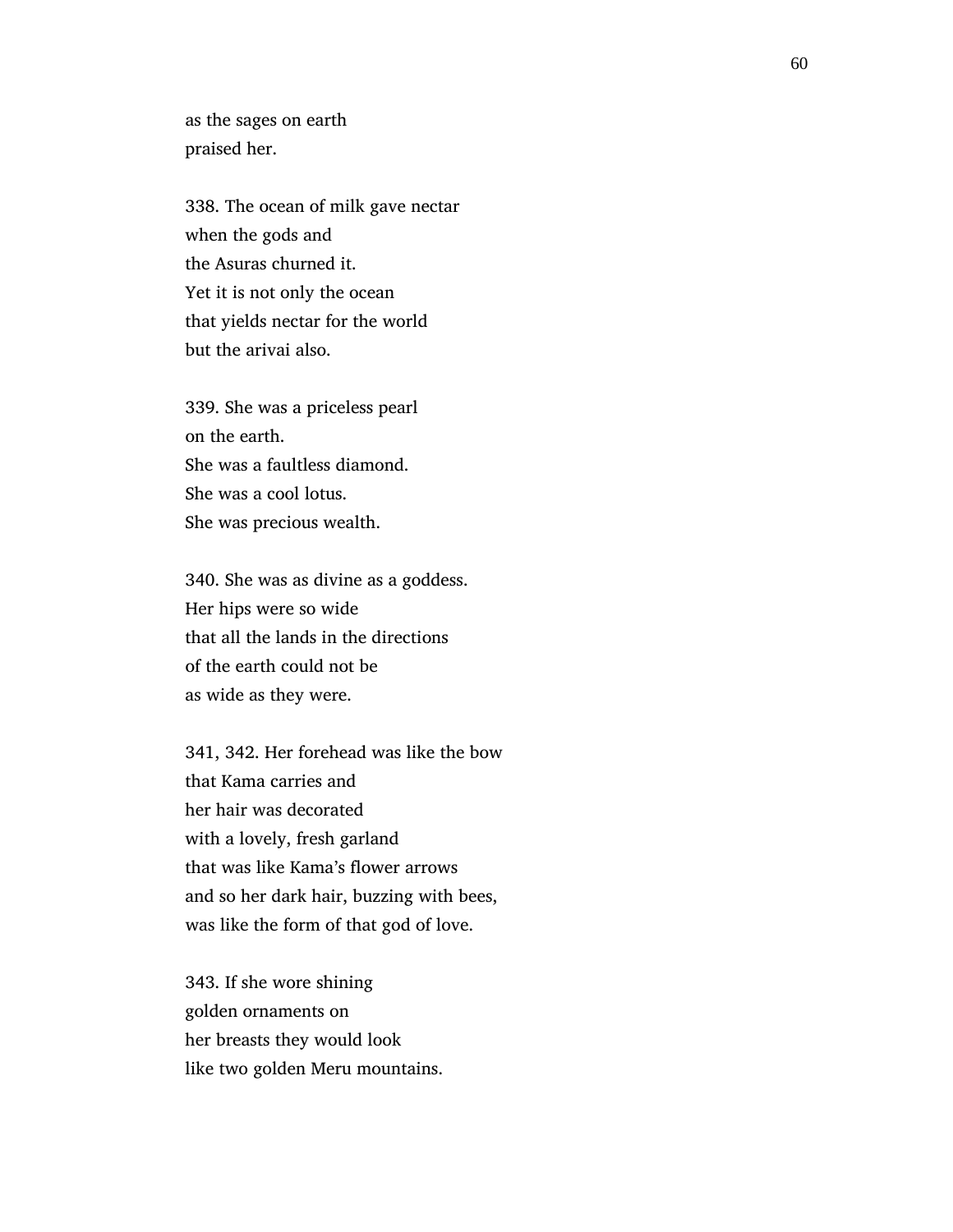344. If she wore chains studded with diamonds and pearls on her breasts they would look like two silver hills

 345. If she wore bright diamonds on her breasts that attract hearts of everyone, they would look like two burning suns rising on two hills.

 346. Looking at her breasts the hearts of sages throbbed, Kama danced and even Yama was entranced.

 347. Her breasts swelled with pride melting the hearts of everyone and straining her thin waist even more than before.

 348. Her eyes were like arrows sent by strong warriors to tear the chests of their enemies in battle.

 349. Without any weapons, her long, big dark eyes wandered all over the world like the messengers sent by angry Yama.

350. Her eyes brought trouble.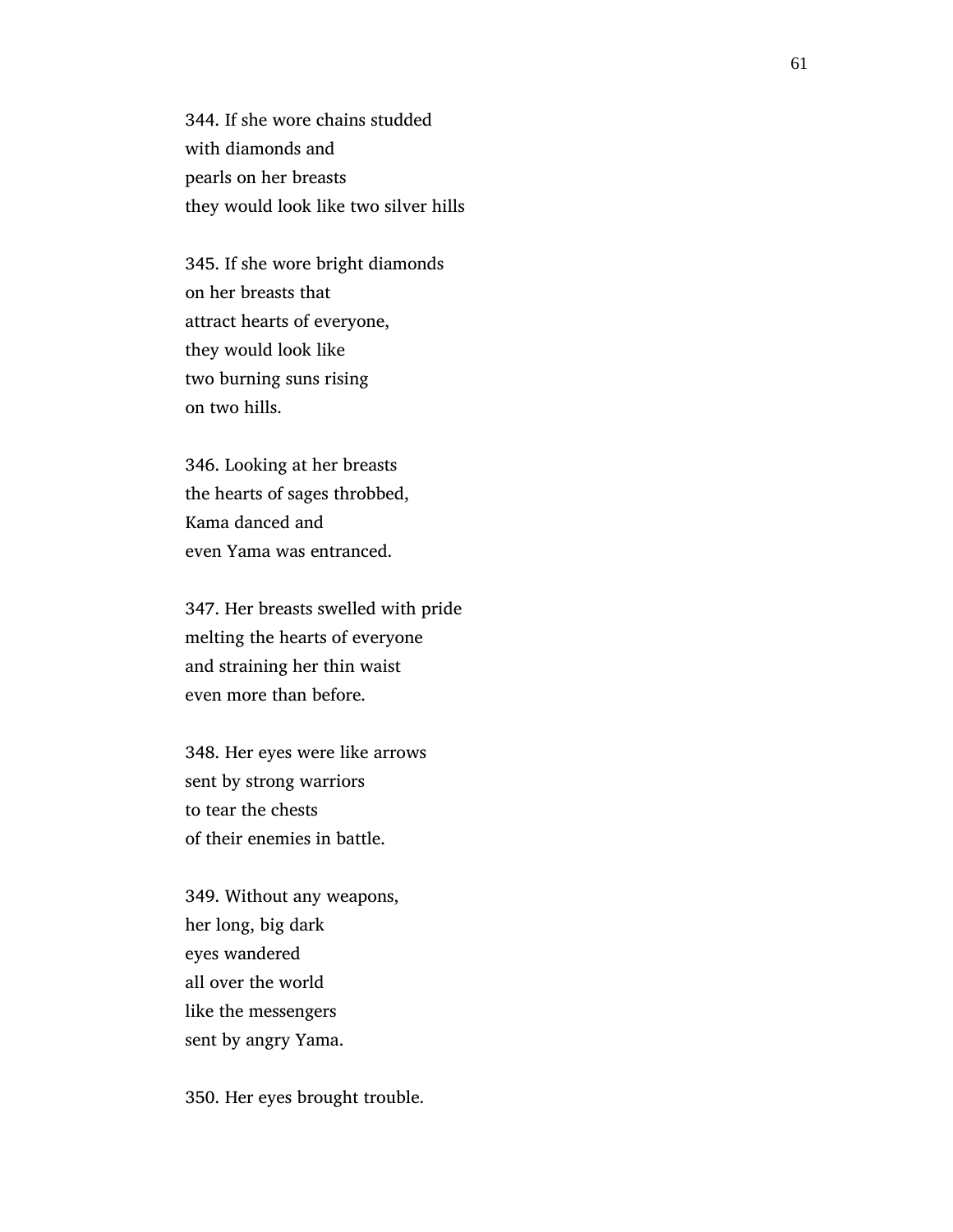poisonous and inimical. They had the power to take away the life of anyone they saw. They were wide and gave pleasure to all who saw her.

 351. Her eyes were like the tandam weapon of cruel Yama that takes away the lives of those who live in this world.

 352. She wanted the divine garland of the God of Thiruvalavaay. The love that she had for that garland made her pain even harder to bear. 353. One day she came to a garden blooming with lovely flowers. She was surrounded by Kama who carries flower arrows and many crores of her friends

 354. She saw the Themaa tree and felt happy. She asked her friends, "Why do I feel happy when I stay in the shadow of this Themaa tree?"

 355. Her adoring friend who was as tender as a flower, told her, "Lovely one! You are as precious as our life. You are like sweet nectar."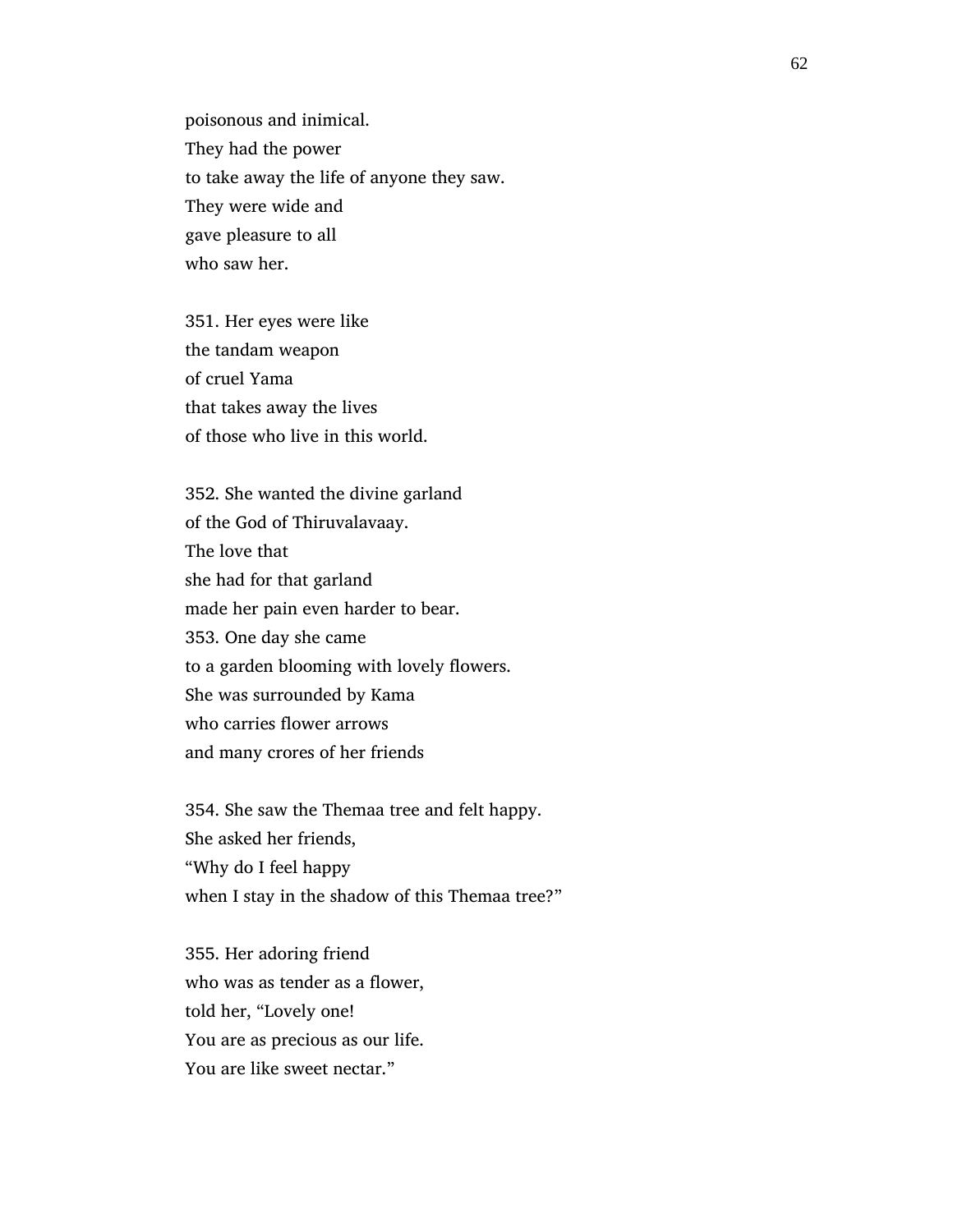356. "A long time ago, the Lord embraced his wife the goddess Uma, lovely as a deer, and the mother of all seven worlds, under this Temaa tree

 357, 358. "and her breasts and her bracelets marked the faultless chest of the Lord. Don't you know, that is the reason that you are drawn to this tree whose flowers drip honey." Listening to this the arivai became shy and was filled with shame.

 359. She asked her friend, "Do you know any other trees where the generous Lord likes to stay?" Her friend said,

 360, 361, 362. "My friend, you who have have dark fragrant hair, the Lord likes to stay in many trees the banian tree, the Makiza tree, the lovely Thillai tree, the Aatti tree, the Kuraa tree, the Marutu tree, the Paalai tree, the Palaa tree, the white naaval tree, the Paadalam tree, and the beautiful MarukkonRai tree. The Lord Chokkanadar stays beneath the sacred Kadamba tree in the city of Thiruvaalavaay, praised by all."

 363. When her friend told the arivai all the trees beneath which Lord Shiva stays, the arivai's heart and her long wide lotus-like eyes were pleased.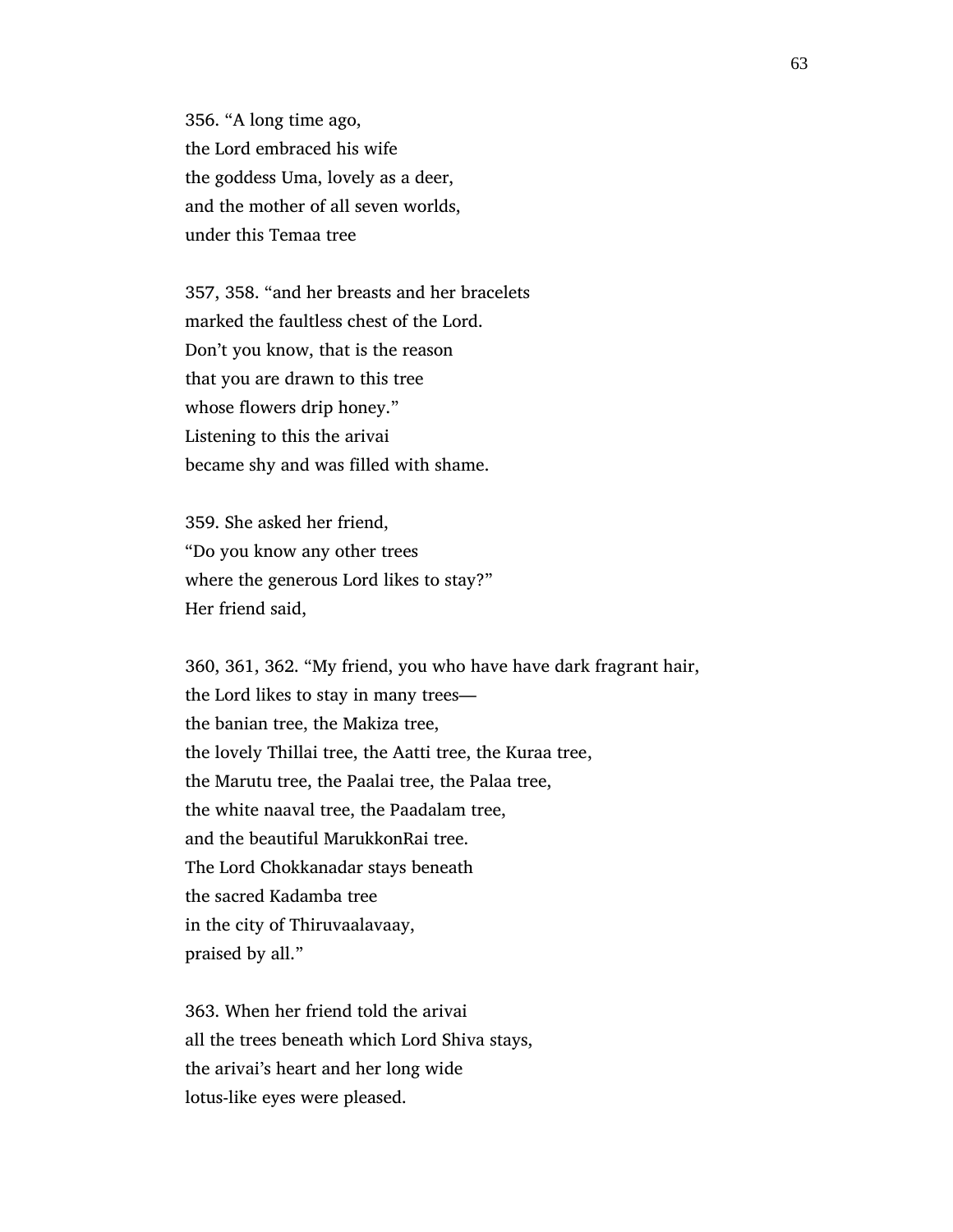364. She went near the Kadamba tree and asked for refuge under it. She worshipped the tree and said with love,

 365. "The Lord is escorted and worshipped by the gods Vishnu and Brahma. The great Vedas praise him. The scholarly sages rejoice to see him.

 366. "Your blossoms decorate his Jata. You have the fortune that he stays beneath you. You are equal to Shiva's abode.

 367. "Kama, the incomparable one is shooting his flower arrows at me. My love is growing and I am exhausted. Let me tell you the sacred acts of Lord Shiva."

 368. The story of Shiva selling firewood without any fault ? to appease the anger of ?

 The story of Shiva granting his divine presence to the Chera king.

 369. The story of Shiva giving to the singer Paanapathran.?

The story of Shiva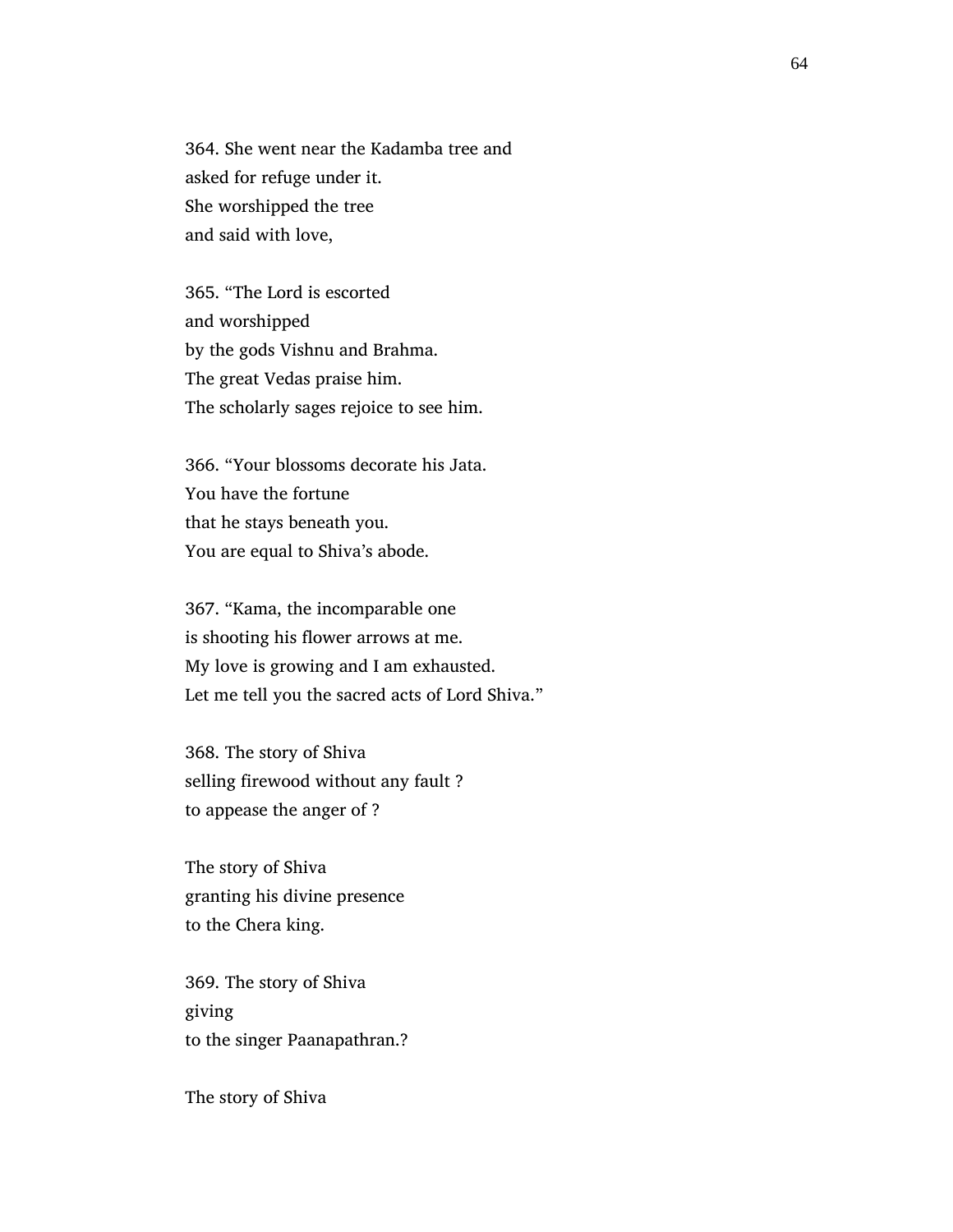hearing the wonderful music of Virali the wife of Paanapittiran and appreciating it.

 370. The story of Shiva, feeling compassion for the piglets and giving them milk from his breast.

 The story of Shiva making the piglets ministers to the Pandya king.

 371. The story of Shiva teaching the small bird to be brave and fly without fear.

 The story of Shiva giving Moksha to the crane.

 372. "Compassion means showing pity without expecting anything back. Will the God give us his grace? Or will he leave without having pity on us?"

 373. While she was speaking, the drum were beaten to announce that the Lord was coming in the procession.

 374. Her two eyebrows were like two victorious bows.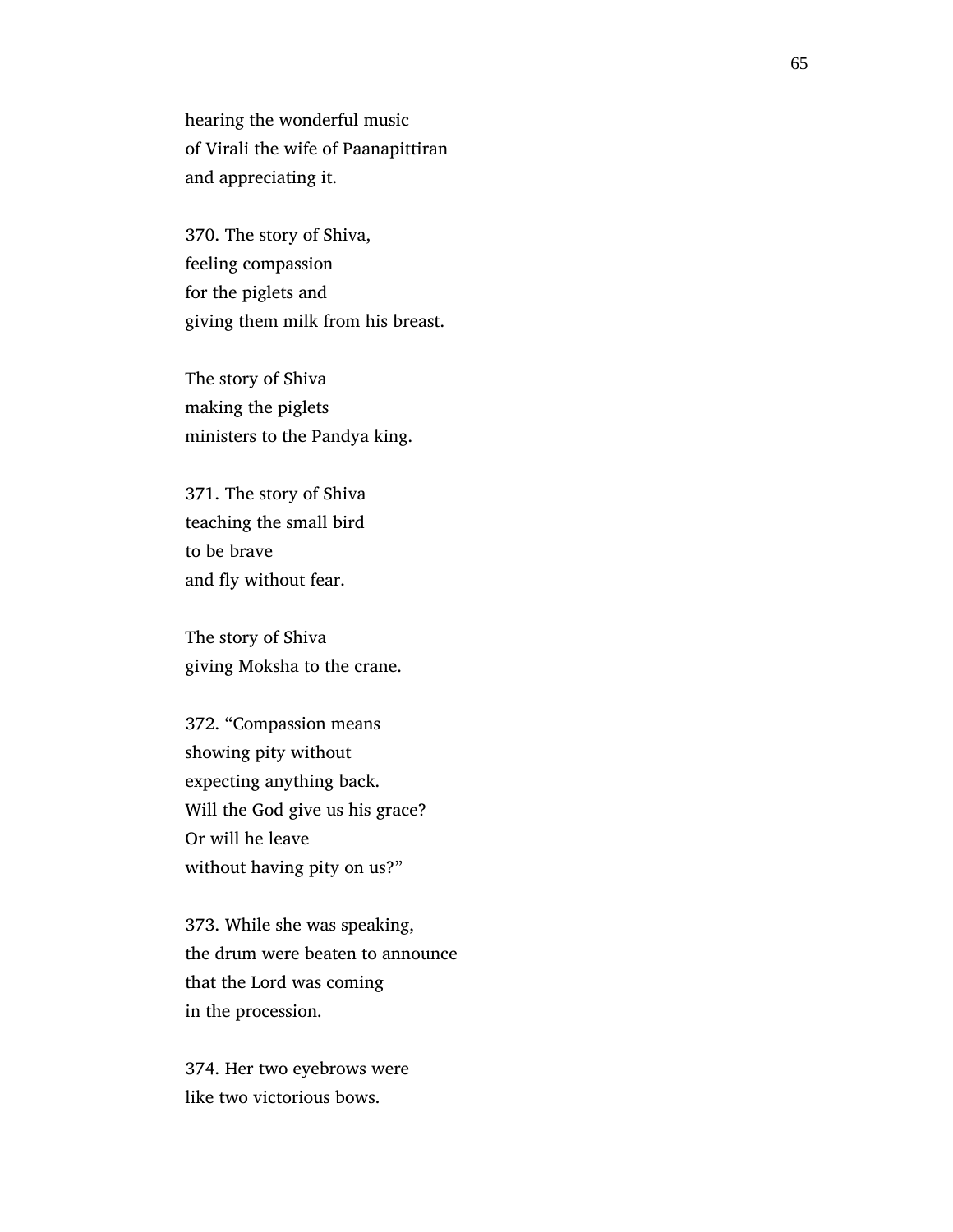Her precious ornaments shone like lightning.

 375. Her dark hair decorated with blossoms was like a clusters of clouds as abundant honey dripped from the blossoms like rain.

 376. Her neck, eyes, hands and nose were soft and lovely like karuvilai flowers and kandal blossoms. 377. Her breasts decorated with shining pearls and strings of chains, looked like hills as waterfalls drop from them.

 378. She came on the street like the rainy season arriving, blooming with fragrant flowers nourishing the crop of love.

 379 - 382. Shiva is our father. He is all the arts. He has no lineage. He has the beautiful moon on his jata. He is the lover of Uma and he is praised by Indra. He destroys the enemies of the gods. He wears a garland of skulls. He burned the three forts. He is the highest of all. He is the ancient Lord. He is worshipped by the hunter Thinnan. His eyes shed grace.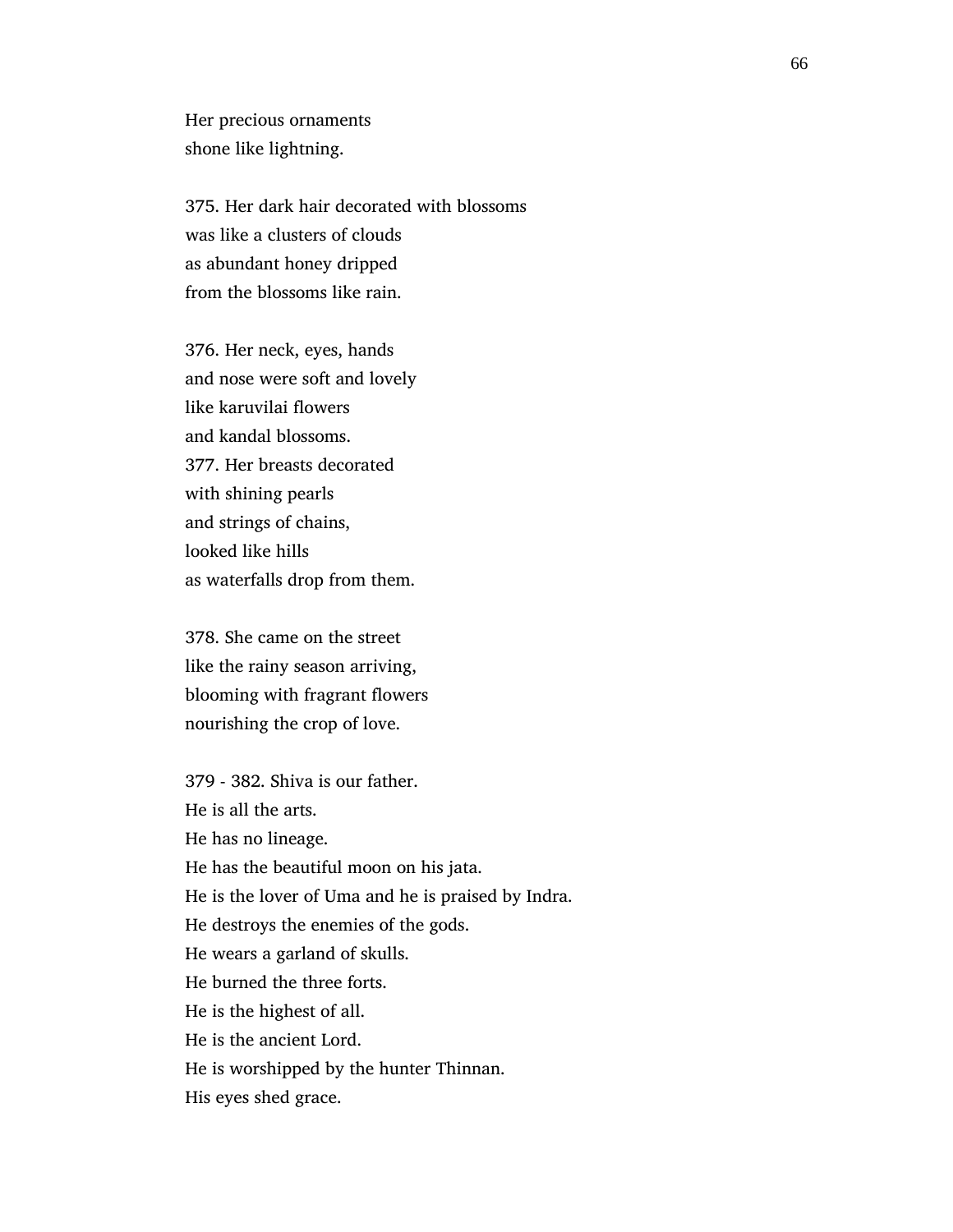His body is the color of red coral. He is skilled and clever. He is the king of Madurai city. He is the master of all the sixty-four arts. He is our God. He is the highest Lord. He wears a garland of bones. The Lord who stays in the silver mountain came on his strong bull in the procession.

 383. She adored Shiva and worshipped him. She who was timid, grew bold enough to express her love and began in a few words to describe what she felt.

 384, 385. "People bring you a garland of kuvaLai flowers, and say its fragrance is for you. They bring sweet-smelling water and say it is for your bath. Oh, Lord, why won't you tell me how I can be bold enough to serve you?

 386. "Yesterday the strong breeze came and made my desire for you even greater. If it comes again as it did yesterday how could I bear it?

 387. "The rays sent by the moon are hot fire to burn me. The sandal trees on the hills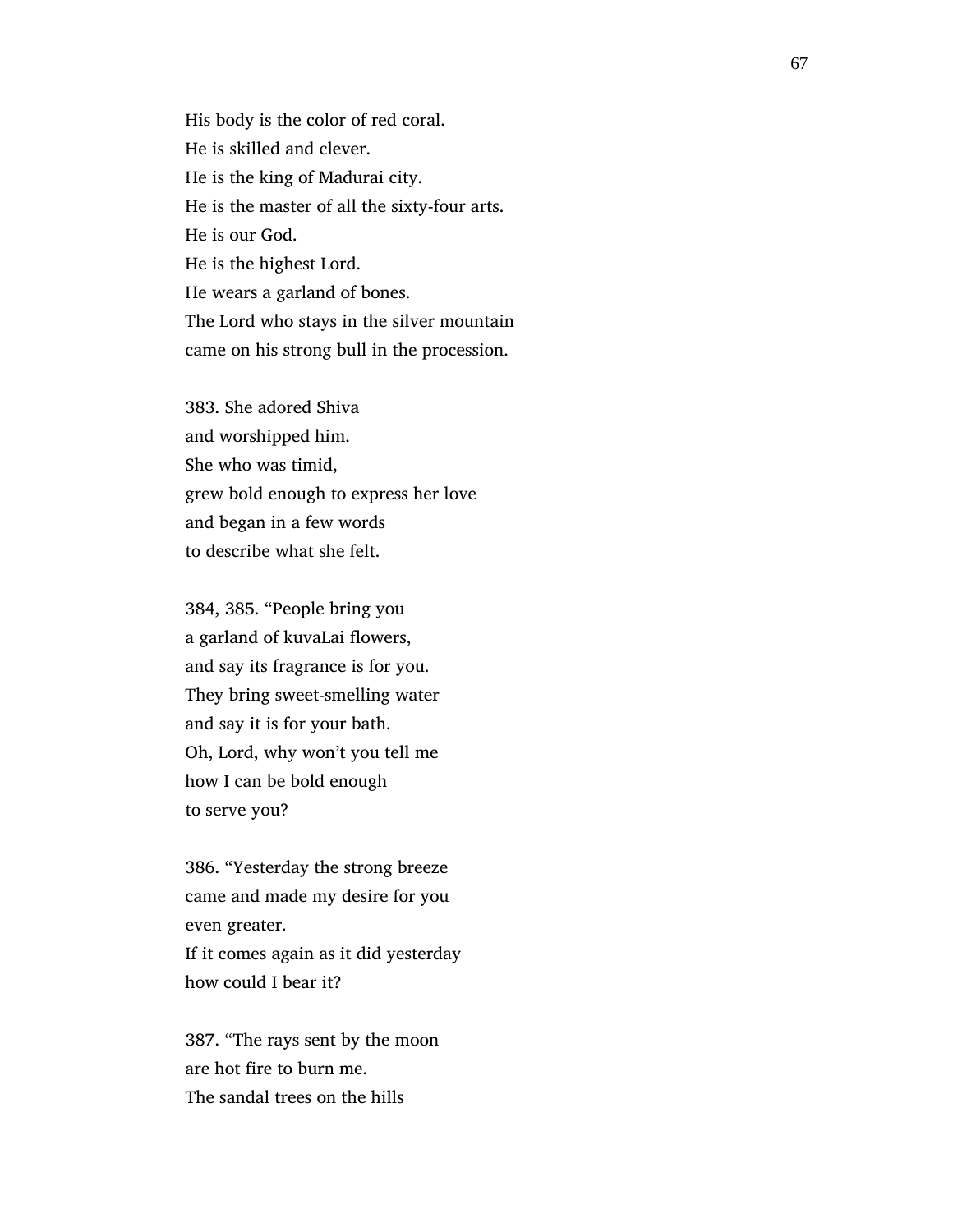burn me with fragrance they send. Even the cool pearls on my body burn me.

 388. "Is this suffering only for me, or do all others feel the same way? You wear golden kondrai flowers and are proud that you possess gold.

 389. "Look at me. Do not laugh. If you do not give me your grace, Kama will come and fight with me. Do you think I am strong enough to fight with him?

 390. "You have made my bangles loose. You have stolen my beauty and my heart. I am exhausted and people gossip about me. If only this fatigue could go away.

 390. "If only this love for you would go away!" She spoke in the presence of the Lord as he went in procession and stood there.

## Therivai

 391. The therivai was lustrous like lightning. She was sweet as nectar. She fascinated everyone.

 392. She gave sovereignty over all the fourteen worlds

to Kama who carries a sugarcane bow,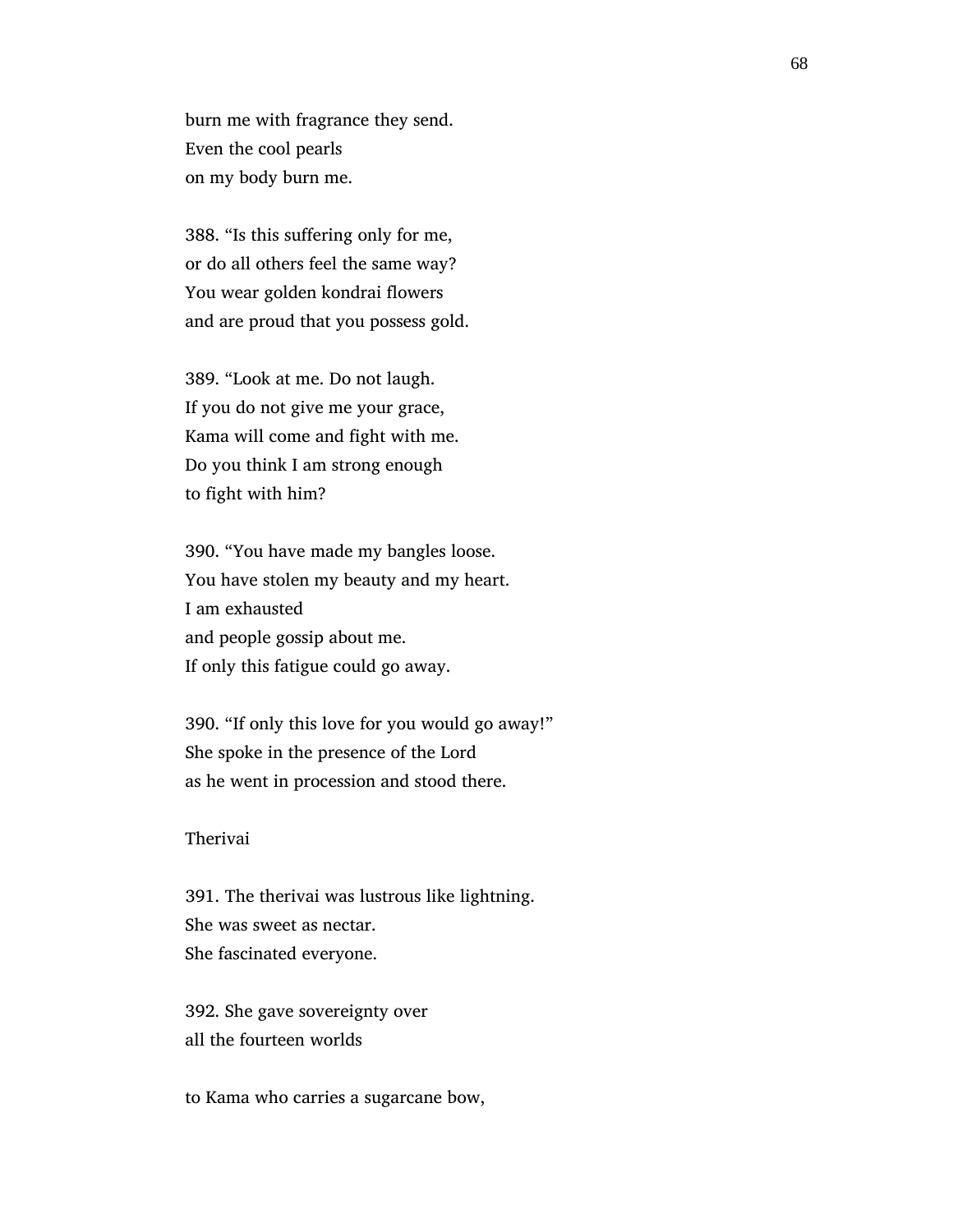so they were all ruled under on umbrella.

 393. Her eyes were sharp like spears that pierce people's hearts. and hurt like strong poison that has no remedy. 394. She taught Yama who was not easy to approach the art of killing. She was an accomplished scholar of the book of love written by Kama.

 395. Her eyes wandered all over like the tempestuous oceans that rise at the end of the age to destroy the world.

 396, 397. The therivai's long, thick, dark hair was like the cruel bond Yama uses to bind people, threaten them, and take their lives.

 398 - 399. Vishnu sleeps on the snake bed. He married the beautiful Lakshmi. As Vamana he measured the world. He showed Yasodha the world in his mouth when he came to the earth as the child Krishna. He gave sweetness to the world as Krishna with his mischievous play.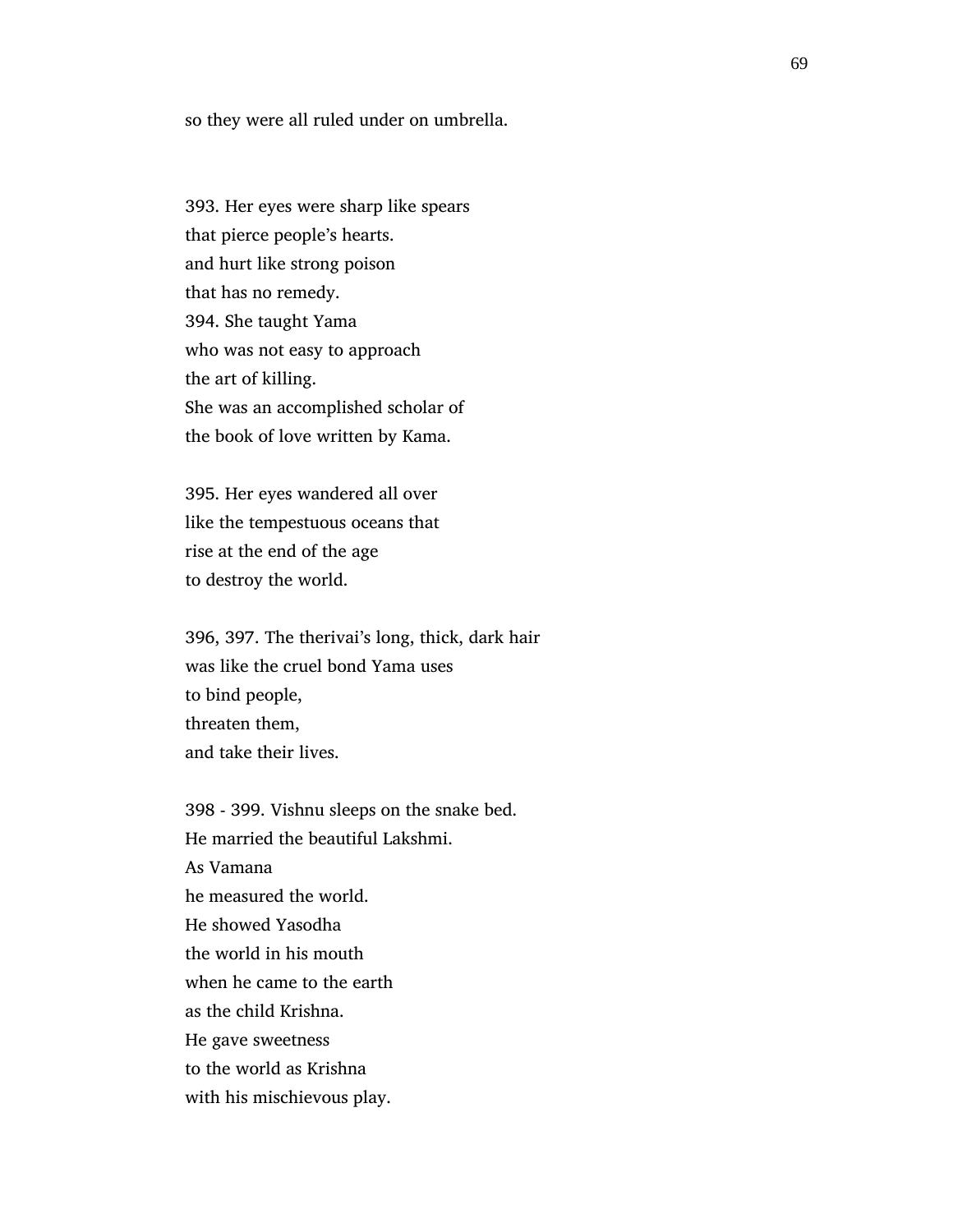400. The therivai's breast were decorated with lovely ornaments like Vishnu. As sweet as nectar they gave joy to others. They were round and majestic as hills.

 401. Her ample breasts were fragrant, smeared with a mixture of sandal paste and perfumed water. 402. Not even a faultless and skilled painter could paint her waist, because it is so small.

 403. The sun, praised by all set in the west and the beautiful moon rose in the east.

 404. She went to the divine and magnificent mandapam where a pleasant breeze blew gently. Many of her friends surrounded her and adored her.

 405, 406. She sat there attracting, and mesmerizing the minds of the others. Because she was afraid that Kama would start his war of love, she did not tell her feelings to her friends whose mouths are red as kovai fruits. She talked to her Puvai bird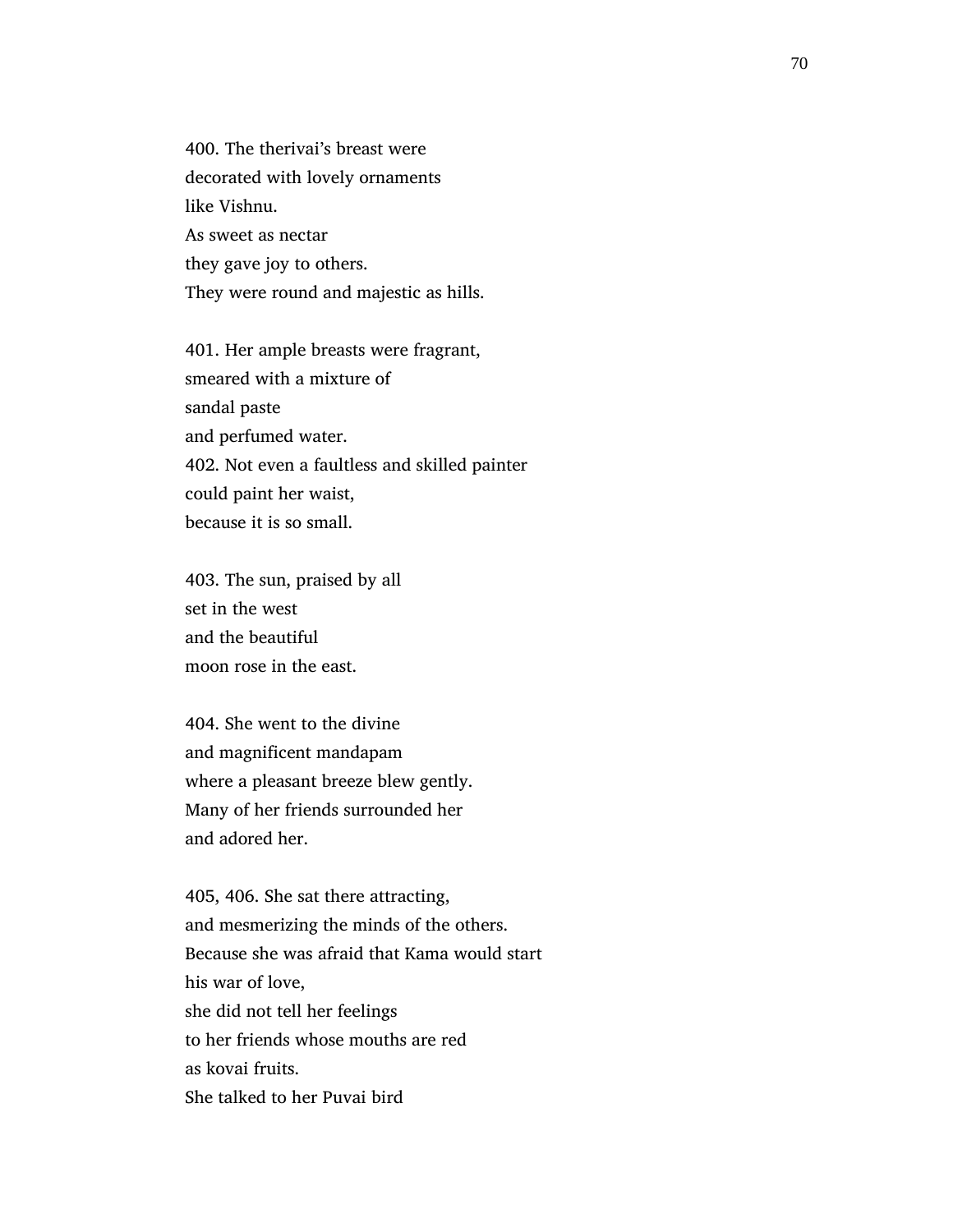as if she was instructing it.

 407. She told of the glory of Shiva, the God of gods, the ancient one, the king of beautiful Thiruvaalavaay.

 408. The story of Shiva when Madurai received the name Thiruvaalavaay.

 The story of Shiva destroying with his strong arrows, the army of the Chola king who carried a shining sword.

 409. The story of Shiva giving the Sangappalahai to the poets so they would receive fame.

 The story of Shiva composing a poem 'konguter" for Dharmi a poor man so he could receive gold from the Pandya king.

 410. The story of Shiva arguing with the great poet Nakkirar because Nakkirar found fault with his poem, 'konguter.'

 The story of Shiva listening to Tamil poems from the sage Nakkirar.

411. The story of Shiva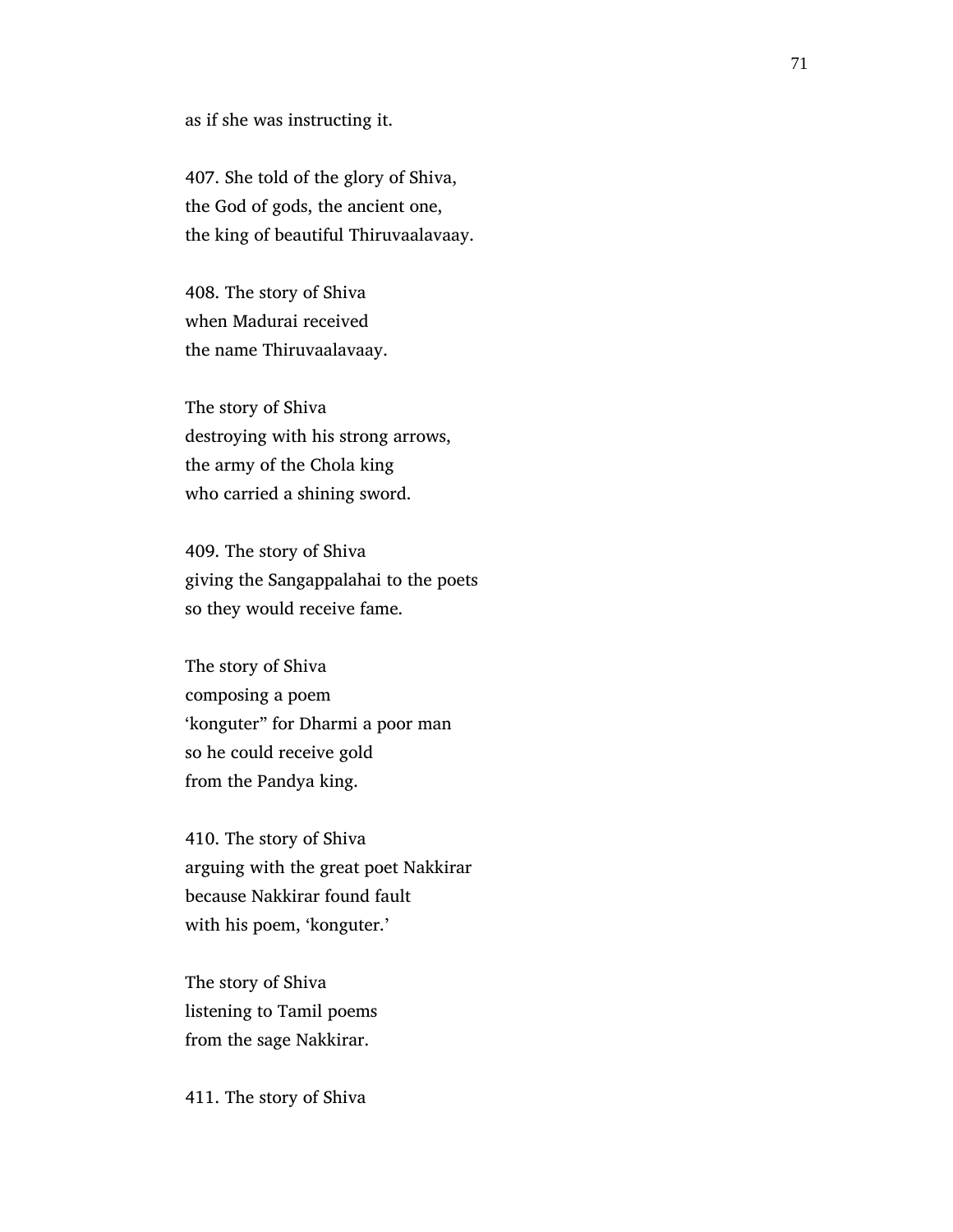making Rudrasanmar, who was dumb speak in Tamil and become a poet in the language.

 The story of Shiva going to North Madhura to help Idaikkaadar.

 412. Listening to the stories of Shiva, she was happy. The sun, lover of lotuses, rose from its mountain, praised by all.

 413. The darkness that entirely covered the world dispersed. Her face showed happiness. She was as lovely as a painting, as she arose from sleep in the morning.

 414. She approached the pond of the temple blooming with golden lotuses in the Kadampa forest that is praised by scholars who have learned all three branches of Tamil, prose, music and drama.

 415. She saw that wide pond and wondered how large it was.

 She was captivated by the pond and said lovingly to her friends,

416. "This pond is beautiful,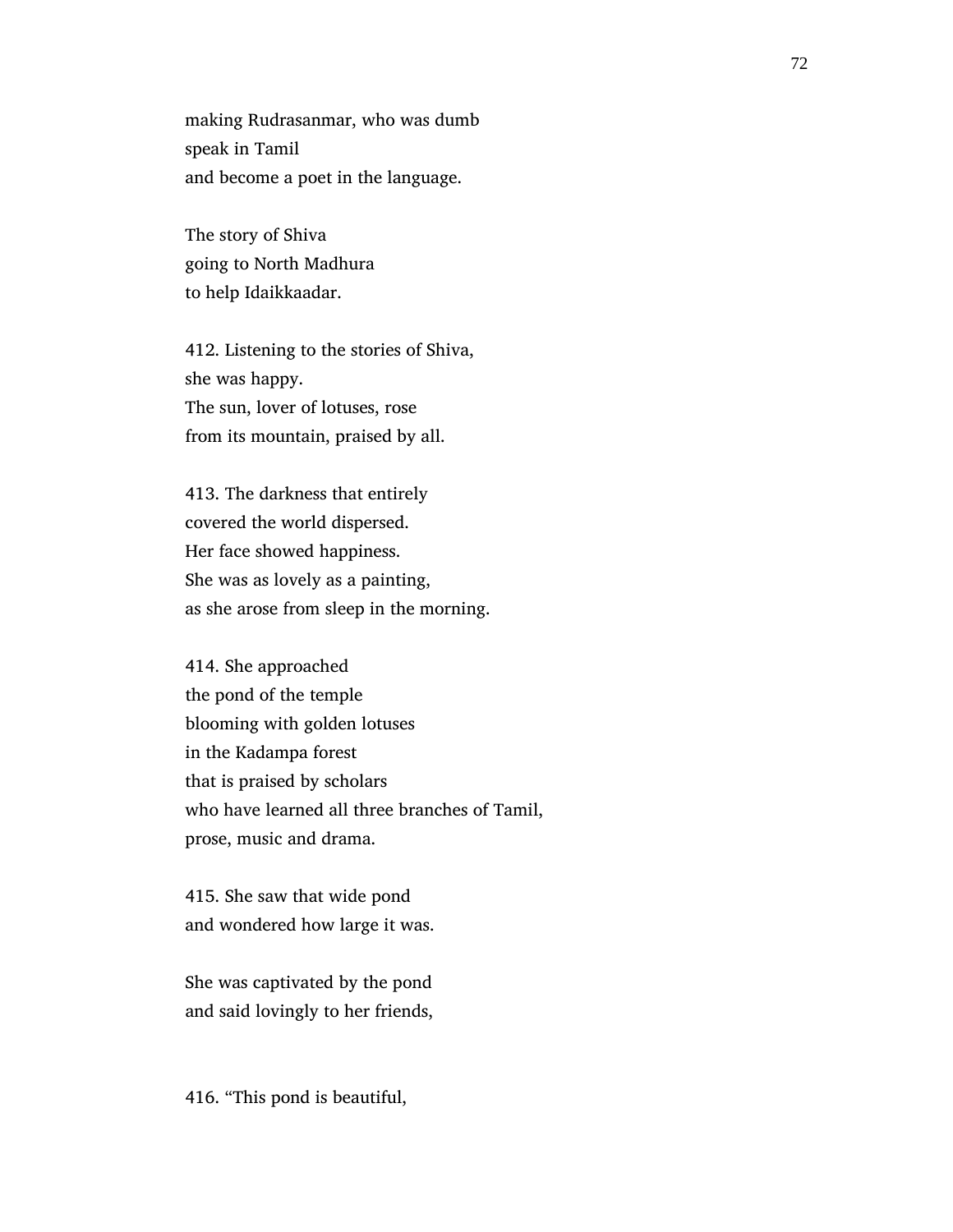filled with diamond-like blue water. that looks like the dark hair of girls, and is cool like the happy minds of women who fall in love with the highest one.

 417. "The blooming lotuses in the pond remind us of the happy faces of the women who love the Lord. The pond is filled with pearls, like the women, ornamented with pearl necklaces, who fell in love with the eternal one . It is filled with conches like the hands of women, decorated with conch bracelets, who love the magnificent Lord.

 418. "This pond is like the women who received the garland of Shiva that buzzed with bees, satisfying their desire and making them happy.

 419. "This pond is like the women who are in love with the Lord in all these ways." This is what the therivai said to her friends as she fell in love with Shiva.

 420. She said, "Oh, Lord, you have satisfied my desire just as you took away the bad Karma of the god Indra who has a thousand eyes."

 421. She bathed and decorated herself with precious clothes and ornaments.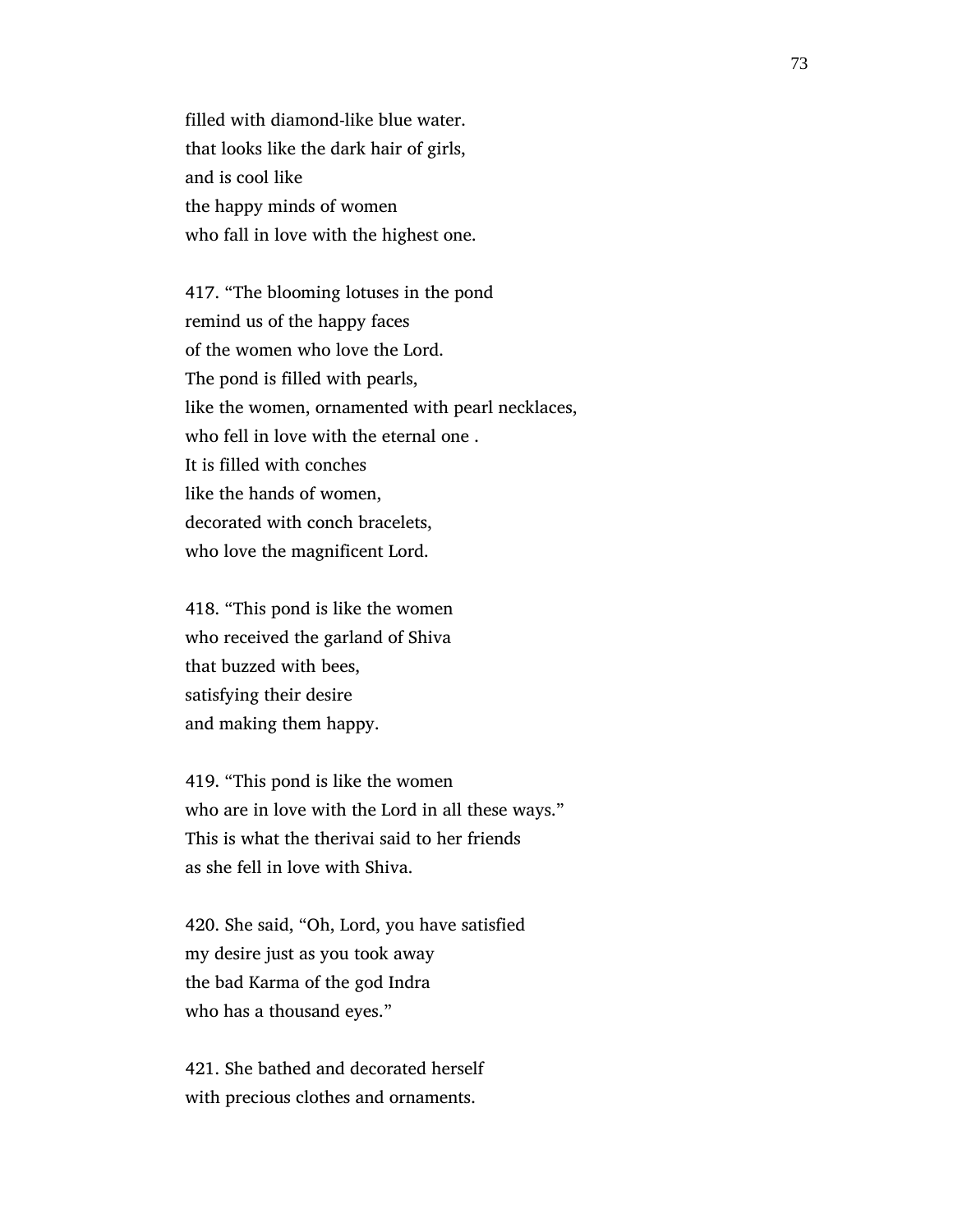She went to the bank of the pond. The Paanan who played lovely music on his yaaz came, bowed to her and said,

 422. "You shine like lightning. You are lovely like the victorious goddess of the Lord, the king of dance. Today the Lord will come in procession."

 That is how the Paanan announced the procession of the Lord.

 423. She gave silk clothes and precious ornaments to the Paanan who said kind words to her. She went to the beautiful palace and sat on her seat.

 424. One of her friends wearing lovely bracelets came near, bowed to her. and said,

 425. "If you wear golden ornaments you will look like the goddess Lakshmi who sits on a lotus near Vishnu her husband as he escorts the faultless God of Kudal city in the procession.

 426. "If you wear exquisite diamond ornaments,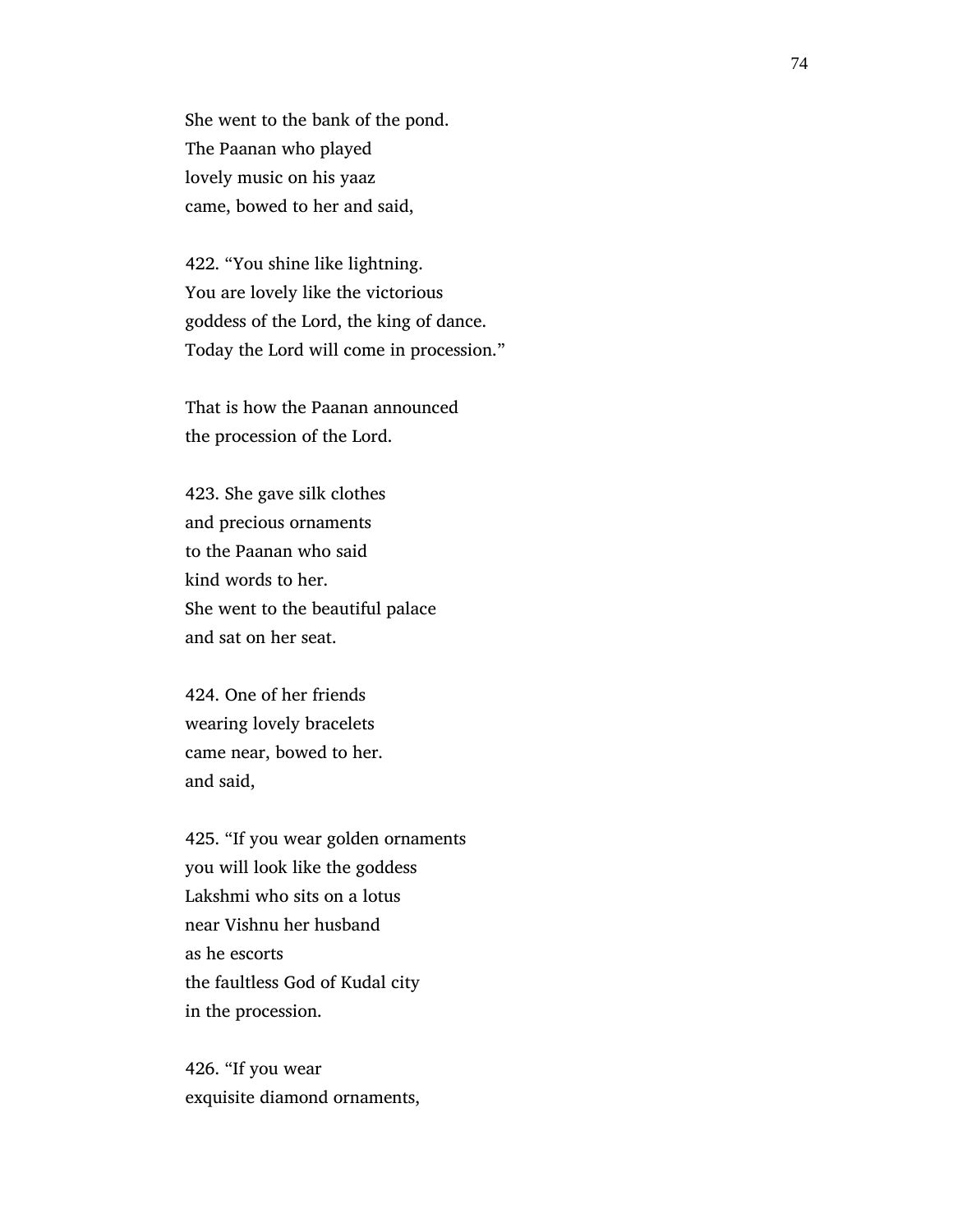you will look like the goddess Saraswathi who gives learning to all."

 427. She was wearing new emerald ornaments that shone like the faultless rays of the sun that rises in the morning.

 428. Her friends decorated the therivai, whose face was as bright as the moon. They gave in her flower-like hand a bunch of alli and kuvalai flowers.

 429. Her gentle, beloved friends were wearing golden chains studded with diamonds and strings of pearls. 430. She asked them to stand around her. Looking at the Paanan, she said, "Please find a simile for how I look."

 431, 432. "You look like the goddess Parvathi, the mother of the worlds, the daughter of Himalayas sitting majestically surrounded by the goddesses -- Lakshmi sitting on her lovely red lotus, Saraswathi resting on her white lotus, Mandahini, the Ganga and all the Apsaras."

 433. The Paanan played sweet music on the yaaz, melting everyone's hearts. He stood in front of the therivai and described how beautiful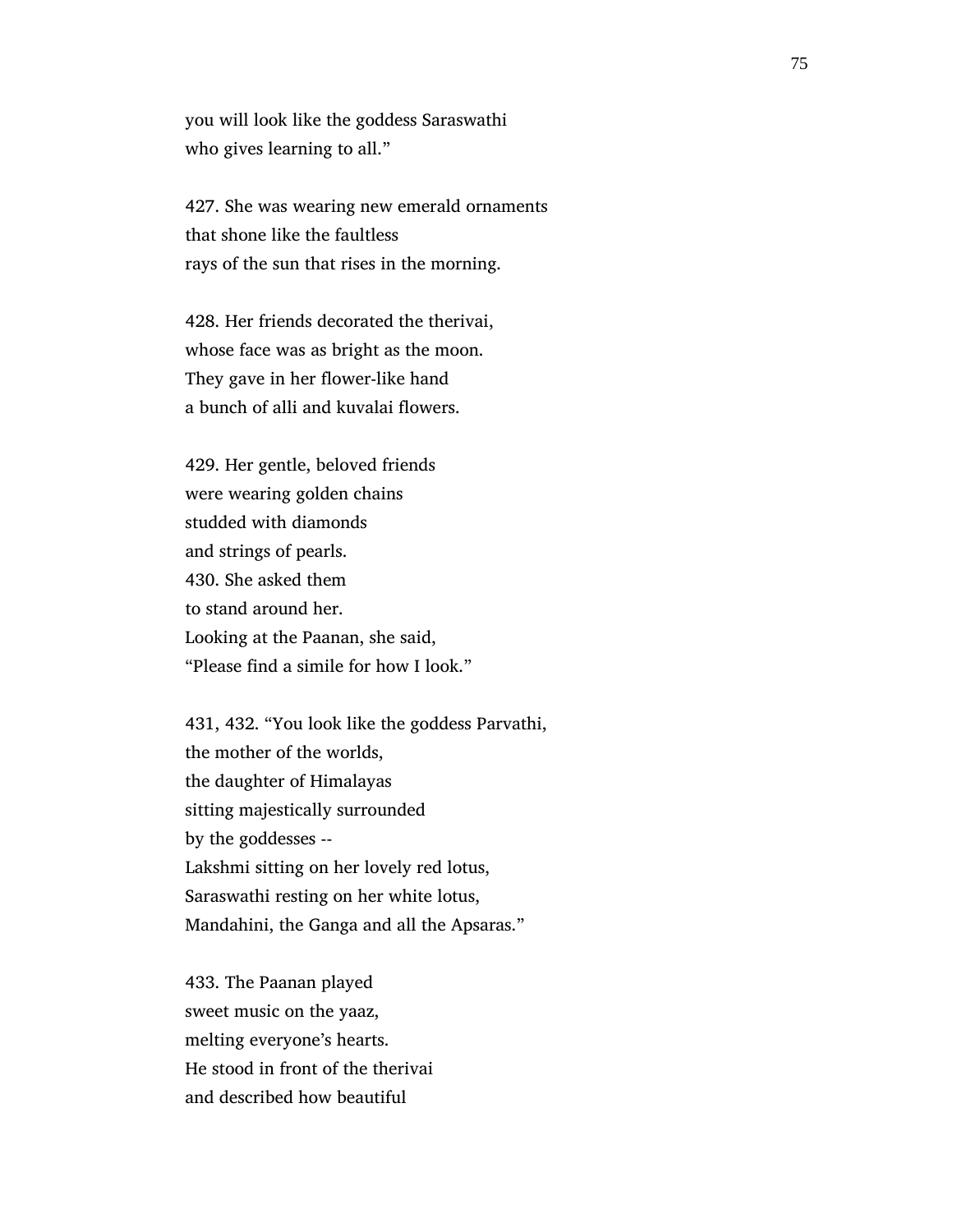she was, as she sat before him.

 434. The Lord Shiva dances raising his left foot for the Pandya king of the south. He is the origin of all things. He is the creator of the Vedas. He is the Lord of Kudal city filled with abundant palaces.

 435. The therivai was sitting majestically like a lovely women in a painting, and she was falling in love with the Lord, plunged into the thought of him. Her soul was an ornament for him.

 436. The Lord crushed Ravana's chest who carried the Kailasa mountain and fought with him. There is no one equal to the Lord. He is the king of dance.

 437. The feet of the Lord kicked Yama and conquered him when he came to take away the life of Markandeya

 438. He is the god Brahma who has four heads. He is the god Vishnu himself. He is the god of destruction. He is the king of Madurai. He is the beloved of Goddess Uma. 439. He came in procession on his vehicle, a lovely golden Karpaga tree, that shed abundant flowers as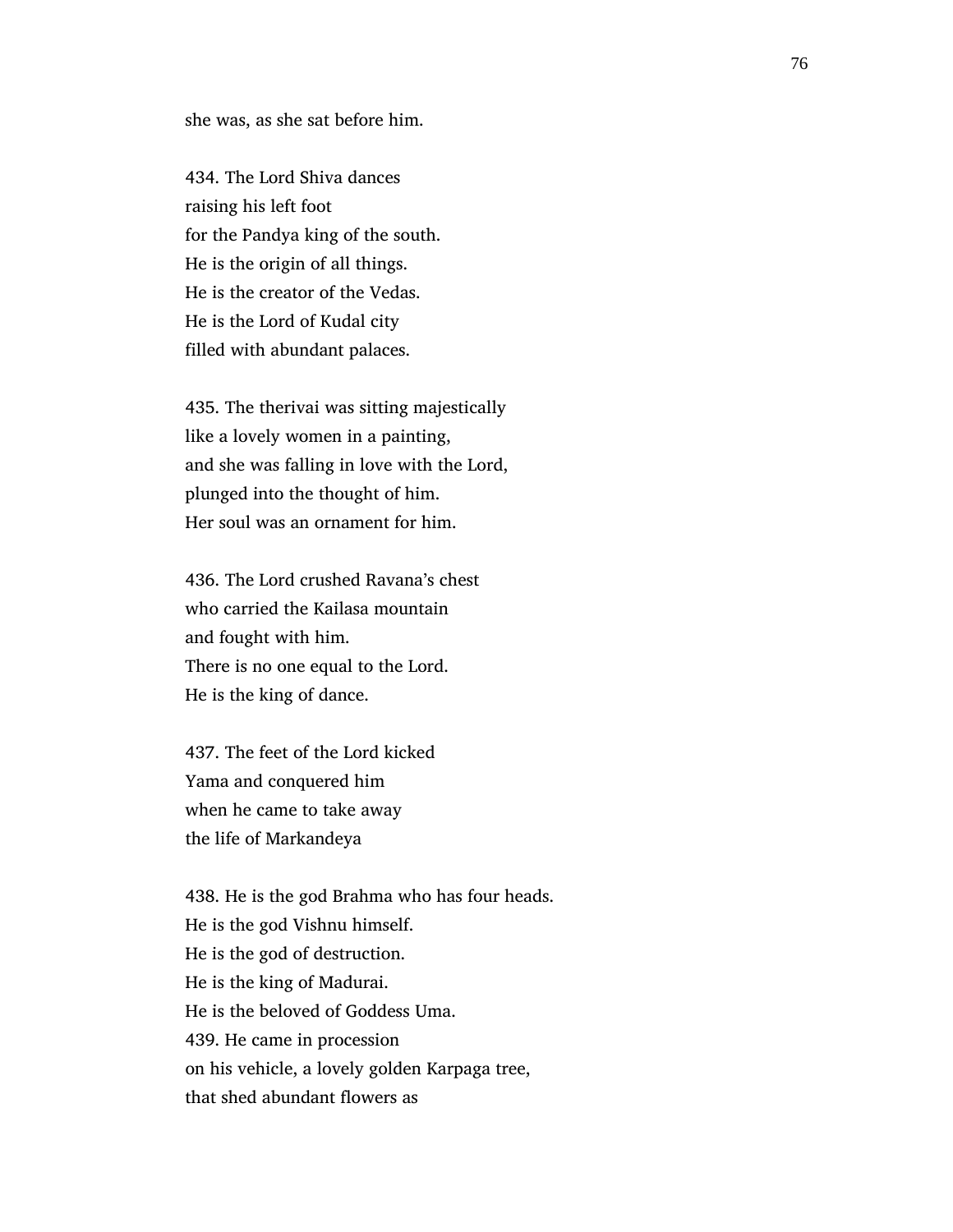the Vedas praised him.

 440. Seeing the the highest one on the street she fell in love with him. As she hurried and ran to the street, both of her eyes were filled with happiness.

 441. The Lord who is adorned with a kondrai flower garland fragrant with marukkozuntu swarming with bees directed his charming smile to her. She was proud and shivered.

 442. Her forehead was as beautiful as the sugarcane bow of Kama. Her face was as lovely as a fragrant red lotus.

 443. Her white moon-like teeth shone like jasmine blossoms. Her soft body was lovely like the tender leaves of Ashoka tree.

 444. The light color of her golden body was like yellow Mango blossoms. Her dark, happy eyes lovely as kuvalai flowers reached to her ears.

 445, 446. Her diamond earrings swayed like the shark flag of Kama. The therivai, precious and ornamented stood in victory over Kama, the king of beauty, because of the grace of Shiva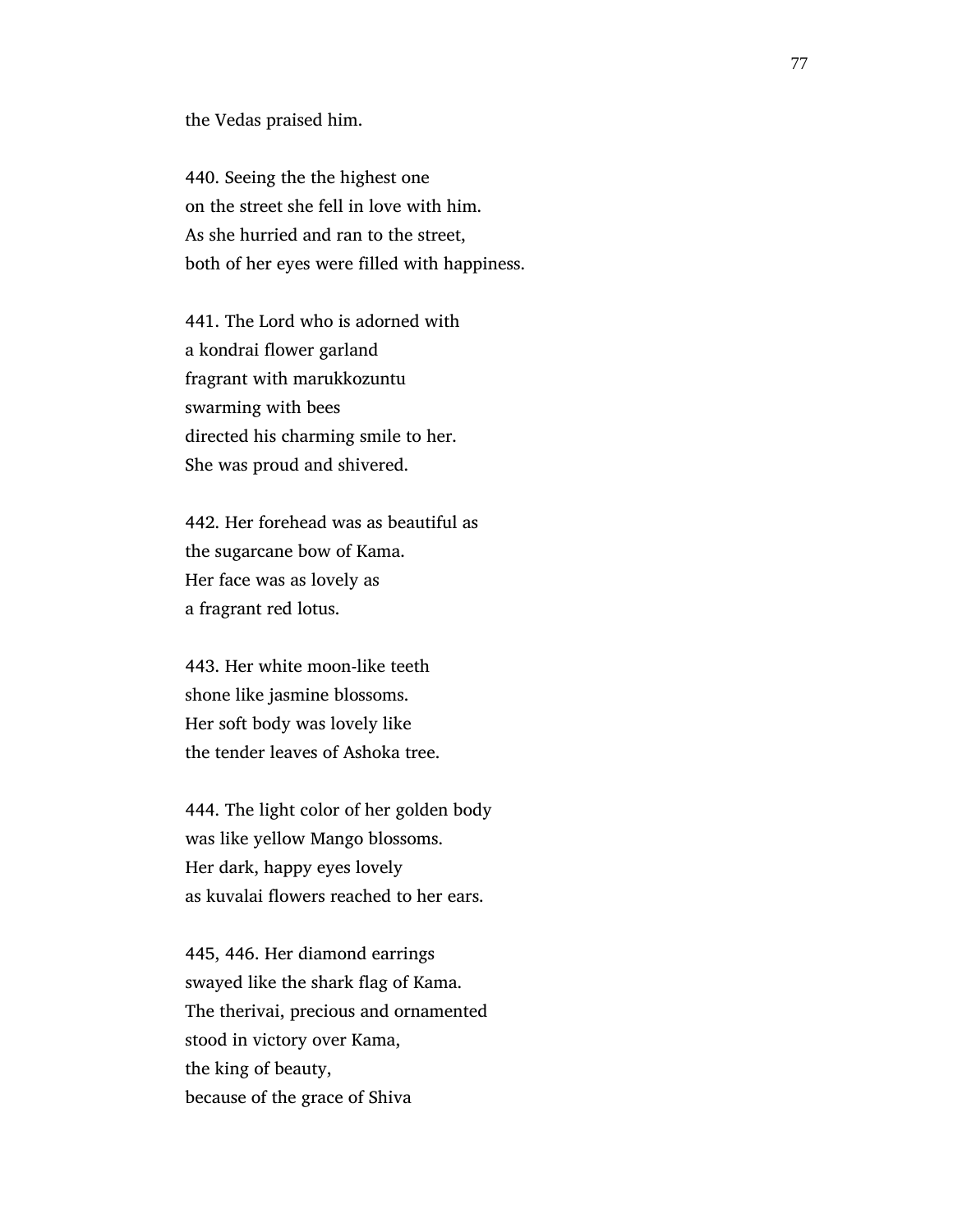who conquered Kama when he disturbed his meditation. 447. The Lord Shiva has Shakthi, the goddess, as half of his body. He dances in the beautiful silver hall in Madurai.

 His procession moved from that place.

Perilam Pen

 448. The perilampen was a fortune that Kama, the king of desire who always wins the war of love received because of the great austerities he had performed

 449. For Kama she was like a commentary on the book of love that gives happiness to all. She was a flood of love.

 450. She was as beautiful as Lakshmi born in the ocean of milk. Her smile was lovely. Her face was as tender as a kumudam blossom. She was thin and fragrant as a creeper.

 451. The perilampen was like newly played music. She was like a goddess who gave beauty to the world.

452. She was the drone sound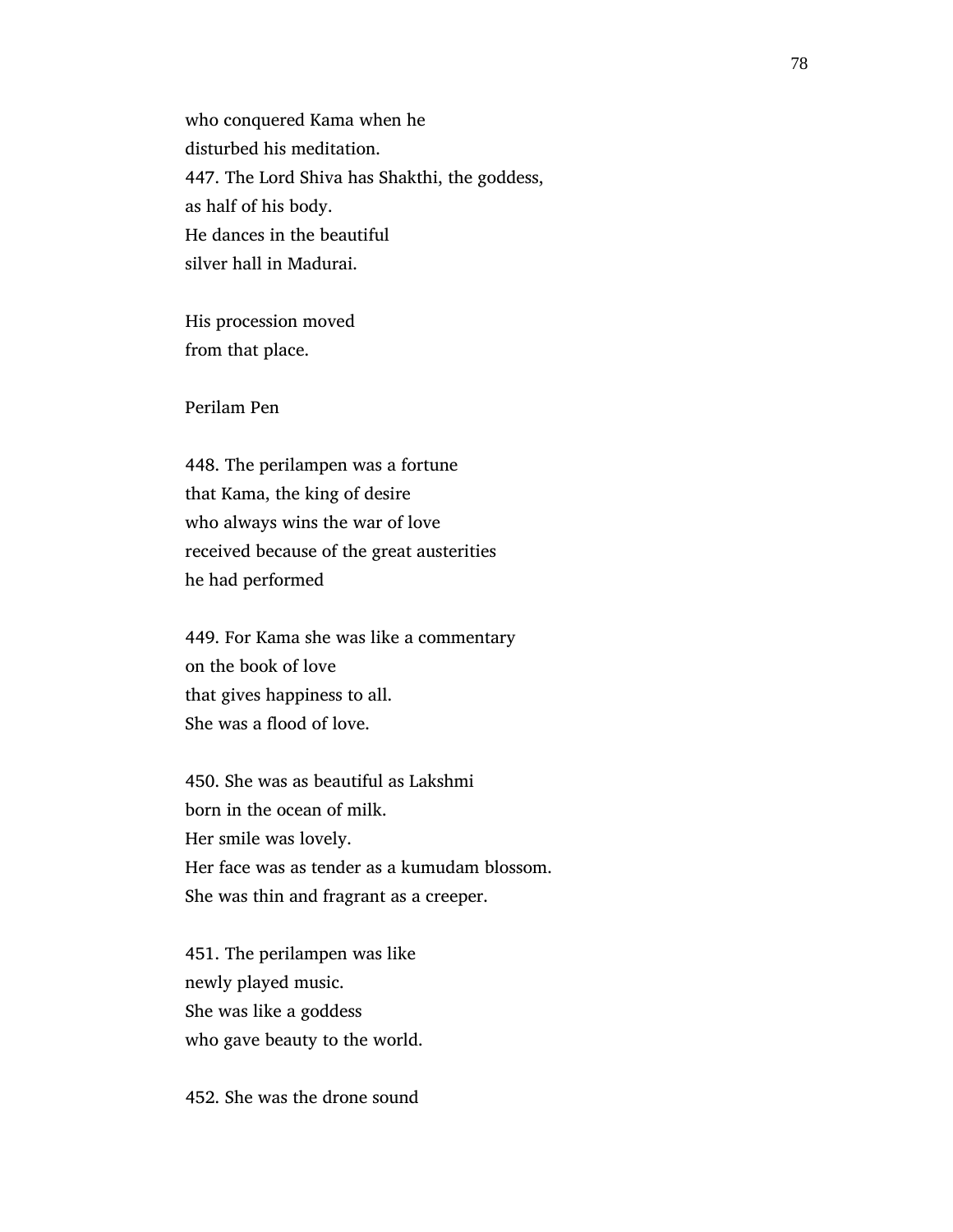for the music that Kama plays. She spread her knowledge everywhere.

 453. She came to see the procession and even the goddess Lakshmi born in the milky ocean praised her lovely form.

 454. Her sharp eyes destroyed the strength of the great ones. They moved like a spear a king raises to fight his enemies. 455. They took away people's lives like the trident of the Lord that kills his enemies.

 456. Kama who has a sugarcane bow and a beautiful chariot and Yama who carries a spear in his strong hands became her servants because of the power of her long sharp eyes.

 457. Her breasts were decorated with garlands. They were smeared with fragrant sandal paste. Beautiful ornaments studded with diamonds covered them.

 458. Even though her breasts were round and heavy they did not pain her waist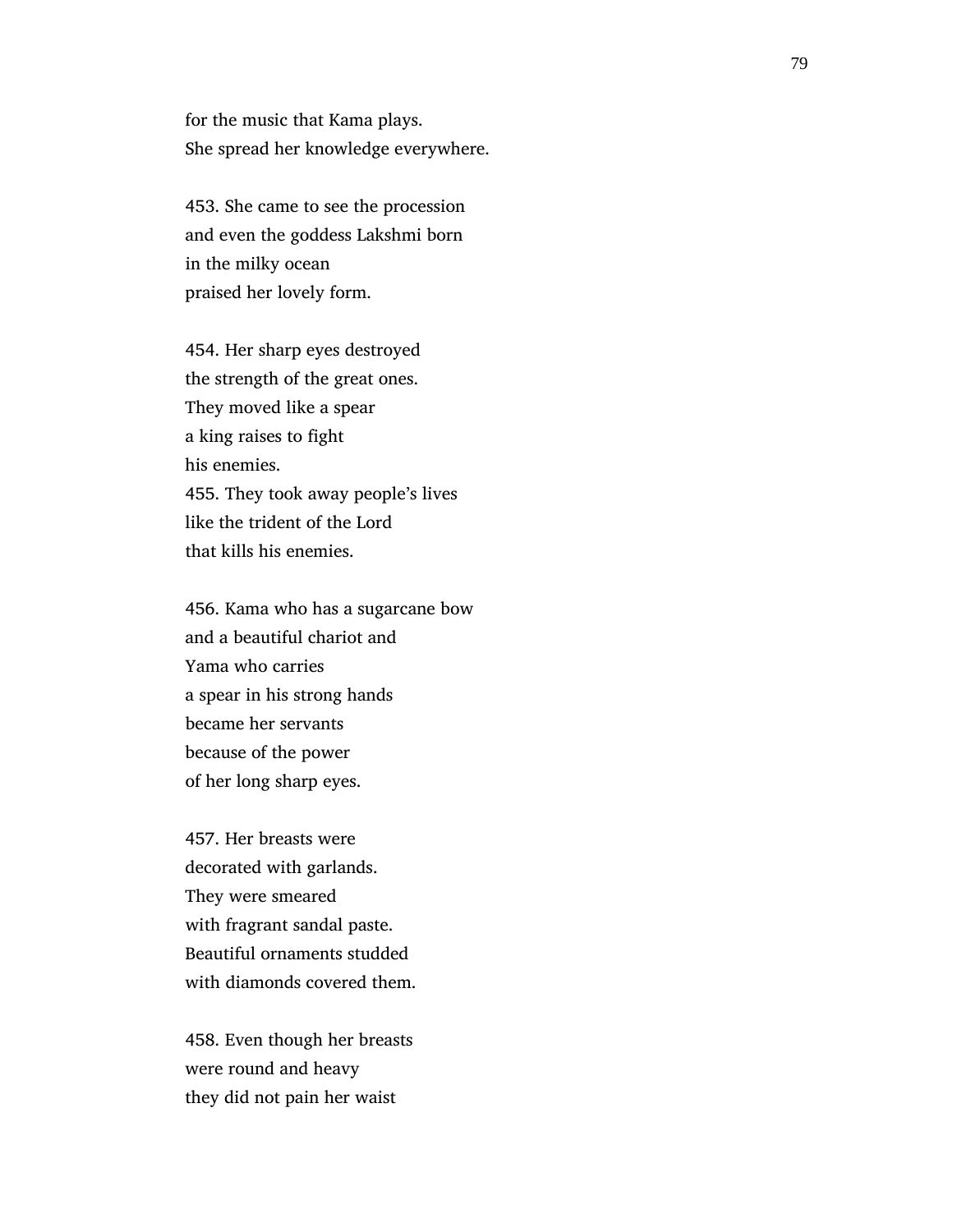so thin you could not even see it her breasts took care that her waist not be hurt.

 459. She despised the ornaments on her arms and her bracelets because her arms and hands wished to embrace the Lord continually and lovingly and she feared they would hurt his body.

 460. She despised the jewels on her body because she thought that they were hiding her lovely light color.

 461. She went to the marble mandapam of the palace surrounded with high walls that touched the dark clouds of the sky.

 462. She went happily to the front part of the mandapam

 where the cool moon spread its bright light like a flood of water.

 463. Her numerous friends resplendent with their lovely golden faces and long hair surrounded her like many bees swarming around a lotus blossom.

 464. Her golden earrings studded with diamonds,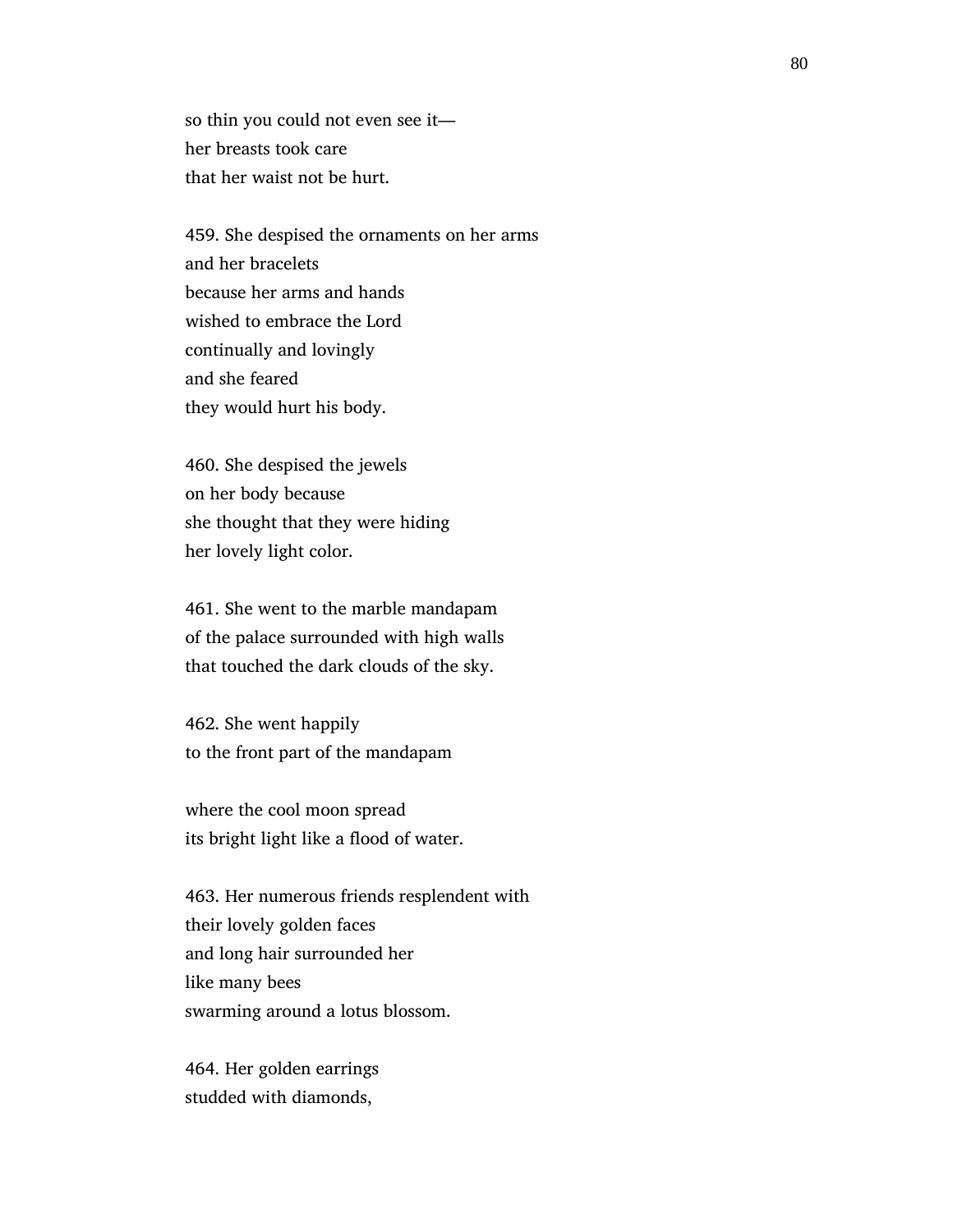and her long beautiful eyes moving like fish touched her lovely ears soft as Vallai creepers.

 465. The two breasts held by her tender waist that one could not see were like two growing buds on the stalk of a lotus flower.

 466. Her neck was like beautiful conch and her smile was like precious pearls. Her clothes shimmered like waves.

 467. The porch looked like a pond with waves because of the bright white moonlight that fell there.

 468. She sat on a beautiful coral seat like a swan resting on a red lotus in a pond blooming with flowers.

 469. She praised the Lord to her friends "The Lord is our friend. He is incomparable. He rules us.

 470. "If his devotees think of the Lord when they are troubled, our great Lord grants them the fragrant lotus seat of Brahma, the milky ocean of the gods and the land of Indra with karpaga tree.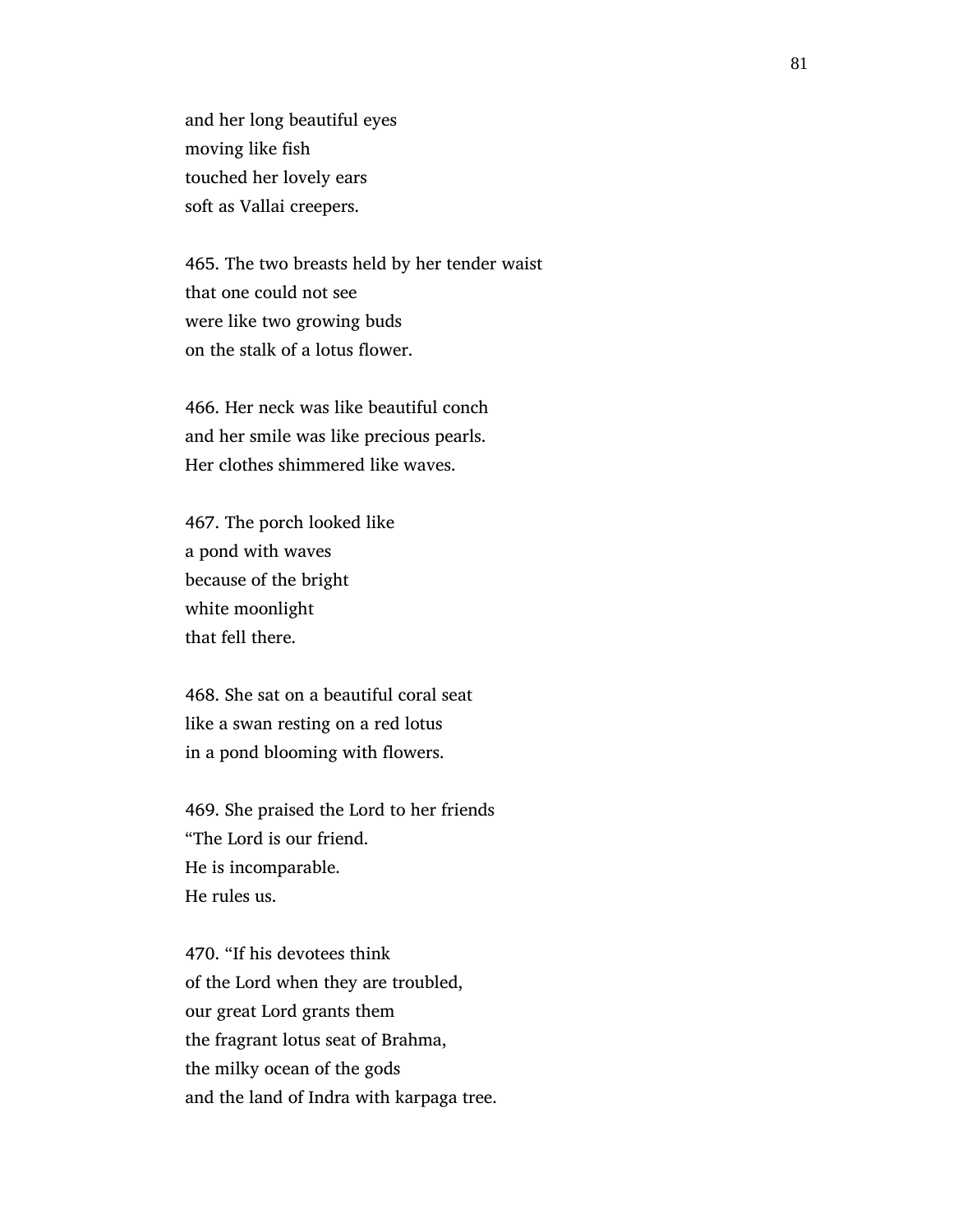471. "Why did our great Lord makes the hot sun take away the darkness of the night instead of the moon? Can you tell me the reason?"

 472. After the perilampen said this to her friends, a virali holding the yaaz folded her lovely hands together, bowed to her said,

 474, 475. "The Lord is compassionate. He is the king of the kadamba forest. His beautiful mouth is like a red lotus. His shining teeth are like jasmine flowers. His beautiful eyes are like sahoraa birds. His arms are bright like the sun and moon. You have the right to embrace his arms. This what I must tell you"

 476. Hearing what the Virali said, the perilampen replied, "You are decorated with precious ornaments. I would like to listen to the music of your yaaz sweet as nectar. Please play."

 477. Taking the faultless tandiri yaaz the virali played. All the worlds hearing the music melted. Listening to her music Gandarva women in the sky were delighted. The virali told the perilampen miracle stories of Shiva.

478. The story of Shiva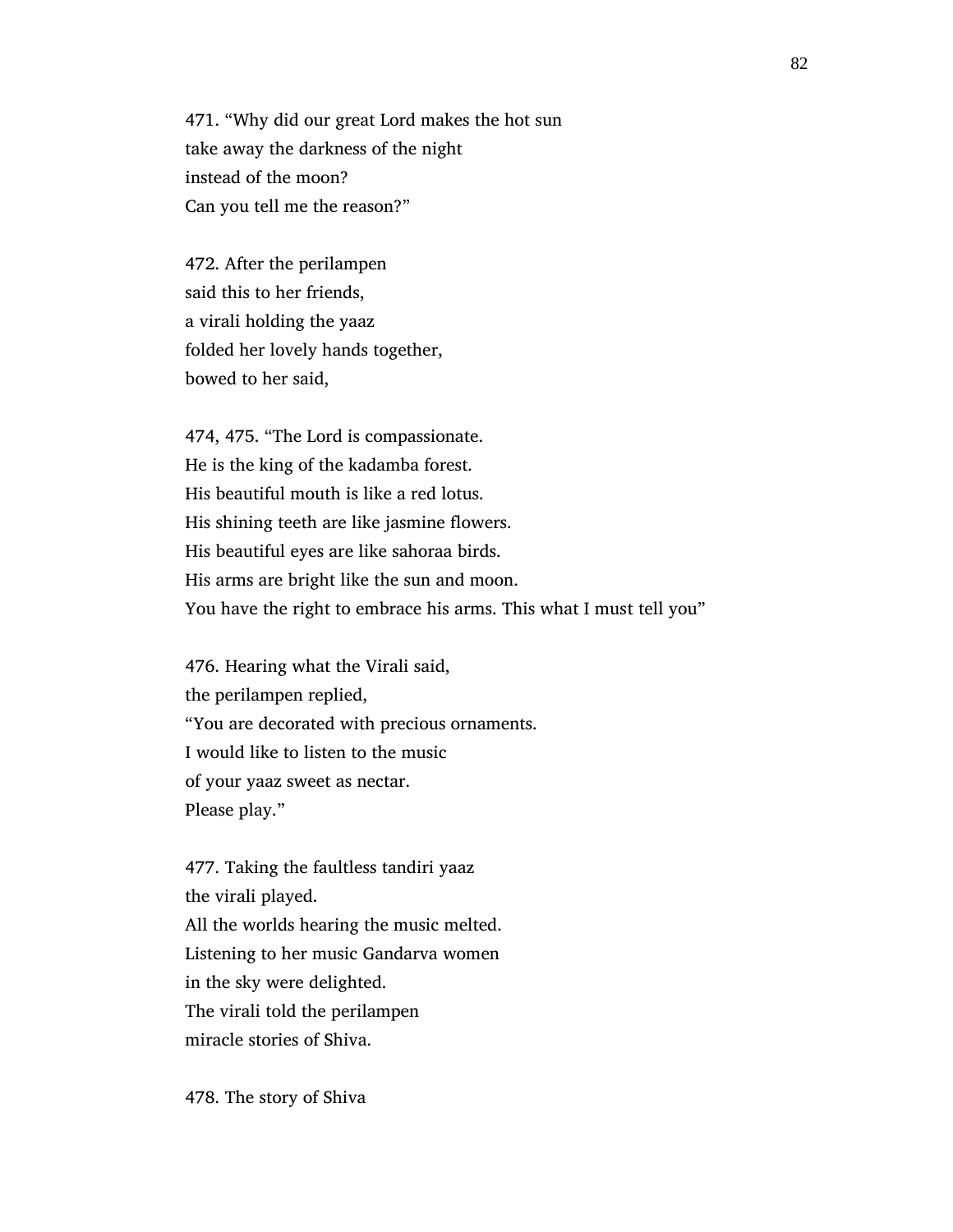coming as a fisherman, falling in love with a woman who was born in a fisherman's family and marrying her.

 The story of Shiva granting enlightenment to Manickavaasagar.

 479. The story of Shiva, selling foxes to the Pandya king, telling him that they were horses, and then asking him to release Manickavaasagar who was imprisoned by him.

 The story of Shiva bringing a flood to the Vaikai river one day.

 480. The story of Shiva coming as a laborer and working for Vanthi, an old lady, to receive pittu, a sweet, as his wage.

 The story of Shiva curing the terrible disease of the southern Pandya king.

 481. The story of Shiva making the Jains to die on sharp impaling stakes.

 The story of Shiva bringing a Vanni tree and a well to prove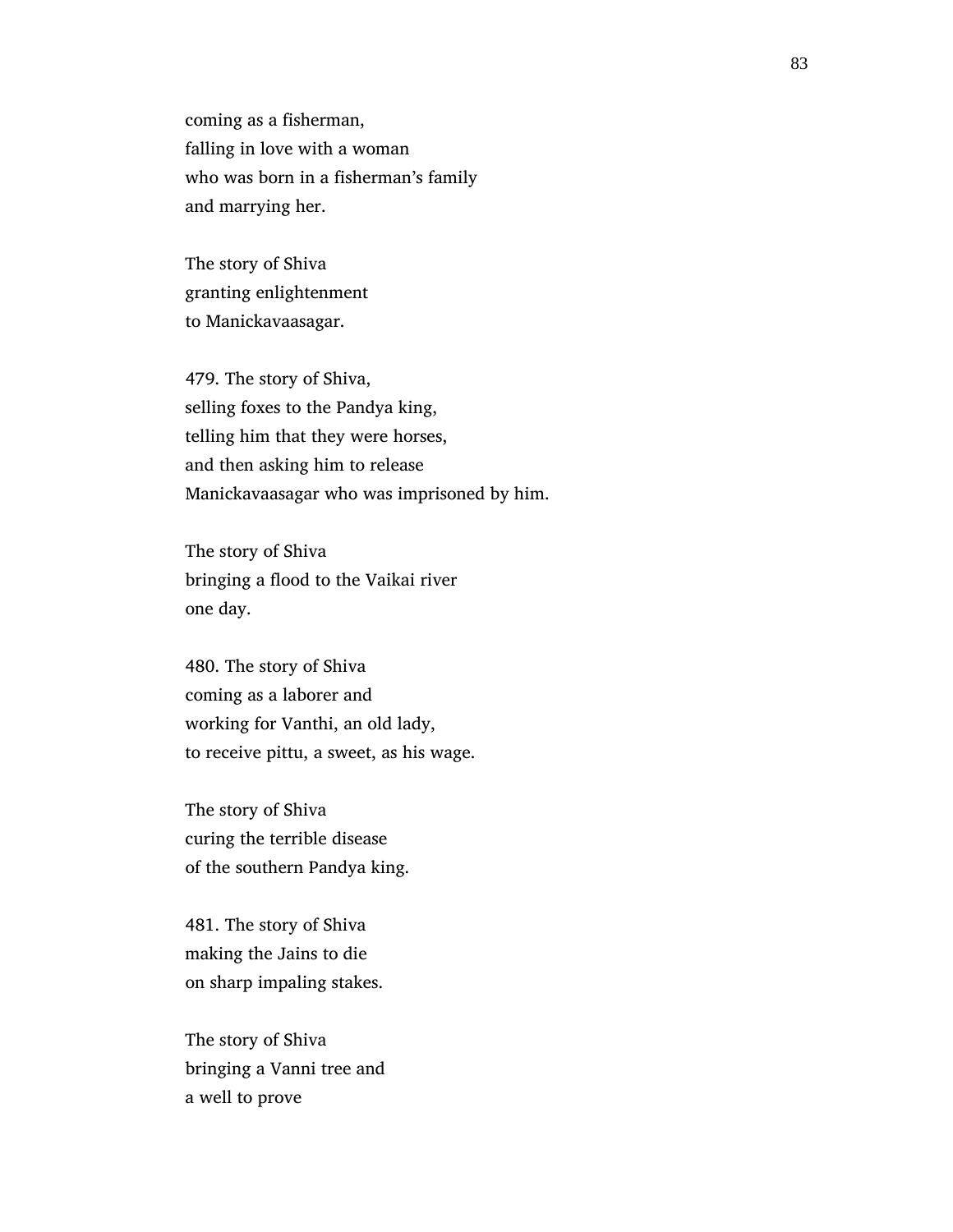the chastity of a merchant woman who was a devotee of Shiva.

 482. The virali sang wonderful songs about the miraculous deeds of Lord Shiva in Tamil. Her music was like a boat that floated over the ocean of darkness and brought travelers to the bank where there is light.

 483, 484. As Lord Shiva came in procession the darkness of the night dispersed. All the roosters crowed in the morning and the bees on the flowers buzzed. Honey dripped from the blossoms. The Rakshasas were destroyed. Crops flourished. The works of men flourished.

 485. The sun rising in the east came on yoked horses spreading his light.

 486. Many strong elephants trumpeted and beautiful conches were blown. 487. The melodious music of the yaaz and the eternal heavenly recitation of Vedas sounded.

 488. All the suffering and the poverty of the creatures of the world were removed in an instant.

489. The lotus-like faces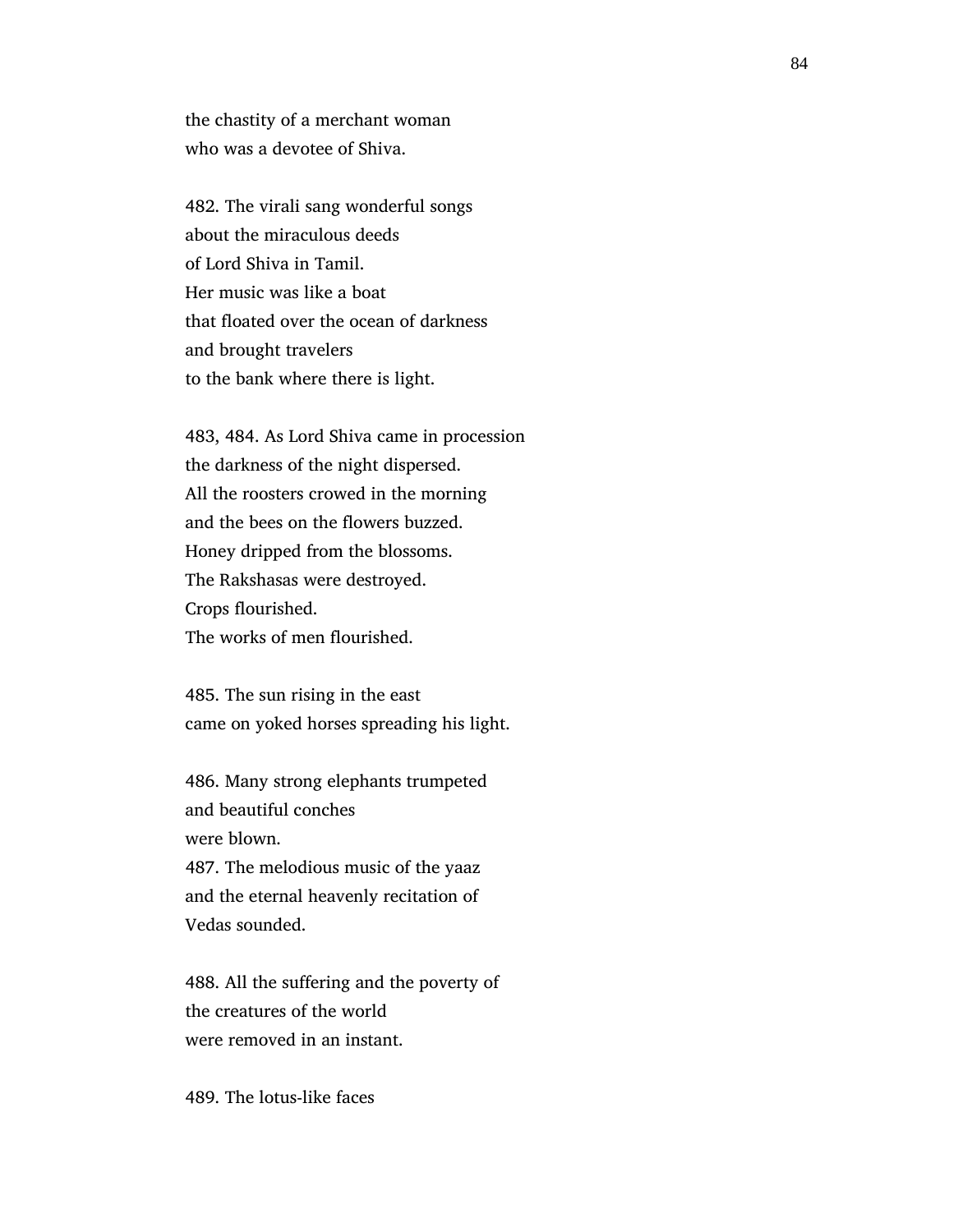of the good people and their flower-like hearts that never know hatred found joy.

 490. The lowly religions that teach wrong doctrines could no longer contend with truth. Bounteous rays of knowledge shone forth and imparted goodness.

 491. He is the Lord who grants the rays of knowledge to all the world so that ignorance will disappear.

 492. He came on the streets of Maduraapuri and reached the perilampen and her friends.

 493. Her friends were beautiful as dolls, and they had the power to attract everyone.

 494. Surrounding her, her friends praised her. She walked near the king of Maduraapuri and worshipped him.

 495. The fascination she felt seeing the Lord was indescribable.

 496. One of the perilampen's friends ran near the Lord, who is the king

 of the scholars of elegant Tamil and said,

497. "We cannot understand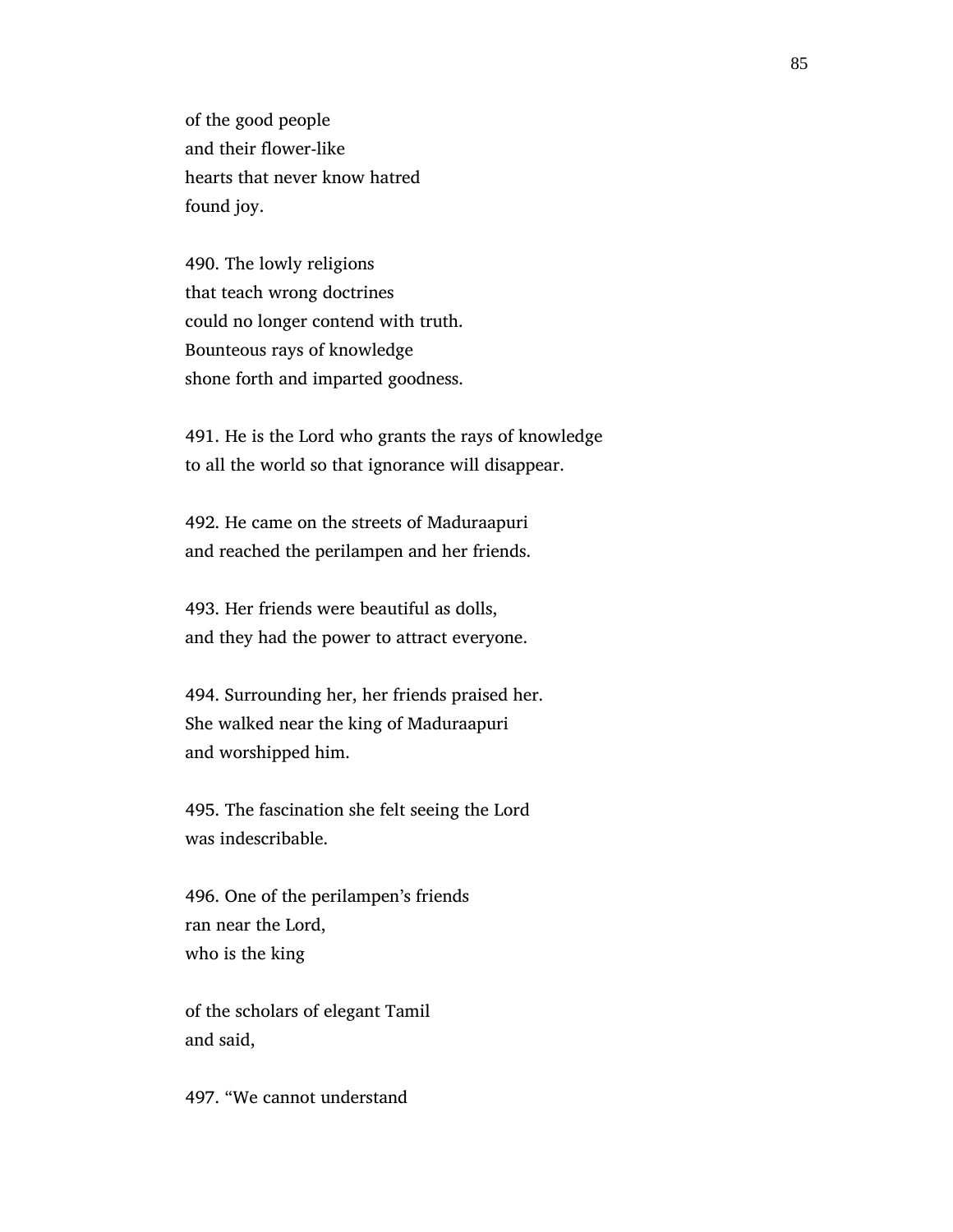why the heat of the bright moon makes our moon-like faces and hearts suffer. 498. "We cannot understand why our wide ocean-like eyes suffer without sleep because the ocean roars so loudly.

 499. "We cannot understand why the sandal paste on our breasts decorated with pearl garlands cannot dry.

 500. "How can I explain the way my arms shiver listening to the sound of the flute as cruel as Yama.

 501. "If your procession crosses this street, she will suffer terribly." Her friends said these things to the Lord and bowed to him.

 502. The perilampen felt relieved and her suffering was calmed. She said to the Lord, "You destroyed the pride of the gods who do not respect you. You destroy the sacrifice of tyrannical Dakshan.

 503. 'You burned Kama's body. You destroyed the garland of Indra, crushing his arms.

504. "You made the strength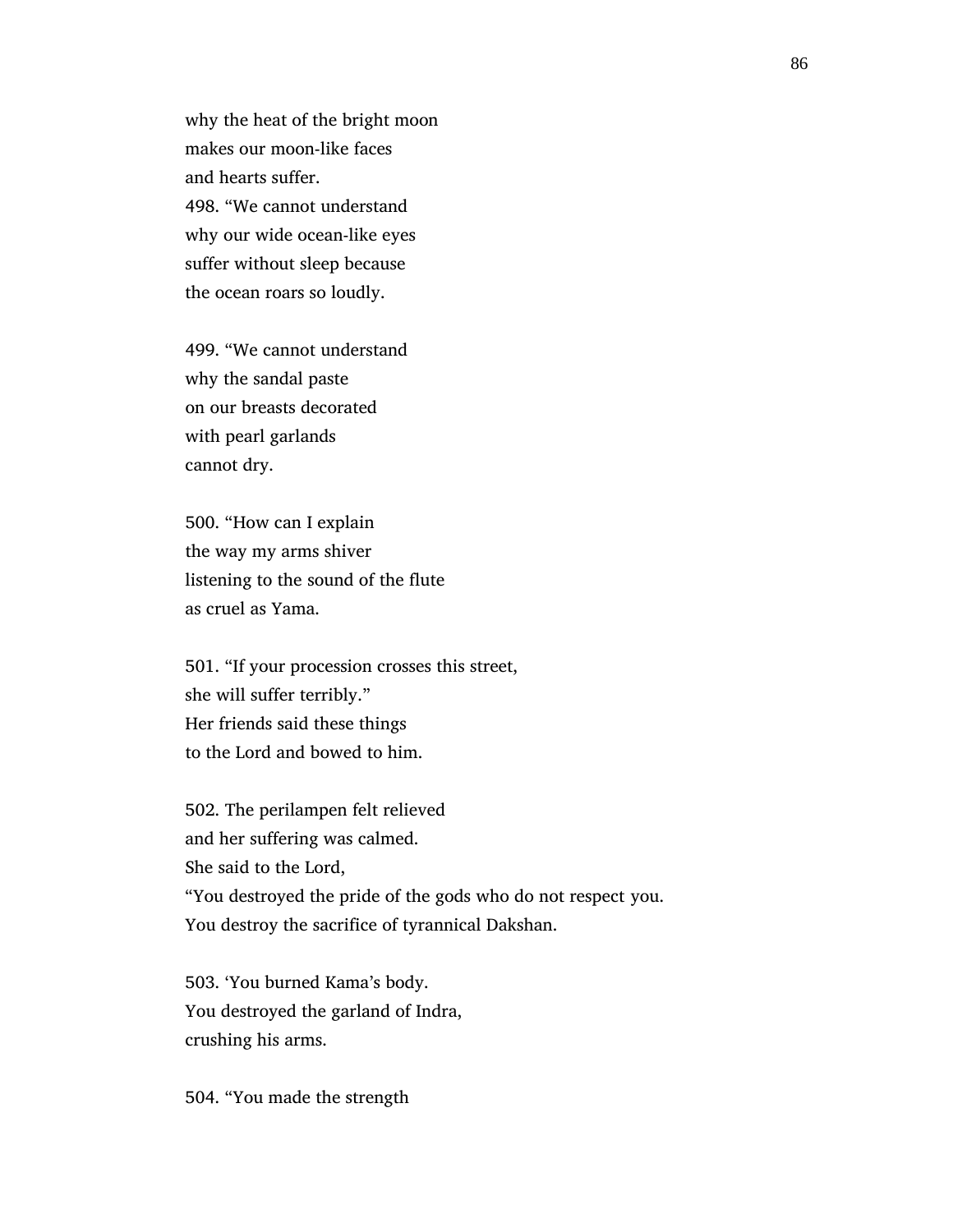of moonlight grow weak at night. You have put out the cruel fire of my passion.

 505. "You gave pain to those friends who did not respect you.

 You cut off the head of Brahma who decides the fate of everyone.

 506. "Yoga, they say, takes away the suffering of love. Will you not calm my suffering by giving me the power of yoga?

 507. "You gave your grace to Sundarar who fell in love with Paravaiyaar in Thiruvaarur. You grant boons to gods and others.

 508. "You gave them all gold so that they could survive. But you only gave me pallor that has the color of gold. How am I to live?

 509. "The goddess embraces your chest lovingly. If you embrace us also, the mark of her body on yours may disappear.

 510, 511, 512. "You wear a flower garland on your Jata that belongs to Ganga and a flower garland on your left side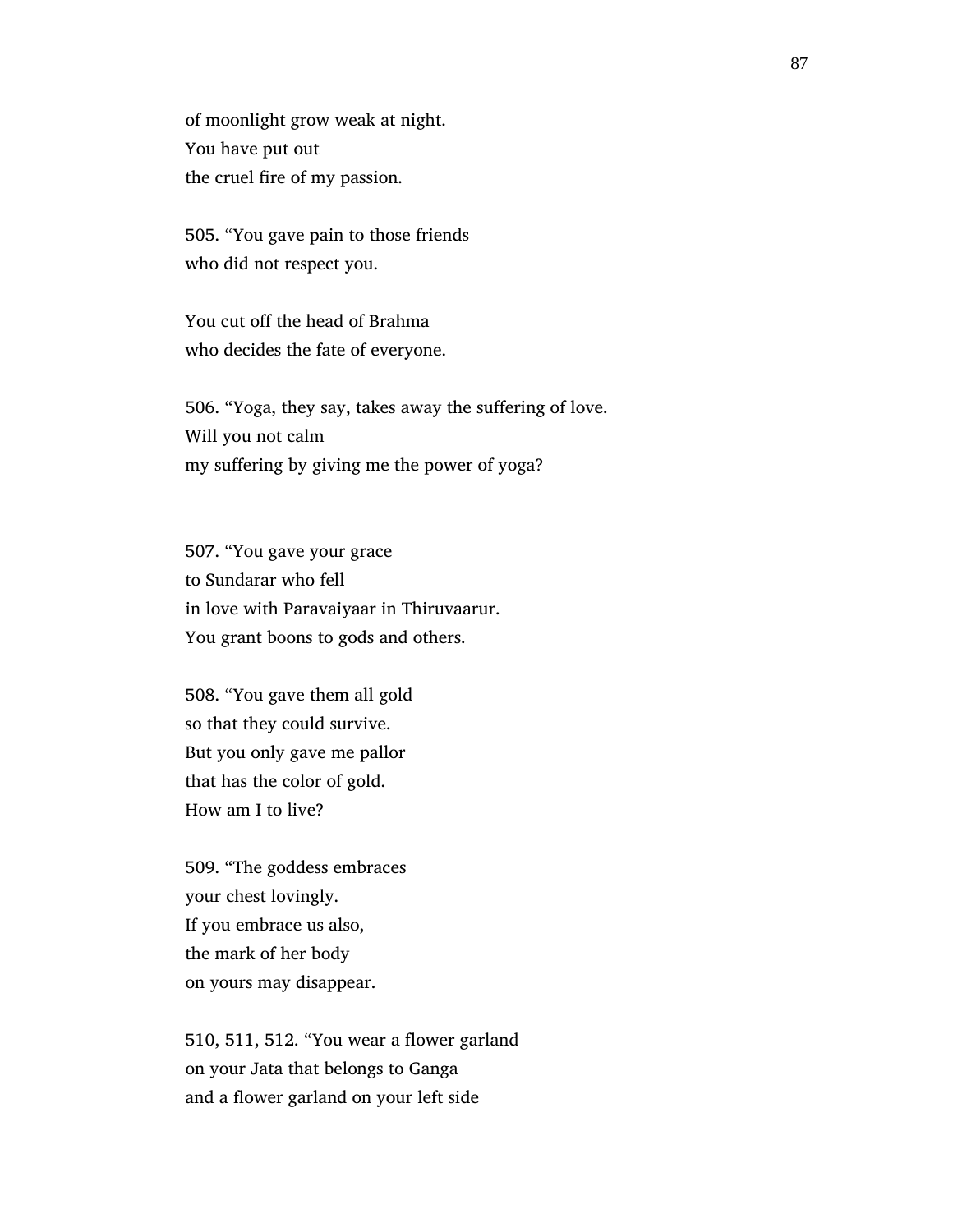that belongs to Uma, and because of them those two goddesses quarrel with you. Give them both to me,

 513. "and I will put them on my breasts," The perilampen said. Her heart was tired, her body weak.

 514. All the seven women who saw the Lord in the procession fell in love with him. The Lord protects and rules all the three worlds Nothing can be compared with him.

 515. He is the king of Madurai city. The Pandya king

 Sundara Maaran and the gods of heaven praised and worshipped him.

 516. Our father, the king who gives us grace and keeps his compassionate wife Meenakshi as the left side of his body came in procession.

Subham.

 The stories of Sages, kings and gods that are described when Lord Shiva came on the Ulaa in Thiruchokkanaathar Ulaa. All of the following devotees escorted Shiva in his procession.

 1. The story of Thirunyaana Sambandar. The Jains threw the poems of Thirunyaana Sambanda Nayanaar in the Vaikai river and the poems floated above the water by the grace of Shiva. The Pandyan king killed the Jains.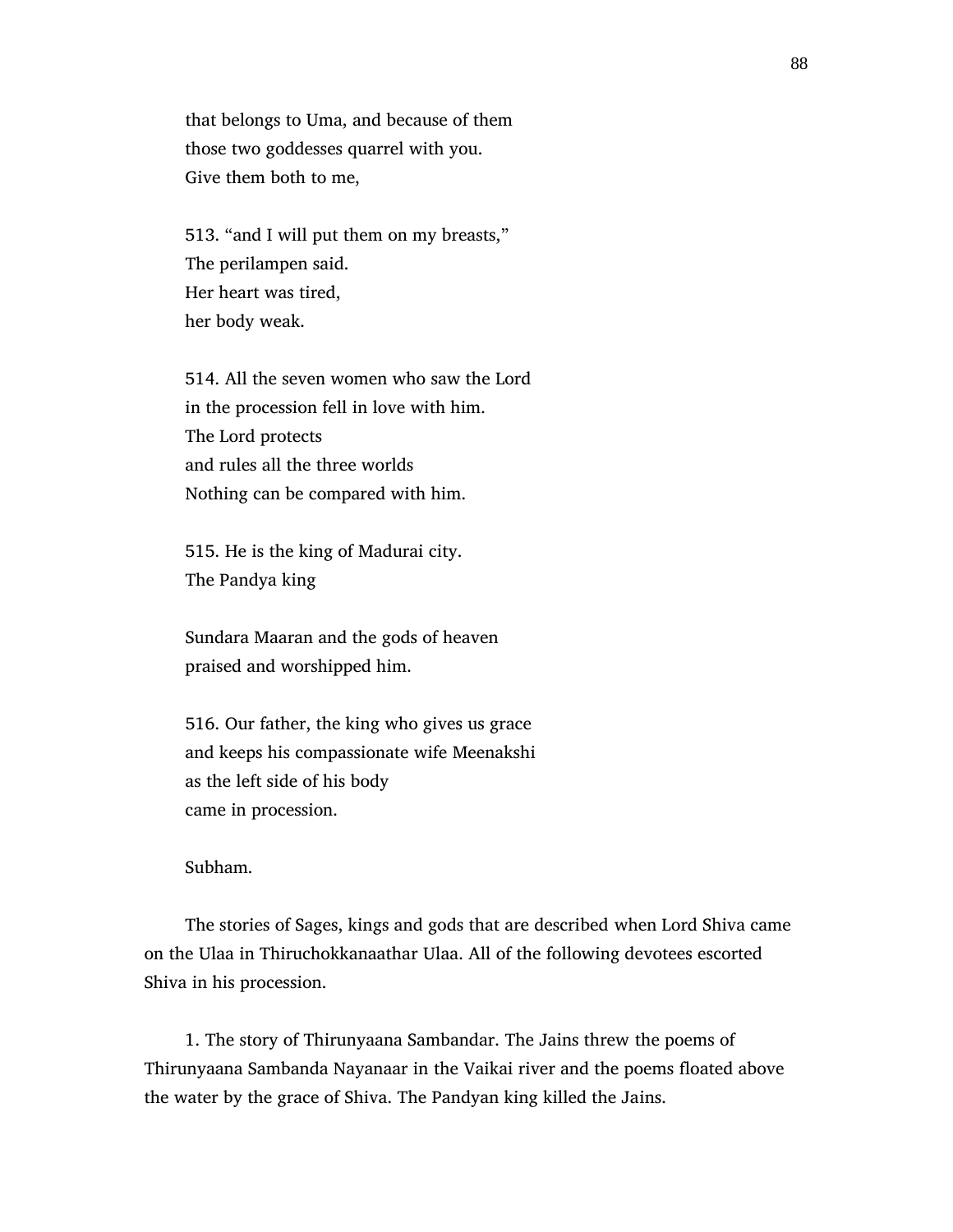2. The story of Thirunaavukkarasar. When the Jains threw Thirunaavukkarasa Nayanaar in the sea tied to a stone, the stone floated on the water and he survived by the grace of Shiva.

 3. The story of Sundaramurthi Naayanar. When a young boy was caught by a crocodile, Sundaramurthi Nayanaar released him from the crocodile's mouth and saved him by the grace of Shiva.

 4. The story of Manivaasagar. Manivaasagar debated with a Buddhist in the golden temple of Chidambaram and conquered him by the grace of Shiva.

5. The story of a sage who cut off his father's legs.

 6. The story of Thirunetrucholan. The Chola king Thirunetrucholan who covered the Chidambaram temple with gold and later went to heaven by the grace of Lord Shiva.

 7. The story of a Chera king. A Chera king followed Sundaramurthy Nayanaar when he ascended to heaven on a white elephant.

 8. The story of Pandyan Nedumaaran. The Pandyan king Nedumaaran whose crooked back was cured by the grace of Thirunyaanasambanda Murthi Naayananaar.

 9. The story of Kulachirai Naayanaar. The king Kulachirai Naayanaar killed the Jains who did cruel deeds to the Saivaites.

 Summary of the stories told in Thiruvilaiyaadal Puranam and Thiruchokka Naathar Ulaa

 Note: The first number on each of the stories indicates Thiruvilaiyaadal Puraanam. At the end of each story the number indicates the Ulaa.

 1. The story of Indra's curse: Indra the king of gods fought with Vrudhraasuran and killed him. Because of that he was cursed. He went on many pilgrimages and finally came to kadamba forest. He consecrated a Shiva lingam and he called it 'Azhakiya Chokkanaathar' He worshipped Lord Shiva for a long time and he was released from his curse and went to his world. (1)

 2. The story of the curse of Airavadam, the elephant of Indra: Indra was going on his white elephant Airavadam one day. The sage Durvasa saw Indra and gave him a lotus flower. Indra was very proud and put that flower on the back of the elephant. The white elephant threw the flower on the ground and crushed it. The sage Durvasa grew angry and cursed him. He said, "A Pandyan king will kill you because you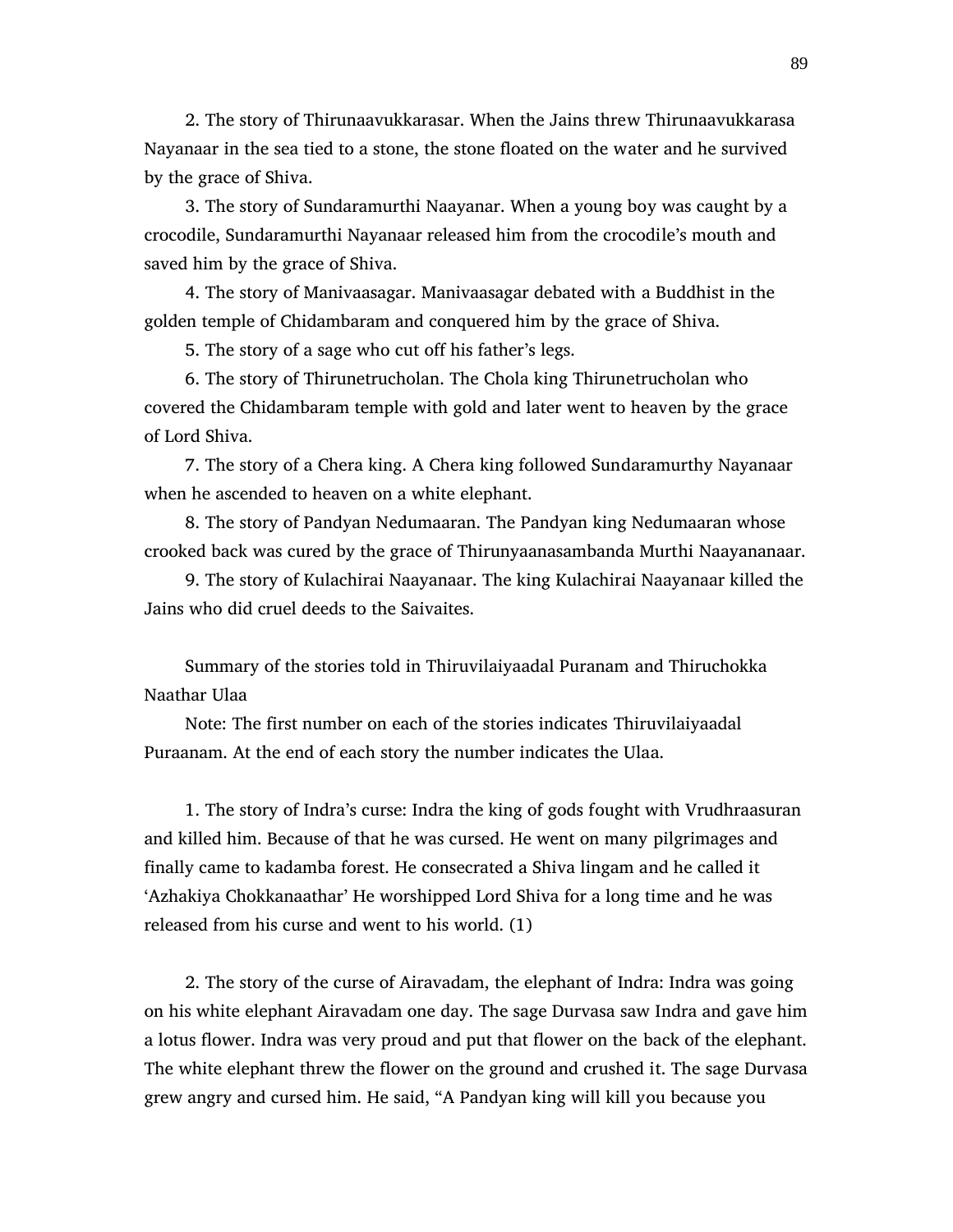commit a sin against Shiva. Your proud elephant will become a forest elephant and wander in the forest.."Indra requested the sage to forgive him. The sage forgave him and Indra was released from the curse. His elephant went to the Kadamba forest and worshipped Shiva. The elephant was released from his curse and returned to Indra to serve him. (2)

 3. The story of Maduraapuri. In the city of Manavur there was a merchant named Dananjeyan. Once in the Kadamba forest the merchant saw gods praying at night to a Shivalingam. He went and told what he had seen to the king. The king wanted to build a temple for the Shiva lingam in the Kadamba forest and constructed a beautiful temple. He also built temples for the goddess Kali and the Goddess Parvathi. Many buildings, ponds and other things that beautified the temple were built around the city. Shiva asked the moon on his Jata to sprinkle nectar with the water of the Ganges on the city. The city was called, 'Maduraapuri.' (3)

 4 and 5. The story of the birth and marriage of Thadaathagai. The Pandyan king and his wife Kanchanamaalai had a baby girl and named her Thadaathagai. The girl was born with three breasts. She grew up and became the queen of Maduraapuri and ruled that country. Thadaathagai conquered many kings on the earth and went to Kailaasa to fight with the gods. There she met Shiva and fell in love with him. Shiva and Thadaathagai were married. (4. 5)

 6. The story of Shiva dancing and lifting his left foot: All the gods, kings and sages went to the wedding of Shiva and Parvathi. The sage Pathanjali and the sage Vyagrabaatha asked Lord Shiva to dance lifting his left foot, imitating how he danced in the golden temple of Thillai lifting his right foot. The Lord danced lifting his left foot and all the gods and sages saw the dance of the Lord and were pleased. (6)

 7. The story of Gundodharan: All the guests ate the wedding feast but there was abundant food left over. When Thadaathagai went to her husband and asked him to take care of food, Shiva called Gundodharan his servant and asked him to eat the food. Gundodharan ate it all. (7)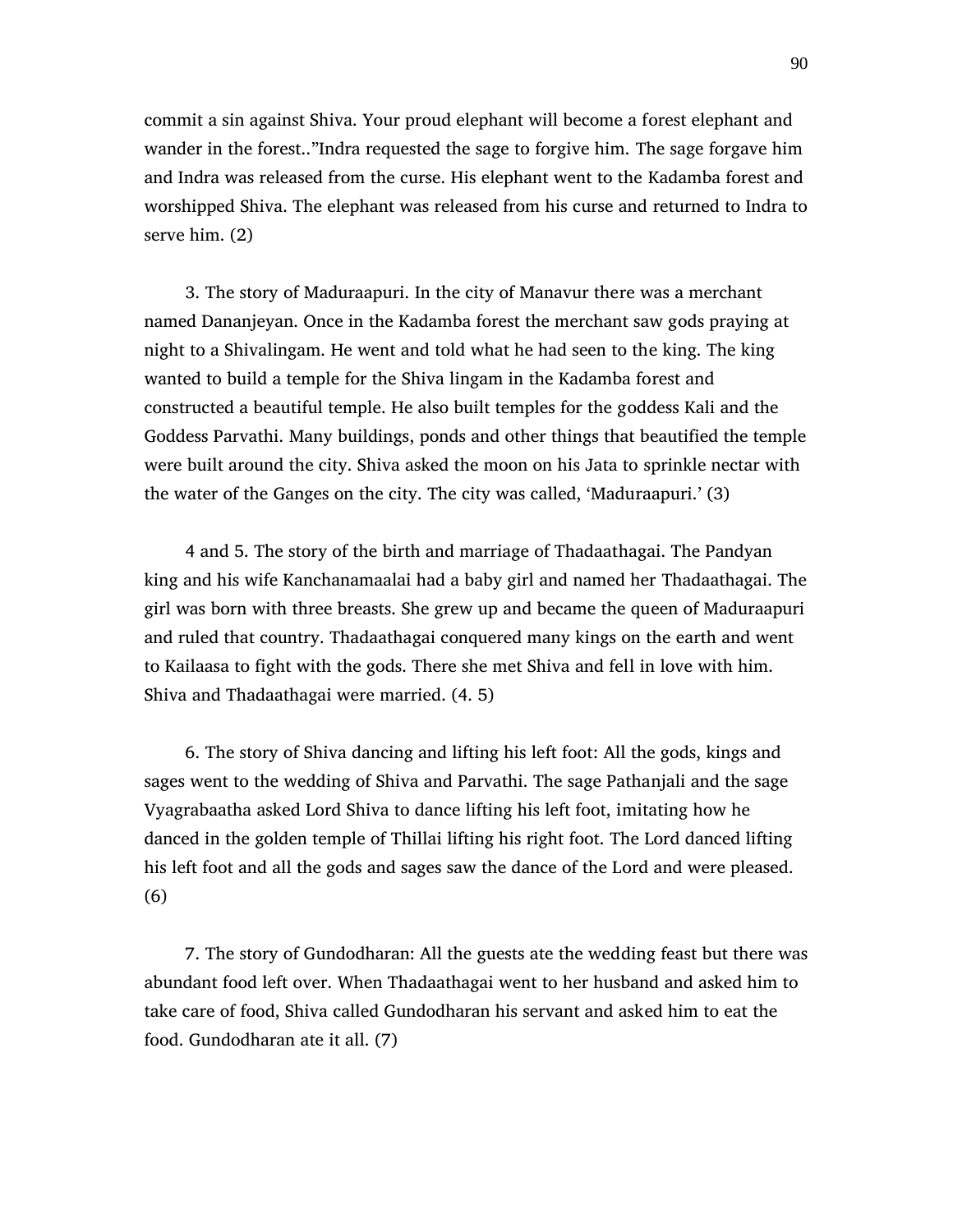8. The story of river Vaigai. After he ate all the food, Gundodharan was thirsty. He drank all the water in the ponds, wells and the springs in the city of Maduraapuri, but his thirst was not satisfied. Shiva asked the Ganges that was on his Jata to come down to earth and flow. Gundodharan drank all the water he wanted and was satisfied. The river that came down is called Vaikai and that is the river that runs in Madurai city now. (8).

The eight miracles of Shiva in the section of the pedai

 1. The story of Kanchanamaalai bathing in the ocean: Kanchanamaalai, the mother of Meenakshi wanted to bath in the river Ganges. The sage Gauthama told her that if she went to an ocean where all the rivers join that should be the best place to bathe. She went to her daughter Thadaadagai and told her that she wanted to bath in the ocean. Thadaadagai told her mother's wish to her husband Lord Shiva and Shiva brought all the seven oceans to Madurai. All the seven oceans in seven colors came to a pond that was in the east of Madurai and joined with the water of a temple pond.(9)

 2. The story of Kanchanamaalai going to heaven: When Kaanchanamaalai went to bathe in the pond, the brahmins who were there told her that she should join her hands with her husband, only son, or the tail of a cow and bathe in the pond. At once Shiva brought Malaiyathuvajan, the husband of Kanchanamaalai who was in Indra's world, to the pond and the couple bathed in the pond holding each others' hands. They both went to Kailasa, the heaven of Lord Shiva in a divine flying chariot. (10)

 3. The story of the birth of Ukkira Pandyan: Thadaathagai wanted a son and told that to her husband Somasundara Pandyan (a form taken by Shiva). Shiva granted her wish, saying that Murugan would be born to her. Subsequently, she became pregnant and gave birth to a son on a Monday under the Thiruvaadirai star. They named him 'Ukkira Pandyan'. (11)

 4. The story of Shiva giving a wheel, chendu weapon and spear to Ukkira Pandyan. Sundarapandyan wanted his son to marry Ganthimati the daughter of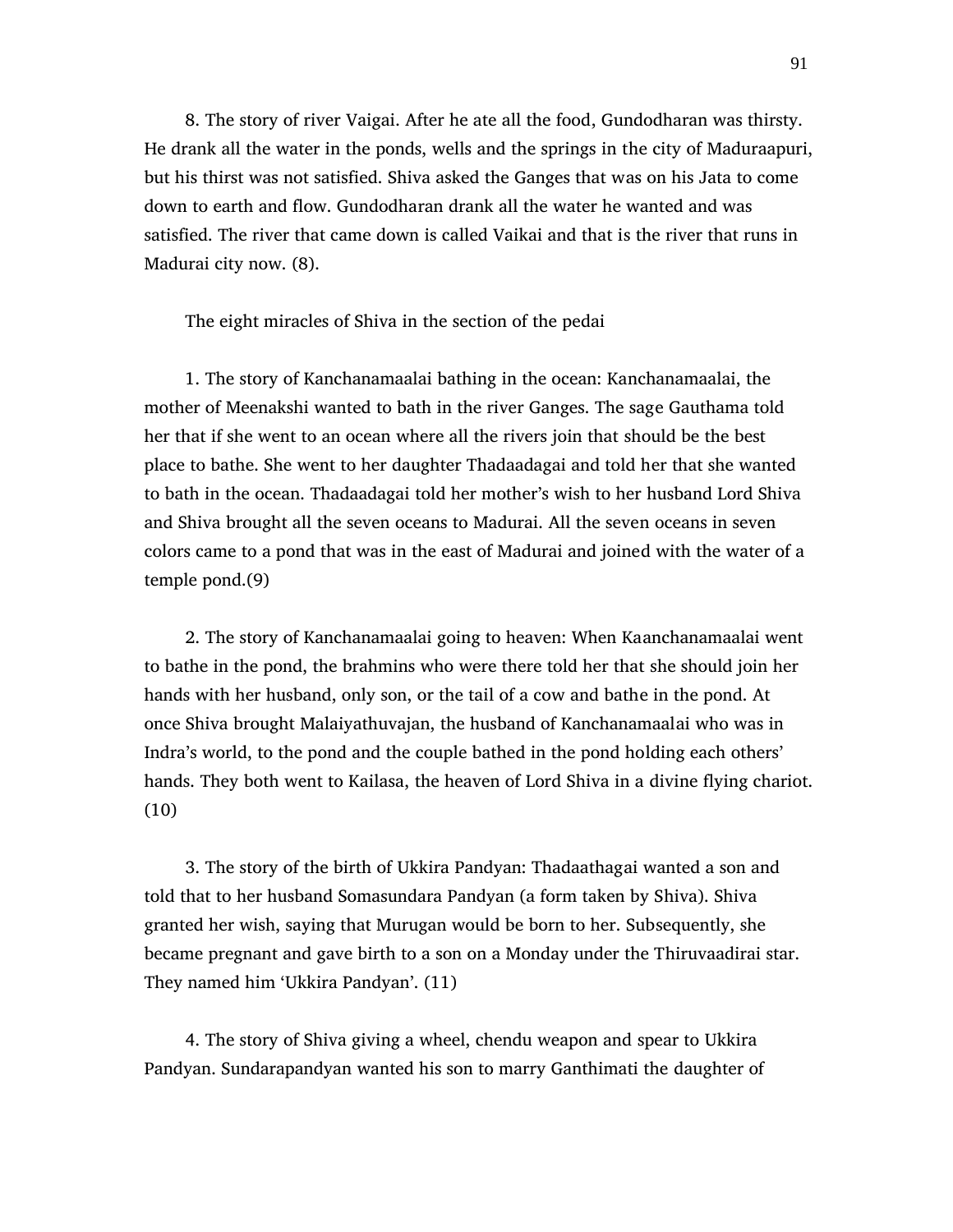Somasekharar in Manavur. Shiva appeared in the dream of Somasekharar and told him to give his daughter in marriage to Ukkira Pandyan.

 Somaskeharar happily accepted. Ukkira Pandyan and Ganthimathi married and lived happily. Sundarapandyan gave a wheel, a spear and a chendu weapon to Ukkira Pandyan and told him, "Indra, Varuna and Meru mountain are your enemies. Throw the wheel and Indra's crown will fall. Release the spear on the ocean and it will dry up. Hit the Meru mountain with the chendu weapon and it will obey you.."He also crowned Ukkira Pandyan at that time as the king. (12)

 5. The story of Ukkira Pandyan conquering Varuna: Ukkira Pandyan ruled the Pandya country and did ninety six Ashvameda sacrifices. Indra was jealous of the king and told the god Varuna to destroy the Pandya country with a titanic flood of water coming from the seven oceans. A huge flood started at midnight. Shiva came at once in the form of a Siddha to Ukkira Pandyan and told him to throw the spear, stop the flood and protect the country. Ukkira Pandyan went quickly and threw his spear and stop the flood. Shiva and the goddess Uma graciously appeared on Nandi, the bull that is Shiva's vehicle, and blessed the Pandyan king and his country. (13)

 6. The story of Ukkira Pandyan conquering Indra: Once, there was no rain in Tamil Nadu and the people suffered. At that time sages did tapas for the rain to come on Mondays and then went to Indra. Indra only granted rain to the Chola and Chera countries and not to the Pandya country. Ukkira Pandyan became angry and imprisoned the four clouds that belong to Indra. At that, Indra started a war with the king. In the fighting, Ukkira Pandyan sent his wheel and destroyed Indra's crown. Indra sued the Pandyan king for peace and said that he would give rain to Pandya country if the Pandyan king released Indra's clouds. Ukkira Pandyan released the clouds and Indra granted him the rain, making the people of the Pandya country happy. (14)

 7. The story of Ukkira Pandyan fighting with Meru mountain: Ukkira Pandyan and his wife Ganthimathi had a son and named him Veera Pandyan. At that time, once again there was no rain and the king prayed to Shiva to give rain. The god Somasundarar (a form of Shiva) came to him in a dream and told him, "In a cave in Meru mountain there is a great treasure. Go and fight with Meru mountain and bring it.."The Pandyan king went to Meru mountain and struck the mountain with his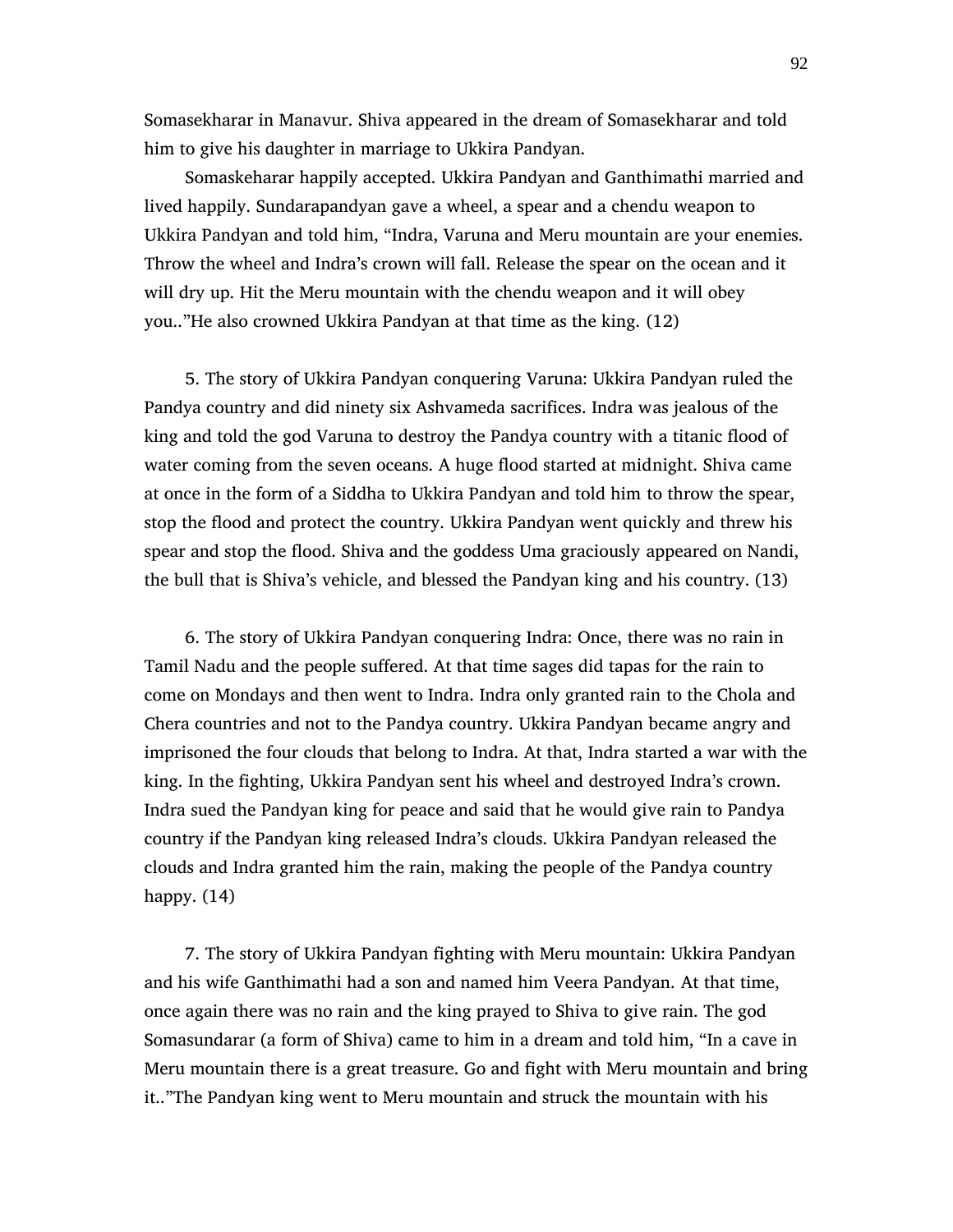Chendu weapon. He engraved the Pandyan emblem of a fish on the hill. A bhutham with eight hands and four heads carrying a white umbrella came and said, "Oh, king, every day I pray to Somasundarar and Meenakshi in this form. Today I was late for my worship because I was fascinated with a woman. You came and released me from that sin.."He gave much gold to the Pandyan king. When the Pandyan king was returning the kings of Mathiyam, Viraadam, Maalavam and Thelungam welcomed him and showed their hospitality. The king gave all the gold to his citizens and they were happy and there was no famine in Pandya country. After a while, the stars changed, rain poured in the Pandya country and the land became fertile. Ukkira Pandiyan went to Kailasa after crowning his son Veera Pandyan. (15)

 8. The story of Shiva Teaching the meaning of the Vedas to the sages: The Vedas were created by Shiva. The sage Kanvar and others could not understand the meaning of the Vedas. They went to Madurai with the sage Arapathar and prayed to the god Dakshinamurthy (a form of Shiva). Disguised as a sixteen-year-old brahmin boy, the god taught them the meaning of the Vedas. He took them to the Shiva Lingam in the temple of Madurai and told them, "This Shiva lingam itself is the Veda and the meaning of Vedas. The Veda and the meaning of Vedas are the same thing.."He taught them much holy lore such as the beginning of the Pranava manthram, Jnaanam, Karumam, Vaideekam and Vaideekasaivam.". (16)

The eight miracles of Shiva in the section of the pedumbai

 1. The story of Shiva selling Diamonds: The Pandya King Veera Pandyan had many mistresses and many sons from them. He also had one son Abhisheka Pandyan from his queen. Once when Veera Pandyan went hunting, he died in the forest. His mistresses and their sons took all his wealth and his queen's son did not have anything. Veera Pandyan's minister wanted to help Abhisekha Pandyan and took him to the temple and prayed. Shiva came as a diamond merchant and gave the Pandyan king many diamonds and pearls. He told the ministers to crown Abhisekha Pandyan and he ruled the country. (17)

 2. The story of the clouds that came and drank water from the flooded Vaikai river: In the month of Chitrai on the day of the star Chitra, Abhisheka Pandiyan did special pujas to the god Somasundarar (a form of Shiva). Indra also did puja on the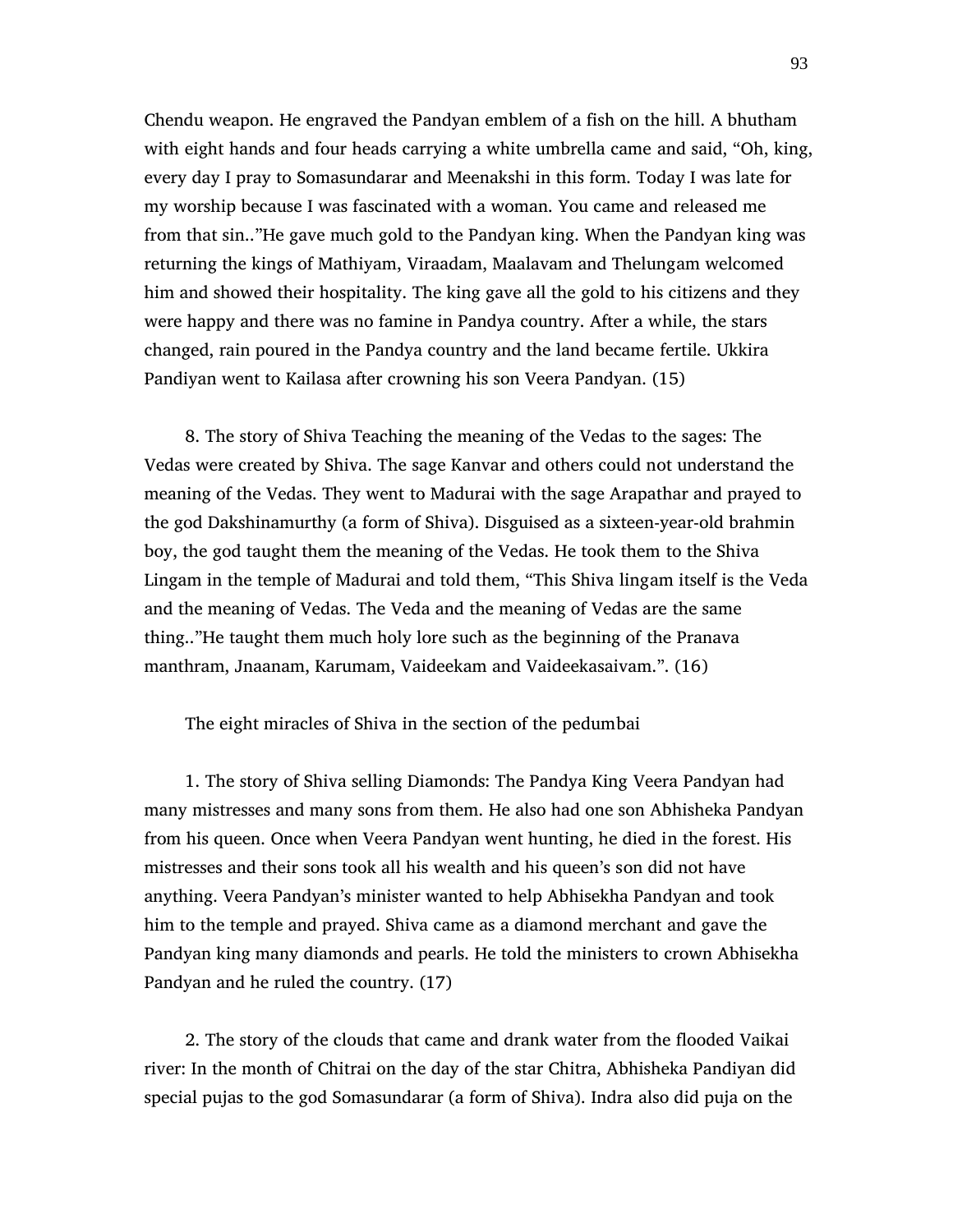same day for Shivam but was unable to perform his puja at the correct time because the Pandyan king was doing his puja at the same time. Indra decided to return to his world. On the way Varuna saw him and asked him, "Why do you worry about doing pujas for Shiva. Do you think Shiva has the power to take away my stomachache?."Indra said, "Lord Shiva has the power to take away the cycle of births. Don't you think he could cure your stomachache?."Varuna decided to test the power of Shiva. To cure Varuna's stomachache, Shiva ordered the ocean to destroy Madurai city. People saw the flood, were terrified and went to Abhisheka Pandyan. The Pandya king prayed to Shiva, who sent the four clouds that were on his Jata to help the Pandya country. The clouds drank all the water in the flood and the country was saved. The gods and people praised Shiva with devotion and songs. (18)

 3. The story of Kudal city: Varuna became angry and ordered seven clouds to destroy the world. The clouds roared, grew full of water and became very dark. Adishesh, the snake of Vishnu, and the elephants of the eight directions trembled. It was dark everywhere. Abhisheka Pandyan went to Shiva and asked him to help the Pandya country. Shiva ordered his four clouds to become four huge roofs and cover the whole city of Madurai. Feeling defeated and ashamed, when Varuna went to the temple pond his stomachache was cured. He bathed in the pond and worshipped. Shiva was happy that Varuna was praying to him and asked, "What would you like me to do?."Varuna replied, "My stomachache was cured even before I arrived at the temple pond. You show your grace even to people like me who do evil acts. I do not want any wealth, manthram or any medicine. Please forgive my faults.."Shiva gave all the boons he wanted and Varuna went to his world. Because the four clouds that came from the Jata of Shiva protected Madurai, the city was called 'naan maadakudal' (19)

 4. The story of Shiva coming in the disguise of a siddha: Shiva came to Madurai in the disguise of a siddha. He went everywhere and performed many miracles. He made the older people young and the young people ones old, he turned men into women and women into men, he made barren women give birth, he made the dumb speak, he gave sight to the blind, he made bitter Etti trees ripen with sweet fruits. The people of Madurai were surprised when they saw the siddha's miraculous deeds. The king Abhisheka Pandyan heard about the siddha and asked him to come to see him but the siddha refused. (20)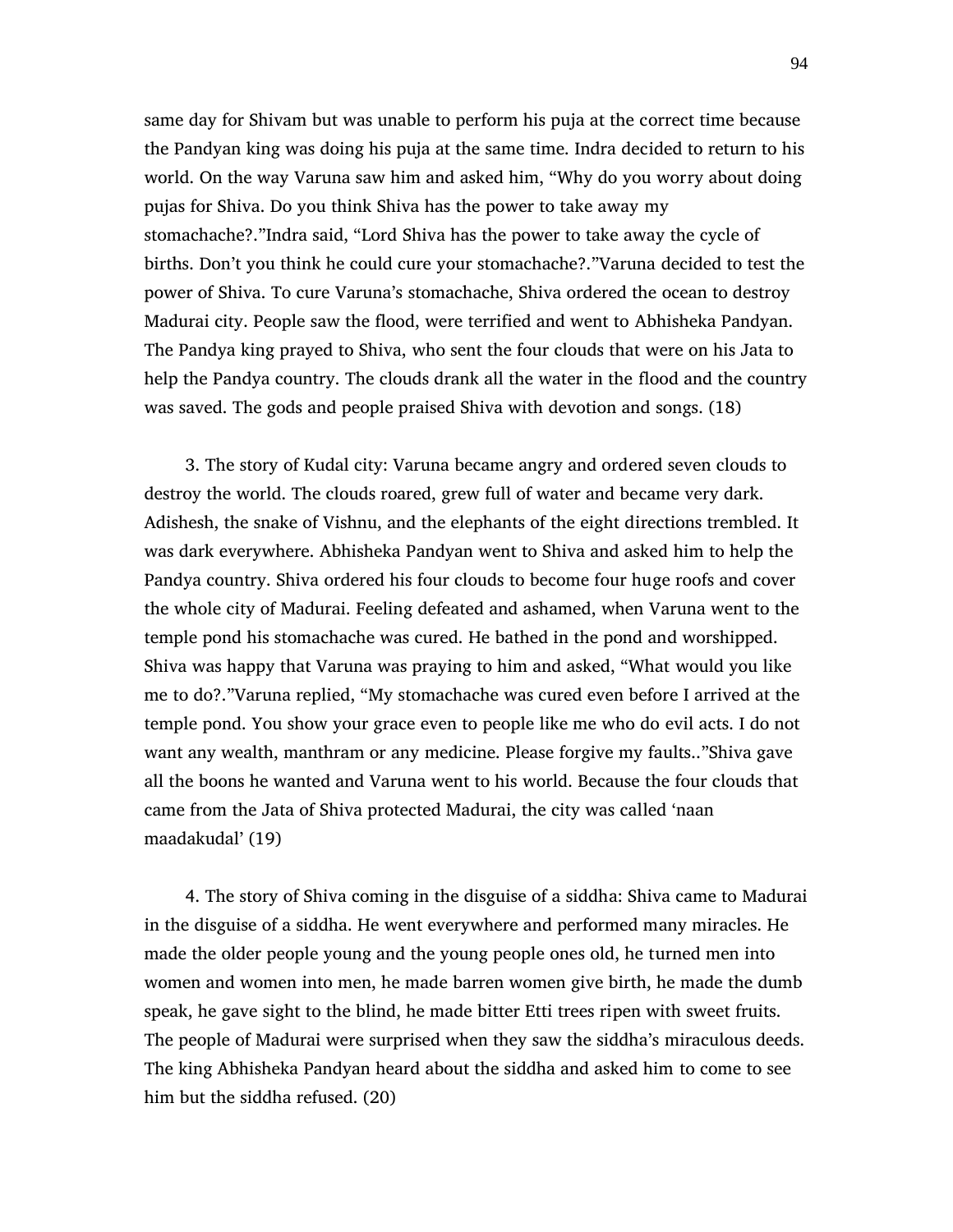5. The story of a stone elephant eating sugarcane: Abhisheka Pandyan went himself to see the siddha, whom people were treating as a beggar. The king politely asked him where he came from and what he wanted. The siddha proudly answered him that he came to see all the temples of Shiva and he did not want anything from the king. The king was angered by the siddha's arrogance and asked him, "There is a stone elephant here. Can you feed it a stalk of sugarcane?."When the siddha offered a stalk of sugarcane, the elephant ate it and then took the king's garland from his chest. When the people there were angered by this and went to strike the siddha, he turned them all into stone statues. The king requested the siddha to forgive them and the siddha brought them back to life and disappeared. The elephant became a stone elephant again. Abhisekha Pandyan had a son and named him Vikrama Pandyan. Then he prayed to Shiva and went to Shiva's world. (21)

 6. The story of an angry elephant sent by the Jains: Vikrama Pandyan helped Saivism flourish in the country and he did gave little attention to Jainism. A Chola king in Kanchipuram who wished to conquer Vikrama Pandyan approached some Jain sages and told them that if they killed Pandyan king, he would give half of his country to them. The Jain sages burned many parts of the Pandya country and destroyed the ponds that hold water. They performed a sacrifice and an angry elephant came out of it. It destroyed many parts of the city and then came to the Pandyan king's palace. When the Pandyan king went to the temple and prayed to Shiva for help, Shiva asked him to build a mandapam. When it was built, Shiva stayed in it waiting for the elephant. When the Jain's angry elephant came, Shiva killed it with an arrow. The king and the people were happy. (22)

 7. The story of Shiva changing his form into an old man, a young man and a baby: A brahmin named Virupaakshan had a daughter named Gauri who spent most of her time praying to the goddess Parvathi. One day a Vaishnava bachelor came to Gauri's house and her father gave her in marriage to him. Her in-law's family followed Vaishnavism and did not treat her well because she was praying to Parvathi. One day Lord Shiva came to her home in the form of an old man and asked for food. Gauri cooked food and served him. After eating he became an young man. At that time her relatives came home. Seeing the relatives Shiva changed himself into a baby. When the relatives asked her who the baby was she said it was her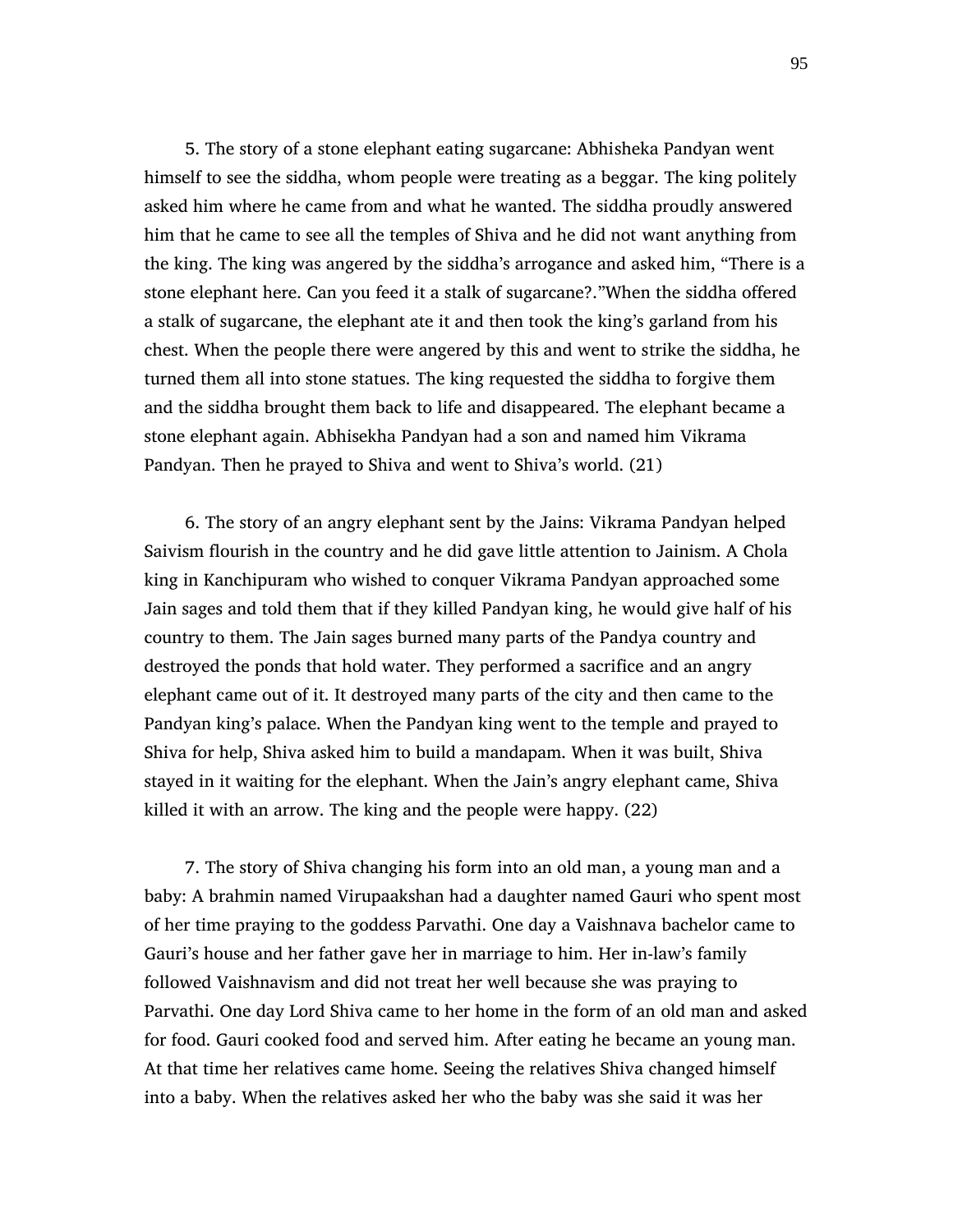friend's baby. They said angrily, "You should not have a Saivaite baby in this house."and sent her out of the house with the baby. She prayed to the goddess and the baby changed into Shiva. Gauri also became a goddess and Uma and Shiva took her to Kailasa. (23)

 8. The story of Shiva dancing and lifting his left foot: Vikrama Pandyan crowned his son Rajasekhara Pandyan and went to heaven. Rajasekhara Pandyan learned classical dance because he wished to compete with a Chola king who danced well. As he was learning dance, he realized how difficult it was to learn that art. When he went to the temple he saw that lord Nataraja dancing, lifting his right leg always, he thought it must be painful for Shiva and prayed to Shiva to lift his left foot instead when he danced. Lord Nataraja did as he asked. Rajasekhara Pandyan worshipped Shiva and asked the god to dance always lifting his left foot in Madurai in the silver hall. Shiva accepted and and did as Rajasekhara Pandyan asked. (24).

The sixteen miracles of Shiva in the section of the mangai

 1. The story of Anthahaasuran: Shiva fought with Anthahaasuran and killed him with his trident.

 2. The story of Markandeya: Shiva gave a boon to Markandeya that he would be always sixteen years old and no one could kill him. When Yama the god of death came to take Markandeya's life, Shiva came, kicked Yama and saved Markandeya.

 3. The story of Brahma and Shiva: Once Brahma went to see Shiva and waited for him in Shiva's garden. At that time both Shiva and Brahma had five heads. Parvathi came to the garden and embraced Brahma from behind thinking he was Shiva because both he ans Hiva had five heads. Shiva became angry and cut off one of the heads of Brahma. At that, Brahma angrily cursed Shiva, saying that he should beg and and that the head he had cut off Brahma would not fall from Shiva's hand until it became full. From then on Brahma only had four heads and Shiva wandered about begging, with Brahma's head stuck to his hand. Finally, when Vishnu cut his finger and filled the head of Brahma with his blood, it fell.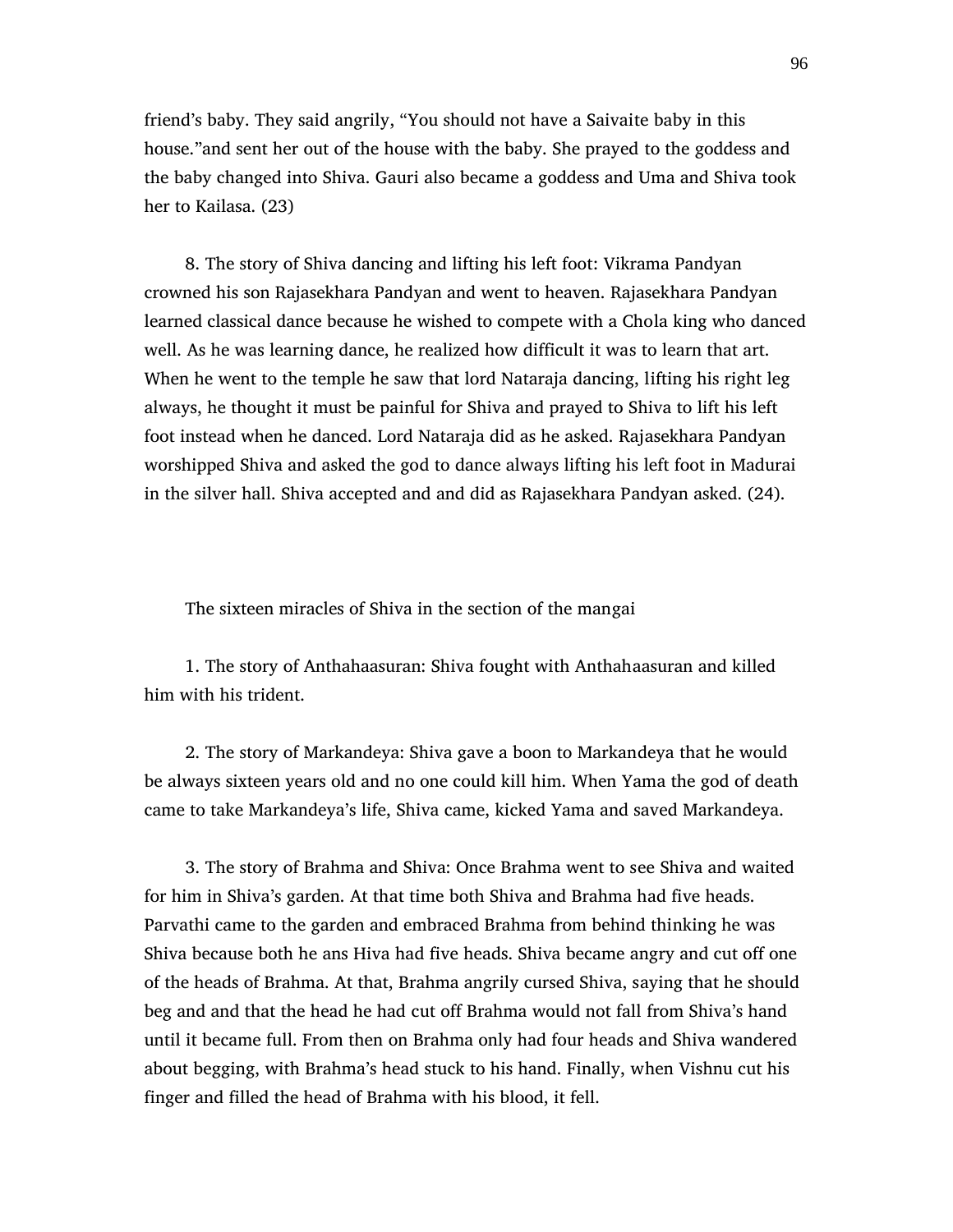4. The story of the three flying forts: Shiva burned the three forts of his enemies with the fire that came from his forehead eye.

 5. The story of Ravana carrying the Kailasa mountain: Once Ravana, the king of Lanka, took Kailasa mountain on his shoulders and everyone on the mountain trembled. Shiva put his feet on Ravana's shoulders and pressed him to earth. Ravana put down the Kailasa mountain and worshipped Shiva.

 6. The story of Shiva's elephant skin: Shiva killed an elephant and used its skin as his garment.

 7. The story of Shiva teaching a small bird: When Rajaraja Pandyan his son Suguna Pandiyan ruled the country, a man who had done evil deeds in his previous birth was born as a karikkuruvi, a small bird. The bird was afraid of other stronger birds, flew to the forest and hid. One day it saw a sage who told the bird that if it worshipped Shiva, he would help it. The bird prayed asking the God to give him strength so that other birds could not hurt it. Shiva made him a very strong bird called, 'Valiyaan,' The small bird became strong and helped all the other small birds so that they would not be hurt by other strong animals and birds. (47)

 8. The story of Shiva burning Kama: Once when Shiva was meditating for a long time, the gods concerned that the maintenance of the world would stop, asked Kama to disturb Shiva's meditation. Kama decided to help the gods, went to where Shiva was meditating and sent his flower arrows. Shiva angrily opened his forehead eye and burned up Kama. Later he restored Kama to life when Rathi, Kama's wife, came and asked him to forgive Kama.

 9. The story of the messengers of Yama: After crowning his son Kulothunga Pandyan, Rajasekhara Pandyan died and went to Lord Shiva's world. One day a brahmin and his wife were going through a forest. The brahmin went to get some water and his wife was killed by an arrow that fell from the tree. The brahmin saw a hunter near the tree and thought he had killed his wife. The brahmin went to the king and complained about the hunter and the king imprisoned the hunter. The hunter told the king that he did not kill the brahmin's wife and he did not know who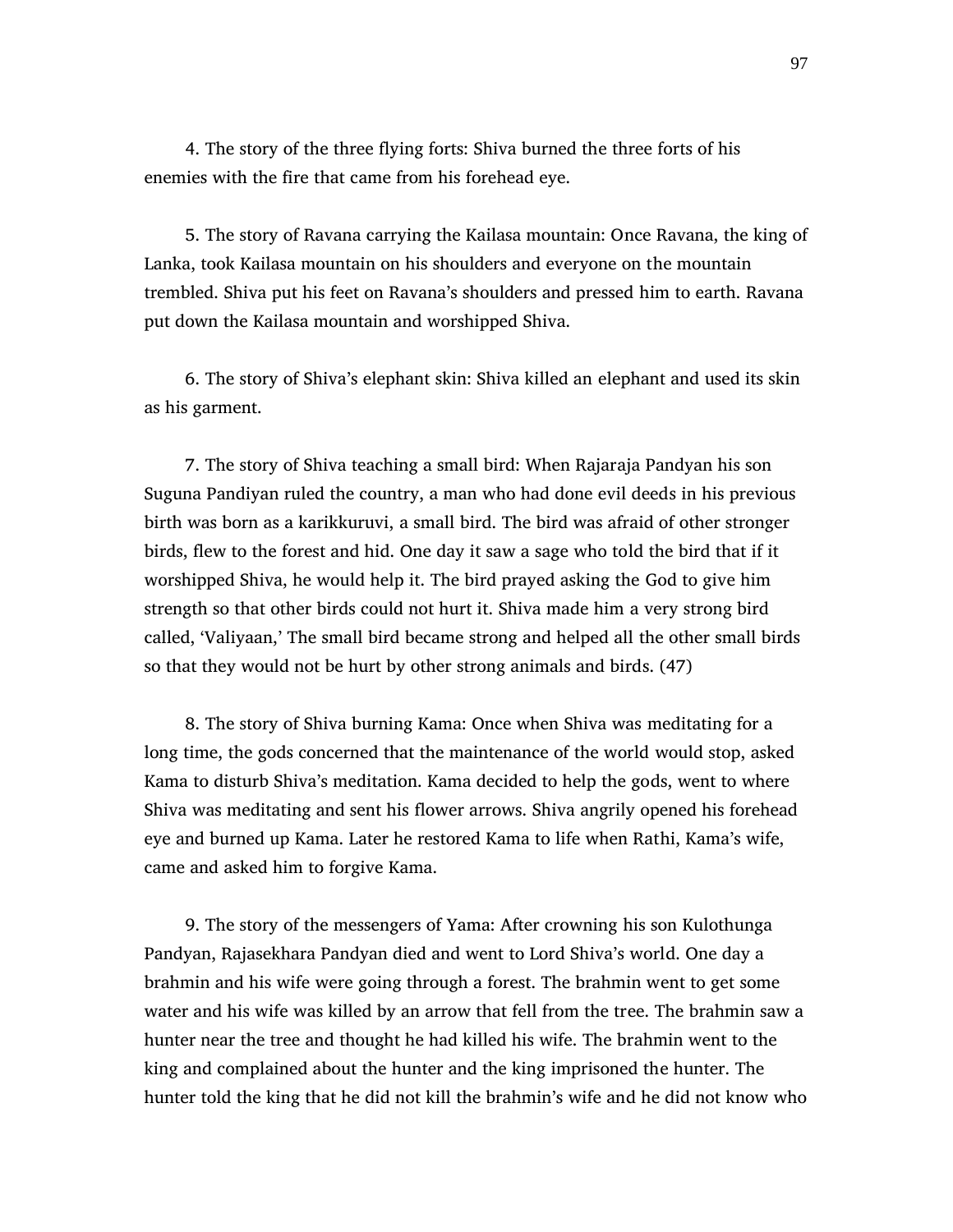could have done so. The king believed the hunter but did not know what to do. He prayed to Shiva to show him a way. Shiva came to the king in a dream and told him that if he went to a wedding he would understand the truth. The king and the brahmin went to the wedding. When they were in the house where the wedding was conducted they heard two messengers of Yama talking. One of the messenger asked the other, "We have to take the bridegroom today to Yama's world. How can we do that?."The other messenger said, "Did you remember the other time, we made the arrow fall from the tree and kill the brahmin's wife. In a similar way we will make a cow go mad and kill the bridegroom." The brahmin understood that it was not the hunter who killed his wife. The king gave money to both the brahmin and the hunter so that they would live happily. Then he went to the temple and worshipped Shiva. (25)

 10. The story of the great sinner: There was a brahmin in a city called Avanthi who lived with his wife and his son. His son was a bad man and was sleeping with his mother. One day when the brahmin saw the mother and son together and became angry. The son killed the father, took his mother and ran away to a forest. In the forest some thieves took the son's money and his mother. The son felt lonely and wandered all over. Then he went to Madurai and prayed to Shiva. Shiva and Parvathi came to him disguised as a hunter and his wife. Shiva told him, "You should beg and eat only one time. Every day you should feed the cows. You should serve Shiva's devotees. You should bathe in the water of the temple and go around the temple for 108 times every day. If you do this your sins will go away and you will be my devotee.."He did as Shiva told him and attained Moksha. (26) 11. The story of Shiva killing a student: There was old man who taught sword fighting to students. One of his students learned from him and started his own school. He attracted the students of the teacher and they all became his students. Because the teacher did not have any students he became poor. The student who had started a new school also tried to seduce his teacher's wife. The wife prayed to Shiva to help her. The god, disguised as the teacher, went to the student and challenged him to a sword fight. The student thought Shiva was the old man and agreed to fight. Shiva fought and killed him. After that the teacher and his family praised Shiva and lived happily. (27)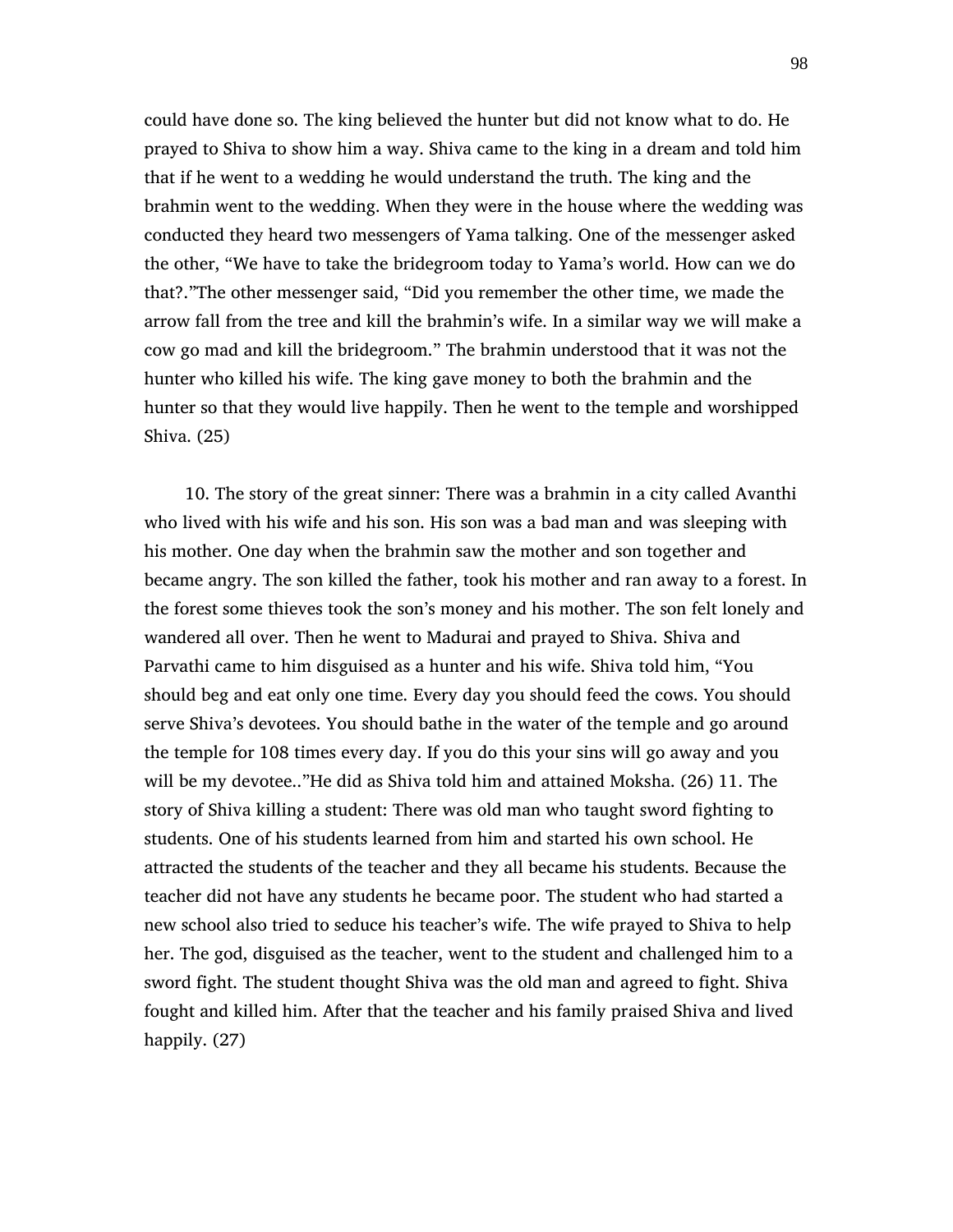12. The story of Shiva helping the Pandyan king to kill a bhutham: After the rule of Kulothunga Pandyan the king Ananthaguna Pandyan became king. He was devoted to Lord Shiva. The Jain did not like the Pandyan king and performed a sacrifice. A bhutham came out of that sacrifice and the Jains asked it to kill the king and destroy the Pandya country. The bhutham took a form of a snake and came to the city. The king prayed to Lord Shiva to help him. By the grace of god the king was able to fight and kill the bhutam. (28)

 13. The story of the Jains sending another bhutham: The Jains were angry that the Pandyan king killed the bhutham. They performed another sacrifice and sent another bhutham to the king in Madurai in the form of a cow. Shiva, wishing to help the Pandyan king and his people, ordered his vehicle, the bull Nandi, to go and kill the cow. Unable to do anything to Nandi the bhutham changed into a mountain. Nandi's body also became a mountain and his soul went to Kailasa to serve Shiva. (29)

 14. The story of Shiva helping the Pandyan king: Kulabhushana Pandyan became the king after Ananthaguna Pandyan. The king had an army general named Sundarasaamanthan. One time a hunter chieftain came to fight with the king. Since the king's general was a devotee of Shiva he had spent all the funds he had in the services of Shiva and did not have enough soldiers to fight with the hunter chieftain. When the king found out that there was no army to oppose the chieftain, he ordered the general to bring soldiers immediately. The general prayed to God to help him. Shiva came disguised as a warrior and brought an army, making the Pandyan king happy. At that time one of the king's spies came and told the king that the hunter chieftain had been killed by a tiger in the forest. The king's general also collected an army and came there. Shiva disappeared from there with his army. Realizing that it had been Shiva who came as a warrior, the king, the general, and the subjects praised the Lord. (30)

 15. The story of Shiva giving a pot of gold : In the reign of Kulabhushana Pandyan, the people suffered because there was a drought and famine in the Pandya country. The king went to Shiva and prayed for his help. Shiva told him, "You did not respect brahmins and the Vedas. If you show them the proper respect, the rains will come and the famine will disappear.." Shiva also gave him a pot of gold and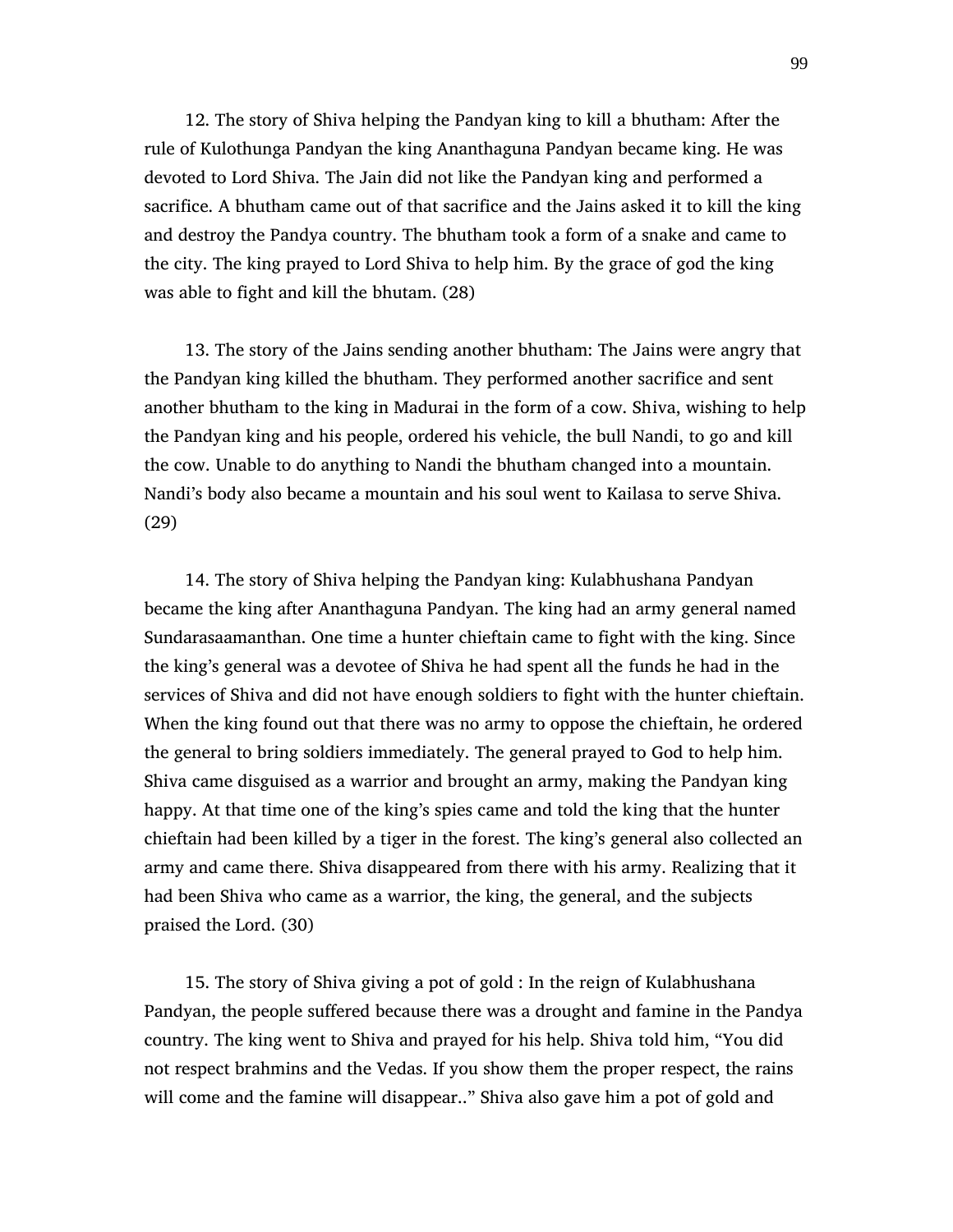told him that that pot would be full always. The king gave gold to the brahmins for their religious expenses and he covered the chariots of Lord Somasundarar and the goddess Meenakshi with gold. The famine went away and the Pandya country flourished. (31)

 16. The story of Shiva selling bracelets: Shiva came to Dharuka forest where sages and their wives lived. He came in the form of a handsome beggar. Seeing the handsome Shiva, all the sages's wives fell in love with him. They grew thin with lovesickness and their clothes grew loose and their bracelets fell from their hands. The sages who saw their wives in this condition became angry and cursed them to be born in the families of merchants on the earth. The wives asked the sages to forgive them. The sages said, "If the god Shiva comes and touches your hands, you will be released from your curse.."They all were born in merchants' families on the earth. In an other story Shiva came as a bangle seller and put bangles on the hands of the sages' wives. Since he touched the hands of the wives, they were released from their curse. (32)

The eight miracles of Shiva in the section of the madanthai

 1. The story of Shiva teaching eight siddhis to sages: One day Shiva was teaching dharma to sages and his attendants. At that time the Karthigai women who had raised Murugan came and asked Lord Shiva to teach them also the eight siddhis . Saying, "If you serve the goddess Parvathi, I will teach you the eight siddhis,."he taught them, but forgot the manthras he had told them. Shiva angrily cursed them to become stone statues for thousand years. When, after thousand years they were released from Shiva's curse and received their own forms, Shiva once again taught them the eight siddhis. They went to the goddess Uma and served her. (33)

 2. The story of a Chola king who came to worship Lord Shiva: A Chola king who wished to go to the Madurai temple and see Shiva prayed to the god. Shiva came in a dream and told him to come to the Vaikai river. The Chola king went to the Vaigai river he saw there was a flood. By Shiva's grace, the Vaigai river dried up and Chola king went into the temple through the northern entrance and worshipped the god. Shiva worried that if the Pandyan king knew the Chola king was in Madurai, he might think the Chola king had come to fight with him. Therefore Shiva locked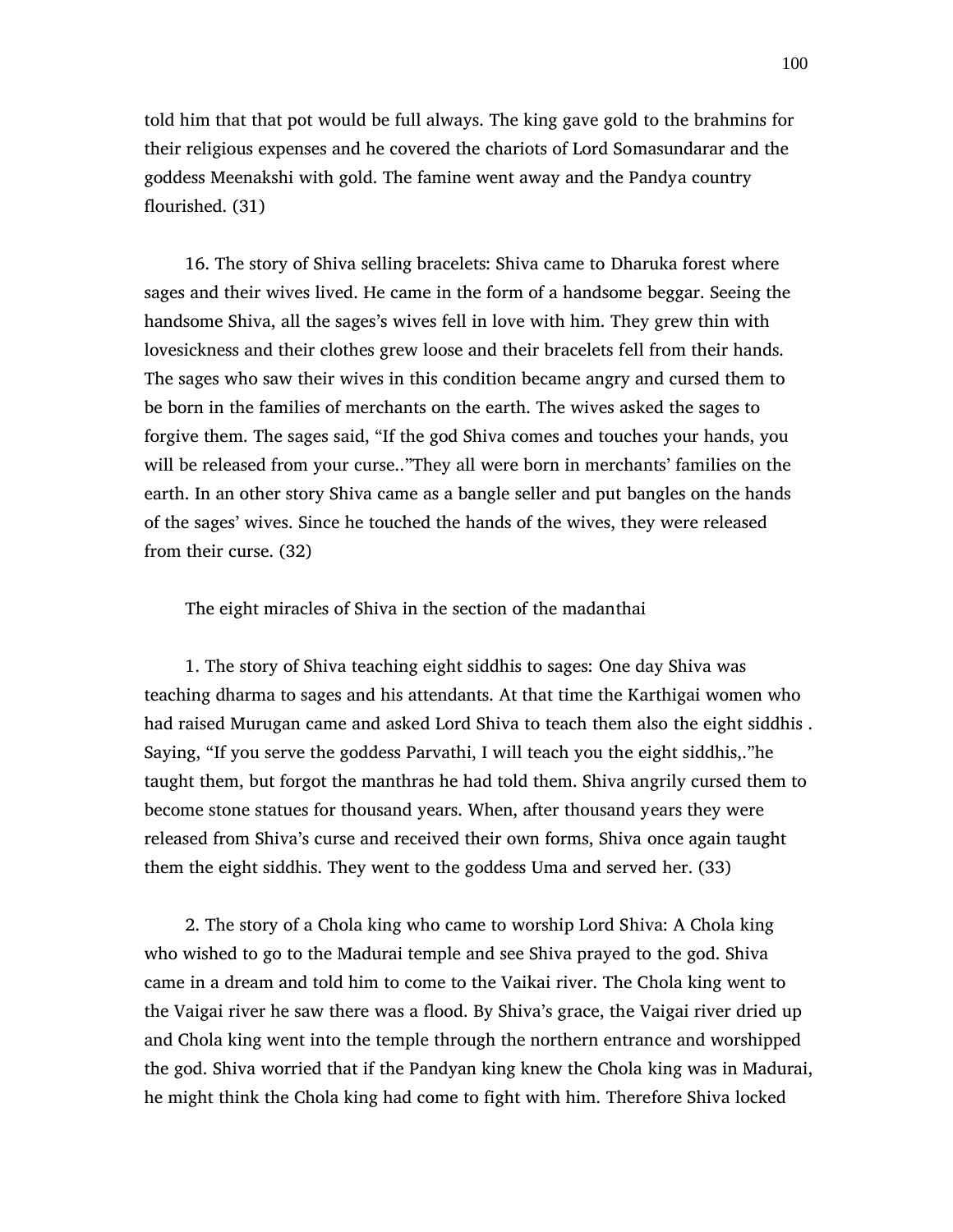the northern door and put his bull emblem on it. The Pandyan king saw the next day the bull emblem and understood that it was the play of Lord Shiva and worshipped him. The Chola king also saw Lord Shiva and prayed to him. (34)

 3. The story of Shiva giving water to warriors: Once Rajendra Pandyan went to fight with a Chola king. Since the battlefield was very hot the warriors became thirsty. The Pandyan king prayed to Shiva to come and help him. The god came, established a water pandal and gave water to the warriors of both the Pandya and Chola sides. Even though the Pandyan king defeated the Chola king, he gave him back his kingdom and sent him back to his country. (35)

 4. The story of Ponnanaiyaal making a golden statue of Shiva : A woman named Ponnanaiyaal wished to make a golden statue of Shiva. Because she did not have enough money she made it from another metal. One day Shiva came to her home in the form of a siddha and asked her to give him all the pots and pans that she had. The siddha told her, "Put all these in fire tonight and they will all change to gold." She did so and made a Shiva statue with the gold and worshipped it. (36)

 5. The story of Sundaresa Paadasekhara Pandyan conquering a Chola king: Sundaresa Paadasekhara Pandyan's army was small. He spent all his money in the services of Shiva and the temple. When a Chola king, Aayiram Parikkor Sevakan came to fight with Sundaresa, the Pandyan king prayed to Shiva and asked for help. As Somasundara, the god joined the small Pandya army and made it look like a large one in the eyes of the Chola king. The god fought with his spear and the Chola army retreated and the Chola king died in battle. The Pandyan king was happy and always served the God of Madurai with devotion. (37)

 6. The story of Shiva giving a kottai that was an eternal source of wealth: In Madurai, there was a devotee named Adiyaarkku Nallan. He and his wife Dharamasheelai would always give food to people. God wished to test him. He made the devotee very poor. The devotee sold what he had and spent the money he received serving the people and Shiva. God made him even poorer but he borrowed money and continued to do his devotional duties. Finally, when he could not even get a loan, he and his wife decided to die. Lord Shiva appreciated their devotion and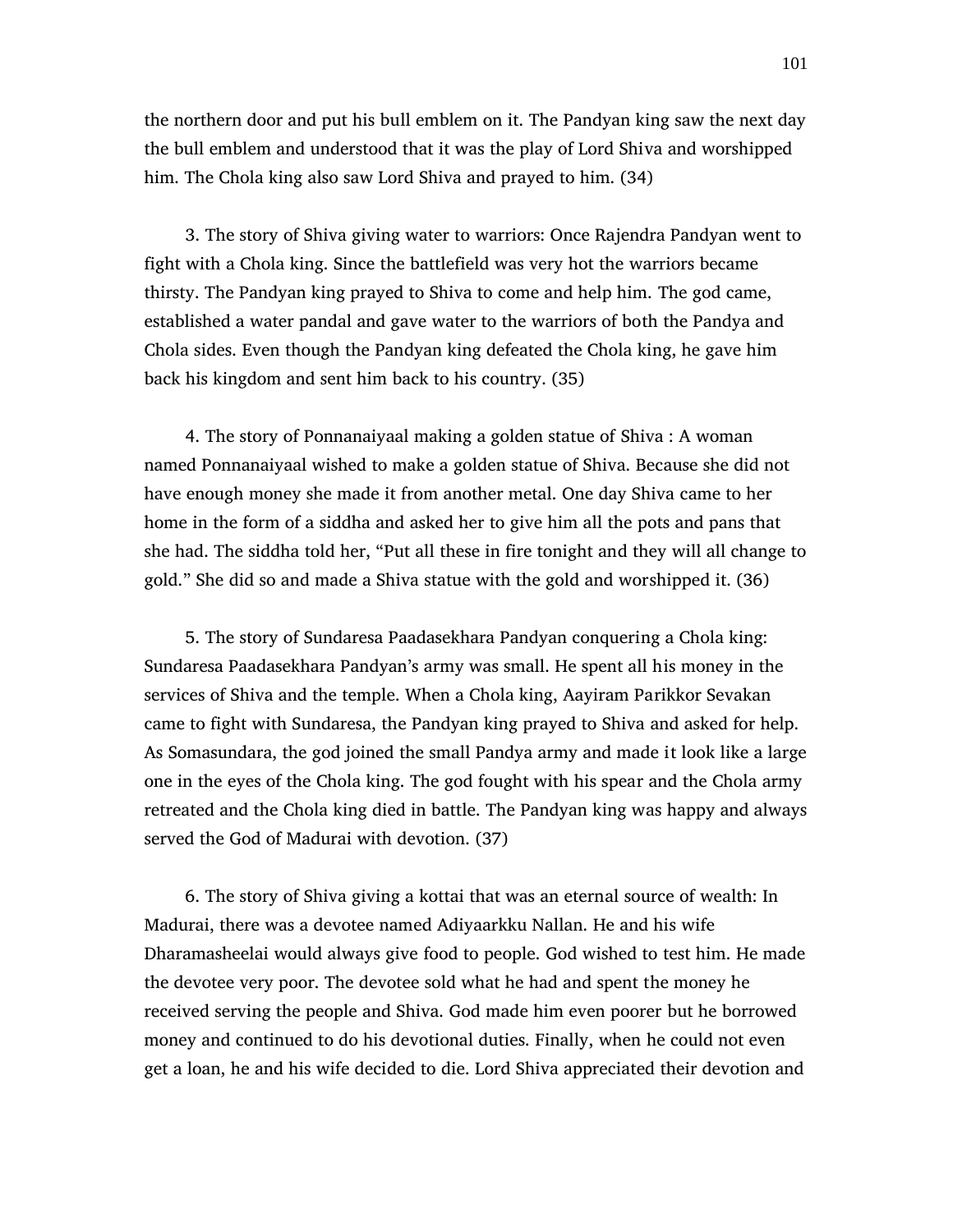gave them a 'kottai' in which wealth always would grow. The husband and wife did much service to the Lord and finally went to Kailasa.(38)

 7. The story of Shiva coming disguised as an uncle: In Madurai a merchant named Dhanapathi lifed with his wife Susheelaa. They did not have a child and adopted his sister's boy and raised him. The sister continually scolded Susheela for being childless. The merchant was distressed at this, gave all his wealth to his adopted son and went to the forest with his wife to do tapas. The relatives of Dhanapathi took all the wealth and the merchant's sister became poor. She went and prayed to Lord Shiva and Shiva came in a dream and said, "Tomorrow bring all your relatives to the village assembly and I will come there and you will receive your wealth back." The next day she asked all her relatives to come to the assembly. Lord Shiva came in the form of Dhanapathi there, argued for the merchant's nephew, got all the wealth from his relatives and gave it to the nephew. (39)

 8. The story of Varaguna Pandyan . Sundaresa Paadasekhara Pandyan crowned his son Varaguna Pandyan. One day when Varaguna Pandyan was riding on a horse, a brahmin was caught in the horse's legs, fell and died, thereby making Varaguna Pandya guilty of a sin. Shiva ordered him to fight with a Chola king and he did. Because he did what God Shiva wanted, he was released from his sin. When he wished to see the world of Shiva, Nandi came and took him to places on earth where there were many devotees praising and worshipping Shiva. Shiva made Madurai city also like the world of Shiva and the king returned to his city and ruled the country.(40)

The eight miracles of Shiva in the section of the arivai

 1. The story of Shiva selling firewood: In the rule of Varaguna Pandya there was a singer named Emanathan who played the yaaz. He came to Madurai from Northern part of Pandya country and lived there. The Pandyan king appreciated his music and gave him many gifts. The singer proudly proclaimed that there was no one as good as him in the whole country. The king asked Paanapathran, a singer in his assembly, to compete with Emanathan, but when that singer heard how well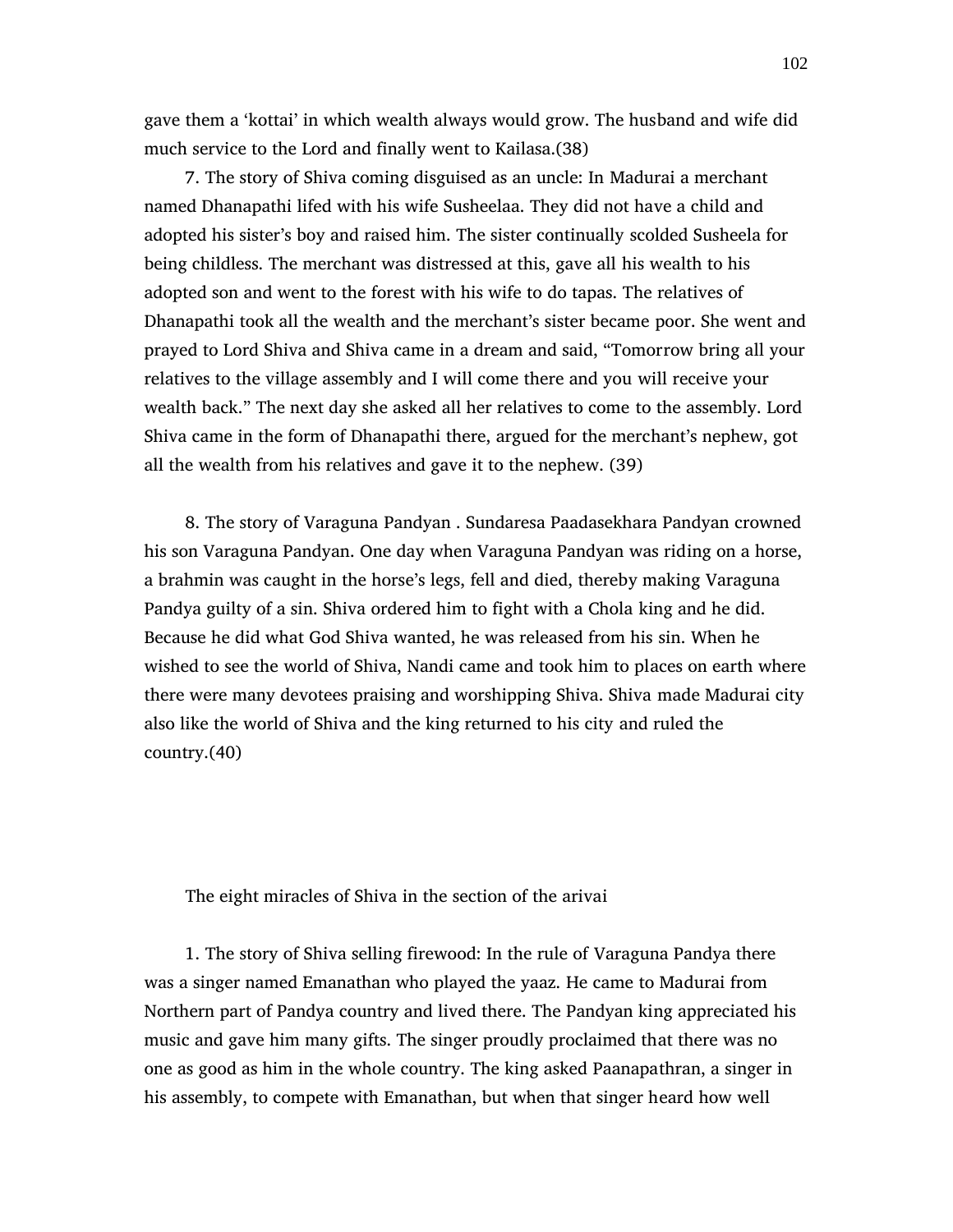Emanaathan's disciples sang on the street, he worried that Emanaathan would defeat him. He prayed to Shiva and went home. Lord Shiva decided help him by chasing Emanaathan away. The god came disguised as a seller of firewood seller. He sat on Emanathan's patio and began to sing. Hearing Shiva's divine music, Emanathan came out and asked him who he was. Lord Shiva told him that he was a humble disciple of Paanapathran. Emanaathan thought that if the disciple of Emanathan was a such good singer, he would not be able to compete with Emanathan himself. That very night, he ran away from Pandya country. When the king and Paanapathran realized Lord Shiva himself had come and sung, they were pleased, went to the temple and praised the god. (41)

 2. The story of Shiva giving wealth to Paanapathran. Paanapathran spent all his time singing the praise of Shiva and did not do anything to make money. Shiva took wealth from the treasury of Pandyan king and gave it to Paanapathran. After some time, Shiva stopped and Paanapathran became so poor he did not even have enough money to feed his family. Shiva came in a dream and asked him to go to the Chera king Ceramaan Perumaan Naayanaar. Paanapathran went there and the king received him joyfully because he was a devotee of Shiva. Paanapathran lived happily in the Chera country and praised God with his songs.

 3. The story of Shiva giving a wooden platform for Paanapathran to stand on in the night: Paanapathran went to the temple and sang night and day praising Shiva. One night when he was singing a great rain came and he could not go home. He was shivering but continued singing for Shiva. Shiva was pleased and gave a wooden platform to stand on. After standing on it and singing, the rain stopped and he went home. The king heard about Paanapathran's devotion and granted him much wealth.(43)

 4. The story of Paanapathran's wife competing with another singer: The king Rajaraja Pandyan had a mistress. She was a good singer and did not like the singing of Paanapathran's wife. She brought a singer from Lanka who played the yaaz and asked Paanapathran's wife to compete with her. Those who heard them realized that Paanapathran's wife was the better singer but when the king praised only the singer from Lanka everone agreed that the singer from Lanka was the better singer. Lord Shiva wished to help Paanapathran's wife and came to the competition disguised as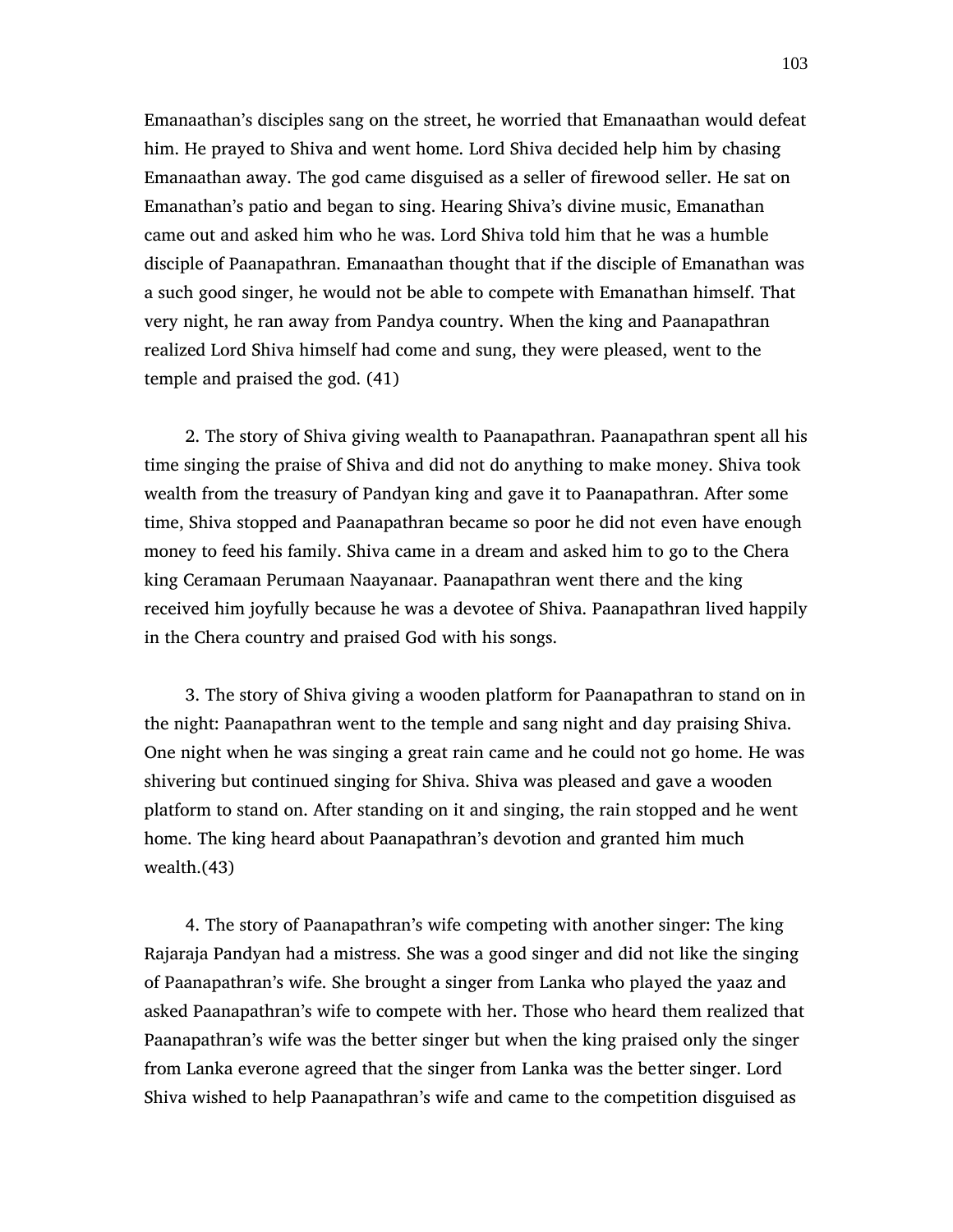a singer. The king realized that God himself had come as a singer and worshipped him. The king declared that Paanapathran's wife was the winner. Everyone was happy and the king gave presents to both of the singers. (44)

 5. The story of Shiva giving milk to the piglets: Twelve bad sons were born to a good parent. When they grew up they gave caused a lot of trouble and suffering. One day they mistreated their Guru and he cursed them to become piglets. They wandered in the forest without any milk and suffered. Shiva saw them and felt pity for them. He disguised himself as a mother pig, came to the forest and fed the piglets. (45)

 6. The story of Shiva making the piglets ministers: Shiva came in a dream of Rajaraja Pandyan and told him, "I have fed twelve piglets and they will become men with pig faces. They are good warriors and you should make them your ministers." The king did as the god asked him. The ministers helped the Pandyan king and lived happily in the Pandya country. (46)

 7. The story of Shiva helping a small bird. A strong man who had caused a lot of suffering was born as a small puny bird in his next birth. The bird was afraid of all the stronger words, worried that they would hurt it. It went to a forest and stayed on a tree all the time without going anywhere. At that time a sage came there and advised the bird, "If you go to Madurai, bathe in the lotus pond and pray to Sundaresar, he will help you." The bird went to Madurai and worshipped Shiva, who came to him and changed him into a strong bird called, 'Valiyaan'. The bird helped all other birds and served God. (47)

 8. The story of Shiva giving Moksha to a heron. A heron lived in a pond. Once when there was no rain and the pond had dried up, the heron went to another pond in a forest where many sages lived, bathing in the pond and worshipping God everyday. Seeing them, the bird thought, "I should not eat fish from this pure water." The bird gave up eating fish, went hungry for many days, and then went to the pond in the temple of Shiva. The god saw the bird and asked it wanted. The bird said, "I want to go to Kailasa, your world, live there and serve you. Also there should not be any fish in the temple pond.." Shiva granted the boon and took the bird to his world. (48)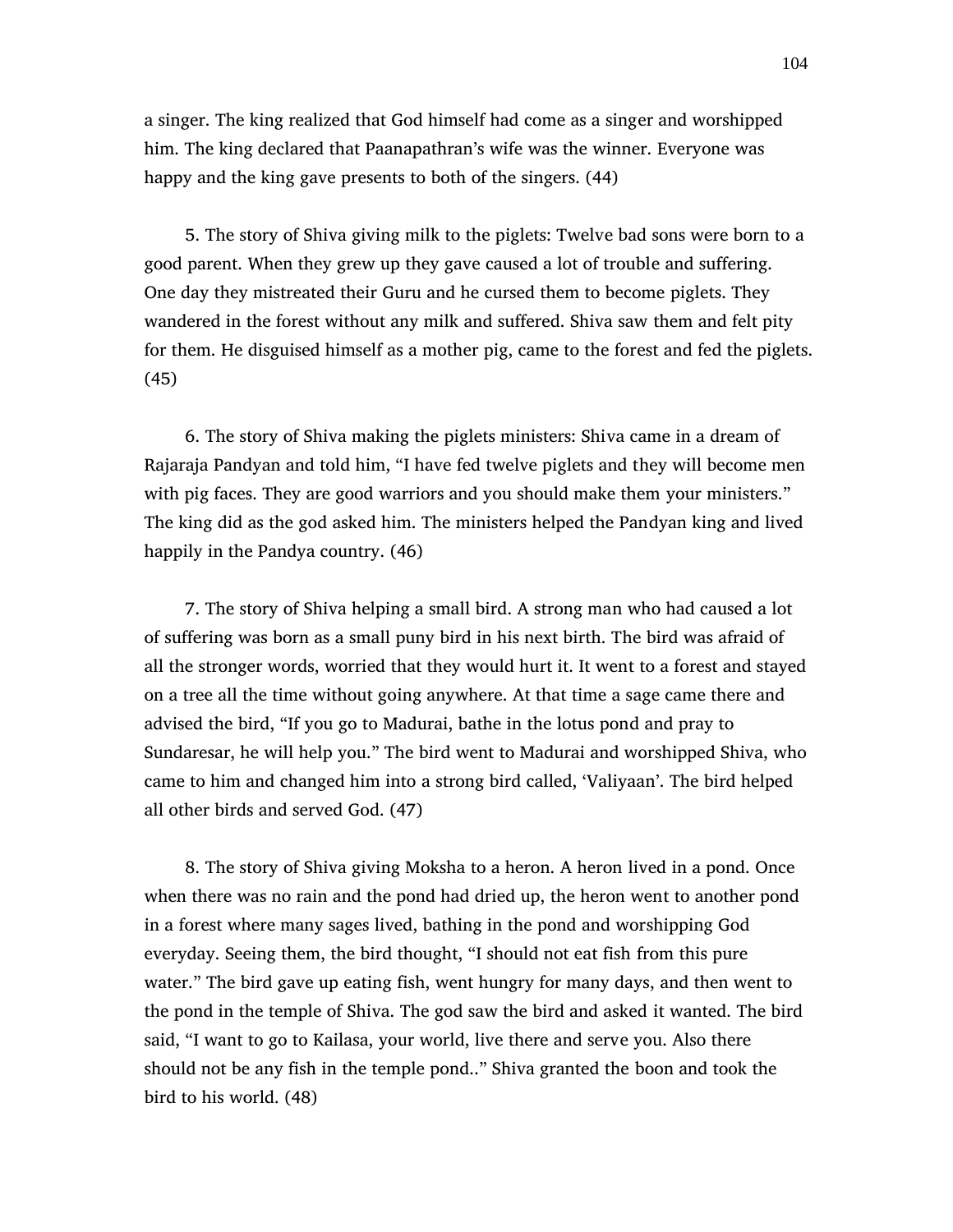The eight miracles of Shiva in the section of the therivai

 1. The story of Thiruvaalavaay city. After Suguna Pandyan, twenty-two kings ruled the Pandya country. At the time of the king Keerthibhushana Pandyan the seven oceans deluged the land with water. In Madurai, only the temple of Somasundarar and Meenakshi, Rishabja mountain, Yaanai mountain, Naaga mountain and Pasu mountain were not destroyed. After the flood stopped, Lord Shiva created the world again and the three Tamil kings—the Pandya, Chola and Chera dynasties—were created by Shiva from the gods Moon, Sun and Agni. After Keerthibhushana Pandyan, Vangiyasekara Pandyan ruled the country. He wished to build a large city but did not know what the boundaries of the city were before the deluge. He prayed to Shiva to show him the proper boundaries of the city. Shiva asked his snake to show by encircling the city and the snake did as the god wished. After that, the snake requested Shiva to name the city after him, and so it was called, 'Thiru Vaalavaay city'. (49)

 2. The story of Shiva helping the Pandyan king in the battle: At the time of Vangiyasekhara Pandyan a Chola king came to fight with him. As the Pandyan king's army was small he was losing the war. He prayed to Shiva for help. The god came in the form of a hunter, joined the Pandyan army fought and killed hundreds of Chola warriors. The Chola king saw an arrow with the name of the god written on it and realized that Shiva was fighting for the Pandyan's army. He left the battlefield and went back to his country. The Pandyan king gained victory and ruled his country happily. (50)

 3. The story of Shiva giving the Sangappalahai: Once, the god Brahma went to bathe in the Ganges with his three wives, Saraswathi, Savitri and Gayathri. On the way Saraswathi stopped to listen to the sweet music of a Gandharva girl and Brahma bathed in the Ganges with his two other wives. Saraswathi was jealous that Brahma had not waiting to bathe with her. The god said angrily, "It is your fault that you did not come with me. You will be born as a human being on earth." Saraswathi asked her husband to forgive her and he said, "Your body is made of fifty-one letters. Of those fifty-one, forty-eight will be born as poets in Kudal city and compose poetry. The chief poet will be the god Somasundarar himself. You will live in the hearts of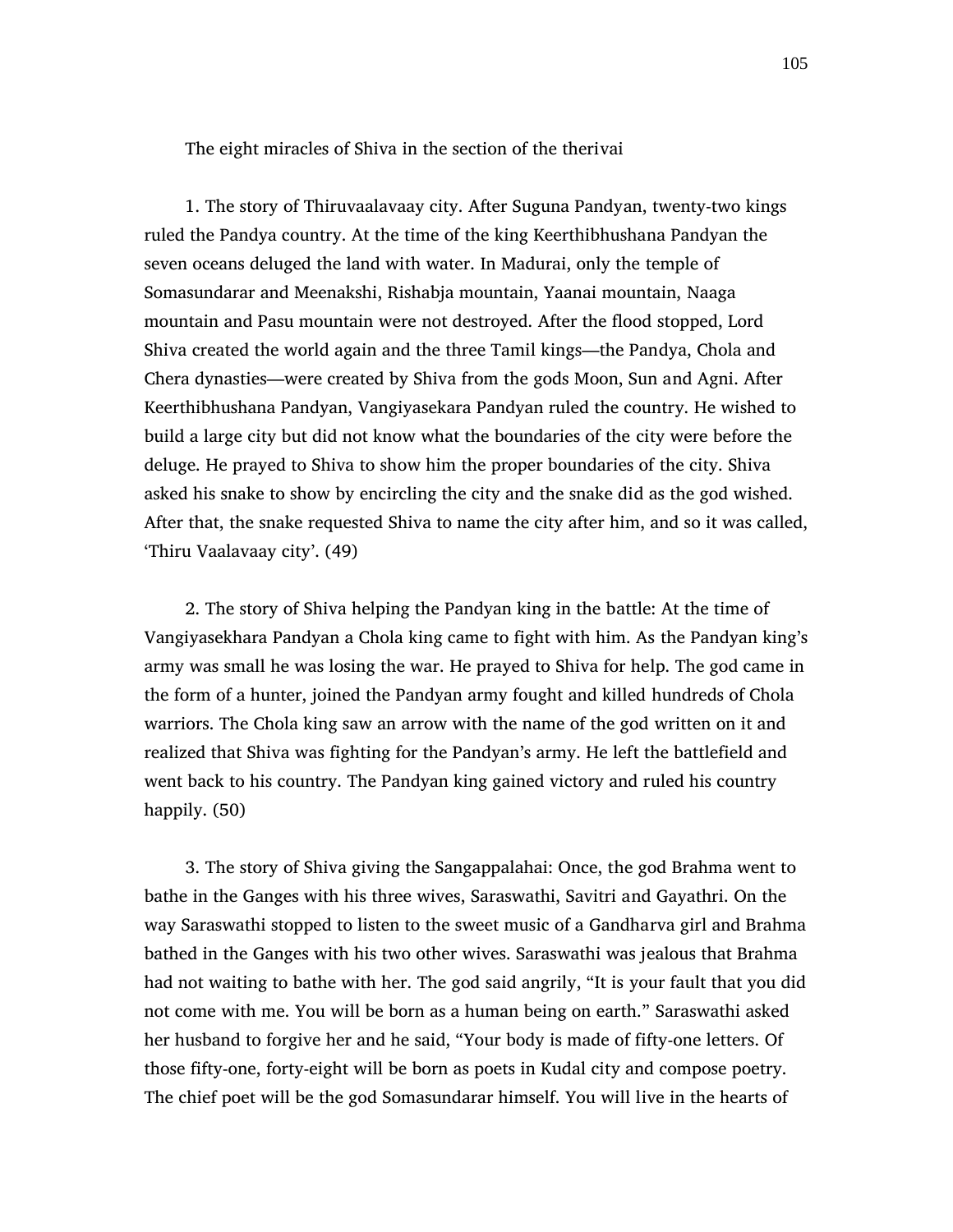those poets and give them power to compose poetry." This happened as Brahma had ordered, with Somasundarar being the forty-ninth poet. The king built a Mandapam for the Sangam and asked Shiva to give a Sangappalahai for the poets. All the fortynine poets, including Paranar and Kapilar, sat on that palahai. After that Vangiyasekara Padiyan crowned his son Sudaamani Pandyan and went to Kailasa. (51)

 4. The story of Shiva helping Dharmi receive a bundle of gold: Vangiya Sudaamani Pandyan had a flower garden from which he took flowers to worship Shiva. One day his wife came to the garden and smelled a new fragrance there. The king wondered whether the fragrance was from the flowers or was a natural fragrance of the hair of women. He announced to the poets, "If any of you bring me a poem that will remove my doubt I will give him a thousand gold coins." Many poets tried but none could help the king. There was a poor poet named Dharmi in Madurai and he went to the temple and prayed to Shiva to help him. Lord Somasundarar wrote a poem and gave it to the poor poet. Dharmi went to the king and read the poem. The king was happy and decided to give him the gold, but Nakkirar, a famous poet in the assembly objected that the meaning of the poem was not correct because women's hair does not have any natural fragrance, only the fragrance of oil and flowers that women wear in their hair. Dharmi went to the Shiva and the god came to the court of the Pandyan king and argued with Nakkirar. When Nakkirar realized that God himself wrote the poem he asked for forgiveness. Shiva was angry and opened his forehead-eye. Nakkirar was burned, went to the temple pond and stayed there (52)

 5. The story of Shiva blessing Nakkirar: The poet Nakkirar sang many songs and praised Shiva. Shiva and Parvathi came to him him and blessed him. Nakkirar joined the Sangappalahai and composed many poems. (53)

 6. The story of Shiva asking Agastya to teach grammar to Nakkirar: Nakkirar joined the Sangappalahai and composed many poems. Shiva thought he did not know Tamil grammar well and asked the sage Agastya to come from Pothiya mountain and teach grammer to Nakkirar. Agastya came down from Pothiya mountain and taught gr Nakkirar. After learning Tamil grammar Nakkirar taught other poets. (54)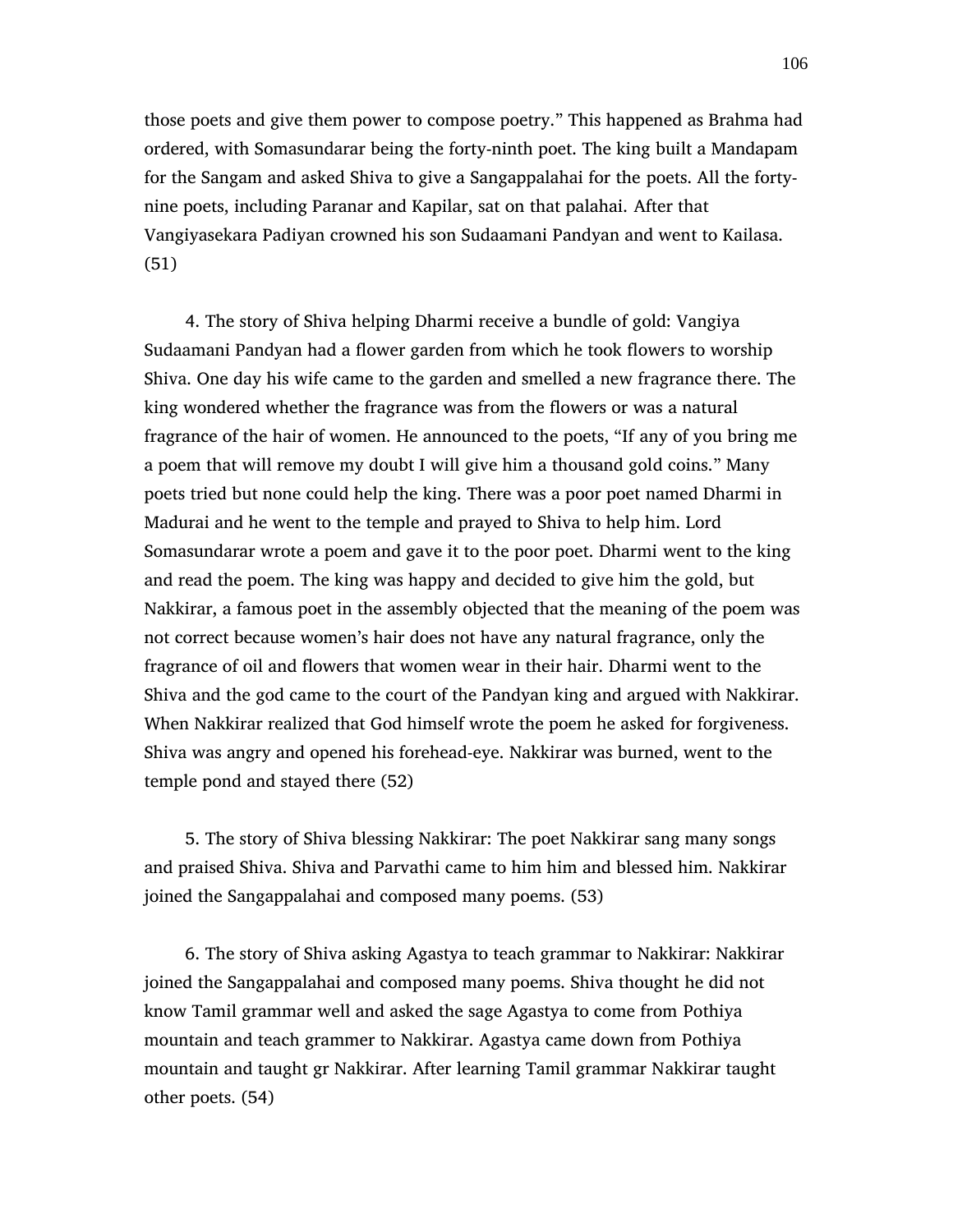7. The story of Shiva making peace among the Sangam poets: The forty-nine poets in the Sangam were proud of their own poems and boasted. They prayed to Shiva to reveal to them who the best poets were. Lord Shiva came to the Sangam disguised as a poet and told them, "There is a boy named Rudarasanman who is the son of Dhanapati and Gunasaalini. He is dumb and cannot speak. If you read your poems to him, he will tremble and shed tears when he hears a good poem. Then you will know who are the good poets." The poets did as Shiva had asked, reading their poems and finding out whether they were good by Rudrasanman's reaction. This took away their pride, and afterwards they worked hard to compose good poems. (55)

 8. The story of Idaikkaadar: After Shanpaga Pandayan's rule, fifteen kings ruled the Pandya country. At that time of Kulesa Pandyan, Idaikkaadar, a friend of Kapilar, composed a poem, came to the king and read it, but the king did not show respect to the poet. Idaikkaadar went to the temple, worshipped and told Shiva what had happened. The god left the temple with his wife and stayed under a banian tree on the north side of the Vaigai river. When the king did not see the gods in the temple, he worried and ran to the tree and the god told him that he should respect Idaikkaadar. The king asked the god and Idaikkaadar to forgive him. Lord Shiva and Parvathi returned to the temple and after that the king treated all the poets with respect. (56)

The eight miracles of Shiva in the section of the perilampen

 1. Shiva catching a whale: One time when Shiva was reading the Vedas, Uma did not listen. Shiva became angry and cursed her to be born in a fisherman's family. When Uma asked the god to forgive her, Shiva said, "I will come and marry you when you reach marriageable age." Uma was born as a daughter to a fisherman. When she had grown up, her father was searching for a bridegroom for her. At that time, Nandi deva came to the earth as a whale and caused problems for the fishermen. The father of Uma announced that he would give his daughter in marriage to any man who could catch the whale. Shiva came in the form of an young fisherman and caught the whale. The whale became Nandi and went to Kailasa. Uma's father gave Uma in marriage to the young fisherman. The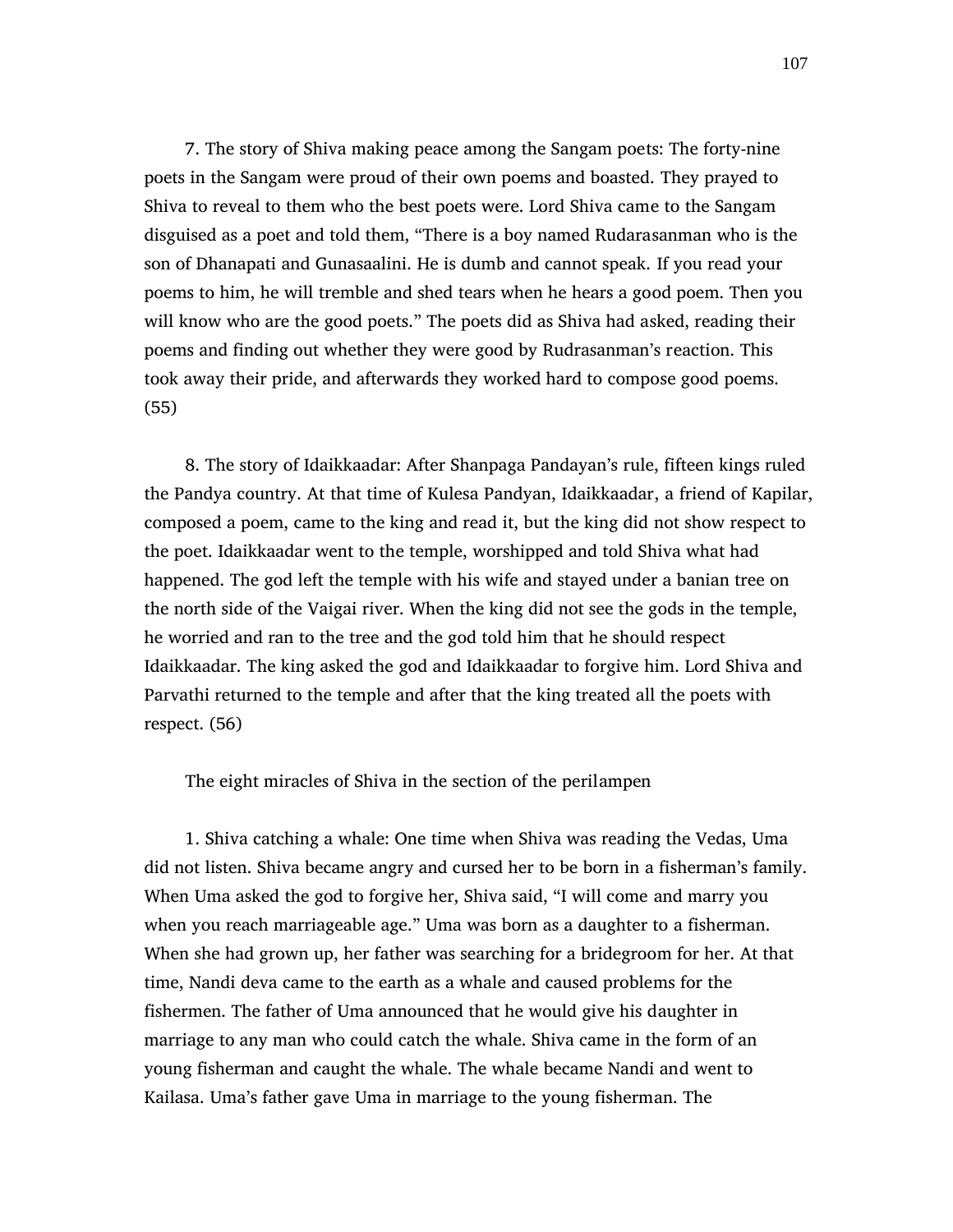bridegroom and the bride changed their forms to Shiva and Parvathi and blessed all the fishermen. (57)

 2. Shiva giving his grace to Manivaasagar: When Arimarthana Pandyan ruled the Pandya country, he had a minister named Thiruvaadavurar. Once the king gave some gold to Vaadavurar and sent him to buy horses. On the way in Thirupperundurai, Vaadavurar saw Shiva in the form of a teacher with his disciples. He stopped at the school and sang praising lord Shiva. Shiva was pleased and gave him the name Manivaasagar. Manivaasagar spent all the money that the king had given for horses on service to Shiva's devotees. When the king did not get his horses he sent a letter asking Manivaasagar why his horses had not come. Manivaasagar asked Shiva for help, and, advised by the god, he sent a letter to the king assuring him that he would receive his horses soon. (58)

 3. Shiva changing some foxes to horses: Angry that he had not received the horses he sent Manivaasagar to buy, he imprisoned Manivaasagar. Shiva changed some foxes to horses and took them to the king's palace disguised as a horse seller. Shiva told the king, "You take all the horses. Once I give you these horses they are yours. Release Manivaasagar from the prison now." The king did as Shiva asked. (59)

 4. Shiva changing the horses to foxes: In the night all the horses that Shiva brought changed into foxes and ran all over the city. People suffered and worried. The king angrily asked his servants to throw stones at Manivaasagar. Shiva decided to save Manivaasagar and the Vaikai river flood all over Madurai. The king could not control the flood and asked the people of the city to carry sand and put it in the river to stop the flood. At that time Shiva came to the river disguised as a worker. (60)

 5. Shiva carrying sand for Vanthi, the old lady: There was an old lady named Vanthi who made pittu and sold it for a living. When she could not carry sand to put it in the river, the king's servants threatened her. Vanthi prayed to Shiva to help her. The god disguised himself as a worker, came and told her, "If you give me some pittu I will do the work for you." Vanthi happily complied. Shiva ate the pittu and went to sleep. When the king came there, saw Shiva sleeping and hit him with a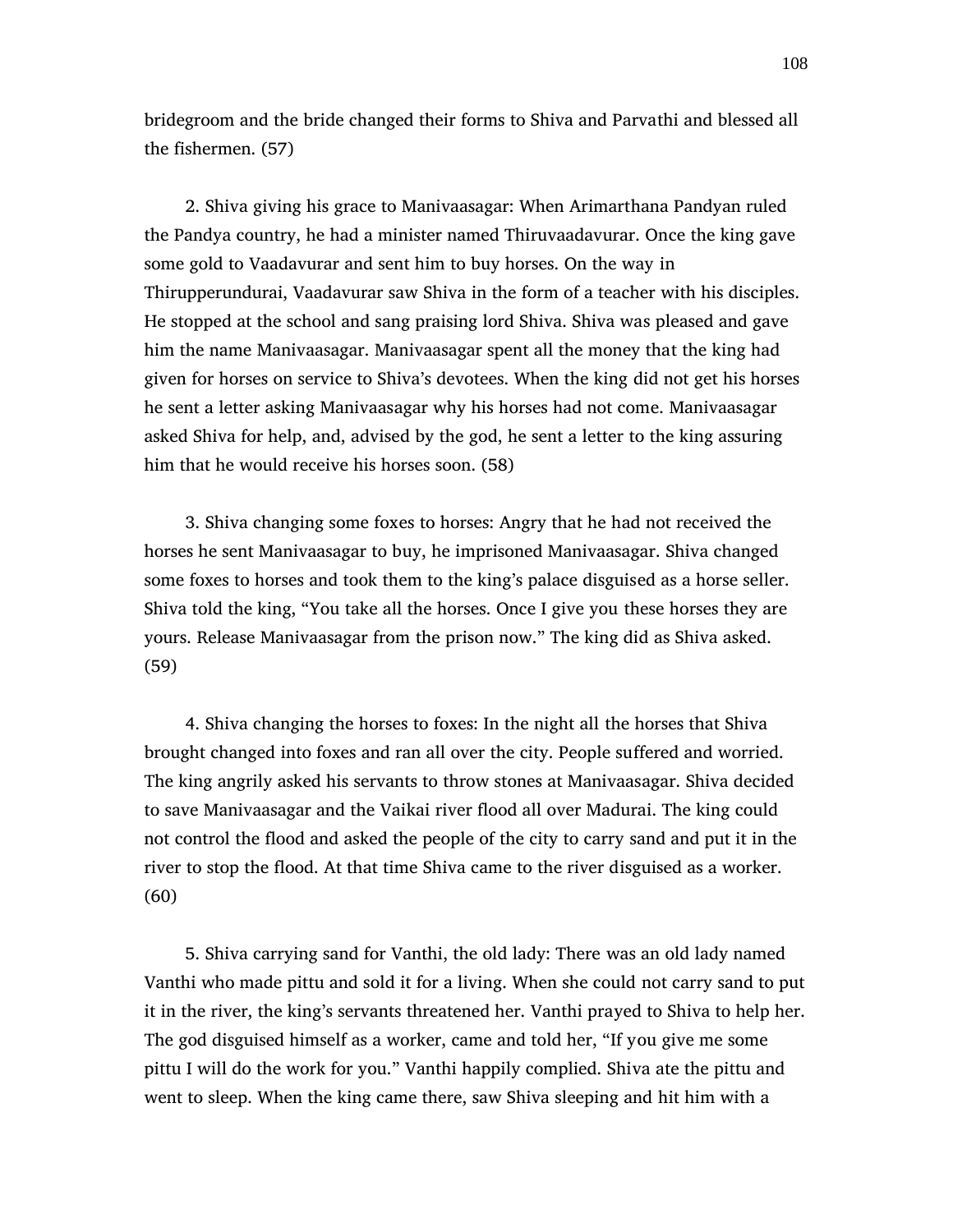stick, all the people of the Pandya country felt the stick strike them. The god appeared to the king and said, "You imprisoned my devotee Manivaasagar. You should realize that he spent all the money you gave in my service and release him." The king released Manivaasagar and asked him and Shiva to forgive him. After that Manivaasagar went on many pilgrimages and praised Shiva with his beautiful songs. (61)

 6. Shiva curing the disease of a Pandyan king: A Pandyan king named Kun Pandiyan who had conquered the Chola and Cera kings married the daughter of a Chola king named Mangaiyarkkarasi. The Chola king sent his minister Kulachiraiyar to stay with Pandyan king with his daughter. When the Pandyan king adopted Jainism and caused trouble for devotees of Shiva, the god gave a disease to the king. The queen and the minister were devotees of Shiva and asked Thirunyaanasambandar to come and cure the king. Sambadar accepted and when Jain sages prevented him from coming to the Pandya country intervened so that he could come to Madurai and see the king. Sambandar praised Shiva and asked him to cure the king's disease. The god did so and the Pandyan king became a devotee of Shiva and did great service for Lord Shiva (62)

 7. Shiva helping Sambandar in the debates that he had with the Jain sages: The queen and the minister asked Sambandar to stay in the Pandya country and spread Saivism. Jain sages asked Sambandar to compete with them by seeing whose poems would remain unharmed. The Jains wrote some spells on palm leaves and put them in a fire, but they burned. Sambandar put his poems in the fire and they did not burn. Then the Jains put their spells written into the water of the Vaikai river and they all sank into the water. When Sambandar put his poems in the water they all floated. Since the Jains were defeated, they died. After that Sambandar went on many pilgrimages and praised Shiva with his songs. (63)

 8. Shiva helping a woman to protect her chastity: A merchant decided to marry his uncle's daughter in his village and was taking her back to his village. On the way they slept under a Vanni tree where there was a Shivalingam under a tree. There was a well nearby. The merchant was bitten by a snake and died. Sambandar came there and saw the merchant and his wife. He prayed to God, restored the merchant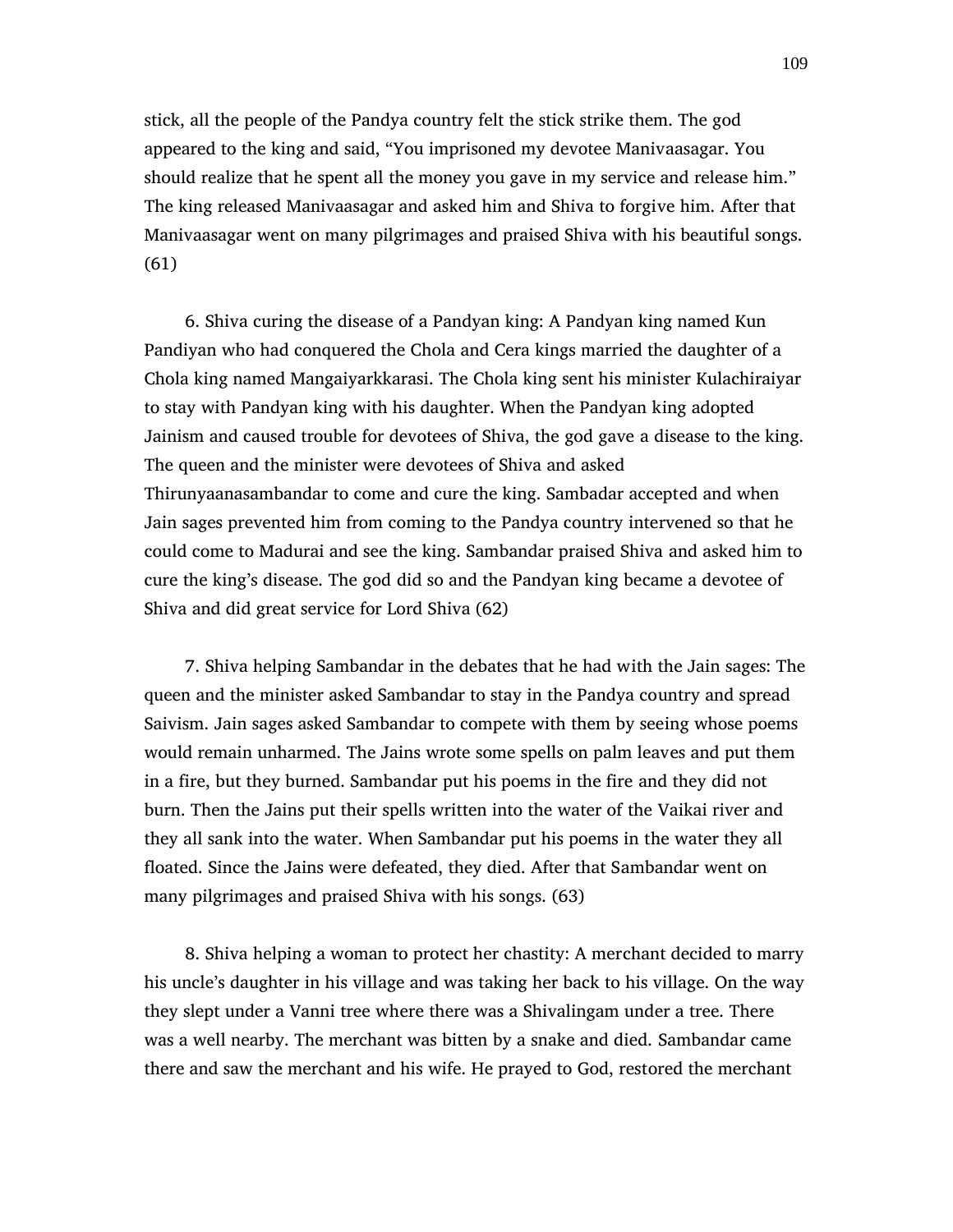to life and told them to get married in front of the Shiva lingam. They did so and went to the merchant's village.

 The merchant had married another woman before he married his uncle's daughter. That first wife tormented the younger wife saying, "Who knows who you are? How do we know you are married to my husband?" The younger wife went to the temple and prayed to Shiva, "Oh, Lord, the Shiva lingam, the vanni tree and the well where we were married were witnesses of our marriage. Please make them appear here to prove that we are married."All the three came to the east side of the temple. The people saw them and praised the chastity of the younger wife. She lived with her husband happily after that.  $(64)$ 

### Appendix.

Pandyan kings who are mentioned in Thiruvilaiyaadal puraanam.

 Kulasekhara Pandyan - The king who consecrated 'Azhahiya Chokkar.' in Kadamba forest.

 Malayathuvaja Pandyan - Son of Kulasekara Pandyan, Father of Thadaathagai Piraatti..

Sundara Pandyan - He married, Thadaathagai piraatti. (i.e. Shiva)

 Ukkira Pandyan. - The son of Sundara Pandyan and Thadaathagai Piraatti. Veera Pandyan - The son of Ukkira Pandyan.

 Abhisheka Pandyan - The son of Veera Pandyan. At the time of this king, the name of Madurai city became Kudal and the city suffered a deluge.

 Vikkirama Pandyan - Abhisheka Pandyan's son who fought with Jains and conquered them.

 Rajasekhara Pandyan - The Son of Vikkirama Pandyan. Shiva dances with his left leg in Madurai temple.

Kulothunga Pandyan - The Son of Rajsekhara Pandyan.

 Ananthaguna Pandyan - The Son of Kulothunga Pandyan. When Jains gave troubles to this Pandyan king, Shiva helped him.

Kulavibhishana Pandyan - The Son of Ananthaguna Pandyan.

Rajendra Pandyan - The Son of Kulavibhishana Pandyan.

Rajakesa Pandyan - The Son of Rajendra Pandyan

Rajakambhira Pandyan - The Son of Rajakesa Pandyan.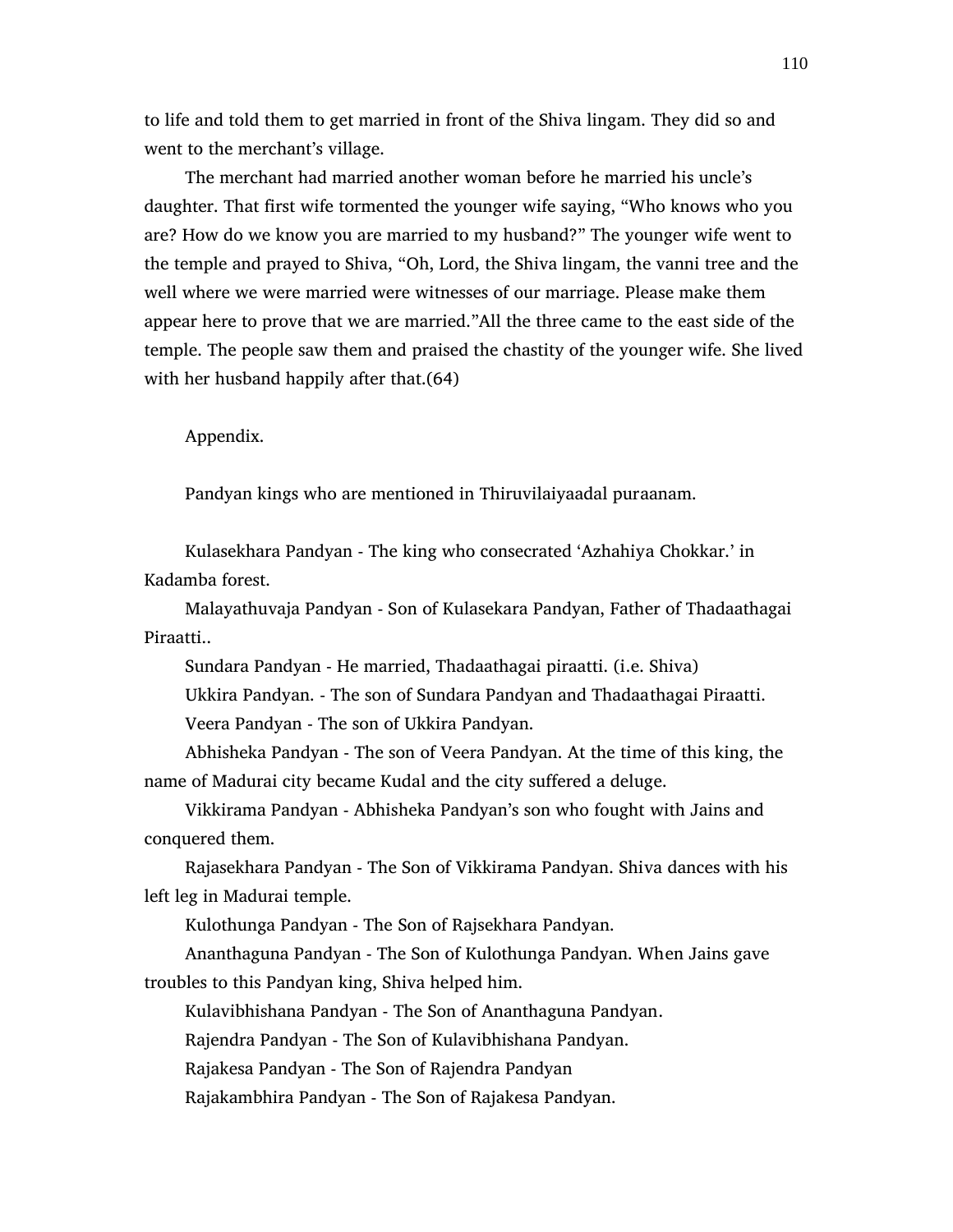Vamsa deepa Pandyan - The Son of Rajakambhira Pandyan. Purantharasiddhu Pandyan - The Son of Vamsa Deepa Pandyan Pandya vamsa pathaaha Pandyan. - The Son of Purantharasiddhu Pandyan. Sundaresa paada sekhara Pandyan - The Son of Pandya Vamsa Pathaaha Pandyan Varaguna Pandyan - The Son of Sundaresa Paada Sekhara Pandyan. Rajaraja Pandyan - The Son of Varaguna Pandyan.

Suguna Pandyan - Rajaraja Pandyan

 After Sugna Pandyan his son Chitra Pandyan ruled. After Chitra Pandyan twenty-two Pandyan kings ruled the country.

 Ankiya Sudaamani Pandyan Arimarthana Pandyan Chitra Vratha Pandyan Chitra Bhushana Pandyan Chitra Dvasa Pandyan Chitravarma Pandyan Chitrasena Pandyan Chitravikrama Pandyan Rajamarthana Pandyan Rajasudaamani Pandyan Raja Chaarthula Pandyan Dhvi Saraasa Kulothama Pandyan Ayothana Praveena Pandyan Rajakunjara Pandyan Paraviraja Bhayankara Pandyan Ukkirasena Pandyan Chathrunjaya Vimarathana Pandyan Veera Paraakrama Pandyan Pirathaaba Maarthaanda Pandyan Vikkkirama Kaanchana Pandyan Samara Kolaahala Pandyan Athula Keerthi Pandyan (22 Pandyan kings)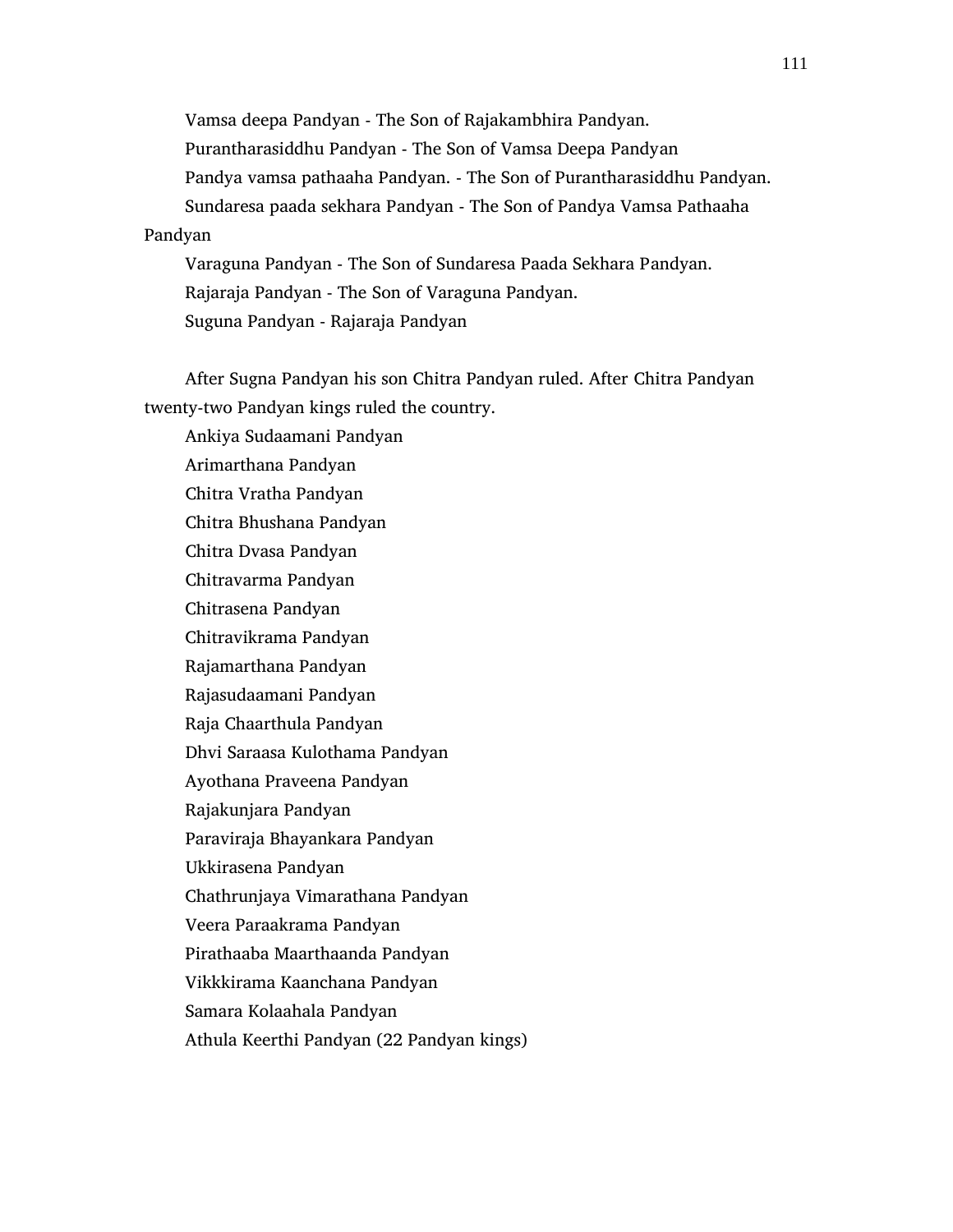Keerthibushana Pandyan - The son of Athulakeerthi Pandyan. In the time of Keerthibhushana Pandyan, a terrible deluge arose from all the seven oceans and destroyed the world. Only the god Somasundarar's vimaanam and the Meenakshi temple were not destroyed. Also Rishabha mountain, Yaanai mountain, Naaha mountain, Pasu mountain and Pandri mountain were not destroyed. Shiva created the world again. Shiva also created the three Tamil kings, Pandyas, Cholas and Cheras from the Sun, Moon and Agni dynasties. The new city of Madurai created by Shiva was called Thiruvaalavaay city.

 Vankiya Sekhara Pandyan - At the time of this king Shiva established the third Sangam. There were forty-eight poets in it and Shiva was the forty ninth one as its chief poet. Shiva also created the bench for the poets of the Sangam.

 After Sanbhaga Pandyan fifteen Pandyan kings ruled and the last one among them was Kulesa Pandyan.

 Prathaapa Suriya Pandyan Vankeesa Dhuvasa Pandyan Ripumarthana Pandyan Seeravanki Saanthaka Pandyan Paandivanki Kesa Pandyan Vankichironmani Pandyan Pandichura Pandyan Kulathuvasa Pandyan. Vankeesa Vibhushana Pandyan Somasudamani Pandyan Kulasudaamani Pandyan Raaja Sudaamani Pandyan Bhupa Sudaamani Pandyan Kulesa Pandyan

 Arimarthana Pandyan - the story of Manivaasagar. Kun Pandyan - the story of Thirunyaana Sambandar.

The Gods, sages and others who are mentioned in Thiruvilaiyaadal Puraanam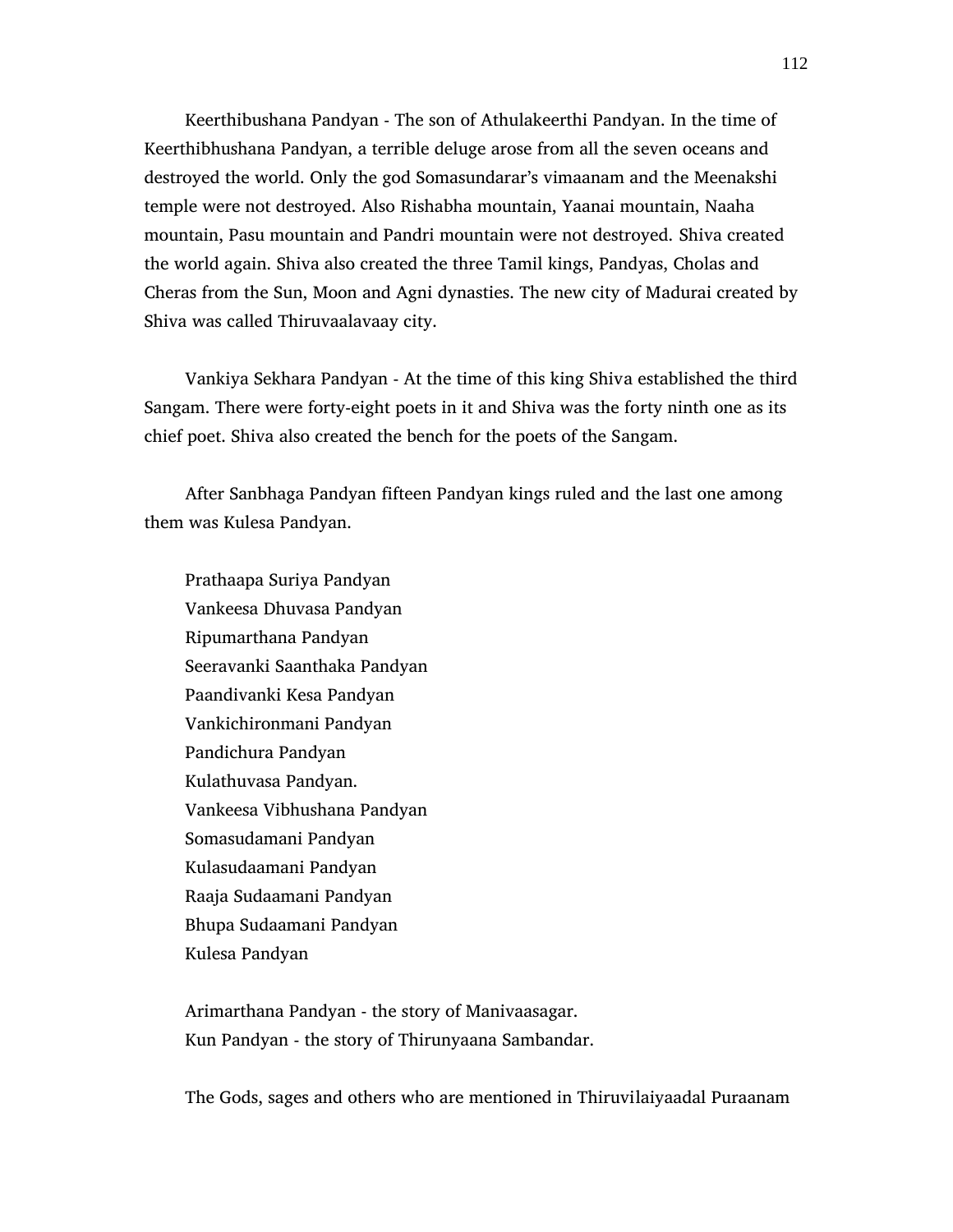Indra - the king of gods.

Viyaazan - Guru of gods.

Dvashtar - Guru of the Asuras.

Sage Thatheesi - He gave his back bone to Indra for a weapon.

Sage Durvaasa - Son of Ashti Rishi.

Kaanchanamaalai - Malayathuvaja Pandyan's wife.

Kaanthimati. Ukkira Pandyan's wife.

Virupaakshan - a Brahmin.

Subhavrathai - Virupaakshan's wife.

Gauri - Virupaakshan's daughter.

Thattan. - a Saivaite brahmin.

Sundara saamandan - an army general.

Sethiraayan - a hunter.

Kaadu vettiya cholan. - A Chola king.

Panayaal - a dasi (courtesan) who lied in Thiruppuvanam.

Aayiram Parisukkor Sevakan - a Chola king.

Adiyaarkku Nallaan - a Vellala from Madurai.

Dharmaseelai - Adiyaarkku Nallaan's wife.

Dhanapathi - a merchant in Madurai.

Susheelai - Dhanapathi's wife.

Emanaathan - a yaaz player from northern part of Tamil Nadu.

Paanapathran - a yaaz player from the Pandya country.

Cheramaan Peruman - Chera king who gave wealth to Panapathram.

Sukalan - A Vellala from Kuruvinthathurai.

Sukalai - Sukalan's wife.

Dharmi - a poor Saivaite brahmin poet.

Nakkirar - The chief poet of Sangam.

Rudrasanmar - The dumb son of Dhanapathi and Gunasaalini.

Idaikkaadar - A friend of Kapilar and a poet in Sangam.

Thiruvaadavurar - Arimarthana Pandyan's minister.

Mangaiyarkkarasi - Wife of Kun Pandyan.

Vanthi - An old lady in Madurai, who sold pittu, a sweet.

Kulachirai - The minister of Kun Pandyan.

Ulobhamuthirai - wife of Agastya.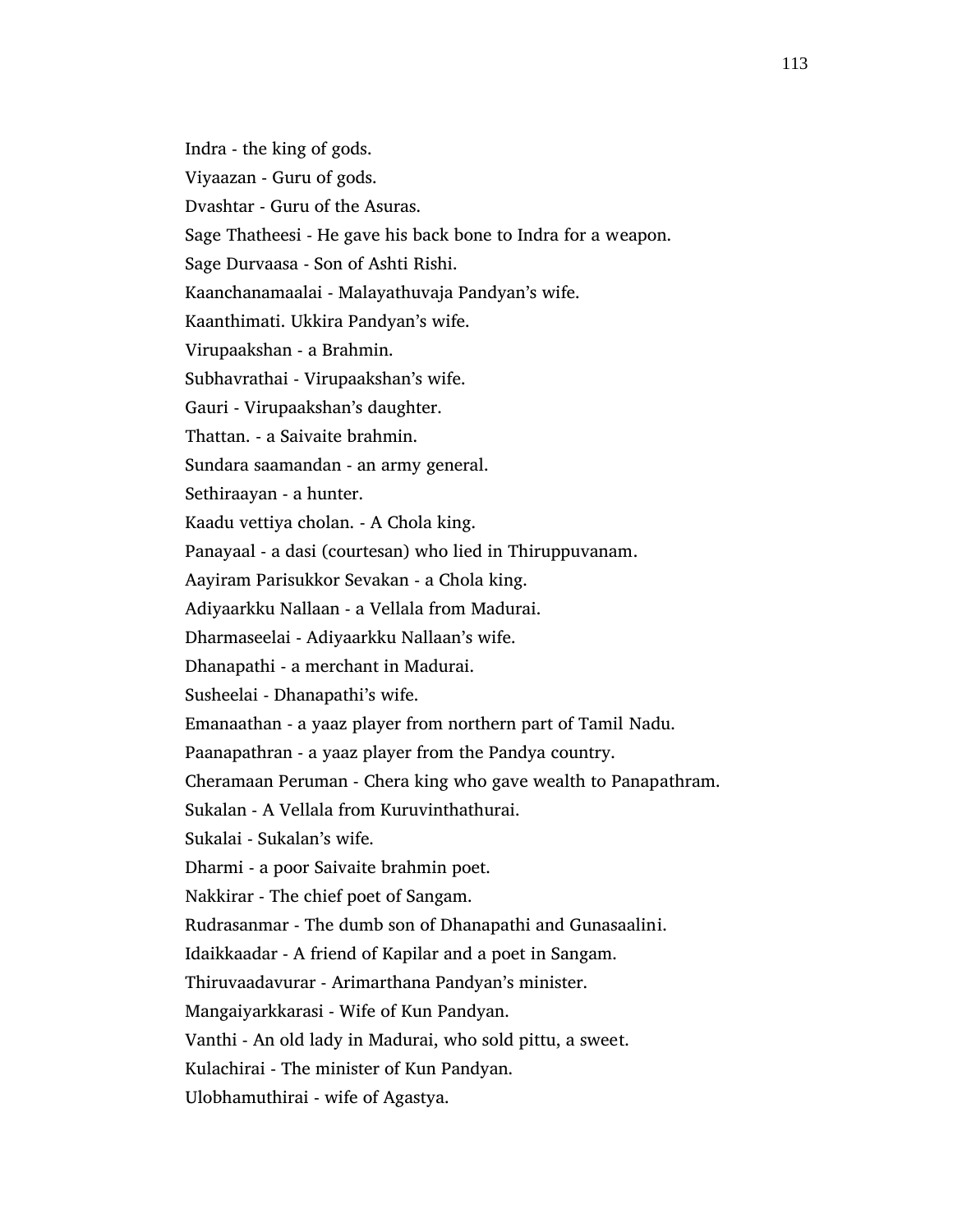Vasishta - A sage who heard the Thiruvilaiyaadals of Shiva.

----------

உ கணபதி துணை.

மதுரைச் சொக்கநாதருலா. கலிவெண்பா.

பூமேவு செல்வி புணருந் திருமாலும் தேமேவு கஞ்சத் திசை முகனும் - தாமேவி

இன்னநெறி யின்னசெய லின்னவுரு வென்றறிவால் உன்ன வாிய ெவாᾞᾙதல்வன் - தன்னிகராம்

ஆதி யதாதி யடிமுடியொன் றில்லாத சோதி யளவுபடாத் தோற்றத்தான் - ஓதும்

இமய முதல்வி யிறைவி மறைதேர் சமய ᾙதல்வி தைலவி - உைமெகௗாி

மாணிக்க வல்லி மரகத வல்லியிசை ேபணித் தமிழறிᾜம் ேபராட்ᾊ - காணாிய

பங்கயற்கண் ணான்கனக பங்கயக்கண் ணான்ᾗகழ்ந்த அங்கயற்க ணம்மைபுண ராகத்தான் - பொங்கும்

செழுந்தண் டமிழ்வெள்ளந் திண்\*முனிமா மேகம் ெபாழிந்த ெபாதியப் ெபாᾞப்பன் - ெமாழிந்த

இறைமுனருட் பாட லெதிரேற்று நன்னூற் றுறைபுகழ்ந்த வைகைத் துறைவன் - நறைகமழும்

வான்பாயுஞ் சோலை வயற்செந்நெல் கன்னலுக்குத் ேதன்பாᾜம் பாண்ᾊத்திᾞநாடன் - கான்பாடல்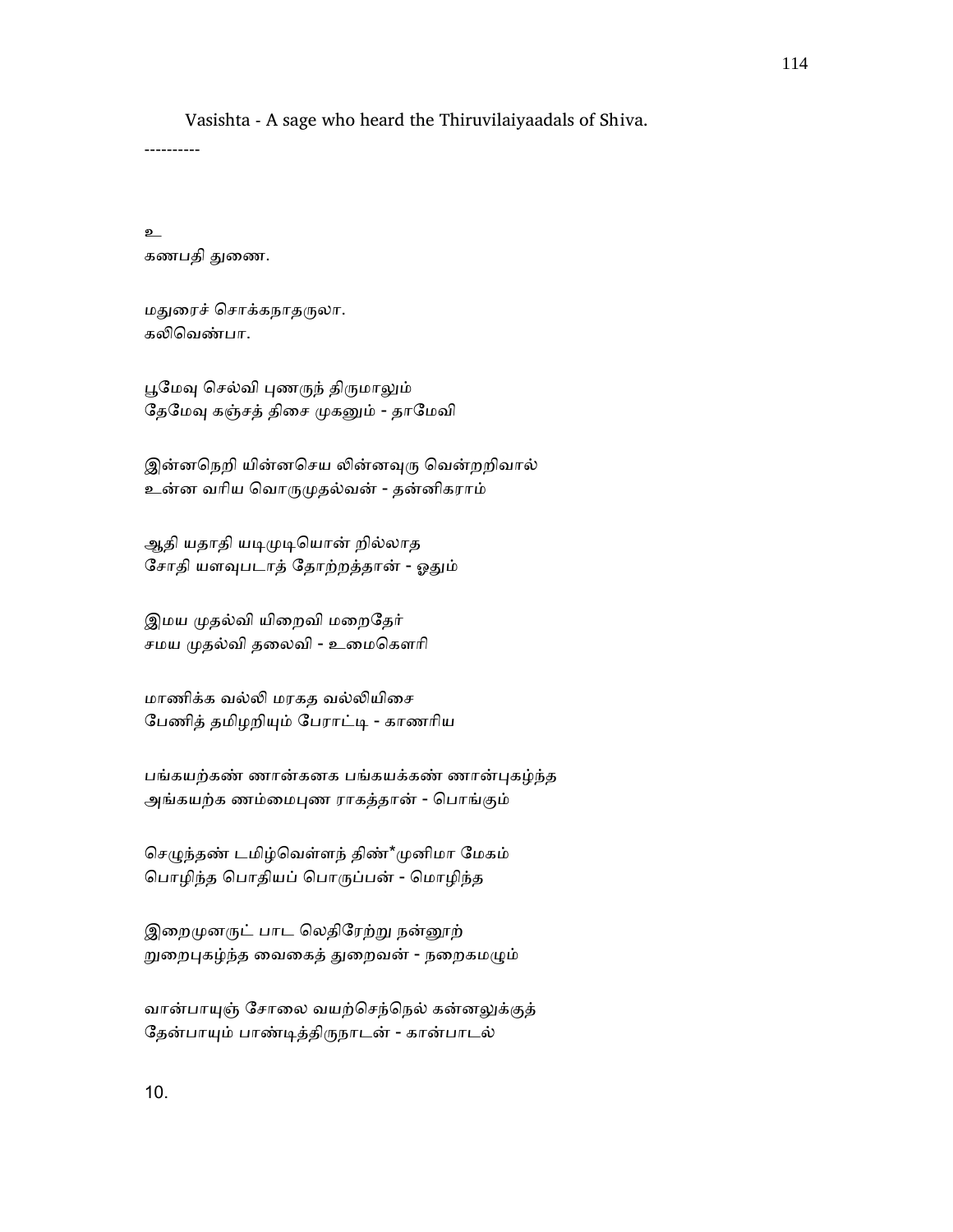தங்கு மறையோசை ஈங்கத் தமிழோசை ெபாங்கு மᾐரா ᾗாிேவந்தன் - எங்கும்

கருதுங் கனகக் கதிர்தயங்க வாசம் மருவுந் தொடையிதழி மார்பன் - பொருவில்

துரகங் கறிறு துவசங் கதிகள் விரவுங் கடிய விடையன் - பரவரிய

எங்கோன் மறைமுரச னெவ்வுயிர்க்குந் தன்கருணைச் செங்கோ னடாத்துஞ் சிவானந்தன் - துங்கப்

பனுவன் மறைகள் பரவு முனைவன் அனக னசல னகண்டன்-வனசப்

## 15.

பதியா ரணன்படைக்கப் பாலித்தோன் காக்கும் அதிகார மாலுக் களித்தோன்-பதியாய்

நரமடங்க லாங்கார நீங்கி நடுங்கச் சரபவுரு வங்கொண்ட தாணு -வெருவாமல்

எப்புவன மும்புரப்பா ரெவ்வெவரு மேத்துதலால் முப்புரமுஞ் சுட்டவிள முரலான்-ஒப்பிலா

ஐந்தருநாட் டண்ண லரும்பழிக்கா வன்றுதனக் கிந்திரவி மான மினிதமைத்து-வந்தித்

தழகிய சொக்கரென வானதிரு நாமம் குழைவுதரு நேசமுடன் கொண்டோன்-பிழையகல

# 20

மன்னு கடவுட் கணிறுவினை மாற்றியதன் பின்ன ரடைந்த பெருவணிகன்-தன்னால்

அறிந்த வழுதி யழகிய சொக்கர் உறைந்த திருவெல்லை யுற்று-நிறந்தயங்கும்

மண்டபமுஞ் சூளிகையு மாளிகையு நீளுமணித்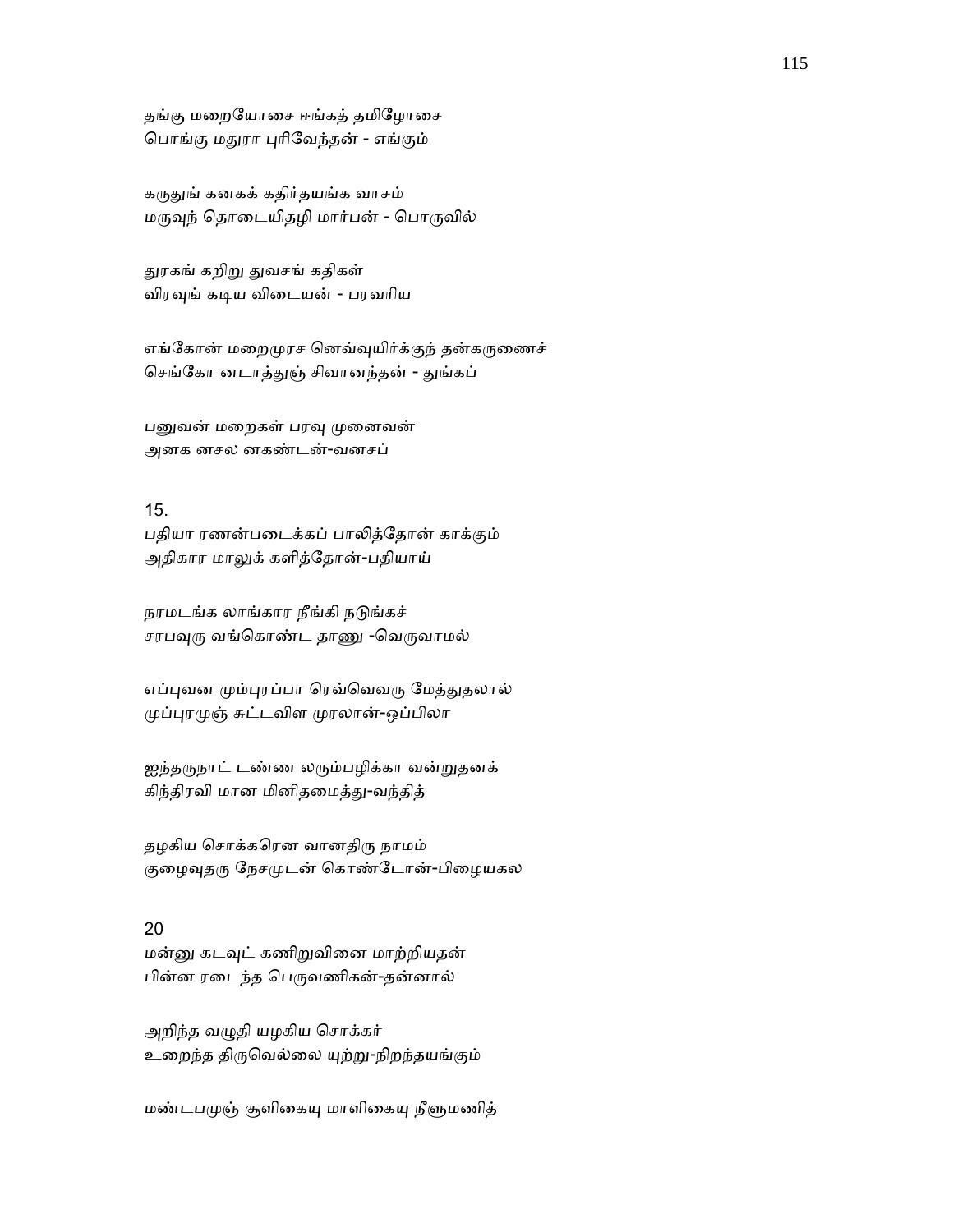தண்டரள பீடிகையுஞ் சாளரமும்-மண்டுமெழில்

அங்கயற்க ணம்மைதிரு வாலயமு மாமதிகளும் பொங்குமணிக் கோபுரமும் பூங்கிடங்கும்-எங்கணும்

நீடுபல வீதிகளு நேரின்றித் தாரகையைக் கூடி வளர்மாட கூடமுடன்-ஆடகத்

#### 25

தெற்றியுந் தோரணமுஞ் செய்குன்றுந் தேர்நிரையும் சுற்று மலர்த்தடமுஞ் சோலைகளும்-மற்றும்

நலமுடைய வெல்லா நகரமைத்துத் தென்பாற் குலவு வடபாற் குடபாற்-கலையூரும்

சூலிக்குங் காளிக்குந் துய்ய சுடராழி மாலுக்குங் கோயில் வகுத்தமைத்துக்-கோலரிய

பாசப் பகையாம் படர்சடைமேற் கங்கைநீர் வீசிப் புனித மிகவருளித் - தேசு

மதியி னமிர்தத் ᾐளியான் மᾐரம் பதிமுழுது மெய்தப் பணிப்பப் - புதுமை

# 30.

மருவு புரியு மதுரா புரியென் றிருநலமு மேத்துபெய ரேற்க - அருமறையோர்

ஆதிபல சாதிகᾦ மண்ணல் பணிவிைடக்கங் கோது பரிகரமு முற்றமர்த்திப் - போத

மதுரா புரேசற்கு வைதிக சைவ விதியாரப் பூசை விளக்கிப் - பதியுறையும்

மன்னன் குைடᾪர மாறன் குலதிலகன் தென்னன் செழியன் செகதீரன் - முன்னை

ஒருநாள் மறைவிதியா லுற்றருளாற் கண்ட திᾞநாளி லங்ேகார் தினத்தில் - உாியவரால்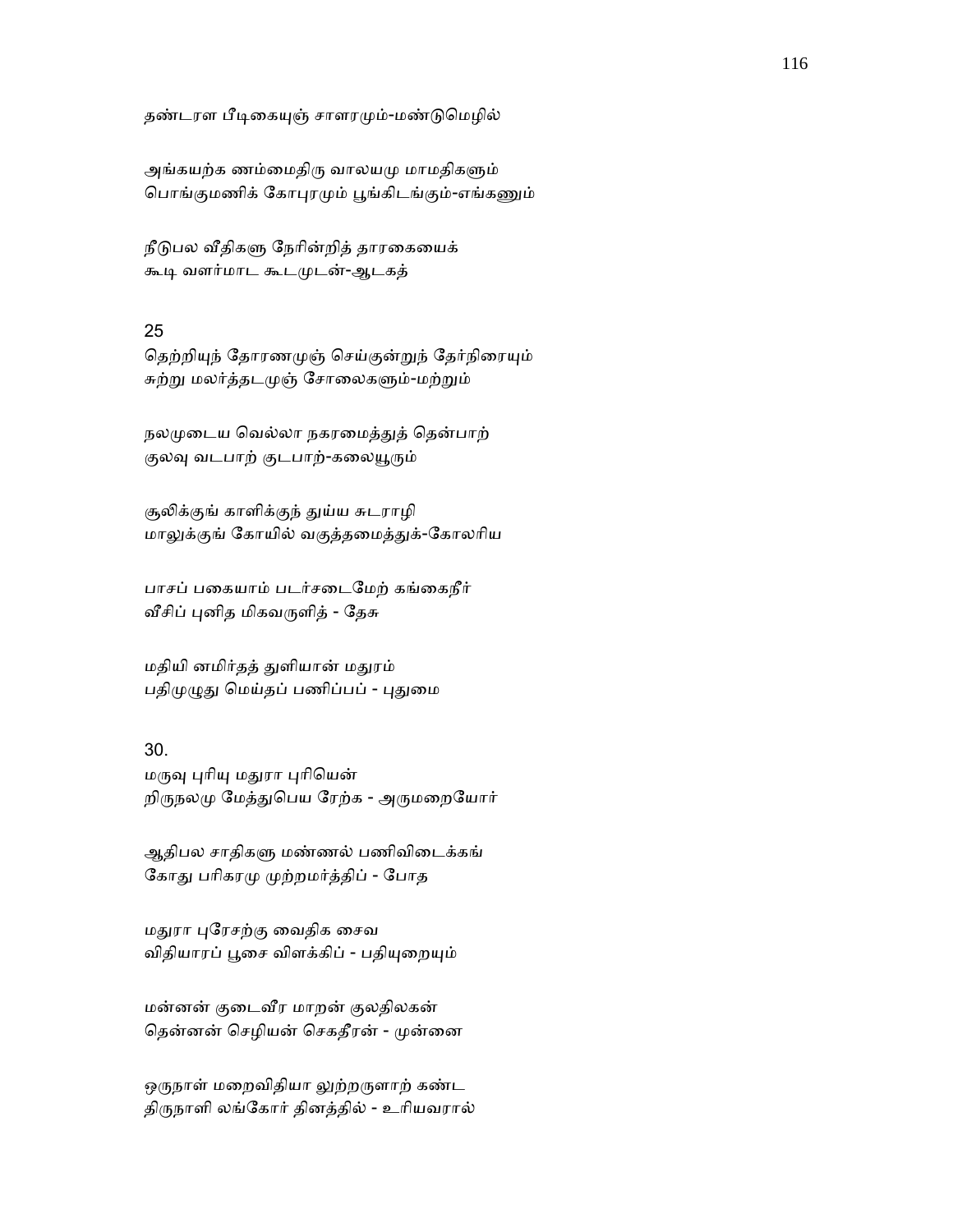35.

குற்றமிலா மெய்பூசை கொண்டருளி மிண்டுநவை அற்ற விழாச்சிறப்பு மானதற்பின் - கொற்றமறைத்

தண்டமிழும் வாசகமுஞ் சங்கத் தமிழமுதம் மண்ᾌந் திᾞவிைசᾜ மந்திரᾙம் - ெதாண்டர்

அᾞள்விாித்த ேசக்கிழா ரான்றதமிழ்ப் பாடற் றிருவிருத்தச் செய்யுட் சிறப்பும் - இருமருங்கும்

ெபாங்க மகளிர் ᾗாியாடம் பஃறீபம் கங்குற் ெபாᾨைதக் கᾊதகற்ற - எங்களிடத்

தல்லற் பவந்தொலைக்கு மங்கயற்க ணம்மையுறை செலவத் திருக்கோயில் சேர்ந்தருளி - எல்லோர்க்கும்

### 40.

நீங்கா விடையருளி நீங்கா வுரிமைபுரி பாங்கா மடவார் பணிᾗாியத் - ேதங்குமணம்

சேர்ந்த மலர்த்தொடையுந் தெண்ணித் திலத்தொடையும் ஆர்ந்ததிருப் பள்ளி யறையின்கண் - போந்து

மலயத் தனிக்கால் வரசர\*னந் ைதவந் துலவப் பரிமளங்க னோங்கப் - பலவுயிரும்

முன்னை யகில முழுதும் பயந்தவொரு கன்னிகையுந் தாமுங் கலந்தருளி - இன்னருளால்

ஈருருவு மோருருவா யெவ்வுயிரு மீடேற ஓருருவு மீருருவா யுற்றுணர்ந்து - சீருதவும்

# 45.

வேதவொலி சங்கவொலி வீணையொலி யாழுதவும் கீதெவாᾢ ெயங்குங் கிளர்ந்திைசப்பப் - ேபாதின்

மᾞவிாித்த ெதய்வ மலரைணைய நீங்கித்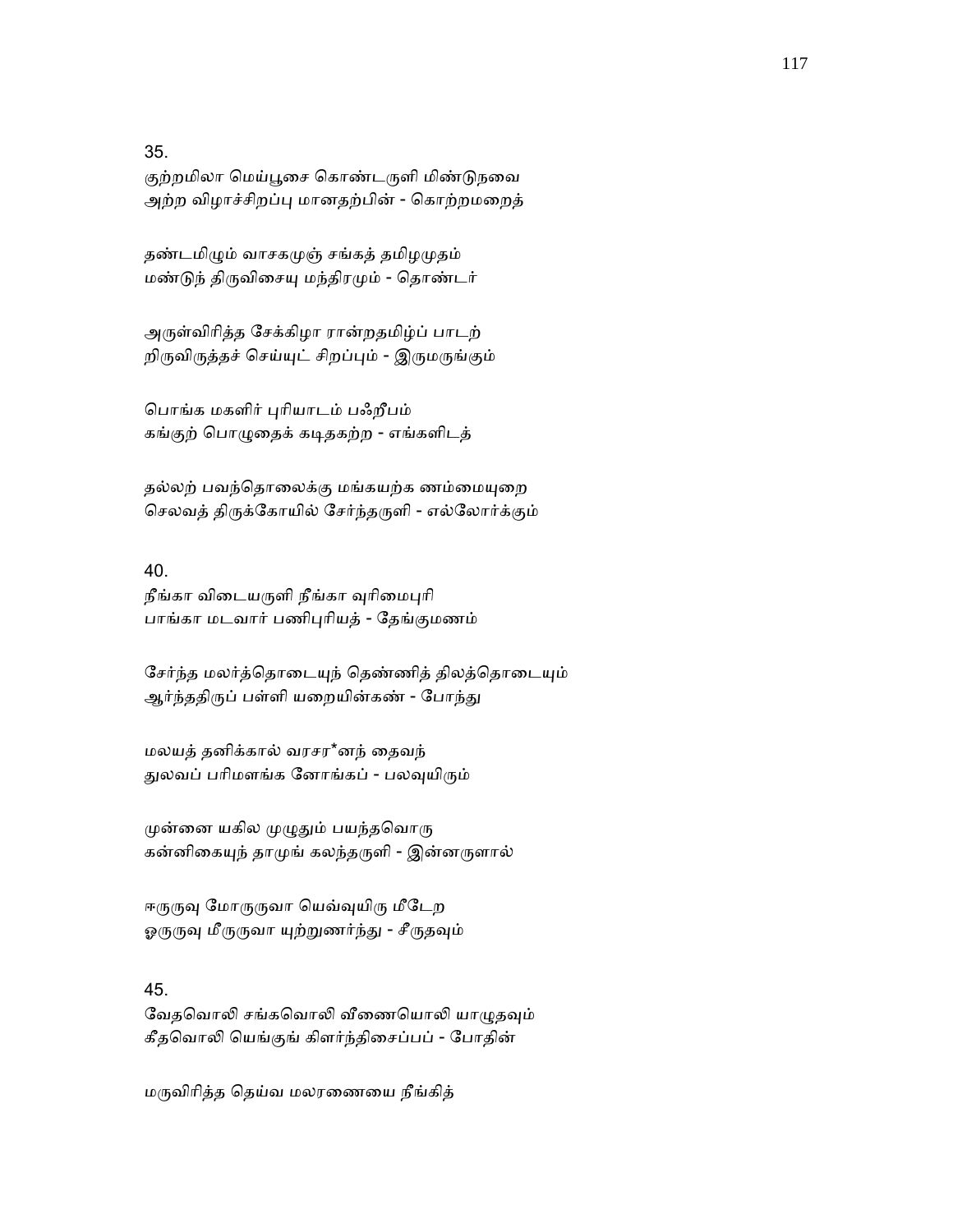திருவிருப்பி லன்பருடன் சேர்ந்து - பெருவிருப்பிற்

சைவ சவுராதி சண்டாந்த வர்ச்சனைகள் மெய்வளரக் கொண்டு விளக்கமுறக் - கைவளரும்

மாறின்மணி மண்டபங்க ணாயனெனு மண்டபத்தின் ஏறிமணிப் பீடத் திருந்தருள - ஏறுடையான்

தன்பா லலகில்பணி சாத்துமறை யோரிறைஞ்சி அன்பா லணிபுனைவா ராயினார் - ஒன்பதுகோள்

#### 50.

ஏற்க வணங்கு ெமழில்ேசர் நவமணிசூழ் காற்கமல ᾪரக் கழல்விளங்க – ஆர்க்கும்

ᾗகற்காிய ேபெராளிகூர் ெபான்னாைட யாதி உகத்திᾞைள ெயல்லா ெமாழிக்க - மிகுத்த

திகழ்வாள் வயிரமணி சேருதா பந்தம் அகல்வான் கதிரைமதி யாக்கப் - புகலளிகள்

சாலத் திரண்டுசூழ் தாமரைபோற் செங்கைமேல் நீலக் கடகெவாளி நின்றிலங்க - ேகாலமணிச்

சுந்தரமார் திண்புயமேற் சோதிமணிக் கேயூரம் மந்தரஞ்சூழ் வாசுகியின் வாய்ப்புதவ - எந்தைமுடி

### 55.

ைவத்தநதி ைகபரப்பி மார்பத்ைதத் ைதவரல்ேபால் நித்தில மாலை நிலவெறிப்ப - முத்தம்.

கதித்த திருமார்பிற் கதிரார மேரு உதித்தகதிர் மண்ᾊல ெமாப்ப - மதிக்காிய

தற்படியொன் றில்லாத சாம்பு நதநிதியம் விற்பவள வெற்பினிடை வீழ்வதெனக் - கற்பகத்தின்

பொற்பூண் மலர்மாலை பூங்கொன்றை நாண்மாலை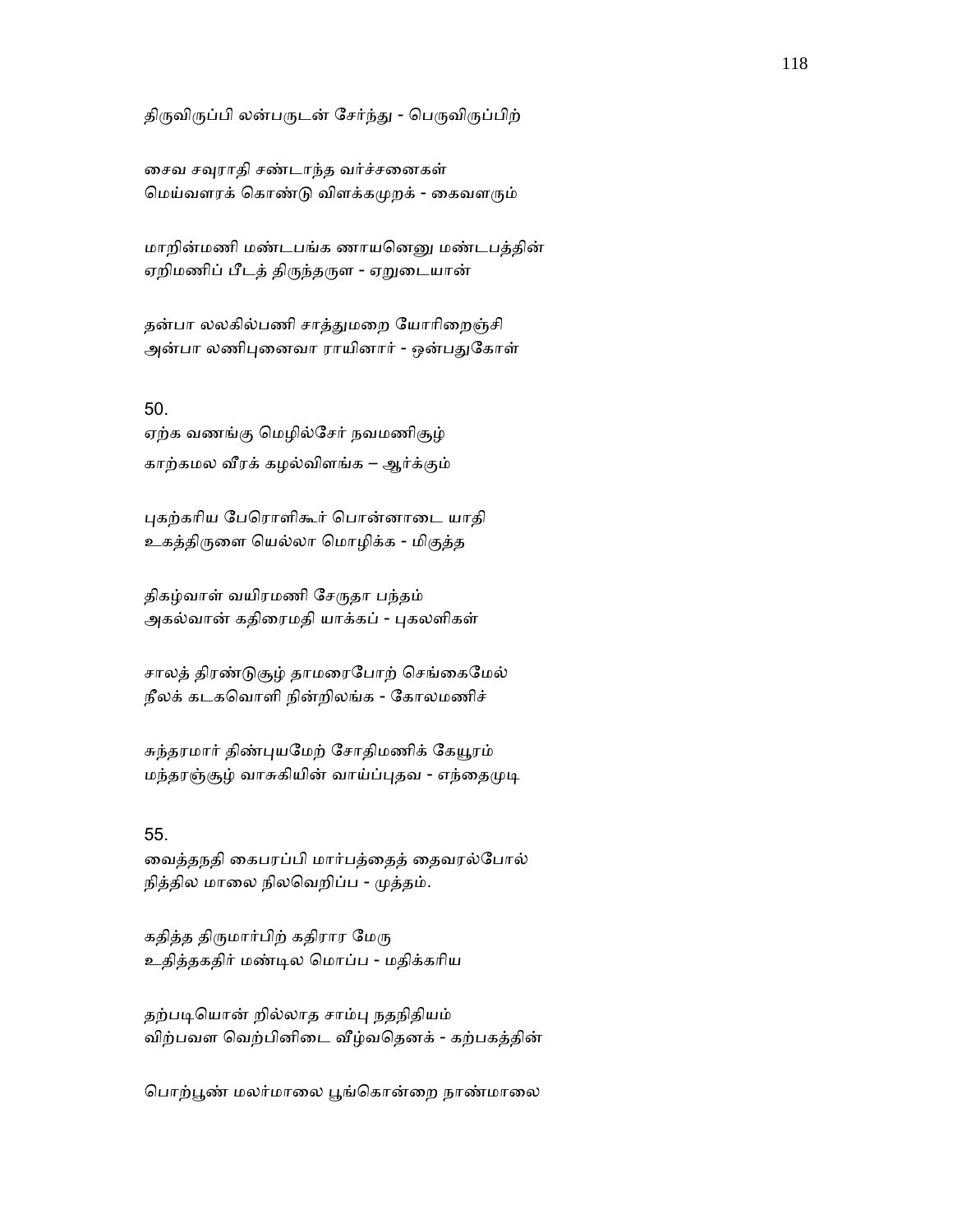சொற்பூ தரமார்பிற் றோற்றமெழக் - கற்பூரச்

சுண்ணம் பனிநீாிற் ேறாᾜம் பசுங்களபம் விண்ணும் புவியும் விடாயாற்ற - அண்ணலருட்

# 60.

கண்ட மரகதக் கோவை கடுவமைத்த ஒண்டொடி மெல்விரல்க ளொத்திலங்கத் - தண்டத்

துருகா தவரு முருகக் குழைகள் இருகாதின் மீதி லிலங்கக் - கருதினர்தம்

எண்ணிலாப் பாவ விருளகற்றும் வெண்ணீறு வெண்ணிலா நன்னுதலின் மேல்விளங்க - வண்ணப்

புதிய மணிமுடிமேற் பொற்பே ரொளியின் திதைலத் திᾞவாசிச் ேசைவ-உதயகிாி

வந்தெழுந்த செஞ்சுடர்மேற் கால்கொண்டு வானிட்ட இந்திரவில் போல வினிதிலங்கச்-சுந்தரத்துக்

# 65

கொப்பனைபோற் சாத்தியபின் னொப்பிலான் பேரருட்கு வைப்பனையான் தேவர் வரவருள-மெய்ப்பதிவாய்

நந்தி விரைவி னணுகிக் கடவுளர்கள் வந்துதொழக் காலம் வருகவெனச்-செந்திருமால்

வந்திறைஞ்சி நான்முகனும் வாசவனும் வானவரும் எந்தை யிவனிவனென் றேத்தெடுப்ப-ஐந்தொழிற்கும்

போக்காங் கலாதி மனாதி புலாதியுடன் வாக்காதி சத்தாதி வானாதி-தாக்கா

தடலே யுதவு மரனே பரனே உடலே யுயிரே யுணர்வே-நடமருவு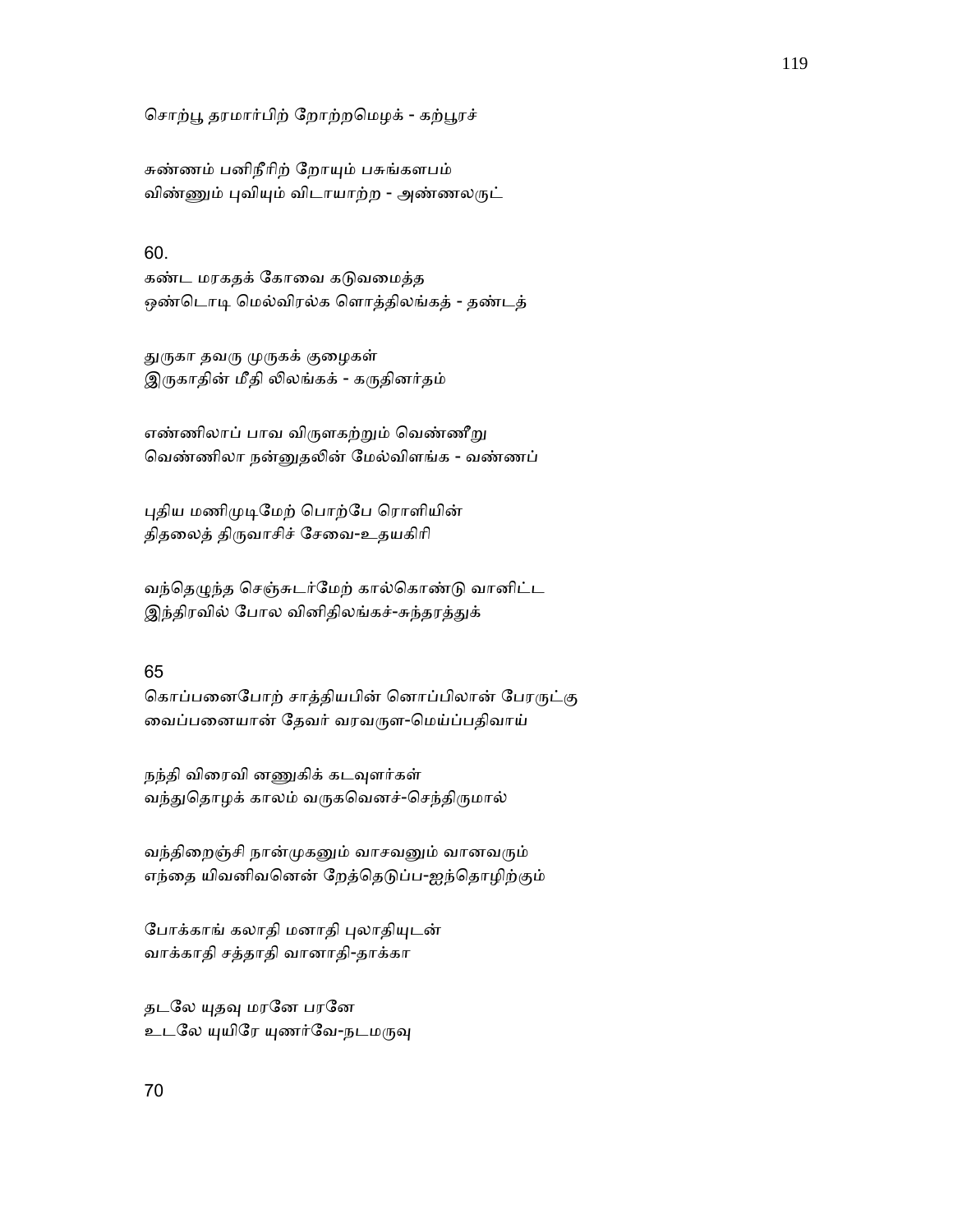ெதய்வச்சுடேர சிவானந்த ேபாகேம ைசவச் சலதி தᾞமᾙேத-ெமாய்வார்

மᾞவார் குழலாண் மகிழ்ேவ மᾐைரத் திருவால வாயுறையுந் தேவே-அருடா

எனவரிய தொண்ட ரிருமருங்குஞ் சூழ்ந்து மனமுருகி மெய்யுருகி வாழ்த்தக்-கனமருவு

தும்புருவு நாரதனுஞ் சுத்த விசைபாடக் ெகாம்பைனய மாதர் குனிப்பமிட-நம்பன்

புனித விமயமலைப் பொற்றொடியுந் தானும் இனிதி னிருந்தருளு மெல்லை-நனிகூர்

# 75.

பொருவி றிருவுலாப் போத முகிழ்த்தம் மᾞமலேரான் கூறிவணங்க-அᾞளால்

எழுந்து கனக வெழிற்கோ புரத்துச் செழுந்தண் டிருவாயில் சேர்ந்து-தொழுமடியார்

பல்லாண்ᾌ கூற விைமேயார் பரவமைற வல்லாரு மாதவரும் வாழ்த்தெடுப்பச்-சொல்லரிய

மாணிக்க ரச்சி வயக்குந் தமனியத்திற் பூணப் பதித்துப் பொலிதலாற்-காணரிய

பன்னிரண்டு கோடி பருதியரும் வந்துதித்த பொன்னசல நேர்தேர் புகுந்தருளி-நன்னெறியால்

# 80.

மிக்க திருநீற்று மெய்த்தொண்டர் வெள்ளவொளி புக்கதிருப் பாற்கடலே போல்விளங்க-அக்கடலில்

அம்பொற் கிரிமே லலைகளெனத் தேர்மீது ைபம்ெபாற் கவாி பணிமாற-அம்ᾗவிக்கண்

மூன்றுடையா னைச்சேர்ந்து முன்னைந்தன் மெய்க்களங்கம்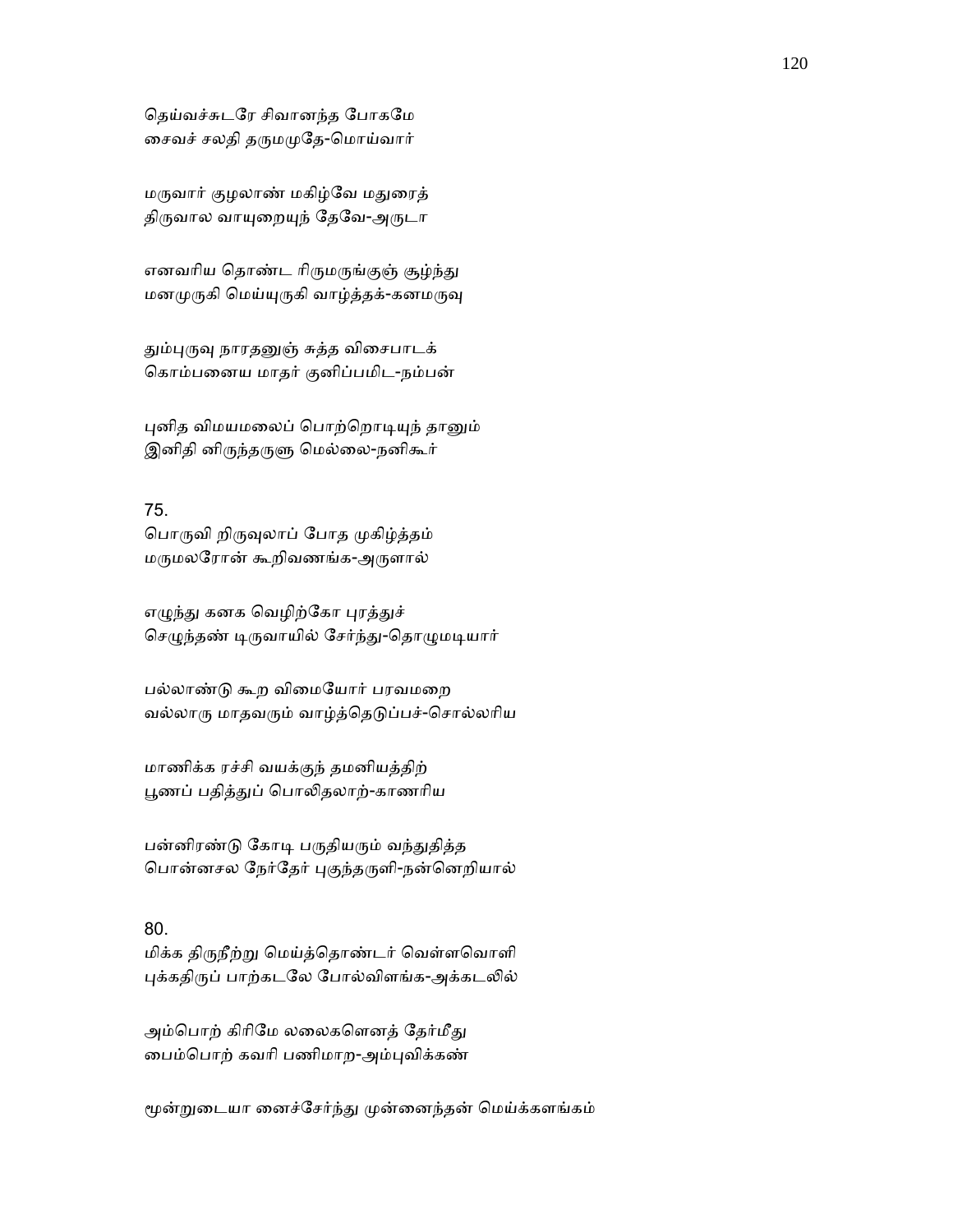கான்ெறாᾨகு ெதய்வக் கைலத்திங்கள் -ேபான்றணிந்த

நீல மணிவயங்கு நீள்காம்ᾗ பற்றியெவண் கோலமணி முத்துக் குடைவிளங்க- ஞாலங்கள்

முற்றுஞ் சுருதி முழுதுங் கருணையாற் ெபற்றமடக் கன்னிேதர் பின்ேபாதப்-பற்றியதன்

#### 85-

ெசய்ைக யழிந்தயேல ேசைவக் கயர்ேவார்தம் கைகடலையேறக் கண்பனிப்ப-வைகையெதிர்

ஏேடற்றித் ெதன்னவைன யீேடற்றி ெவஞ்சழ\*\*ணக் காடேற்ற மேறக் கழுவேற்றி-நீடேற்றம்

தானேற்ற புத்தன் றலையி லிடியேற்றும் கானேற்ற பாடற் கவுணியனும்-மேனாள்

நிைலகடந்த கற்ᾠணா னீண்ட கடலாழி அைலகடந்த நாᾫக் கரசும் - மலரைடந்த

புள்ளவாம் பொய்கையிடைப் புக்க முதலைவாய்ப் பிள்ளைவா வென்ற பெருமாளும் - தள்ளரிய

# 90.

ேபாதிநழற் ᾗத்தன் ெபான்னம் பலத்திட்ட வாதழித்த மாணிக்க வாசகனும் - மூதுணர்வால்

முந்தை வினைகண் முழுதுஞ் செழுமறைநூற் றந்தையிரு தாளுந் தடிந்தோனும் - எந்தைமகிழ்ந்

தாடுந் திருப்பெரும்பே ரம்பலம்பொன் மேய்ந்தருளைச் சூடுந் திருநீற்றுச் சோழனும் - நீடருளால்

விண்புகழச் சுந்தரர்தம் வெள்ளானை முன்செல்லத் திண்புரவி மேற்கொண்ட சேரலனும் - வண்புகலி

வேந்தரா லாருயிர்க்கூன் மெய்க்கூன் தவிர்ந்தருளே சேர்ந்துவாழ் நின்றசீர்த் தென்னவனும் - காந்துமனச்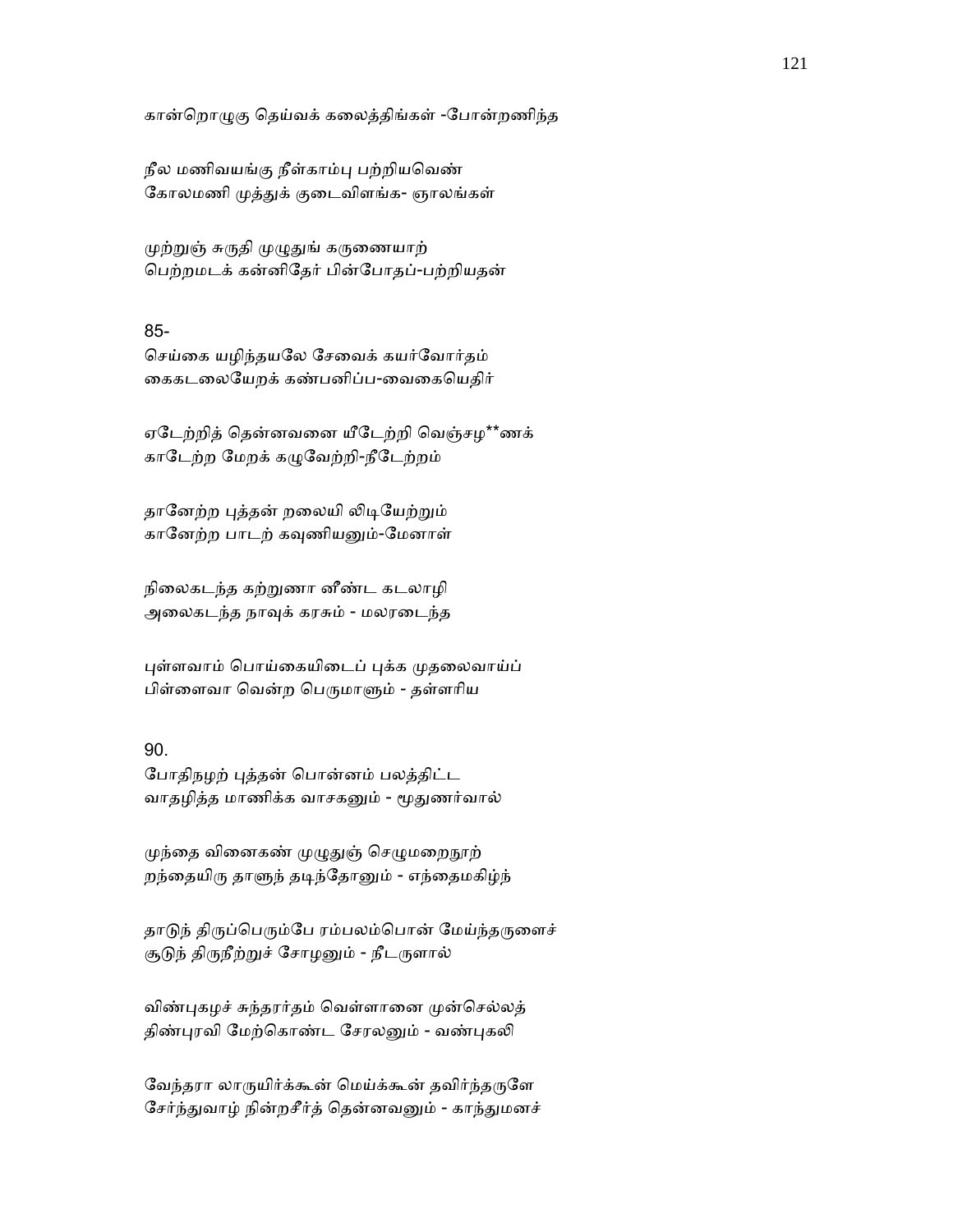95.

செற்றம் புனையமணர் தீத்தொழிலை மாய்த்தடர்த்துக் கொற்றம் புனைந்த குலச்சிறையும் - சொற்றகைய

இத்தகைய ரென்னு மிவர்முதலா வெண்ணிறந்த சுத்தநெறி நின்றமெய்த் தொண்டர்களும்-மெய்த்திறமை

கோலும் படையசுரர் கொற்றமெலா முற்றிமதம் காலுங் களிற்றுமுகக் கற்பகமும்-மேலோர்

குறைமீட்டு வெஞ்சூர் குடிமடியத் தேவர் சிறைமீட்ட வேற்றடக்கைத் தேவும்-பொறைகூர்

திருமகளு மாலுந் திருநெடுமா லுந்தி தருசதுர் வேத தரனும்--பருதியர்கள்

# 100.

பன்னிᾞவ ாீசர் பதிெனாᾞவ ெரண்வசுக்கள் மன்னு மிருவர் மருத்துவர்கள்-இன்னவரும்

இந்திரனு மற்றெவரு மீரொன் பதுகணமும் தந்தம வாகனங்க டாம்புகுத -அந்தர

துந்துபிக ளார்ப்பச் சுரரார்ப்பப் பூமாரி வந்து பொழிய மழைதுனிப்ப-நந்து

வளைகண் முரல மருடி வயிர்கள் கிைளக ெலாᾢகள் கிளர -அளவில்

முரச மதிர முழவு துடிகள் பரசு பதைல பணவம் - விரசு

# 105

வலம்ᾗாி ெயங்கு ᾙழங்க வயங்கு சலஞ்சல நின்று தழங்க - நலம்புரியும்

சின்னங்க ளார்ப்பச் செழுநான் மறைமுழுதும் முன்னெங்கும் பின்னெங்கு மொய்த்தொலிப்ப - இந்நிலமேல்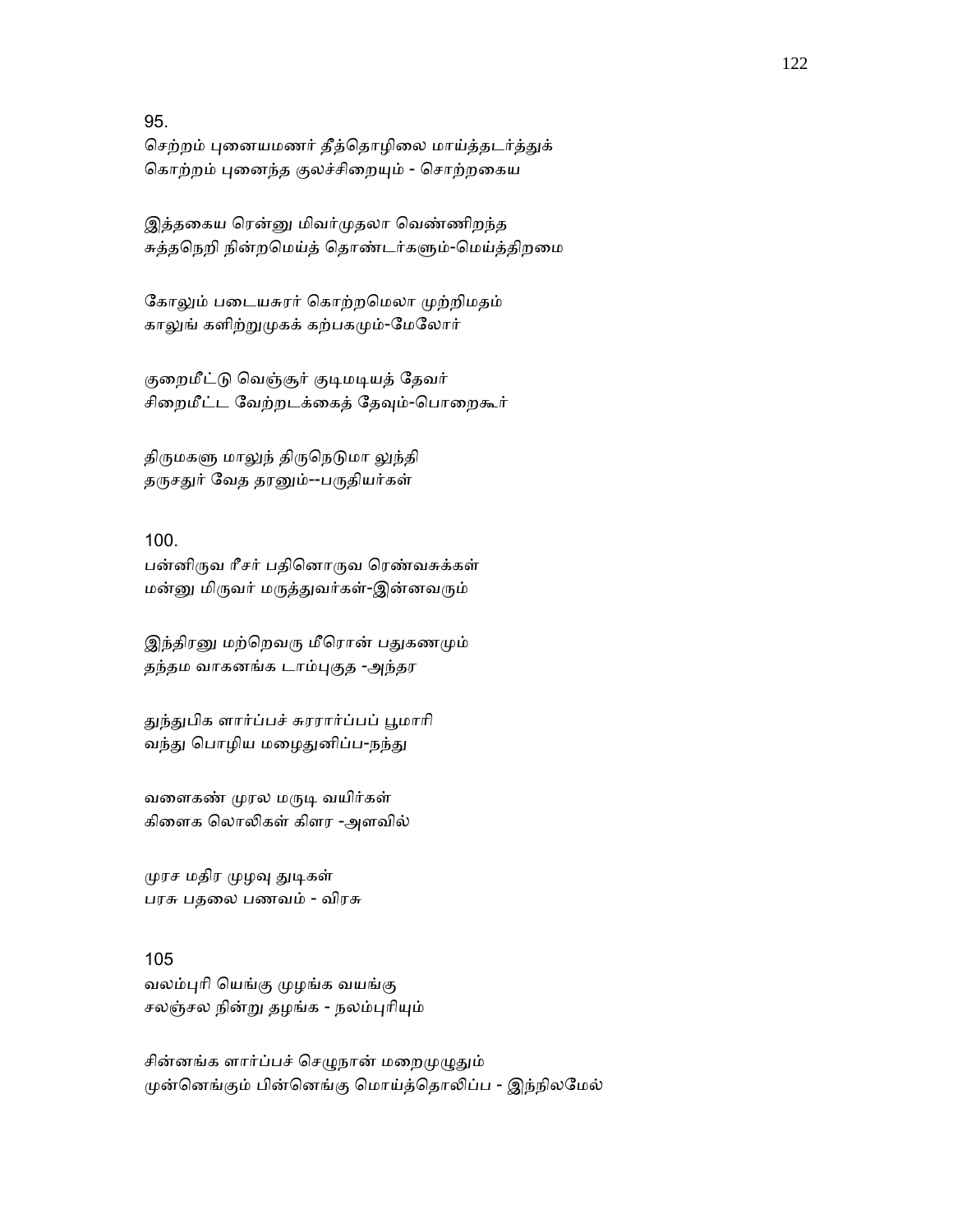மானிடருங் கின்னரரும் வானவரும் விஞ்சையரும் தானவருங் கூடித் தலைமயங்க - ஆன

படியுந் திசையும் பகிரண்ட கூட முடியு மயக்க முயக்கக் - கொடிகள்

இரவி கிரண ெமறியாத வண்ணம் விரவு விசும்பை விழுங்கத் - தரைமேல்

110 முதிரா முதல்வியுடன் முக்கட் பெருமான் மதுரா புரிவீதி வந்தான் - பதியிலாக்

குழாங்கள்.

கின்னரர்தங் கன்னியருங் கிஞ்சுவாய் விஞ்சையர்தம் கன்னியருங் கந்திருவக் கன்னியரும் - பொன்னடைந்த

விண்ணுலக மங்கையரும் வின்னொருங்கத் தண்ணனிகூர் மண்ᾎலக மங்ைகயᾞம் வந்தீண்ᾊ - எண்ணாிய

செல்வக் கனகநிலைச் செய்குன்றிற் பொன்வரைமேல் வல்லிக் கொடியின் வயங்குவார் - அல்லற்

பளிக்குநிலா முன்றின்மேற் பாலாழி முன்னம் அளிக்கு மரம்ைபயர்ேந ராவார் - விளிக்காிய

115. வீர மடவார் விமானத் தடைவதுபோல் பாரநிலைத் தேரிற் படருவார் - ஆர்வமுடன்

பற்றிய வோவம் பரன்பவனி பார்க்கவுயிர் ெபற்றெதன மாடம் ெபயர்குவார் - சுற்ᾠம்

விரிந்தமணி வீதி மிடைவா ரிறைதாள் பரிந்து புகழ்வார் பணிவார் - பிரிந்துமையாள்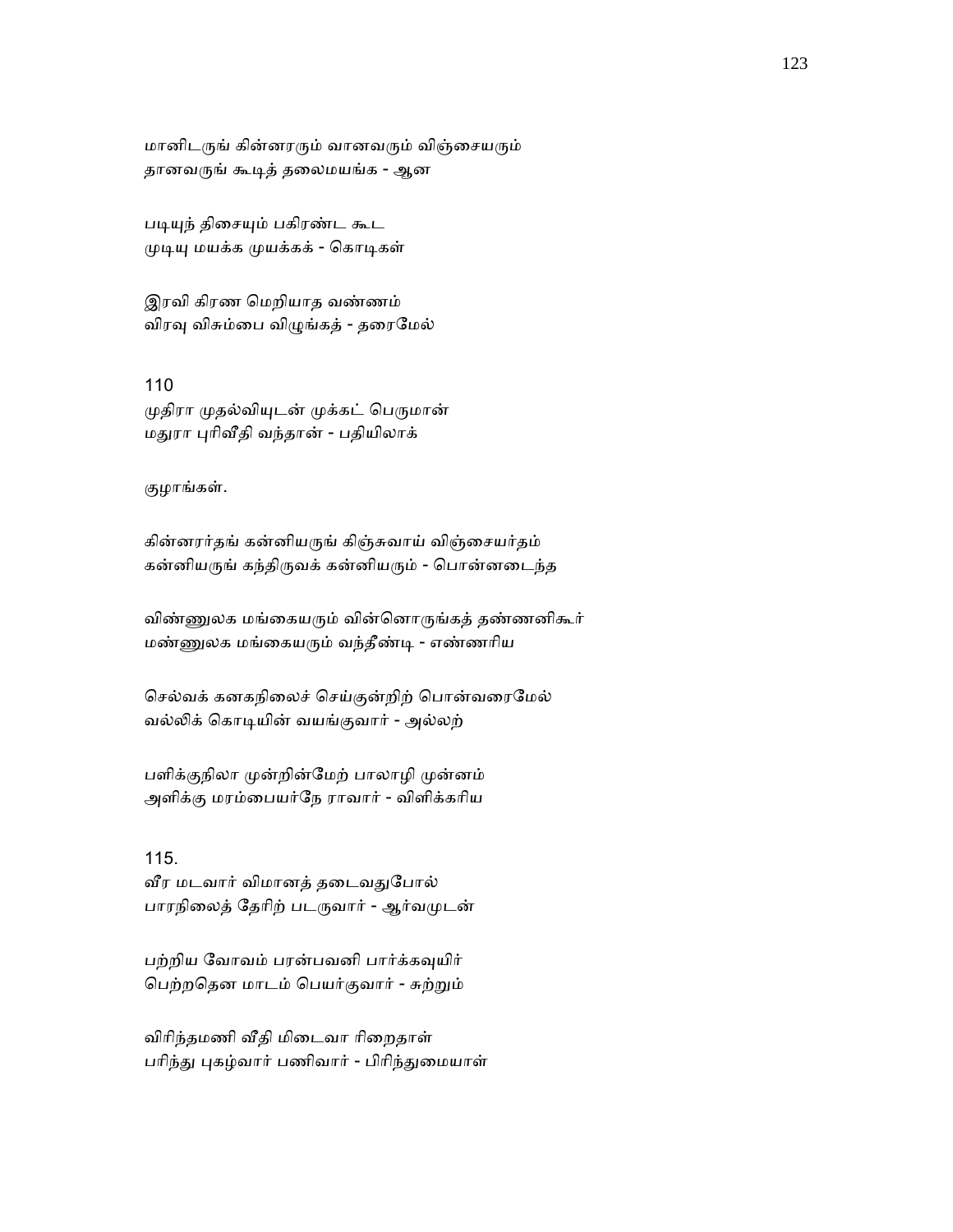மும்முலைகொண்டுற்பவிக்க முன்முனிந்தார் தோள்விரும்பி நம்முலைகள் விம்ம னகையென்பார் - செம்மை

விதம்பயின்ற வம்மடவாள் வேட்கையுற வேட்டார் இதம்புரிவா ரெங்கட்கு மென்பார் - பதஞ்சலிக்குச்

# 120.

சீர்க்கூத் தருள்வார் திருவுலா நாமதனன் போர்க்கூத்துக் காணப் புரிந்ததென்பார் - தார்க்கவிகைக்

குண்டோ தரற்குத்தா கம்பசிபோற் கொள்காதல் கண்ேடார்க்கு மீைக கடெனன்பார் - ெகாண்டபசிக்

கன்னக் குழியா றைழத்தா ரவற்ெகமக்கும் இன்னற் றுயரொழிப்பா ரின்றென்பார் - முன்னோன்

திருமுறுவல் போற்றுவார் செய்ய முறுவல் தருநிலவா லுள்ளந் தளர்வார் - முருகு

செறியுந் திருமார்பஞ் சேவிப்பார் கொங்கைக் குறிகண்டு நாணமால் கொள்வார் - அறிவுடையாற்

# 125.

கெங்க டுகிலு மெழிற்றொடியும் வேண்டிற்றோ தங்கநறு மாலை தரவென்பார் - கங்கை

மருவார் மலரமுதால் வாசவனார் பேணும் திருவால வாயுறையுந் தேவற் - கிருகண்ணீர்

மஞ்சனேமா ெவங்ைக வைளபள்ளித் தாமேமா நெஞ்சமமு தோவென்று நின்றுரைப்பார் - அஞ்சாமற்

ெசல்வார் நைகப்பார் திைகப்பார் மதனெனைமக் கொல்வான் வருமென்று கூறுவார் - சொல்வார்போல்

நிற்பார்தஞ் சேடியர்பா னித்தற் குரைக்குமொழி கற்பார் மறப்பார் கலங்குவார் - அற்ᾗதமாம்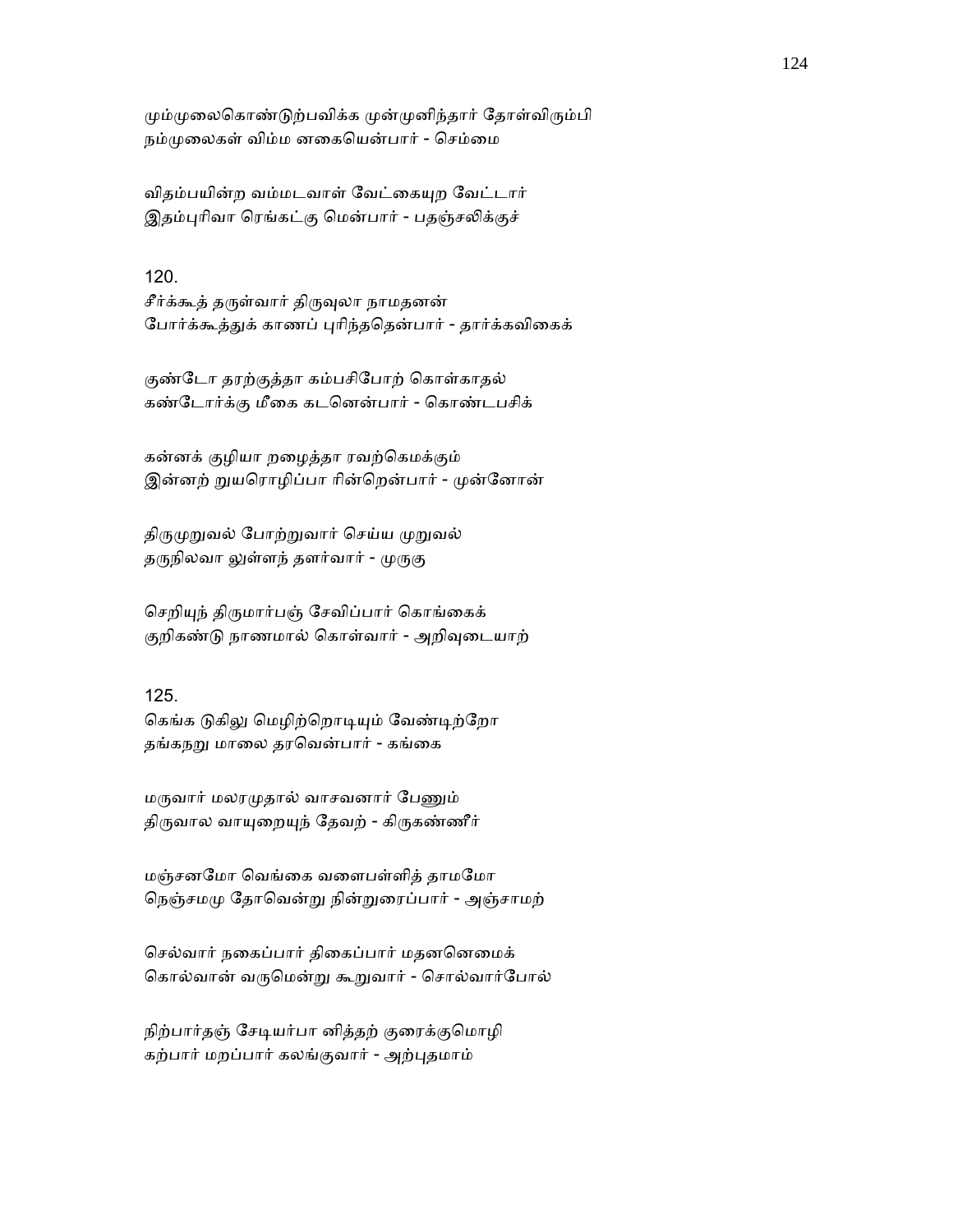130.

மாணிக்க வல்லி மணவாளற் கியாங்கொடுக்கும் காணிக்கை யோநங் கலனென்பார் - நாணமுறச்

சாத்துந் துகிலிழப்பார் தம்மானம் வின்மாரன் கோத்த மலர்மறைப்பக் கூசுவார் - பாத்து

விதமருவு மாத ரவர்நிற்க வேளுக் குதவவரு பேதை யொருத்தி - மதனூல்

பேதை.

படியாத பூவை படராத வல்லி வடியா மதுமலரா மாலை - கடியாரப்

பூவாத சூதம் புனையாத மாணிக்கம் கூவாத ெசல்வக் குயிற்பின்ைன - ேமவிக்

# 135.

கவடுபடா வஞ்சி கலைமலயத் தென்றற் சுவடுபடாக் கன்னிநறுஞ் சோலை - கவினத்

தெளியுந் தெளியாத செய்கையுந் தாங்கித் தளருங் குதலைமொழித் தத்தை-ஒளிகள்

நிறையா விளந்திங்க ணீருடன்பால் பேதித் தறியாத பேடையிள வன்னம்- இறுதிநாள்

துற்ற பருதியர்தந் தோற்றத்து முன்னாக உற்ற வᾞணத் ᾐதயம்ேபாற்-பற்றிய

வான்றா ரணிமுழுதும் வந்தழிக்குந் தம்பெருமை தோன்றாமற் றோன்றுந் துணைநகிலாள்-ஆன்ற

### 140

விடையா னுடையான் விளங்கு மழுவாட் பைடயா னிᾞகமல பாதம்-அைடயாமற்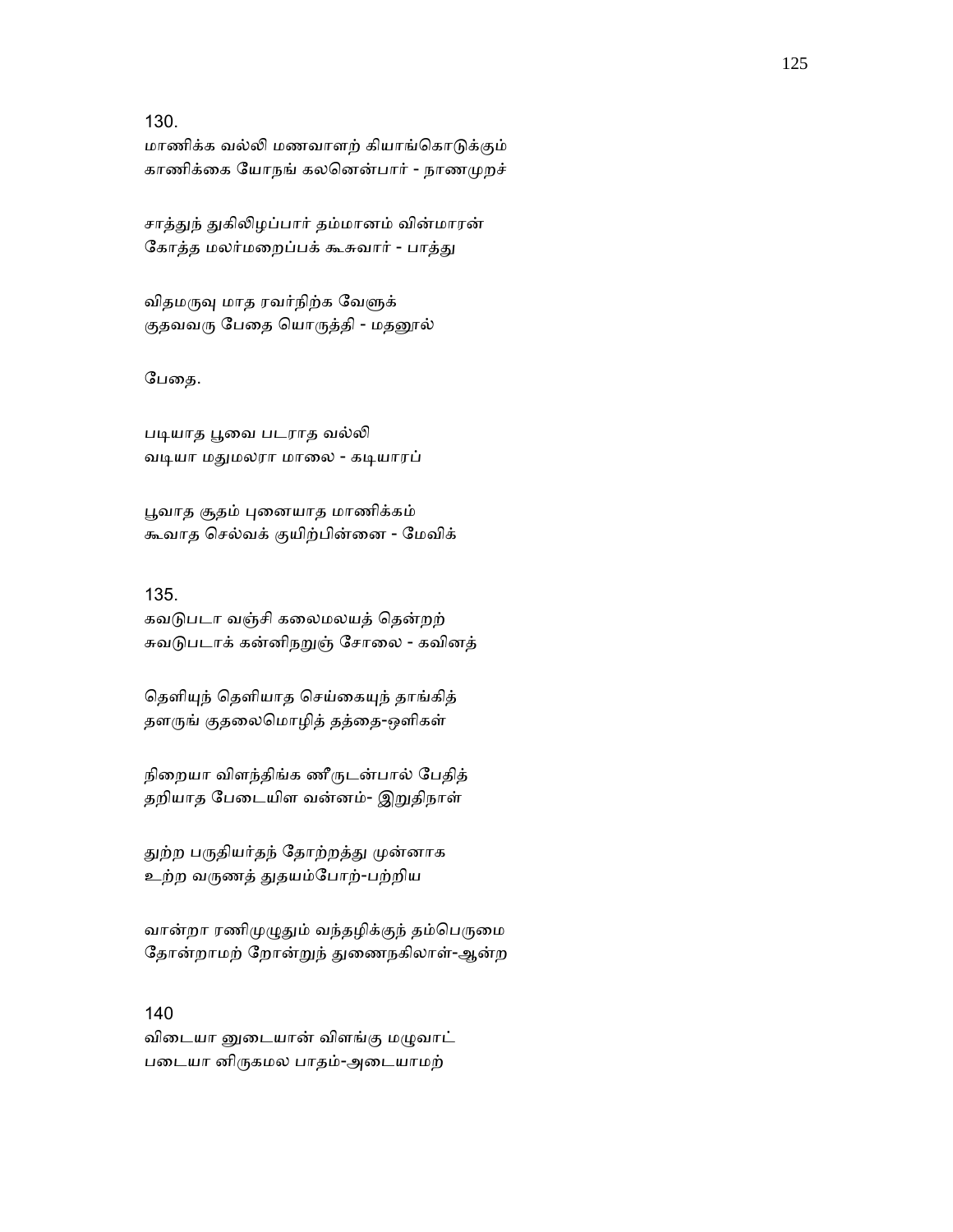பொய்வாழ் வடைந்தோர் புலன்கள்போ லொன்றோடொன் ெறாவ்வா தைலகின்ற ேவாதியான்\* -பவ்வத்

ᾐலக மயக்க ெமாழிந்ேதார் மனம்ேபாற் கலகஞ் சிறிதறியாக் கண்ணாள்-உலᾫமதிற்

செற்றார் புரமெரித்த தெய்வங்க ணாயகற்குக் கற்றார் புகள்மதுரைக் கண்ணுதற்கு-வெற்றி

மᾞவார் ெதாைடத்ெதன்னன் மாᾙத் தளக்கும் திருவாயின் மாதருடன் சேர்ந்து-பொருவிலா

# 145

நித்திலத்தின் கூட்ட நிைறயக் ெகாணர்ந்ேதகி வித்துருமக் காற்பந்தர் வீதிக்கண்-முத்தினத்தாற்

சிற்றி லிழைத்துச் சிறுசோறம் முத்தத்தாற் சற்று முணராள் சமைத்தனள்போற்-பற்றிவரும்

கிள்ளைக்குந் நாயர் கிளைக்குந்தன் கைப்பாவைப் பிள்ளைக்கு மூட்டுகின்ற பெற்றியான்-புள்ளினத்துள்

அற்புதமாம் பூவைக் கதன்வார்த்தை தான்மகிழ்ந்து கற்பதுபோற் றன்வார்த்தை கற்பிப்பாள்-மற்றொருநாள்

மாதவிப் பந்தர் மᾞங்ேகதன் ைகத்தாயர் போத வுடன்றானும் போயிருந்து-காதலருட்

## 150

பெண்களிக்க வாரி யழைத்ததுவும்-மண்களிக்க உக்கிரனார் தோன்றியது முக்கிரற்கு வேல்வளைசெண்

டக்கணிவோ னல்கி யகன்றதுவும்-மைக்கடன்மேல் மிக்கவயில் தொட்டதுவும் விண்ணோர் பிரான்முடியைத்

தக்க வளையாற் றகர்த்ததுவும்-அக்கனகத் திண்மை வடகிரியிற் சேலிட் டதுமறைநூல்

உண்மை முனிவர்க் குணர்த்தியதும்-வண்மையால்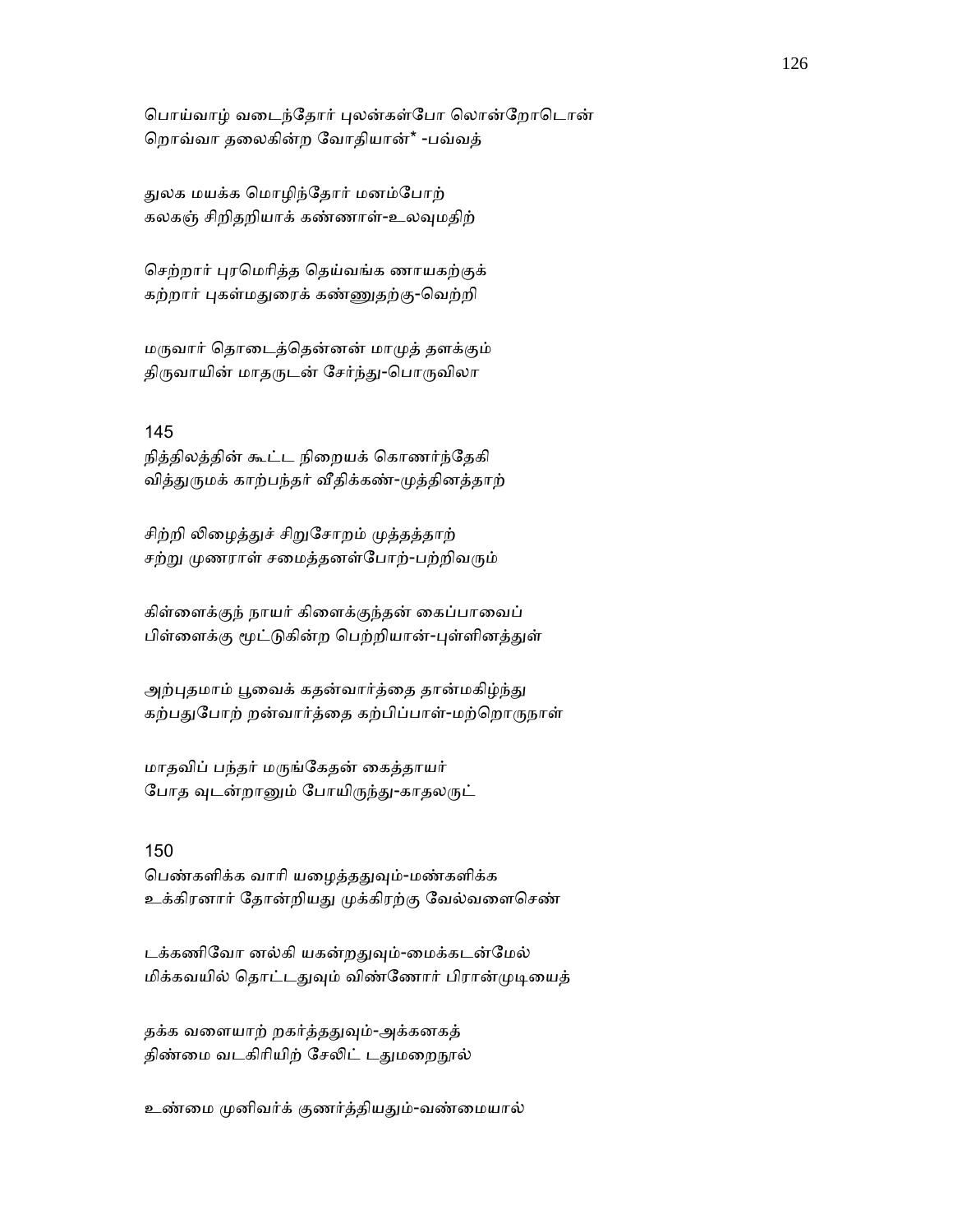தத்தையினஞ் சாற்றவயல் சார்பூ வைகளிருந்து முத்திதருஞ் சொற்பொழிந்த முப்புலவோர்-சுத்தத்

155.

திருப்பதிகத் தோசை செவியூடு தேக்க விருப்பமுடன் கேட்டிருக்கும் வேலை - நிருத்தன்

சரத னிமலன் சதானந்தன் மாறா விரதன் வடேமᾞ ெவற்பன் - வரதன்

அறவ னமல னருளாளன் வைகைத் துறைவ னபிடேகச் சொக்கன் - நிறைவீதி

வந்தா னெனச்சின்னம் வாழ்த்தெடுப்பத் தாயாருடன் செந்தா மரைசேப்பச் சென்றடைந்து - சிந்தைமகிழ்ந்

தன்ைனயைரக் கண்ᾌ மயலார் தைமக்கண்ᾌம் முன்ன ரிருகை முகிழ்த்திறைஞ்சி - அன்னமே

## 160.

பூவையே மானே புனமயிலே பூங்கிளியே பாவையே யிங்கிவரைப் பார்த்திடீர் - மேவுமான்

கன்றுமொரு பாற்கிளியுங் காதலித்தார் நம்முடனே ெயான்றிவிைள யாடற் ெகாᾞப்பட்ேடா - அன்றிᾜநம்

சிற்றில்வாய் வந்தார் சிறுசோ றுகந்தோயாம் கற்ற கழங்காடல் கற்கேவா - ெசாற்றைகய

அண்ணல் கருத்தை யறையுமென வன்னையர்கேட் டுண்ணெகிழப் புல்லி யுரைசெய்வார் - எண்ணெண்

திருவிளையாட் டண்ணனீ செய்விளையா டற்கு வருவரெனச் சொன்னால் வழக்கோ - அருமறைநூல்

## 165.

வல்ல முனிவோர் மகத்தவியுங் கொள்ளார்நின் சில்லடிசிற் காவின்று சேர்வரோ - நல்லபணி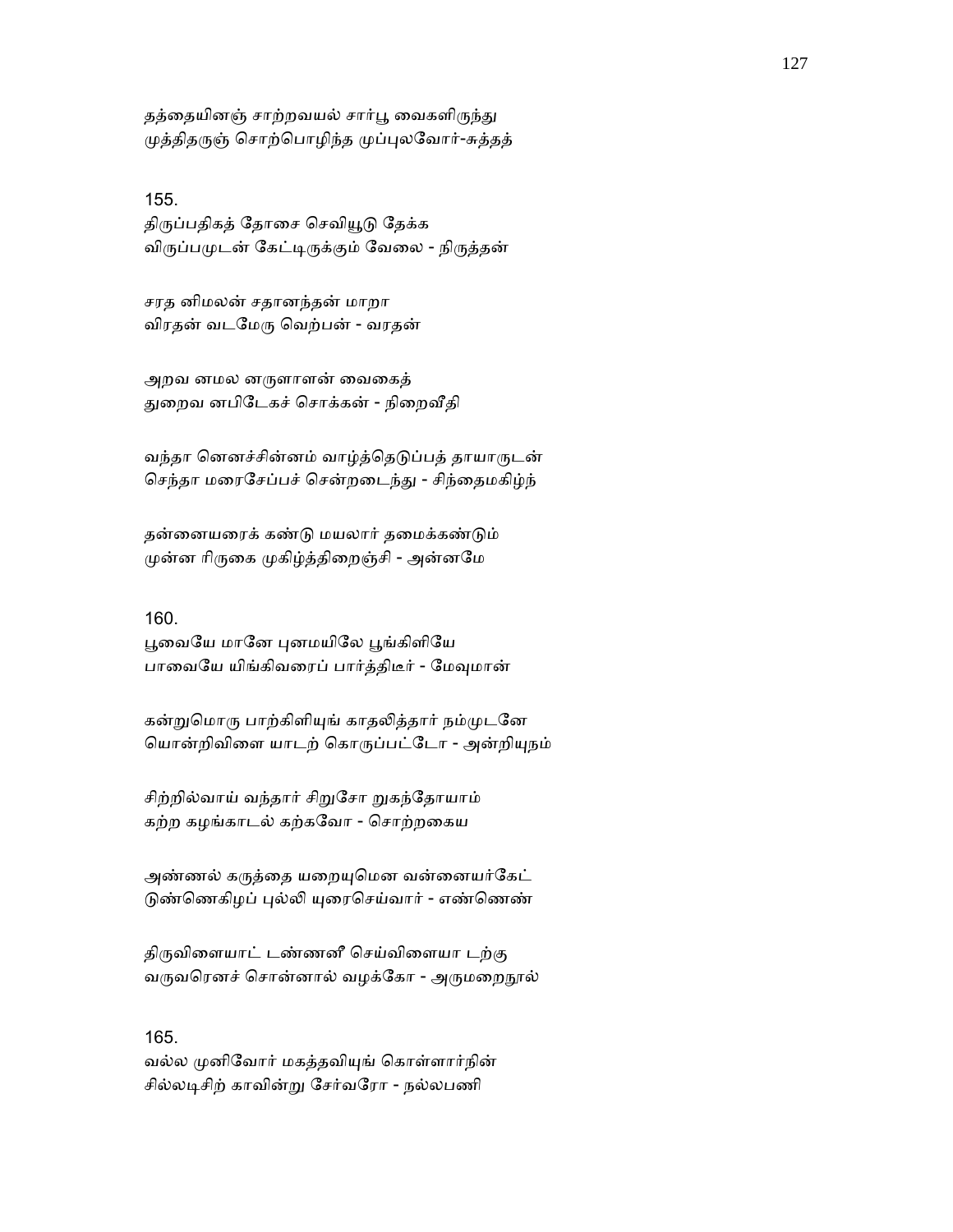நிற்கெவள்ளி மன்றாᾌ நித்தர் கழங்காடல் கற்கவந் தாரென்றுரைத்தல் கற்பாமோ - அற்புதமென்

றிந்த மொழியுரைக்குந் தாயர்க் கிவரிங்கு வந்ததுதா னேதென்று மான்வினவப் - பைந்தொடியே

எல்லா வுயிருமகிழ்ந் தீடேற வைந்தொழிலும் வல்லா னுலாவந்த வாறென்னச் - சொல்லுதலும்

நீரேற்ற செய்யசடை நித்த னுறையுமணித் தேரேற்று மென்னையெனச் சென்றுரைத்துக் - காரேற்ற

170. கண்ணீர் வழிந்திழியக் காமந் தைலப்பட்ேடார் உண்ணீர்ைம ேபால ᾫளந்தளர்ந்தாள் - ெபண்ணீர்ைம

இப்படியுண் டோவென்று தாய ரியம்புதலும் ைகப்பணிலந் தன்ைனக் கழற்றிவிᾌத் - ெதாப்பைனெசய்

ெபான்னணியிற் சில்லணிகள் ேபாக்கிப் ெபாழிநீரால் தன்னயனந் தீட்டஞ் சனமொழித்து - மின்னனையாள்

பேரிளம்பெண் ணீதிதனைப் பேதைப் பருவத்தே யாᾞ மதிசயிப்ப ெவய்தினன்ேபால் - ஓர்வின்றி

நிற்பதனைக் கைத்தாயர் நேர்கண் டெடுத்தணைத்துப் பொற்புவளர் மாளிகையிற் போய்ப்புகுந்தார் - மற்றொருத்தி

பெதும்பை.

175. பேதைப் பருவம் பிரிந்து பெதும்பையெனும் காதற் பருவத்துக் காட்சியாள் - மேதக

முற்றாத வல்லி முளரி முகிழிரண்டு ெபற்றா ெலனவழியாப் ேபᾞலகம் - ெசற்றழிக்க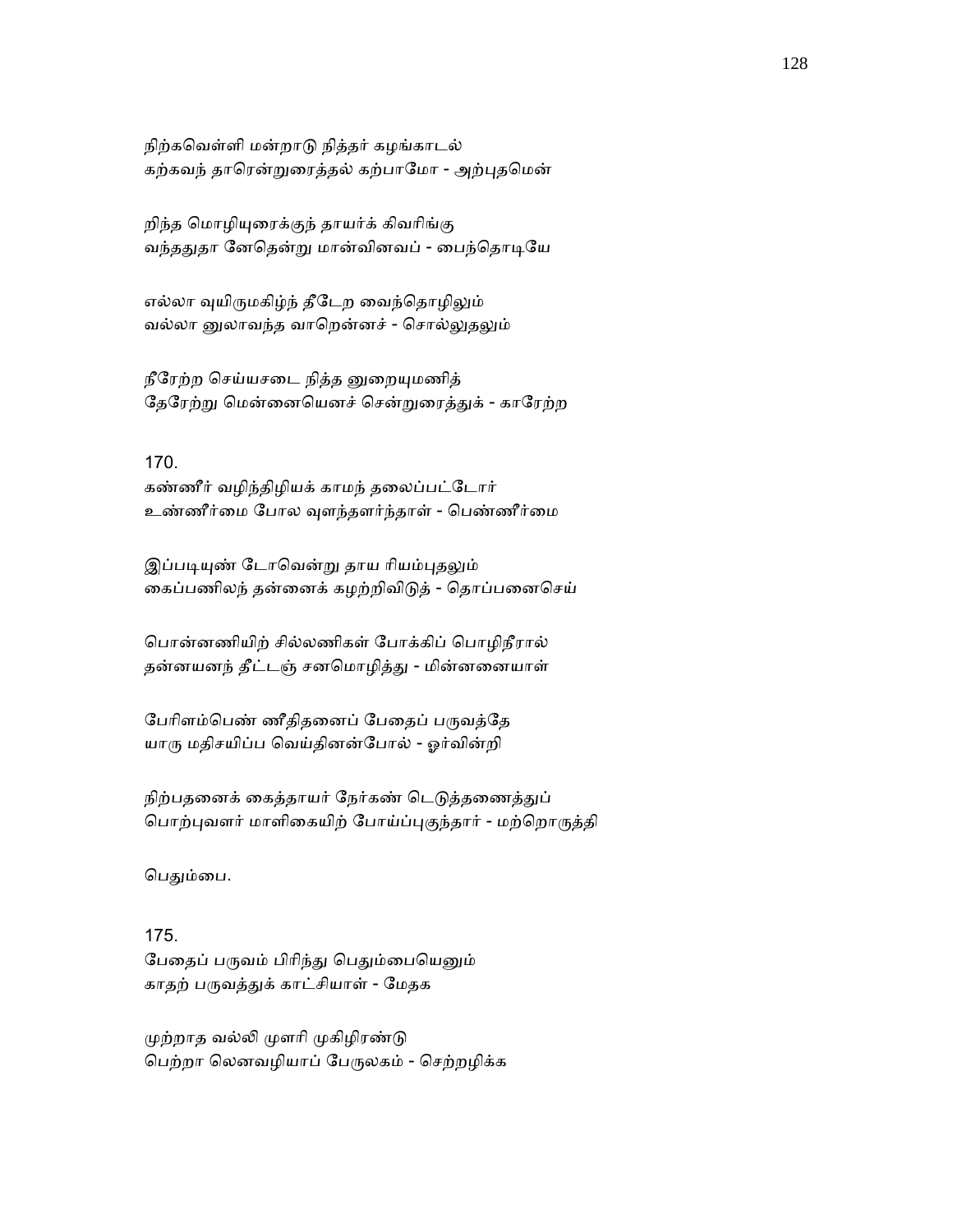வேண்டிப் பிறக்குமெழில் வெள்ளத் துடன்வடவை மூண்டிங் கிரண்டாய் முகிழ்த்ததென - மாண்டவத்தோர்

கைமுகிழ்க்க வெங்காலன் கண்முகிழ்க்கக் காமுகர்தம் மெய்முகிழ்க்க மேன்முகிழ்க்கு மென்னகிலாள் - தண்மை

விளைக்குந் தவமடைந்தோர் வெவ்வினைபோ னாளும் இளைக்கவடிக் கொண்ட விடையான் - விளைத்த

### 180.

அளவிலᾞம் பாலாழி யாலால ெமன்னக் களவு பிறந்துடைய கண்ணாள் - அனிகள்

கடியாத தார்முடிக்க்க் காமன் றனக்கு முடியாத வெல்லா முடிக்கப் - படிமுழுதும்

கூடி முடிக்குங் கொடியவிருள் போலமுடிக் கூடி முடிக்குங் குழலினாள் - நீடிவளர்

முல்லையரும் புக்கும் முருந்துக்கும் பேரொளிகள் இல்லையென வீறு மிளநகையாள் - தொல்லுலகில்

மின்னுக் கொருவடிவ மேன்மேல் வளர்ந்தேறல் என்னப் பொலிந்துவளர் வெய்தினாள் - பன்னும்

### 185.

மலர்ச்சயன நீங்கி வரᾫதய காலத் தலர்க்கை குவித்தோ ரணங்கு - கொலைக்கிங்

கிடம்பார்த்த கண்ணா யெழுகடலாந் தெய்வத் தடம்பார்க்க வாவென்று சாற்ற - விடம்புறர்த்த

செங்கட் கருங்கூந்தற் சேடியர் கோடியர் அங்கட் புடைமிடைய வாயிழையும் - எங்கும்

மᾞᾫதᾫ ேசாைல வளர்ᾫ கிளரத் திருமருவு வாவி செறிய - அருகொருத்தி

மின்னே யமிர்த விளைவே செழுங்கமலப்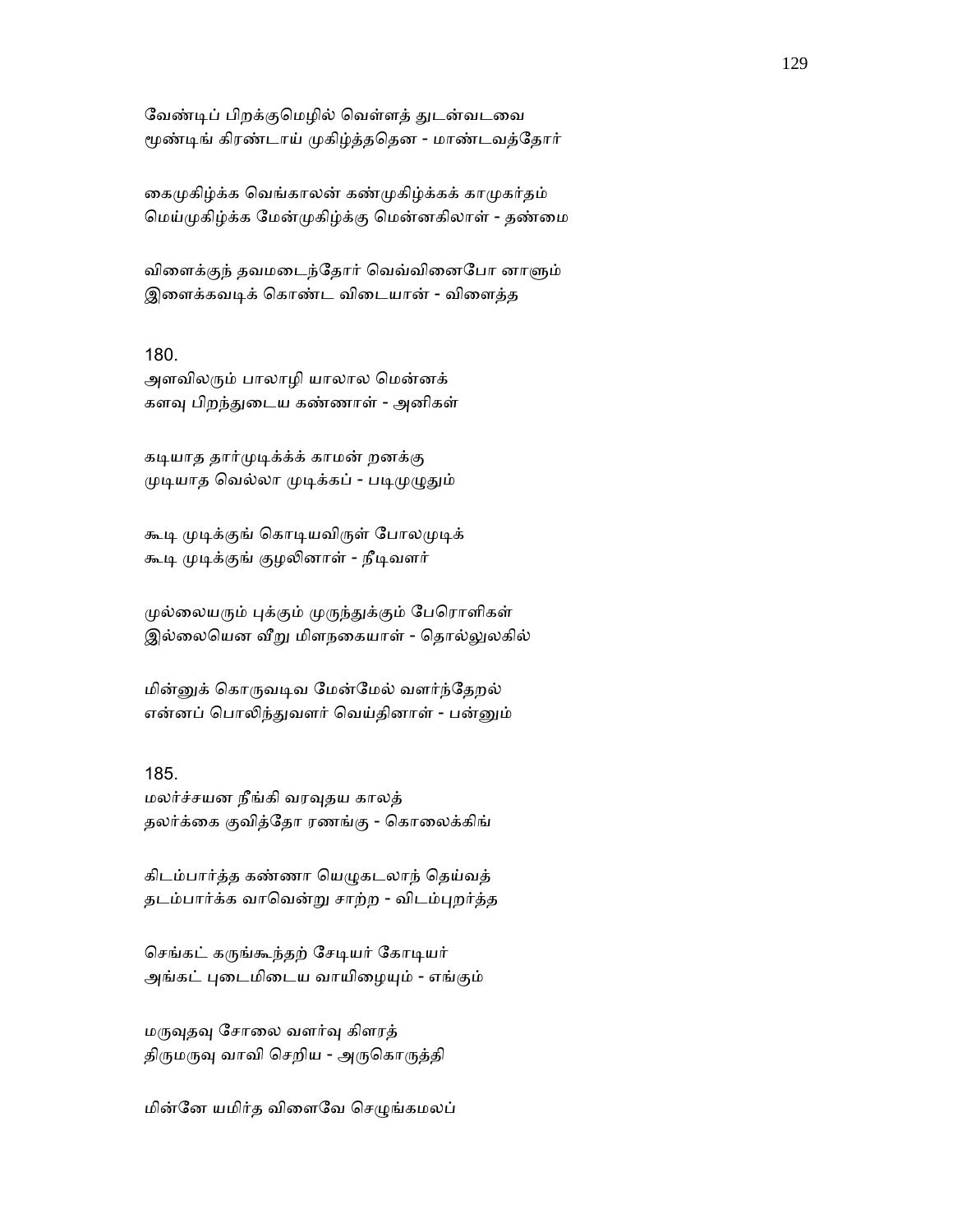ெபான்ேனயிப் ெபாய்ைகதைனப் ேபாற்றிடாய் - பன்ᾔம்

#### 190.

பரன்றன் பவனிெதாᾨம் பாைவயர்க்குட் காதல் அரும்பும் பருவத் தவர்போல் - திருந்து

வலம்ᾗாி ேயறி மகிழ்ந்தர சன்னம் கலந்து பணிலங் கலிப்ப - நலங்கோள்

அளித்து வரவெதி ரன்னத்தோ டேகிக் களிக்கு மிளம்பேடை காணாய் - தளிர்த்து

விரிந்தசடை யண்ணலுலா மேவுமவ ருள்ளம் புரிந்து நெகிழ்வது போலத் - தெரிந்த

இரவிச் சுடர்கண் டிதழவிழ்ந்து சேந்த பருவக் கமலமுகை பாராய் - அருமறைதேர்

# 195.

மாக விமான மᾐரா ᾗேரசன்றன் ஆக முறவெண்ணு மன்னவர்போல் - நாகத்

தடர்ந்ᾐ படர்வா னணிெமன் பவளம் நுடங்குகொடி நோக்கி னோக்காய் - தடங்கடல்கள்

வந்தைடந்த வாவி மகிழ்ந்தாடா ெயன்றியம்பப் புந்திபெரு நாணமுறப் புன்மூரல் - தந்தருகு

நேசச் செவிலியர்க ணீராட்ட நீராடி ஓசைக் கடலொன் றுதவுதிருக் - கூச

எழுகட றந்த விளந்திரு வென்னத் தொழுது மகளிர் துதிப்பச் - செழுமைக்

# 200.

கரையிற் சுரபுன்னைக் காவினிடை மேவி விரைமெய்த் தவிசின் விளங்கப் - புரைதீர்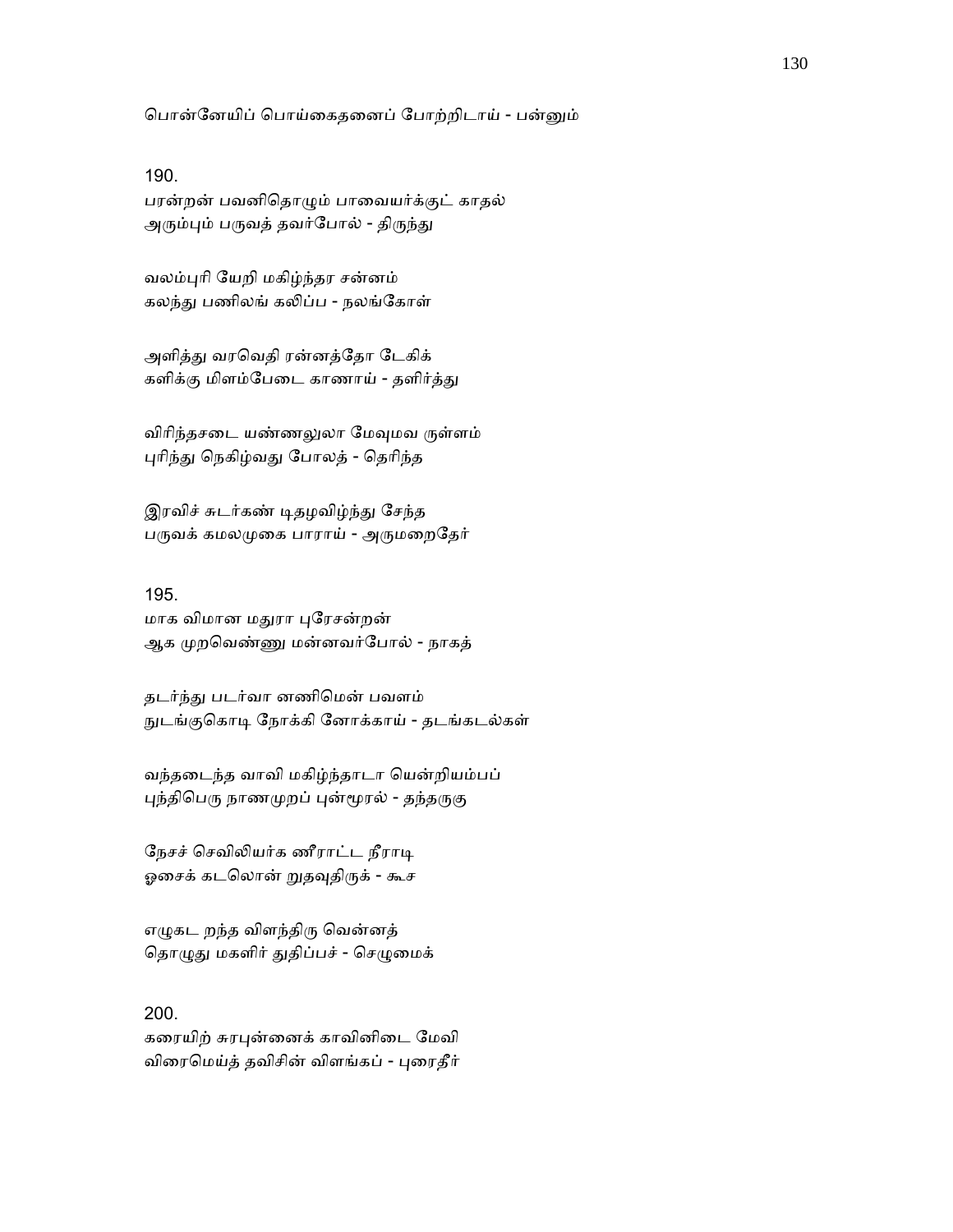கலனணிந்து நன்னீற்றுக் காப்பு மணிந்து மலர்வதனக் கைத்தாயர் வாழ்த்தும் - பொலனிழைமுன்

ஆதி திருவிளை யாடலிவ் வாவிநலம் ஓதுமவள் பின்னு முரைக்கின்றாள் - பூதலங்கள்

வாழிபெற மாணிக்கம் விற்றுது\*வு மாகமுகில் ஆழி பருக வருளியதும் - சூழுமியற்

கோநகரை நான்மாடக் கூடலென வைத்ததுவும் மானநெறிச் சித்தரென வந்ததுவும் - மீனவன்றன்

### 205.

கன்னலணி கல்லானை வாங்கியதுங் காரமணர் துன்னுமத யானை துணித்ததுவும் - உன்னரிய

ஓர்விருத்த வால குமாரனுரு வுற்றதுவும் ஆர்முடித்தோன் கான்மாறி யாடியதும் - பாரித்

துரைத்தா னவளை யுகந்தருளிச் செந்தா மைரததான மாதிᾤயர் மாᾐம் - உைரத்தவற்ᾠப்

பூணுங் கருத்தும் புனிதன் றிருவுலாக் காணும் பெருவிருப்புங் கைக்கொண்டாள் - சேணடைந்து

தோற்றும் பொழிலூடு துய்யசீ தேவியினும் ஏற்றம் புனைவா ளிருந்திடலும் - நீற்றுக்

210. கவச னுமையாள் கணவ னிடபத் ᾐவசன் கடம்பவனச் ெசாக்கன் - தவள

மதவா ரணமீᾐ வந்தா ெனனவற் ᾗதவா ரணᾙரசம் ெபாங்க - இதயநிகர்

பாங்கியர்முன் செல்லப் பதறியுடன் பின்சென்று தாங்கரிய பேருவகை தானெய்தி - நீங்காத

மல்லற் கருணை மலையாண் முலைத்தடங்கள்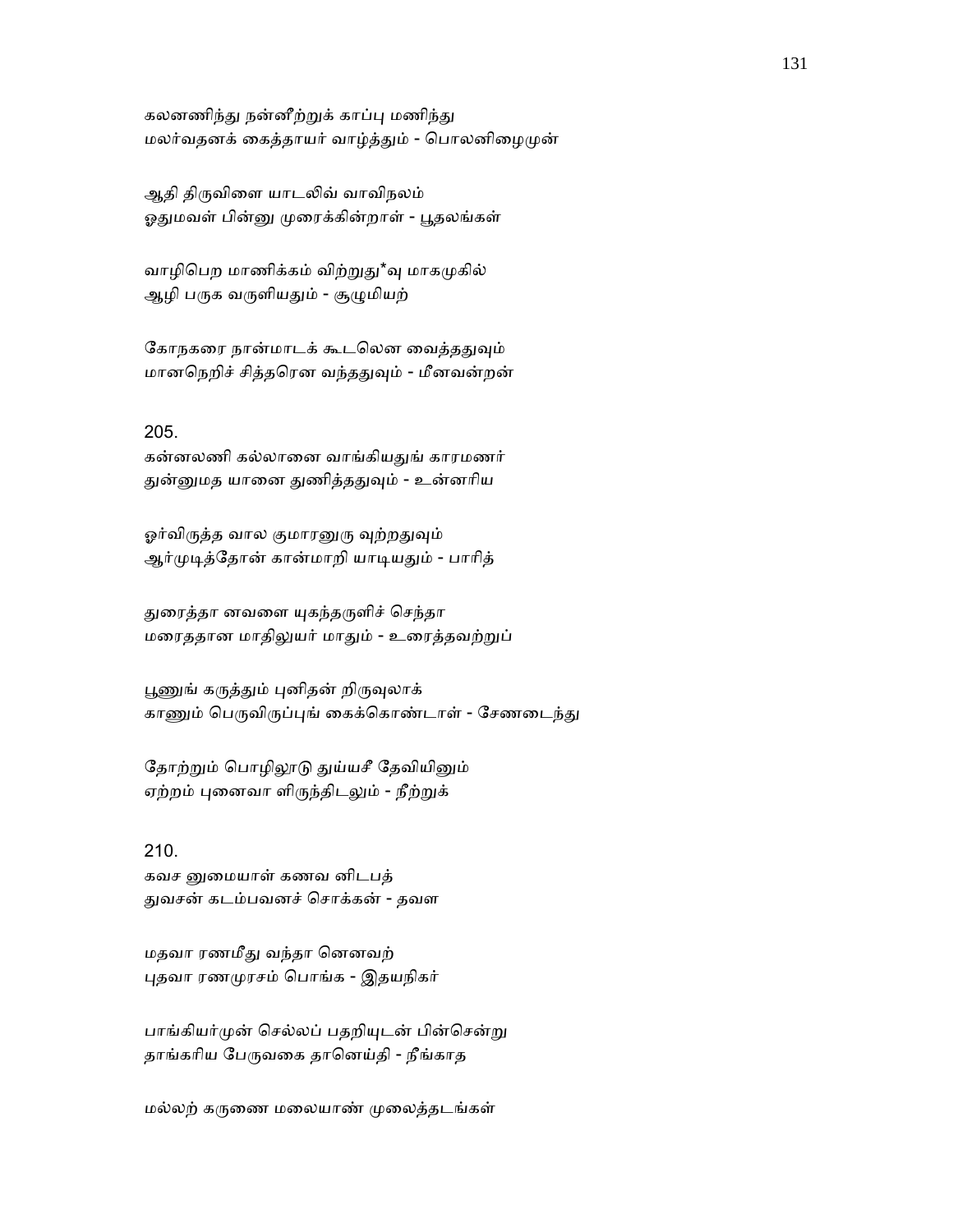புல்லக் குழைந்த புயத்தாளைத் - தொல்லைமறை

கூறா தரமடந்ைத ெகாங்ைகக் குறிெயன்ᾠம் மாறா தழெகறிக்கு மார்பாைன - ேவறின்றித்

# 215.

தோற்றுமிகு தாளானைத் தொல்லைக் கொடும்பாசம் மாற்றுந் திருவால வாயானை - ஏற்றமுறப்

பார்த்தாள் பணிந்தாள் பறிேபாந் தனிெநஞ்சம் காத்தாடன் னாணங் கடைபிடித்தாள் - வேர்த்தாண்முன்

காணாத காட்சியாற் கண்ᾎக்குஞ் சிந்ைதக்கும் பேணாத நல்விருந்து பேணினாள் - நாணயந்து

விண்டலருஞ் செம்முகையின் மேவு முருகென்னக் கண்டறியாக் காமᾙங் ைககலப்பக் - ெகண்ைடவிழி

பாராத பார்வை படைப்ப மனத்துக்கும் வாரா மகிழ்ச்சிᾜம் வந்ெதய்த - ஓராமல்

## 220.

நின்றதோர் முன்னை நிறையுங் கரையழிந்து சென்றதோ வென்னென்று செப்புகேன் - ஒன்றிமால்

ஆளுந் தனிநெஞ்சத் தாதரவா லானனமும் தோளுந் தனமுஞ் சுரிகுழலும் - வேளைப்

பொரவழைத்தல் போலப் பொலிந்தாலும் வேளும் விைரமலர்ப் பாணம் விᾌேர - பரவிநாம்

கட்டிய காஞ்சியின் கட்டுவிடச் செங்கைமேல் இட்ட வளையி னினமுரியக் - கிட்டா

உருவமிகப் பேதித் தொளிபடைத்து மற்றைப் பருவ மெனப்புளகம் பாரித் - தொருவாத

# 225.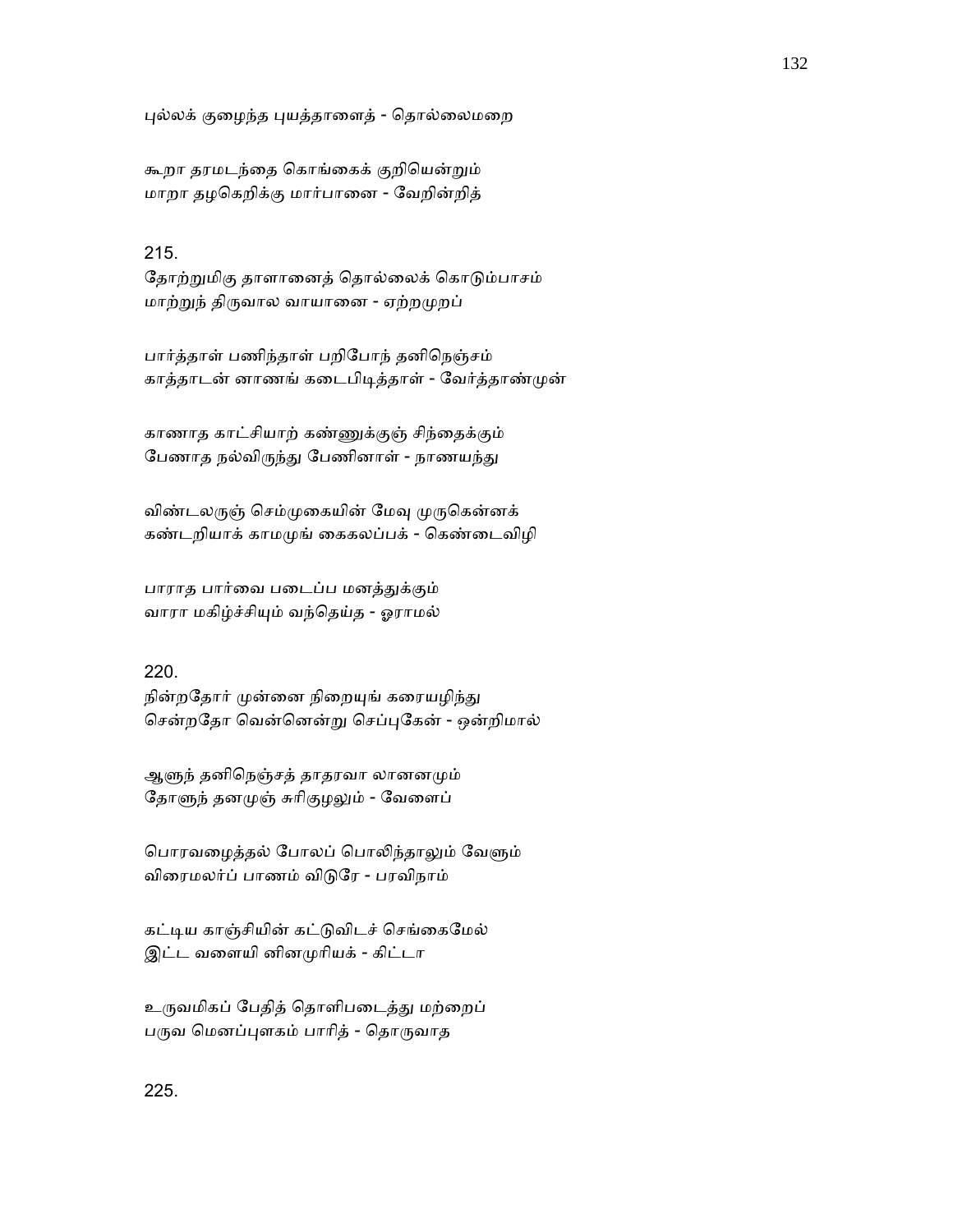ேபரழகு நந்தம் ெபᾞமாட்ᾊக் ெகய்தியதிங் காரறிய வல்லாெரன் றன்ைனயᾞம் - மாரன்

சிறுநா ணெறிந்து சிலைபார்க்கு முன்னே முறுகாமான் மேல்வளரு முன்னே - அறுகால்சேர்

தாமஞ் சரிகுழலா டன்னைக் கரத்தணைத்துச் சேமம் பெறமாடஞ் சென்றடைந்து - பூமலர்கள்

ஏறுந் திருப்பாய லேற்றி யவண்மோகம் ஆறும் படியொருவா றாற்றினார் - கூறுமதன்

மங்ைக

செங்கண் சிவப்பக் கருங்கண் சிவப்பூறும் மங்ைகப் பᾞவத்ᾐ மற்ெறாᾞத்தி - திங்கண்மதி

## 230.

சூழுஞ் சடையான் றுணைத்திண் புயாசலமேல் வாழுங் கருத்தே வளர்தோகை - ஆழித்

திருவால வாயண்ண றேங்கருணை வெள்ளப் பெருவாவி தேடன்னப் பேடை - வருதென்றல்

கால்கொண் டுலவுங் கடம்பவனச் சோலைக்கு மால்கொண் டுருகு மனத்தத்தை - கோலம்

படரு மதனன் படையுலகை யெல்லாம் அடர வடர வடர்ந்ᾐ - ᾗடவி

தளர மதனன் றனியாண்ைம ெயங்கும் வளர வளர வளரக் - களᾫ

### 235.

பெருகத் தபோதனர்மேற் பேரநங்க னெஞ்சம் கருகக் கருகக் கருகிப் - பொருதவியல்

ெபன்னப் ᾗைனந்ᾐலகத் ெதய்தாத ெவற்றிமதன் தன்னைப் புனைவித்த தாழ்குழலாள் - முன்னொருவேல்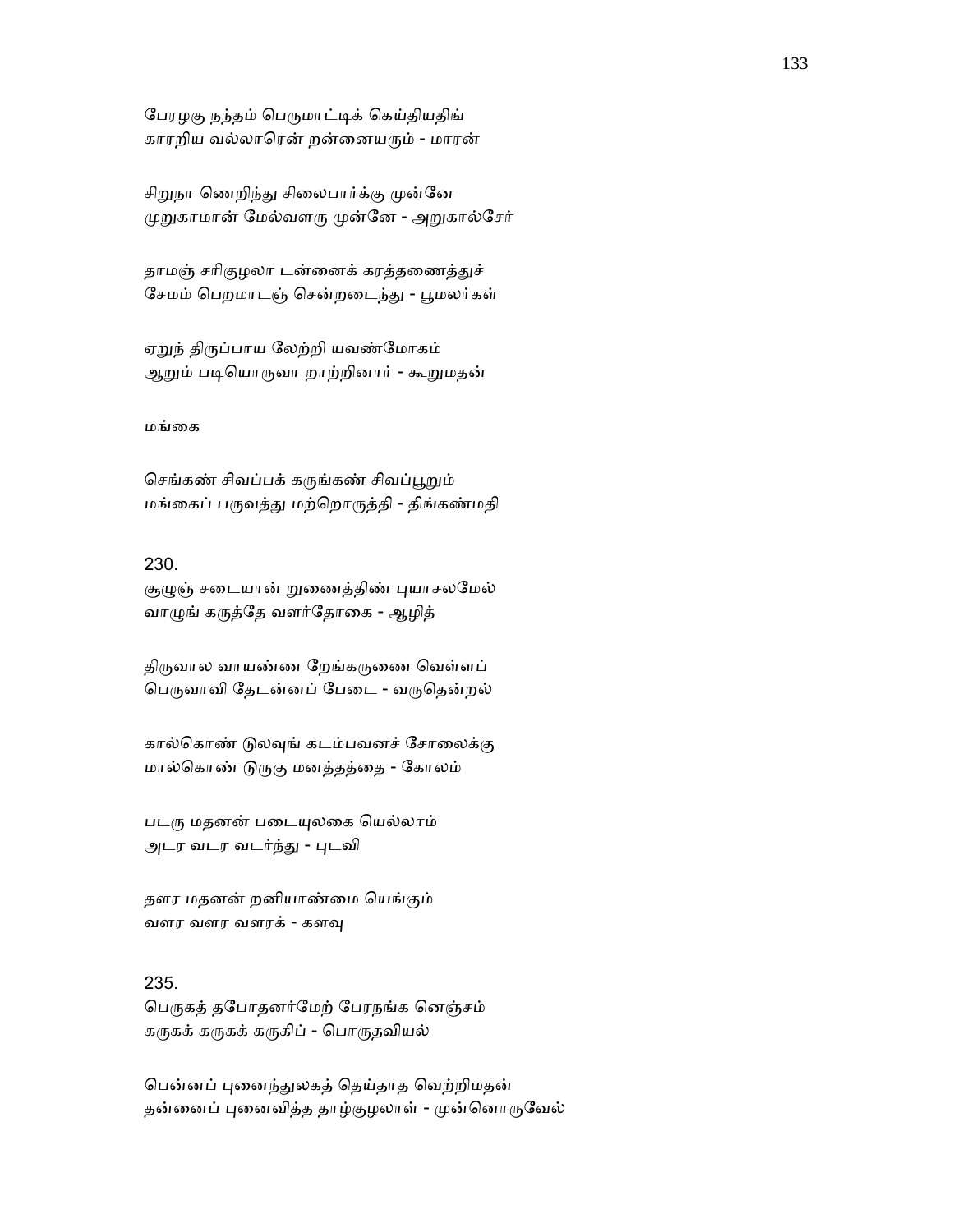உந்து கடல்குடித்த தென்ன வுயிர்குடிக்க வந்தவிட ேவலைனய வாட்கண்ணாள் - ᾙந்ைதநிறம்

பேதித்து வேட்கை பெருத்தழகு பெற்றிலகும் ேசாதிக் கனகவைளத் ேதாளினாள் - ேமாதிக்

கைரயழியா வாவி கலக்கிக் கமல விரைமுகையைச் சாடிவிழ வீழ்த்திப் - பரவும்

# 240.

மைலக்ேகாட்ைட ெயற்றி வᾞமத்த யாைனக் ெகாைலக்ேகாட்ைட ெயாப்பக் குலாவிச் - ெசாலற்காிய

ᾙத்தத் ெதாைடகண் ᾙயங்குகிர ணப்பத்தி தத்துங் களபத் தனக்குவட்டாள் - பத்திதரும்

தேர்த்தட் டினுக்குஞ் சிறுமை கொடுத்தகன்ற ஆர்த்த மணிக்காஞ்சி யல்குலாள் - ஏத்தாிய

அங்கயற்க ணம்மைமுலை யானைக் கிடங்கொடுக்கும் ெசங்கனகக் குன்ைறச் சிவக்ெகாᾨந்ைத - எங்கள்

அழகிய ெசக்கைனநா லாரணᾙங் கூடப் பழகியுங் காணாப் பரனைத் - தொழுதெவரும்

### 245.

சேவிக்க வாழ்விக்குந் தெய்வப் பெருமானை ஆவித் துணையா மருமருந்தை - மேவி

ஒருநாட் பவனியிற்கண் டுள்ளந் தனக்குத் திருநாட் பொலிவுதனைச் செய்து - வருநாள்

திருமடந்தை போலத் தெரிவையர்கள் கோடி இருமருங்குஞ் சேவிக்க வேகி - அரியநெறிச்

செய்கைத் தமிழேடு செல்ல யெதிரேற்றும் ைவைகக்கைரயின் மᾞங்குவளர்-ெபாய்ைகப்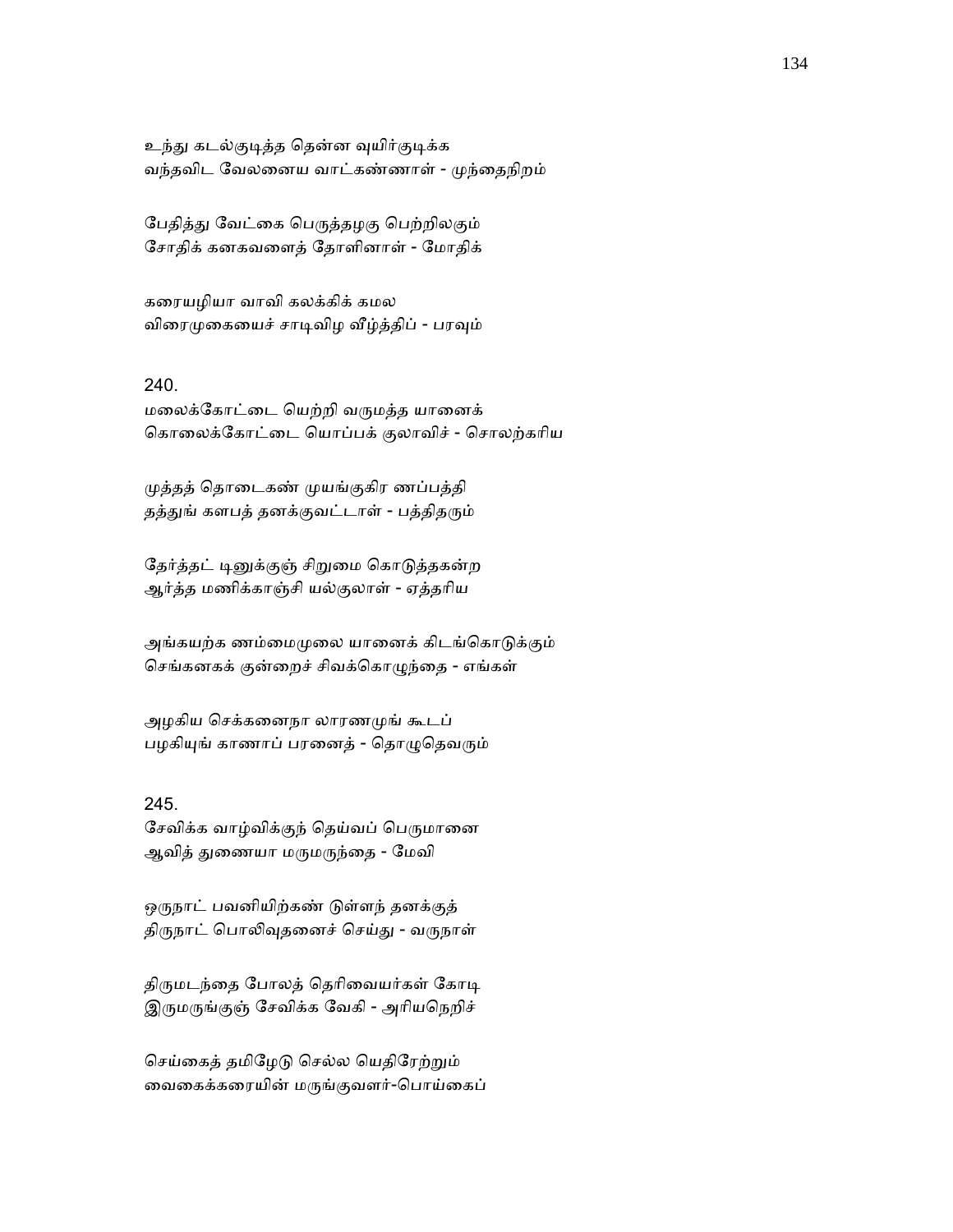புடைமருவசுந் தெய்வப் புதுமலர்ப்பூங் காவின் இடைமருவு மண்டபத்தி லெய்தி-அடர்கனகத்

## 250

தண்டரளப் பத்தித் தனிேவ திைகத்தவளப் புண்டரிகத் தன்னமெனப் போயிருப்பக்-கண்டொருத்தி

ஊசல் விளையாட் டுளமகிழ்ச்சி நல்குமெனப் பேச வுடனே பெயர்ந்தெழுந்து - நேசக்

கலக மதேவள்\* களிகூர மின்ேபால் இலகு மணிᾝ ேலறிக் -குலமதியம்

தக்க வமிர்தந் ததும்பித் துளிப்பதுபோல் மிக்க முகத்துல் வெயர்வரும்பத்-திக்கின்

வழிேபாய் ᾙனிவர் மனமைடய வாாி விழிவேல்க டாவடிபோய் மீளப்-பொழிபுயலைக்

# 255

காந்திருளை வென்று களிவென்றி பாடுவபோல் ஏந்து குழல்வண் டிசைபரப்ப-மாந்தளிரைக்

காந்தளைக் கட்டுரைத்த கட்டாண்மை போற்செங்கை ஏந்து வளைக ளினிதொலிப்பப்-பாந்தளை

மின்ைனப் ᾗறங்கண்ட ᾪரப் ᾗகழ்பாடல் என்னக் கலைக்காஞ்சி யேத்தெடுப்ப - அன்னத்தை

அம்பதுமந் தன்னை யடர்த்த வடலெனக்காற் செம்பதுமந் தம்மிற் சிலம்பலம்ப - நம்பெருமான்

மாலந் தகவசுரன் மாறா வயமாறச் சூலந் தனிᾢட்ட ெசாற்பாᾌம் - காலன்

260. உரத்தி லுதைத்த வுரமும் பிரமன்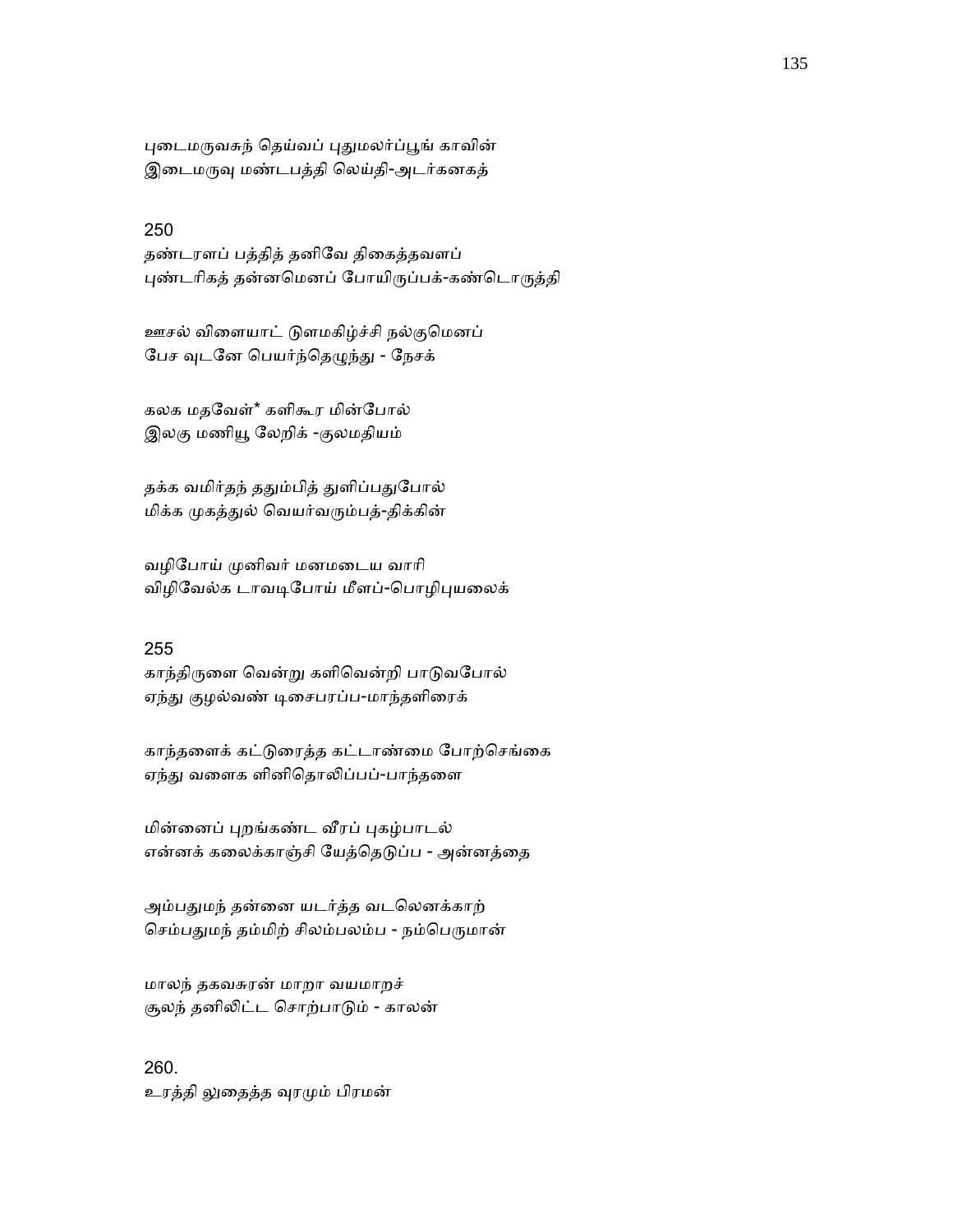சிரத்தை யறுத்த திறனும் - புரத்தை

எரித்த புகழு மிராவணனை வெற்பில் நெரித்த சயத்து நிலையும் - உரித்துக்

கரியுரி போர்த்த கணக்குங் கணைவேள் எாிெயழப் பார்த்த வியல்ᾗம் - விாியா

மொழியும் பரிசனமுன் மூதண்ட மெங்கும் ஒழிவின்றி நின்ற வொருவன் - பழியஞ்சி

வெங்கால தூதுவரால் வேந்தற் குணர்த்தியதும் மங்காத பாதகத்ைத மாற்றியᾐம் - அங்கம்ேபாய்

### 265.

வெட்டியதும் பொய்யமணர் விட்டபணி மாய்த்ததுவும் பட்டுவிழ வானைப் பணித்ததுவும் - கிட்டி

எழிலார மெய்க்காட்டங் கிட்டதுவுந் தென்னற் கழியாக் கிழிகொடுத்த வன்பும் - மொழியும்

திருமா தனையார் தியங்கிவளை விற்ற பெருவாழ்வும் பாடிப் பெயர்ந்தாள் - அருகொருத்தி

வந்திறைஞ்சி மஞ்சன மாட வருகவென உந்துமணி யூச லுடனிழிந்து - சந்ததமும்

விசுந் திைரவைக ேமவிநீர் நாவிமலர் வாசம் புணர மகிழ்ந்தாடித் - தூசும்

### 270.

களபமும் பூந்தொடையுங் காந்திமணிப் பூணும் புளகமுங் கூடப் புனைந்து - தளவ

ᾙறவன் மடமகளிர் ெமாய்த்தீண்டக் கண்ேடார் மᾠக மதேவண் மகிழ - இைறமார்பில்

சிந்தையுற நின்றாண்முன் றெய்வமறைப் பாய்பரிமேல் இந்திரனு மாலயனு மேத்தெடுப்ப - வந்தான்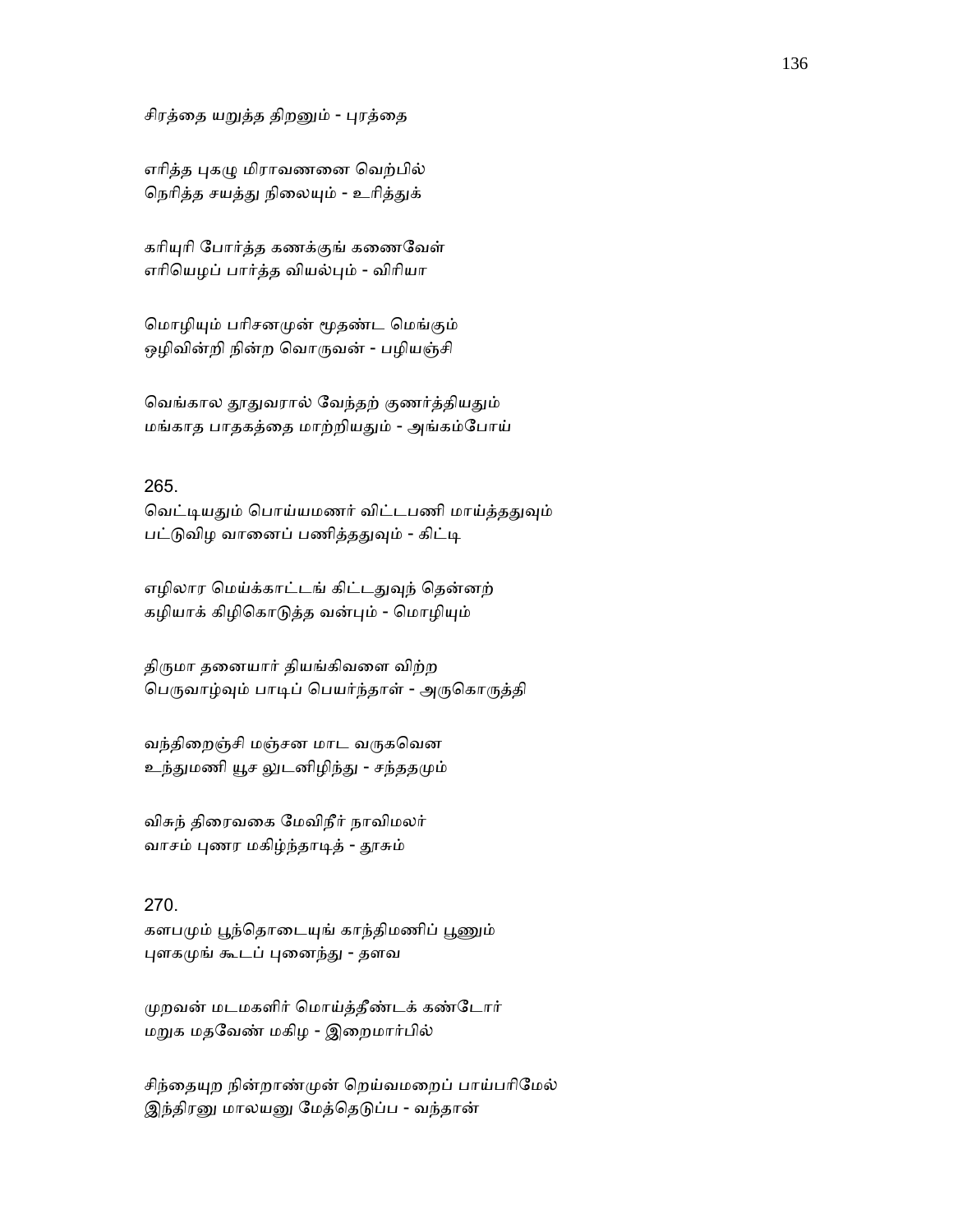அருவா யுருவா யருவுருவ மில்லா உருவா யளியா யொளியாய் - மருவிலயன்

ஆடும் பெருமா னகிலம் புரக்கமுடி சூடும் பழியஞ்சிச் சொக்கனென - நாடி

275.

உருகி யொருத்தி யுரைக்க மகிழ்வே பெருகிப் பிடிபோற் பெயர்ந்து - கருணைக்கோர்

ஆகரனைப் பூரணனை யானந் தனைச்சந்த்ர ேசகரைன யட்டாைலச் ேசவகன் - ஏகி

வணங்கினாள் பார்த்தாள் வழுத்தினாண் மாலோ ᾊணங்கினாள் சிந்ைத யிைளத்தாள் - அணங்குைடயான்

வேதப் புரவியுடன் வீதி தனைக்கடந்தான் மாᾐக் கரசைனய மாமயிைலத் - தாதியர்கள்

கண்டவர்க ணின்றிரங்கக் கையணையிற் கொண்டேகிப் புண்டரிக மாளிகையிற் போய்ப்புகுந்து - வண்டலர்த்தும்

280.

பாயன்மே லேற்றப் பகற்செங் கதிர்க்கடவுள் ஆய குடதிசைவா யாழிபுக - மாயப்

பெருமாலை நல்கும் பெருங்கங்குன் முன்னே மருண்மாலை வந்து மருட்டத் - திருமாலை

தாங்குந் தனக்குவட்டுத் தையலுங் கண்டுமனம் ஏங்குந் தவிக்கு மிரங்கியிடும் - பாங்கிலெழும்

ெவண்மதியப் பாவி விᾌக்கின்ற ெசந்தீக்ெகன் ெபண்மதிய மாற்றப் ெபறாெதன்ᾔம் - கண்ணீர்

துளிக்கு மனமயங்குஞ் சோருங் குயிலை விளிக்கு முடலம் வெதும்பும் - அளிக்கரசை\*\*\*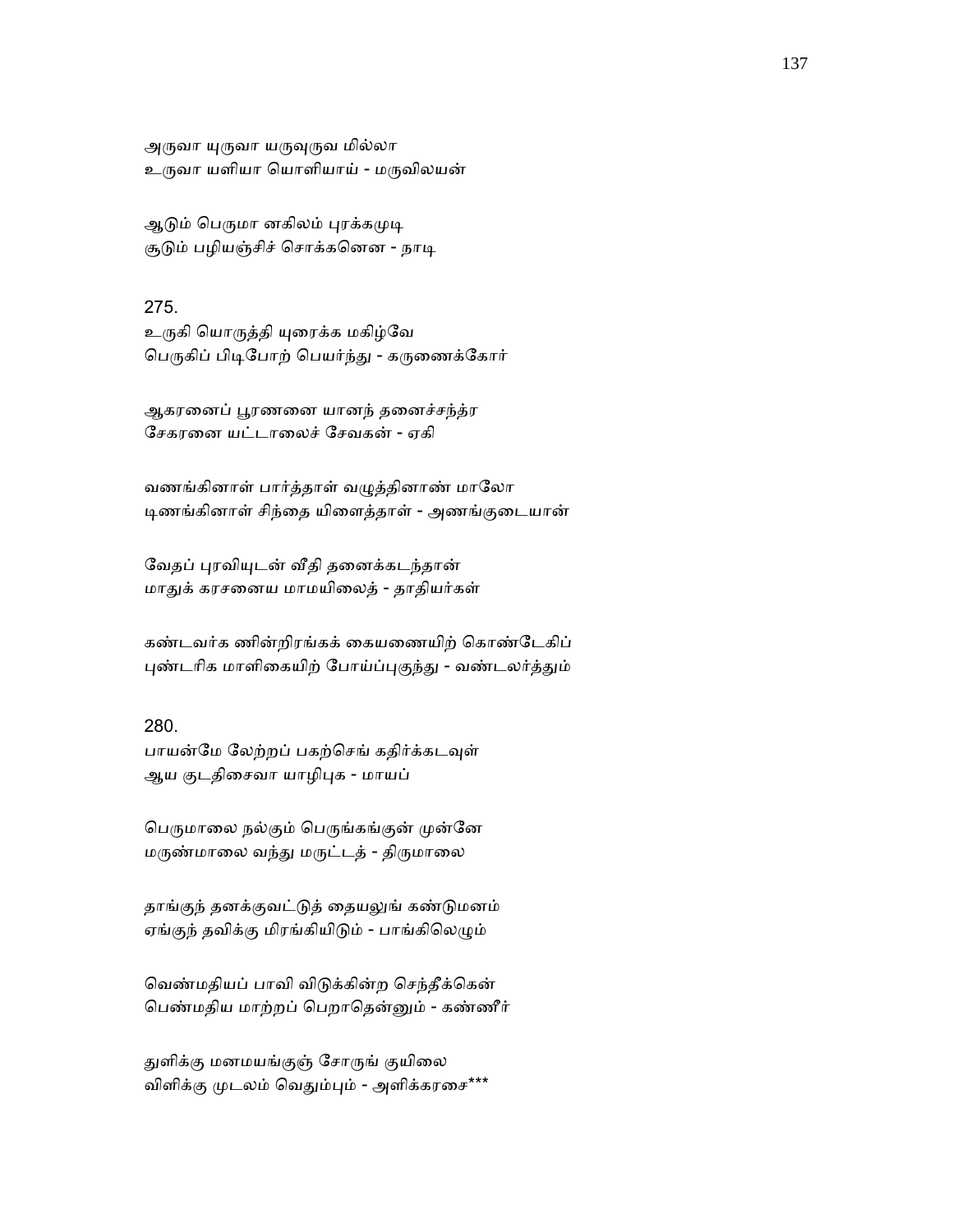285.

வாவென்னும் போவென்னும் வண்கிளியை வாய்முத்தம் தாவென்னு மாலை தருகென்னும் - கோவென்னும்

இப்படி வாடு மிவடன்னை யன்னையரும் அப்பாிைச யாற்ᾠவா ராயிழாய் - ஒப்பிலான்

மாலையுந் தோளு மணிமார்பு நீதோயக் காைலயில் யாஞ்ெசன்ᾠ கட்ᾌைரப்பம் - ேவைலெயனத்

தோற்றுமா மையற் றுயரொழியென் றின்சொல்லால் ஆற்றினா ராறினா ளங்கொருத்தி - சாற்றும்

மடந்ைத

சலம்புரி காமன் றழைத்தோங்க வெற்றி வலம்புரி நல்கு மடந்தை - தலம்புகழும்

# 290.

காம ரதக்கᾞம்ᾗ காமச் சுைவயமிர்தம் காமன் றனக்குள்ள கட்டாண்ைம - காமன்றன்

ேசமத் தனஞ்ெசல்வஞ் ெசங்ேகா லவன்ெகாற்றத் தாமத் தரளத் தனிமவுலி - தேமுற்றுத்

தாது நெகிழுஞ் சதகோடி செங்குமுதம் வாதிலழி யச்சிவந்த வாயினாள் - பூதலத்தோர்

முன்னூசல் கொண்டுமன மோக முறவேண்டும் ெபான்ᾕச லன்னமணிப் ெபாற்குைழயாள் - மன்ᾔம்

அலகின் மறையோ ரறிவி னுயர்வோர் உலைய வுலக முலைய - நலமகலச்

## 295.

செங்கோ லொழித்தெவர்க்குந் தீங்கு புரிவேந்தர் வெங்கோ லினுங்கொடிய வேற்கண்ணாள் - பொங்கி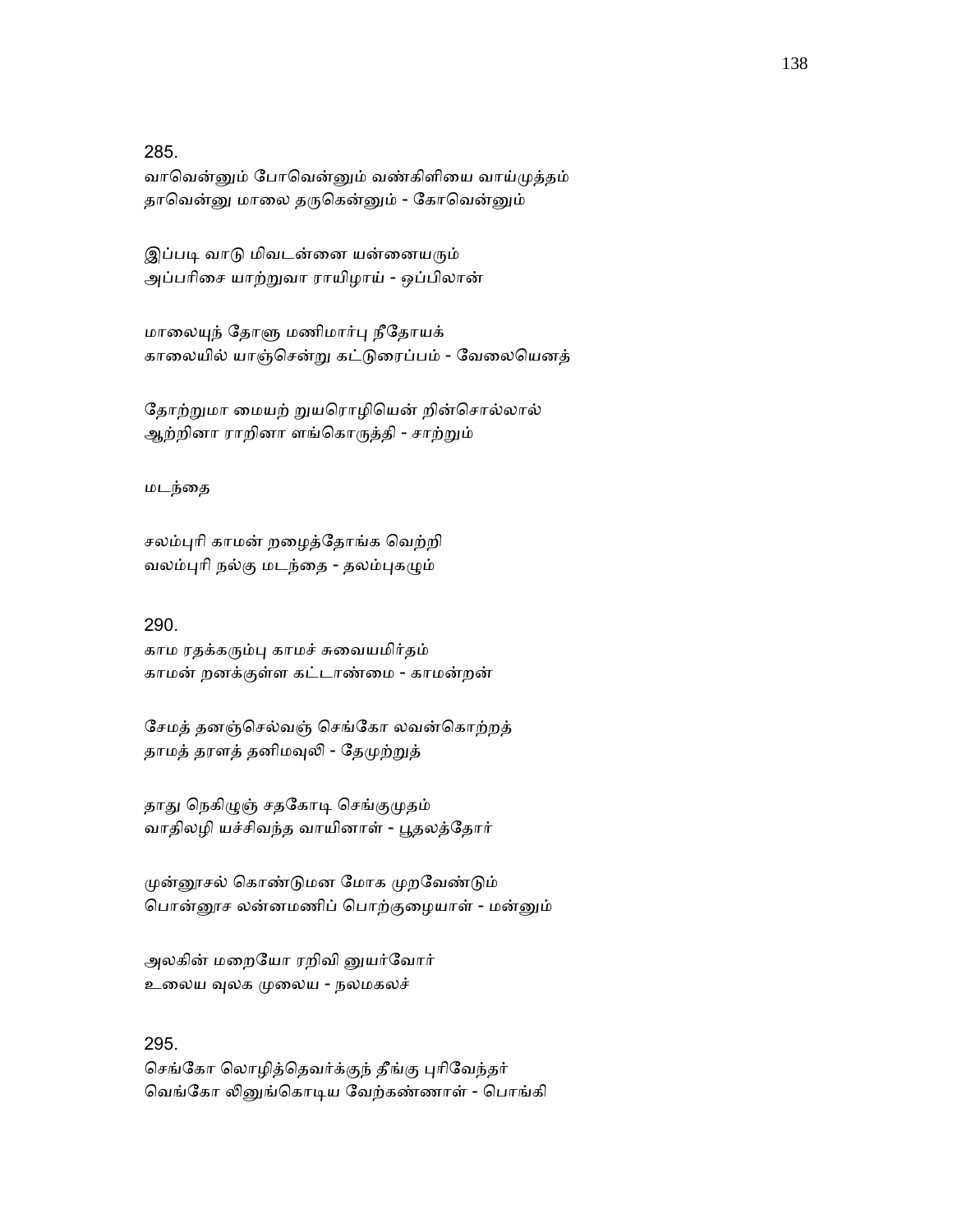மலையைக் கடிந்தெடுத்து வச்சிரத்தா லோங்கி உைலவின் மகத்ᾐக் குாித்தாய்ப் - பலகண்

படைத்துக் கருகிப் பணைக்களிற்றின் மேலாய் மடற்ெகாத்ᾐ மாைல வைளந்ᾐ - திடத்தால்

புரந்தரனைப் போலப் பொலிந்து முனிவோர் முரண்கெடுக்க விம்மு முலையாள் - நிரந்தரமும்

வஞ்சம் ᾗாிேவந்தர் மண்டலத்ᾐள் வாழ்ேவார்தம் நெஞ்சம்போ னின்றலையு நேரிடையாள் - அஞ்சிவரும்

### 300.

கோகனகந் தண்டரளக் கோவைதனைப் பூத்ததென மோகந் தருவதன மூரலாள் - தோகை

ஒருபாக னெங்கோ னுலகே ழுடையான் திருவால வாயான் றிருத்தோள் - மருவுவான்

சிந்தித்துத் தூதுநீ செல்லென்று பைங்கிளியை வந்தித்துப் பாயன் மருங்கேறி - அந்திப்

பொழுதுவர வுள்ளம் புழுங்கி யழுங்கி எழுதியே மின்போ லிருந்து - தெழுதாற்றா

ளாகித் தமியேனை யாற்றுவா ராரென்று மோகித் தரிவையர்த முன்மொழிய - \*ஓகைபெற

# 305.

இன்னிைசயாழ் வல்லாேளா ேரந்திைழ யாழ்வாங்கித் தென்னதென வென்றெடுத்துச் செந்தமிழாற் - பன்னியிசை

ஆக்கியவெண் சித்தி மடவார்க் கருளியதும் மாக்கனக வாசல் வளவற்கு - நீக்கியᾐம்

வேட்டவர்க்குத் தண்ணீர் வினைமுகத்து நல்கியதும் வாட்ட மறவிரத வாதத்தைக் - காட்டியதும்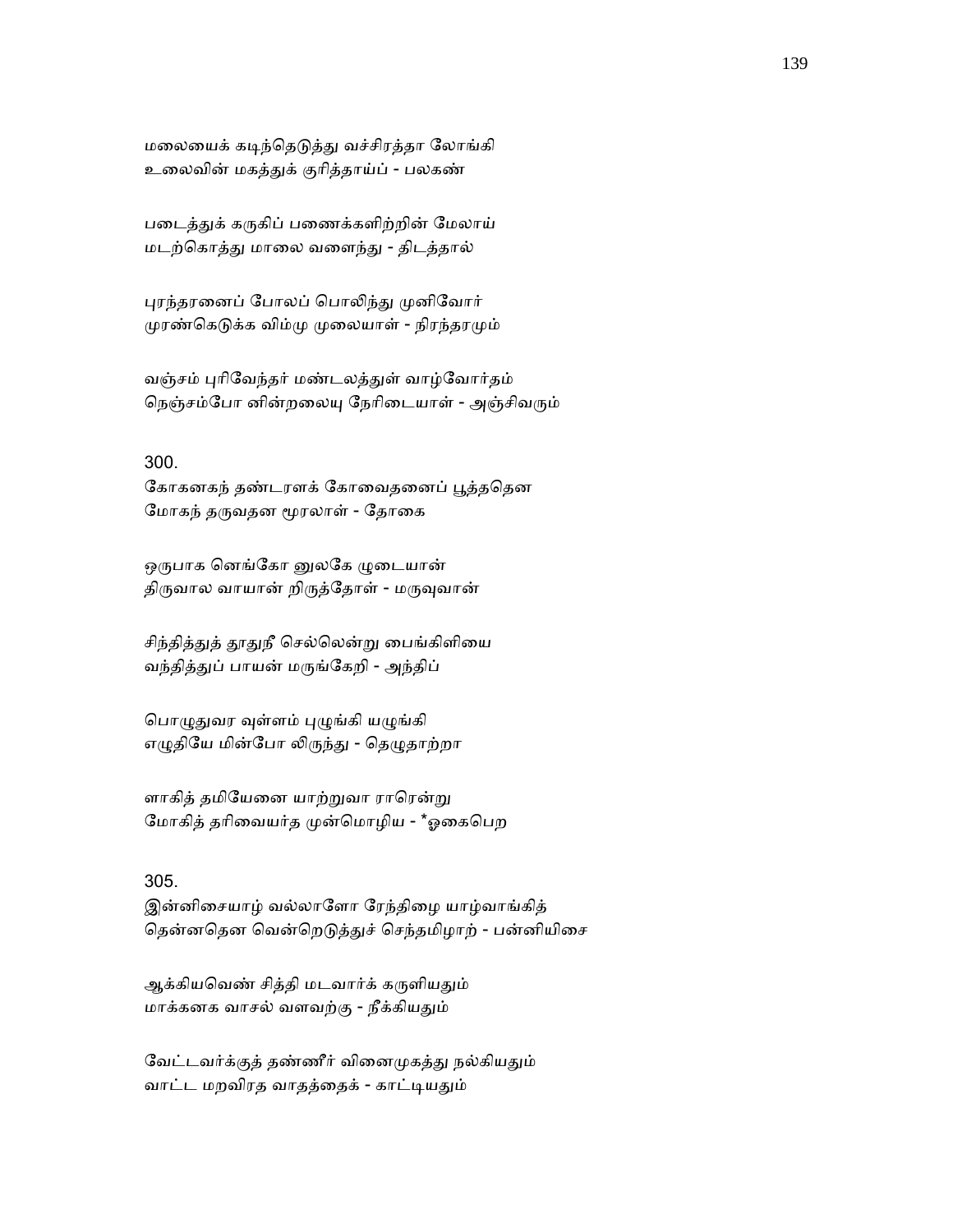வந்துபரி யாளாய் வளவற் குணர்த்தியதும் எந்தையுல வாக்கோட்டை யீந்ததுவும் - முந்தைவழக்

கேறி வணிகற்கு மாதுலரா யெய்தியதும் மாறன் பிரமகத்தி மாற்றியᾐம் - கூற

310.

மனத்துயரும் போக மதியிருளும் போகத் தினத்ைத விைளப்பான் றிகழ - அனத்ைத

அனையநடை வல்லிநீ ராடினா ளாடை ᾗைனகலன் வாசம் ெபாᾠத்தாள் - தைனேநர்

இலகுமணிச் செங்கண்மா லேற்றின் முனிவோர் மலர்பொழிய மாமறைகள் வாழ்த்தப் - பலமுகிலிற்

பல்லிய மார்ப்பப் பணிலத் திரண்முழங்க எல்லையி றேவரினி தேத்தெடுப்பத் - தொல்லை

அருண சயில னசல னமலன் ஒருவ னருவ னுருவன் - இருவர்

315.

மகிழு முதல்வன் மதுரை யிறைவன் அகில புவன வதிபன் - இகலின்

இலகு மதன வயிாி யிமய மைலயின் வனிைத மகிழ்நன் - அலகிலாப்

பேத தபேதன் பெருமான் பிறப்பறுக்கும் பாதன் பரமன் பரானந்தன் - நாதனணி

வீதிபுகுந் தானென்று மெல்லியலாண் முன்விட்ட தூதுபோய் மீண்டகிளி சொல்லுதலும் - போதக்

களியுதவு தென்றலெனக் காமருபூ மாலை அளிசிறந்த காற்றங் கசைய - ஒளிவிரியும்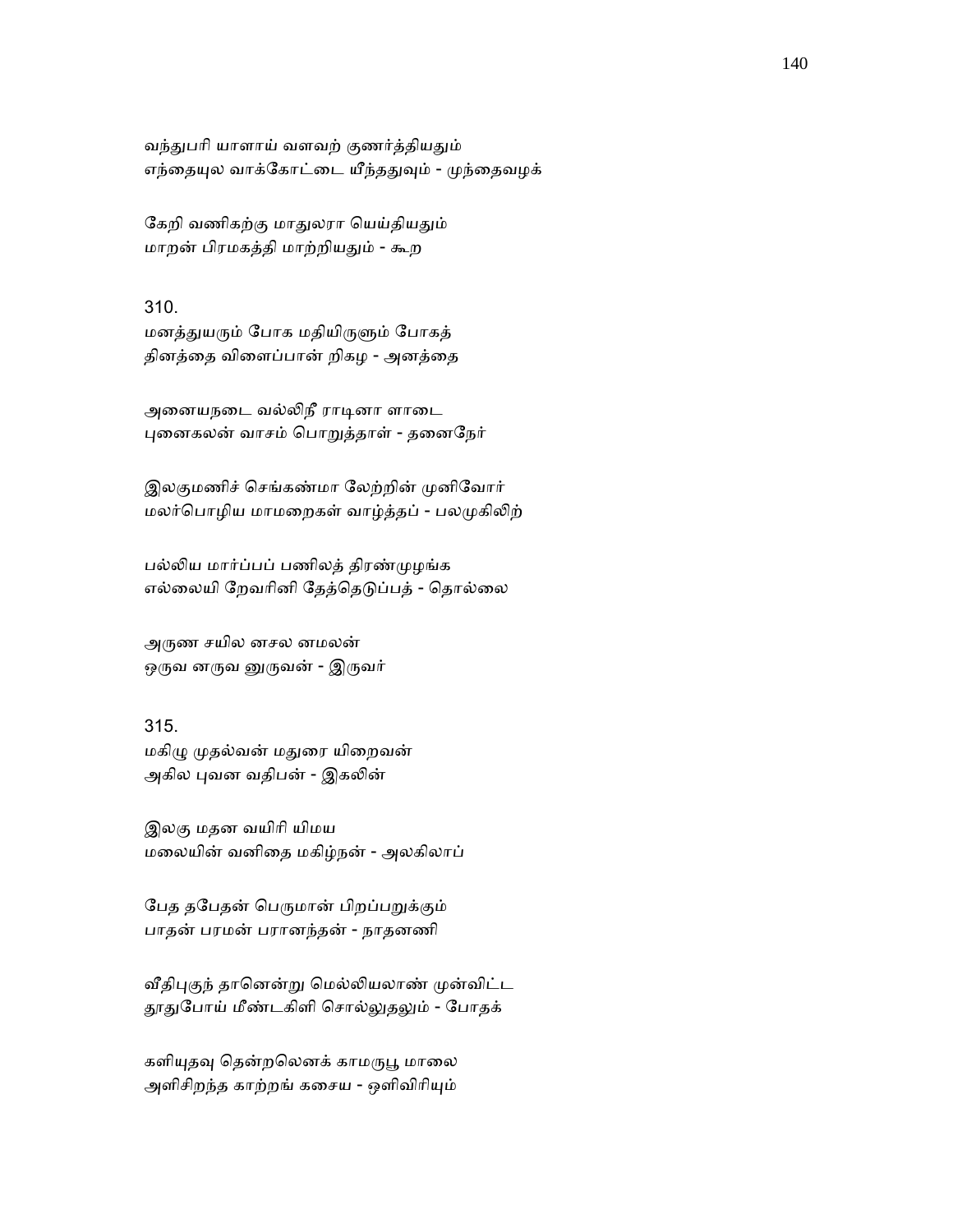320.

பாதவங்ெகாள்\* பல்லவத்ைத ெமல்விரல்கள் பாாிப்பச் சூத மலர்ேபாற் சுணங்ெகறிப்பச் - சாதி

விளையு மதுச்செருந்தி மிக்கமல ரெல்லாம் அளகமலர்க் காவி னலரப் - புளகக்

கமுகத்திற் பாலையெனக் கண்டத்திற் கொண்ட சமுகத் தரளந் தயங்க - அமுத

வளநீர்ைம தாங்கி வளர்கனகக் ெகாங்ைக இளநீர்க் குலம்போ லிலங்க - உளமகிழச்

சாற்றுமொழி கோகிலத்தின் றன்மைபெற வெந்நிலமும் மாற்ற வாிய மகிழ்ச்சிᾜறத் - ேதாற்ற

## 325.

உருவ மதனுக் குடையானை வேண்டி வருவசந்த காலம்போல் வந்தாள் - பெருமான்

திருவுலாக் கண்டா டிருவழகுங் கண்டாள் உருகினா ளுள்ள முடைந்தாள் - அருகொருத்தி

ஆங்கதனைக் கண்டொழிய வானந்த வாரிதிமுன் பாங்கியொருத்தி பகருவாள் - தாங்கிநீர்

ஏந்து மலையோ விவண்முலையோ நன்றென்று சேந்துணரும் வாறின்று சேர்ந்திடீர் - வேய்ந்த

இளம்பிறையோ வல்லி யிவணுதலோ செவ்வி வளம்ᾗைனவ ெதன்ற்றிய வாாீர் - விளங்கநீர்

# 330.

துய்த்த கடுவிடமோ தோகைக்கருங் கூந்தலோ ைமத்த ெதனவறிய வந்திடீர் - ைகத்தலத்தில்

தங்கு முழைவிழியோ தையன் மதர்விழியோ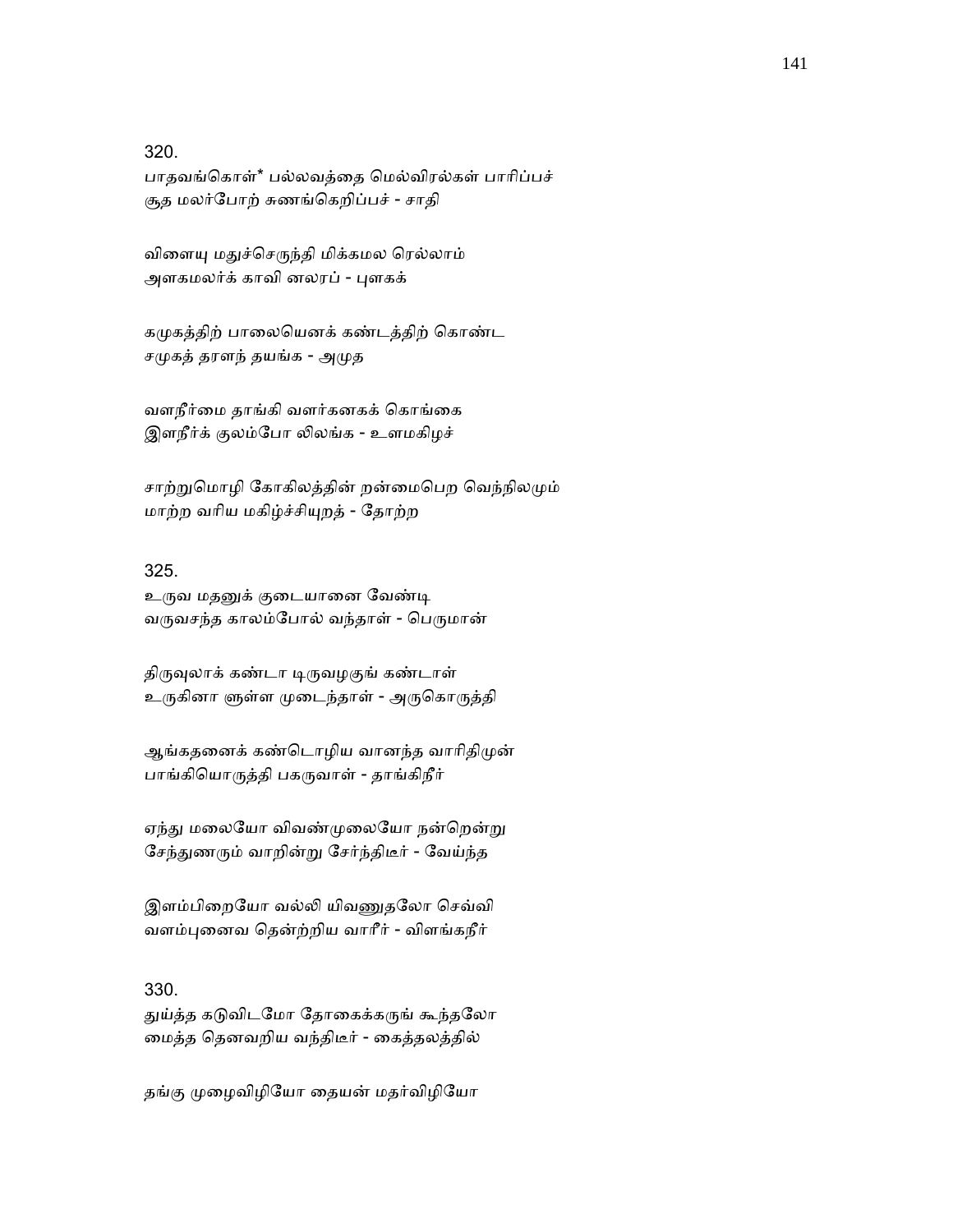ெபாங்குநல ெமன்ற்றியப் ேபாந்திடீர் - ெசங்ைகதனிற்

சேர்ந்த துடியிடையோ தேமொழியாள் சிற்றிடையோ ேநர்ந்த ெதனவறிய நீர்வாாீர் - காந்திெயாளிர்

போதணியுங் கொன்றையோ பொற்கொடியாள் பொற்சுணங்கோ ஏதுநிற மென்றறிய வெய்திடீர் - ஓதரிய

சித்தேர நித்தேர சிற்பரா நந்தேர சுத்தேர யாலவாய்ச் ெசாக்கேர - இத்தைகைம

### 335.

செய்யு மெனமடவாள் செப்ப வவளருகே மையன் மடந்தையும் வந்திறைஞ்ச - ஐயன்

திருப்பார்வை யீந்தருளச் சிந்தைகளி கூர்ந்து விருப்பா யிவள்பெற்று மீண்டாள் - ஒருத்தி

### அரிவை

புடவி முனிவோர் புகழ மதவேளுக் \*கடர்மௌலி சூட்டு மரிவை - கடையும்

உவரி தருமமிர்த மன்றி யுலகோர்க் கவனி யுதவு மமிர்தம் - புவனிவலை

போதாத முத்தம் புகரொழிந்த மாணிக்கம் சீதார விந்தத் திருச்செல்வம் - யாதும்

### 340.

புகன்ற திசையும் புவியுஞ் சுருங்க அகன்ற நிதம்பத் தணங்கு - முகந்தவிசை

வண்டி னொழுங்கும் வளையு நுதற்சிலையும் கொண்ட னிறமுங் குளிர்மலரும் - கண்டுமருள்

மாலைக் கடுத்த வழகும் படைத்துமதன் கோலத்தை யொத்தகருங் கூந்தலாள் - ஞாலத்துள்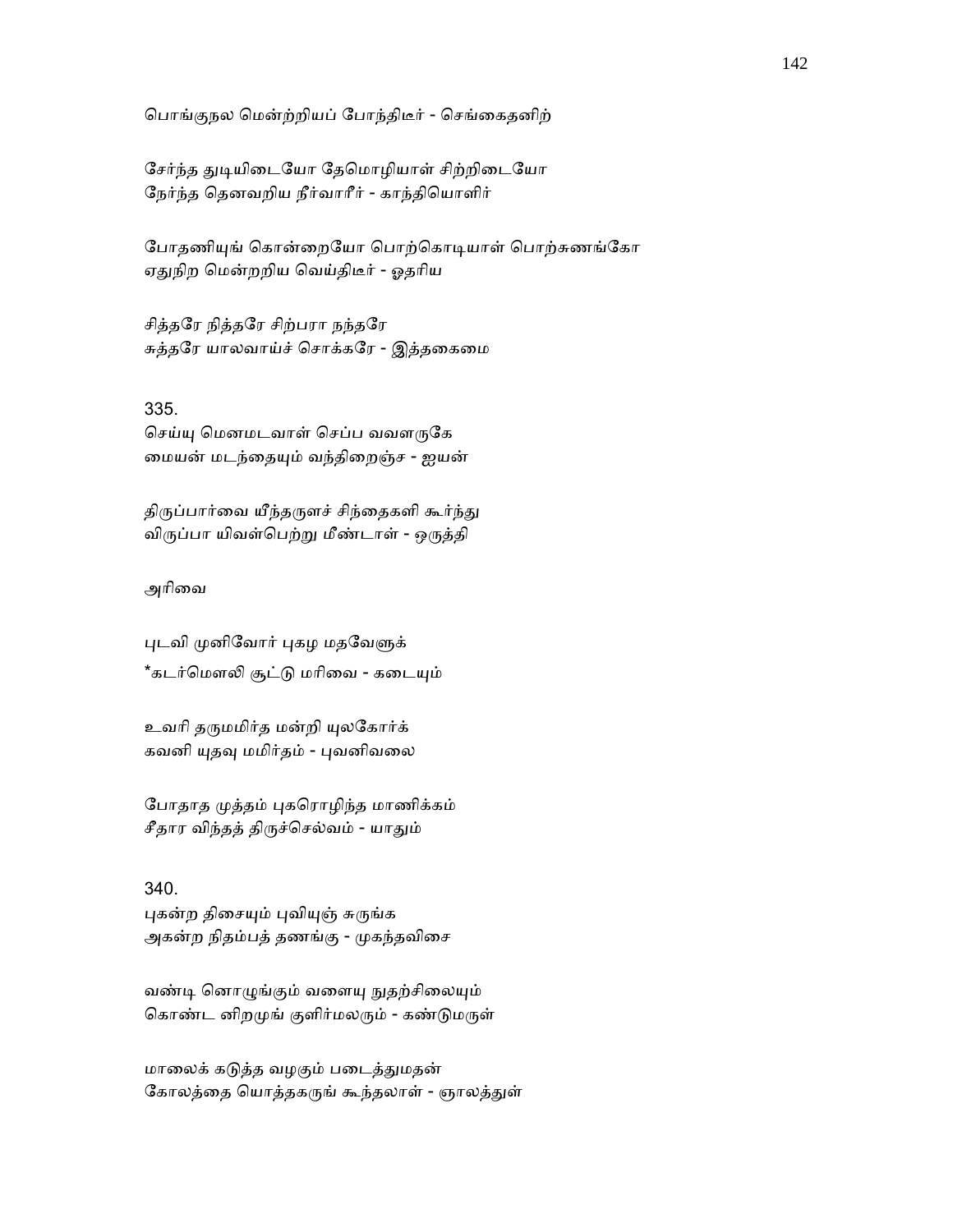நற்கனகப் பூணை நயந்தக்கா லோரிரண்டு பொற்கனக மேருப் பொருப்பாயும் - சொற்குலவும்

ெகாள்ைளத் தரளமணிக் ேகாைவத் திரளணிந்தால் வெள்ளித் துணைக்கிரியின் மேம்பட்டும் - உள்ளம்

# 345.

புதையவொளிர் மாணிக்கம் பூண்டக்கால் வெய்யோன் உைதய வைரயிைணைய ெயாத்ᾐம் - இைதயம்

பனித்து முனிவர் பதைப்ப மதனன் குனிப்ப மறலி குலைய - மனத்தை

உருக்கி யிடையை யொதுக்கி மிகவும் தருக்கி வளருந் தனத்தாள்\* - செருக்கண்

உறுசமர வீர ருரங்கிழித்து மீண்ட நிறவலகு போல நிமிர்ந்து - கறுவி

விலகி மறலி விடுதூதர் போல உலக மைடய ᾫலாவிக் - கலகம்

# 350.

விளைத்துக் கடுவை வெறுத்துயிரைச் சேர வளைத்துப் பருகி மதர்த்துத் - திளைத்துக்

கொடுங்கால காலன் குவலயத்தைச் சாடும் கடுங்கால தண்டநிகர் கண்ணாள் - தொடர்ந்து

திருவால வாயான் றிருமாலை வேண்டி வருமால் வளர வருந்தும் - ஒருநாள்

படைமதனும் பல்கோடி பாவையருஞ் சூழ மடலவிழும் பூங்காவில் வந்து -புடைமருவும்

தேமாவைப் பார்த்துகந்தித் தேமா நறுநிழலில் நாமா தரித்திருத்த னன்றென்னப் - பூமடந்தை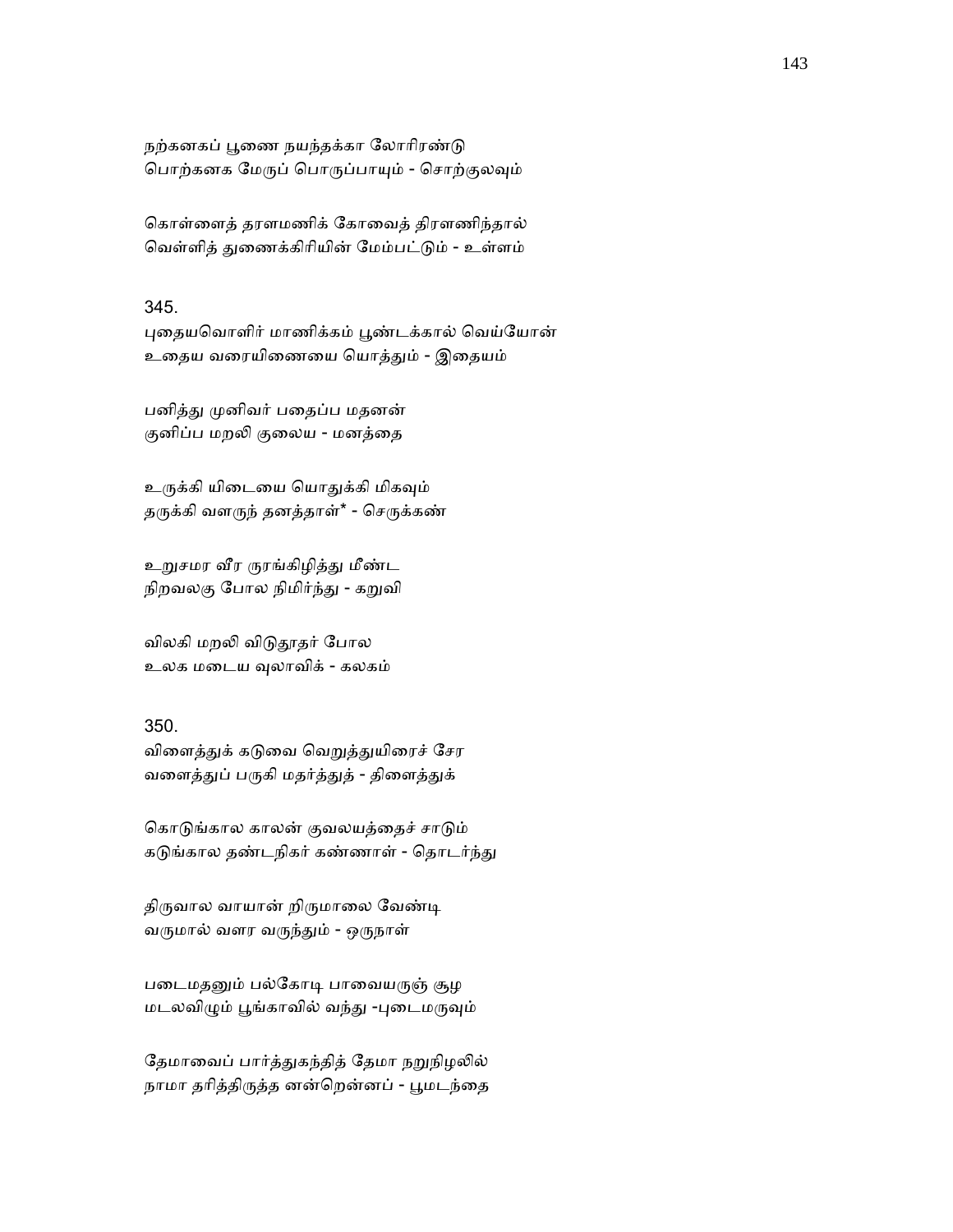355.

அன்னா ளொருத்தி யடியிறைஞ்சி யாரணங்கே என்னா ருயிரேயெ னின்னமுதே - முன்னாளில்

இந்தமா நீழல்கா ணீரேழு பேருலகும் தந்தமா னன்பாய்த் தழுவுதலும் - எந்தை

மᾠவகன்ற ெசய்ய வᾊவத்திற் ெகாங்ைகக் குறியும் வளைத்தழும்புங் கொண்டான் - அறிகிலை நீ

கள்ளுதவுந் தேமாவிற் காரணமீ தென்றுரைப்ப உள்ளமே னாணத்தை யுள்ளடக்கி - வள்ளல்

ெசறிந்த திᾐவன்றித் ெதய்வ மரங்கள் அறிந்ததிலை யோவென் றறைய - நறுங்குழலாய்

# 360.

ஆல மகிழ்தில்லை யாத்தி குராமருது பாைலபலா ெவண்ணாவல் பாடலம் - ேகால

மருக்கொன்றை போலு மரங்களுள வண்ணல் இருக்குமிட மிங்குவற்று ளிந்தத் - திருக்கடம்பு

போற்று மதுரா புரியால வாய்ச்சொக்கர் வீற்றிருப்ப தென்று விளம்புதலும் - கோற்றொடியும்

நெஞ்சங் களிப்பமிக நீண்டகன்ற தூண்டுவிழிக் கஞ்சங் களிப்பக் கடிதணைந்து - தஞ்சமென

ேநர்வந் திைறஞ்சினா ணீபந் தைனேநாக்கி ஆர்வந் திகழ வறைகின்றாள் - சேரும்

# 365.

அரியயனு மேத்த வருமறைகள் போற்ற உரிய முனிவ ருவப்ப்ப் - புரியும்

விரியுமலர் வேணியான் வீற்றிருக்கப் பெற்றாய்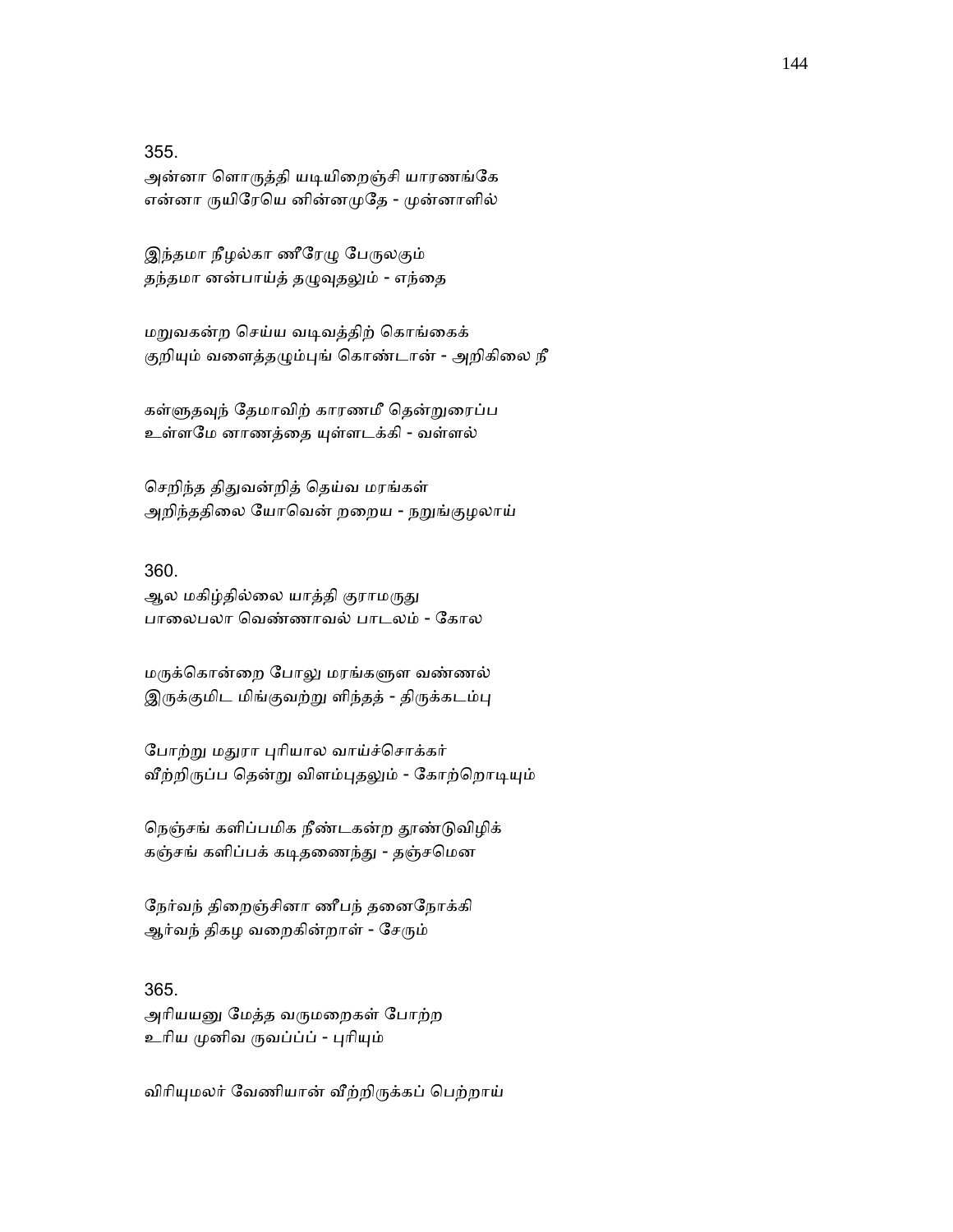உரிய சிவலோக மொப்பாய் - பெரிய

தனியான் மதனன் சரத்தான் மயலால் துனியாற் றளந்தேனென் சொல்கேன் - முனிவகலத்

தீதன்றி முன்விறகு விற்றதுவுஞ் சேரலற்கு நாதன் றிருமுகத்தை நல்கியதும் - ஓதல்

உறுபலகை பாணற் குதவிதுந் தூய விறலி யிசைவியந்த வீறும் - மறுகியுழல்

### 370.

ஏனக் குருளைக் கிரங்கிமுலை யீந்ததுவும் மான வரசமைச்சா வைத்ததுவும் - ஆனபயம்

தீரத் திறல்வலியா னுக்குபதே சித்ததுவும் நாரைக்கு முத்திதனை நல்கியதும் - தேரிற்

கருணையது வன்றியொரு கைம்மாற்றுக் கன்றே அருளுடையா னாளுமோ வாளா - தொருவுமோ

என்றுரைக்கும் போதி லிறைவன் றிருவெழுச்சி துன்று பணைக டுவைத்திடலும் - வென்றி

இருபுருவ மாக மெடுத்ததனு வென்னத் தருகலன்கண் மின்னிற் றயங்கக் - கருகிநிறம்

### 375.

கொண்ட மலரளகங் கொண்டற் குழாமென்ன மண்டி வழிதேன் மழைகாட்டத் - துண்டமும்

கண்ணுங் கரமுங் குமிழுங் கருவினையும் தண்ணென்ற காந்தளுந் தாநேர - வண்ண

ᾙைலேம லணிதரள ெமாய்வடங்கள் ெசய்ய மலைமே லருவிகண் மான - அலர்மேவும்

கந்தமிகுங் கார்காலங் காமப் பயிர்விைளக்க வந்த ெதனᾪதி வந்தைணந்தாள் - எந்ைத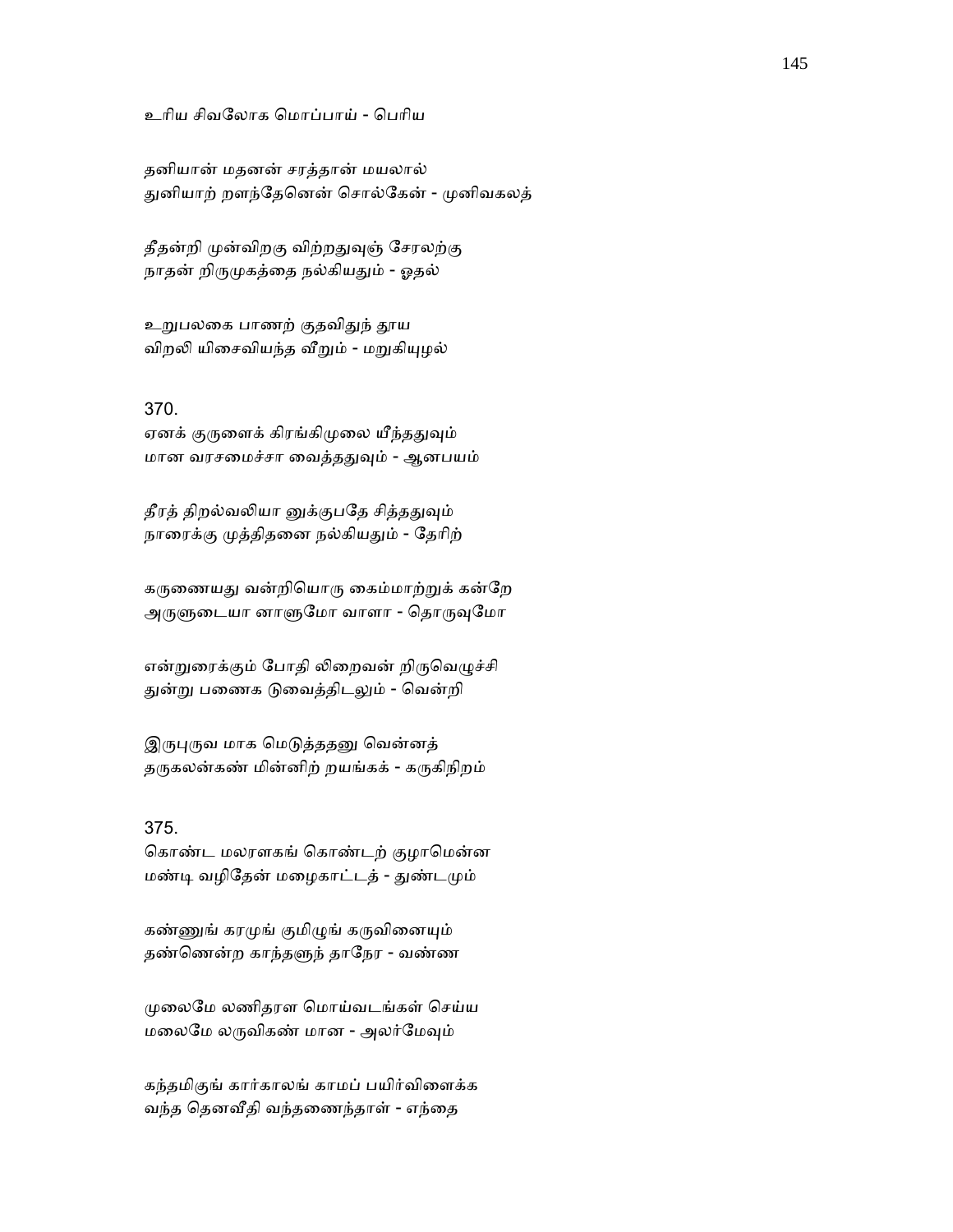கலாதி யிலாதி கலாமதி சூடி வலாரி பராவு மணாளன் - நிலாவு

#### 380.

சுராரி முராரி சுபால கபாலி ᾗராாி பராதி ᾗராணன் - கிராதனணி

கண்ணன் கருணைபொழி கண்ணன் செழும்பவள வண்ணன் சதுரன் மதுரேசன் - எண்ணெண்

கலையா னிறைபரமன் கங்காளன் வெள்ளி மைலயான் மழவிைடேமல் வந்தான் - குலவிப்

பணிந்தாண் மடவாள் படர்மயைலச் ெசால்லத் ᾐணிந்தாள் சிலவார்த்ைத ெசால்வாள் - ெகாணர்ந்தயலார்

பாரக் குவளைமலர்ப் பாயன் மலர்த்தொடையென் றீரப் ᾗᾨெகனவ றிமசலெமன் - ேறாராமற்

#### 385.

பேசும் பொழுதும் பெருமானே யென்னெஞ்சம் கூசும் படியென்னோ கூ\*றிடீர் - ஆசைமால்

தந்தக்கான் மந்தக்கா றாழாம ெனன்னல்ேபால் வந்தக்கா னானாற்ற வல்ேலேனா - அந்தி

மதிக்குட் தழᾤ மைலச்சந் தனத்திற் கொதிப்புந் தரளக் கொதிப்பும் - விதித்ததுதான்

என்னளவே வந்ததோ வெல்லார்க்கு மொக்குமோ ெபான்னளᾫ ெகான்ைறயாற் ெபான்பைடத்த- தன்ன

படியே வருளீரேற் பாரீர் நகையீர் அடியேன் மதன் போருக் காளோ - தொடியோ

360 கைலேயா மனேமா கவர்ந்தீ ரளித்தீர்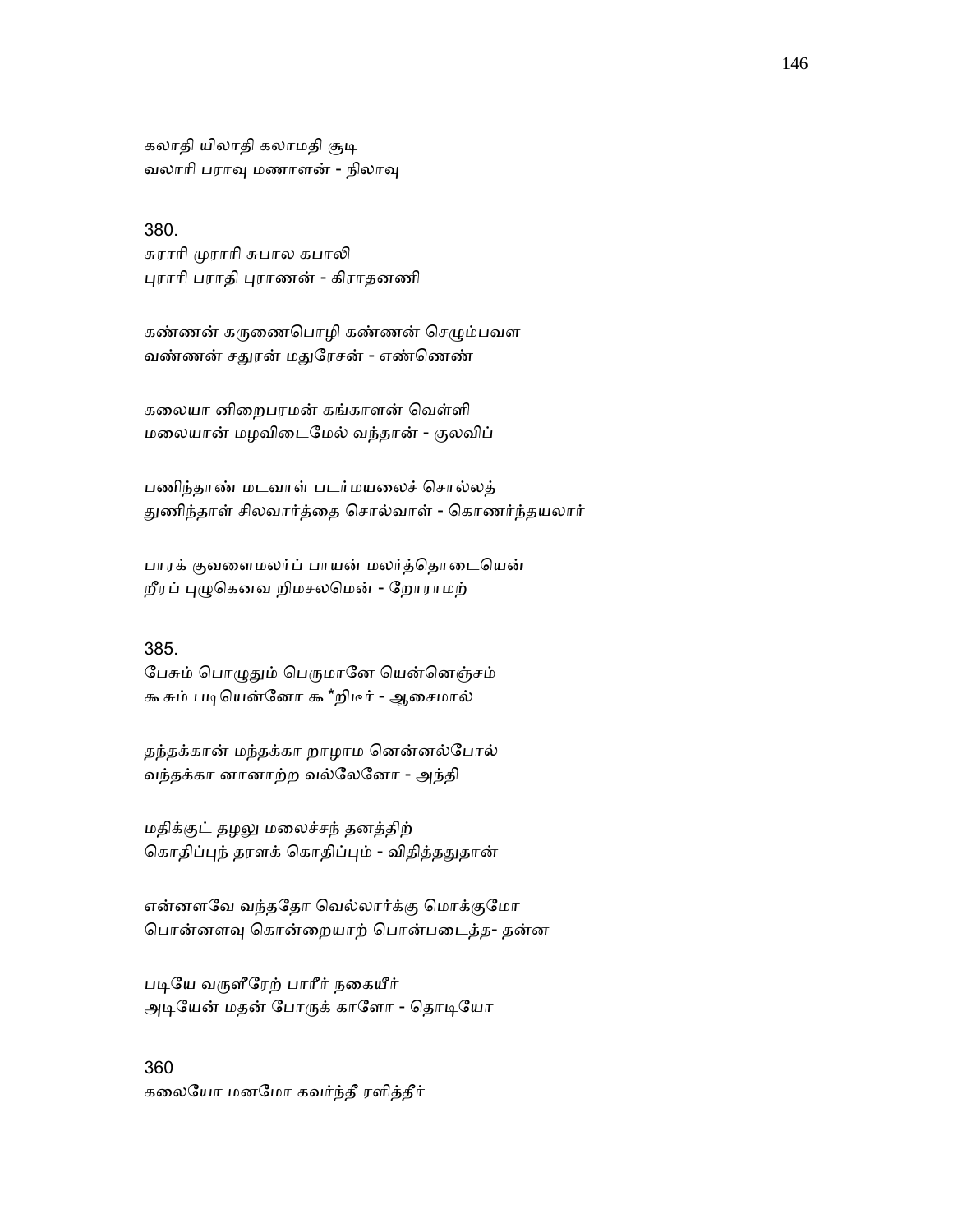அலையோ வலரோ வயர்வோ - தொலையாதோ

என்மயக்க ெமன்ெனன் றியம்ᾗ மிவணிற்க மின்மயக்கும் ெபண்ணᾙதம் ேவெறாᾞத்தி - மன்ᾔம்

தெரிவை.

உலகுபதி னாலு மொருகுடைக்கீ ழாளச் சிலைமதனக் கீந்த தெரிவை - பலவுயிரைப்

பட்டுப் பறியும் படைவே லனவரற்கு மட்ᾌப் படாத கᾌ வல்விடம்ேபால் - கிட்டாிய

கூற்றந் தனக்குங் கொலைநூல் படிப்பித்தும் சாற்று மதனூ றலைகண்டும்- ஆற்றா

### 365

தடல்போ யகில மழிய வுகாந்தக் கடல்போ லுலாப்போதுங் கண்ணாள் - புடவி

மᾞளக் ெகாᾌைம வளர வளர்ந்த இருளும் வெளிபோ லிரியக் - கருமையுற

வீசி யுயிரை வெருட்டிப் பிணித்தயம பாசநிகர் ெகாந்தனக பந்தியான் - ேதசம்

பணியப் பணியிற் பயின்று திருவை மணிையப் ᾗணர்ந்ᾐ மணந்ᾐ - தணிய

உலகை யளவிட் டுலகை விழுங்கி உலகுக் கினிமை யுதவி - இலகி

# 400.

அரியிற் குலவி யமுதிற் சமைத்த கிரியிற் பொலிவு கிளர - உரிய

ᾗᾨகு பனிநீர் ᾗணர்களபச் ேசற்றில் முழுகி வளரு முலையாள் - எழுதும்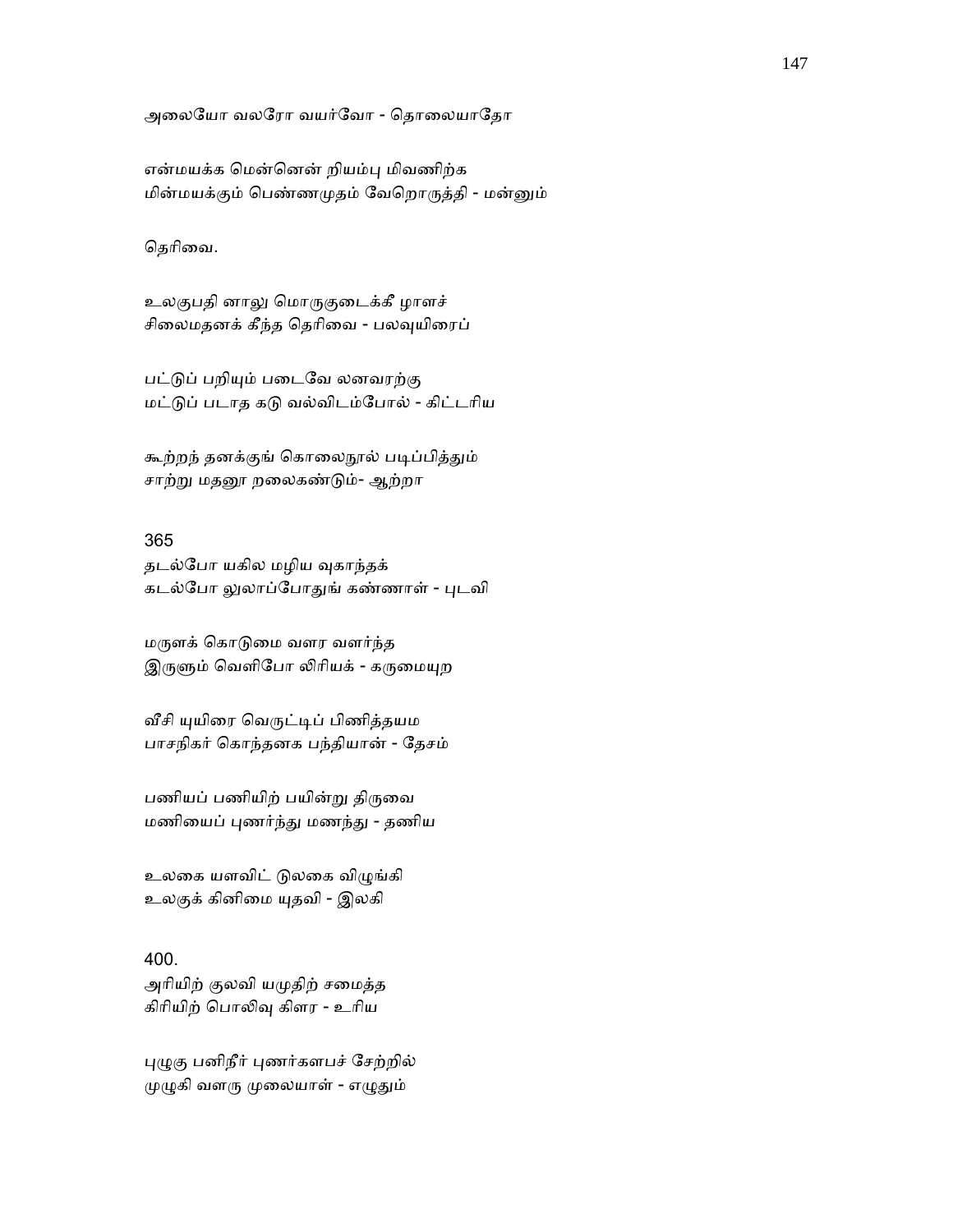பழுதற்ற வோவியரும் பண்பாற் றெரிந்தும் எழுதக் கிடையா விடையாள் - மொழியும்

குடபா லிரவி குதிப்பக் கலைகள் உைடயான் குணபா ᾤதிப்ப - இைடயாᾌம்

தென்றற் கொழுந்துலவுந் தெய்வமணி மண்டபத்தின் முன்றிற் றிருமாதர் மொய்த்திறைஞ்ச - நின்று

# 405.

மனங்கவᾞ ைமயல் வளர விᾞப்பாள் அனங்கன் கொடுஞ்சமருக் கஞ்சி - இனம்பயிலும்

கோவைக் கனித்துவர்வாய்க் கோதையர்க்குக் கூறாமல் பூவையர்க்குக் கற்பிப்பாள் போலிருந்து - தேவர்க்

கதிபன் ᾙதல்வ னணியால வாயின் முதல்வ னிசைகண் மொழிவாள் - மதுரைதிரு

வாலவா யானதுவும் வாள்வளவன் சேனையொளி கோலுமட லம்பாற் குலைத்ததுவும் - சீலமுறச்

சங்கப் பலகை புலவர்பெறத் தந்ததுவும் கொங்குதேர் வேதியற்காக் கூறியதும் - கொங்குதேர்

### 410.

சோராவற்குத் தீதகலச் சொற்றதுவும் பற்றியநக் கீரர் தமிழ்முனிபாற் கேட்டதுவும் - சீருடைய

செந்தமிழை யூமை தெரிவித் ததுவும்வடபால் எந்தையிடைக் காடற்கா வெய்தியதும் - சிந்தை

மகிழ்ந்துரைக்கும் போது வனசப் பதியும் புகழ்ந்த வுதயகிரி போத - மிகுந்துலகம்

மொய்த்த விருளு மகல முகமலர்ந்து சித்திர மன்ன திருவெழுந்து - முத்தமிழும்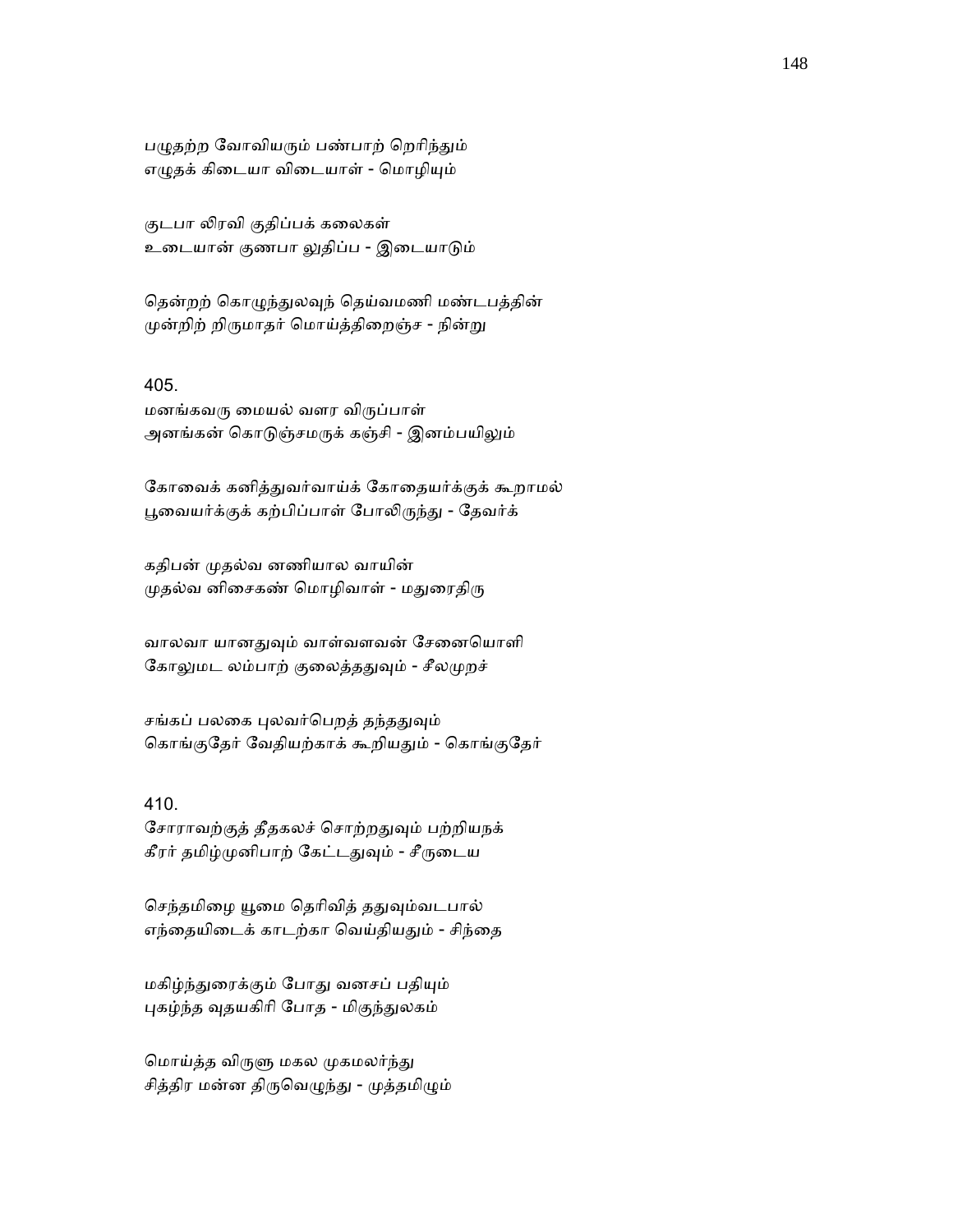கற்றார் புகழுங் கடம்பவனத் தாலயத்துள் பொற்றா மரைப்பொய்கை போயணுகிச் - சுற்றும்

### 415.

விரிந்ததடங் கண்டு வியந்து நயந்து பரிந்து சிலதியரைப் பார்த்துத் - திருந்துமணி

நீலக் கருங்கெண்டை யங்க ணிறைவுதரும் கோலத்தோ டுள்ளங் குளிர்ச்சியடைந் - தேல

முளரி முகமலர்ந்து முத்தந் தரித்து வைளகள் ெசறிந்ᾐ வயங்கி - அளிேசர்ந்

துகளு மிருப்பா லுடையான் றிருத்தார் அகமகிழப் ெபற்ᾠமய லாற்ᾠம் - மகளிர்

தமைப்பொருவு மிந்தத் தடமென்று நேசத் திமைக்குமணிப் பூணா ளியம்பி - அமைத்தவிழி

### 420.

ஓரா யிரக்கடவு ளுற்றபெருந் தீவினைபோல் தீராத வென்மயலைத் தீர்த்திரென - நீராடி

ஆைட யணிᾙற் றணிந்தான் கைரயைணயப் பாடலிசைப் பாணன் பணிந்திறைஞ்சி - ஆடல்வேள்

ெவற்றித் திᾞவைளய மின்ேன யரன்பவனி இற்றைக்கு முண்டென் றியம்பினான் - சொற்றகைய

பாணற்குப் பைம்பூணும் பட்டா டையுமுதவி யாணர்த் திருமா ளிகையெய்தி - ஆணிமணிப்

பீடத் திᾞக்கெவாᾞ ெபய்வைளயாள் வந்திைறஞ்சி ஆடகப் ெபாற்ᾘ ணணிந்தக்கால் - கூடல்

425 அமலர் பவனி யருகி னெடுமால்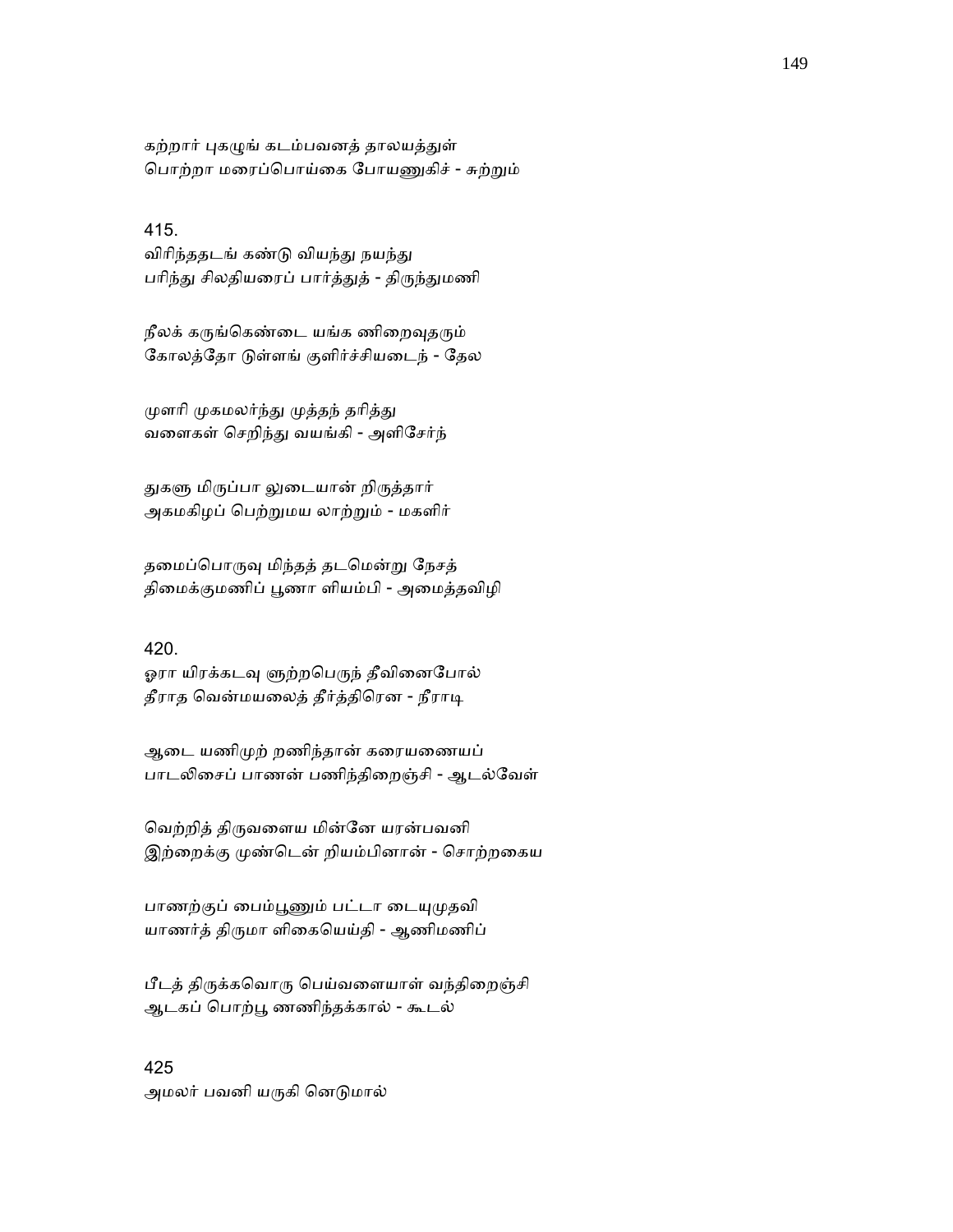#### கமல வனிதையெனக் காணும் - அமையும்

வயிர மணிபுனைந்தான் மாமலரோ னன்னூல் பயிலு மரிவையெனப் பார்க்கும் - செயிரில்

கதிருதய பானு கதிர்கரப்ப வீசும் புதிய மரகதப் பூணான் - மதிமுகத்து

வல்ᾢக் கலங்காரஞ் ெசய்ᾐ மலர்க்கரத்தில் அல்லிக் குவளை அளித்தயல்சூழ் - மெல்லியர்க்கு

ைவத்த கனகம் வயிரந் தரளமணிப் பத்தி யணியணிந்து பன்மாதர் - மொய்த்திறைஞ்சப்

#### 430

பக்க முறநிறுத்திப் பாணன் றனைநோக்கி மிக்க ᾫவைம விளம்ெபன்றாள் - தக்கமலர்ச்

செந்தா மரையாளும் வெண்டா மரையாளும் மந்தா கினிᾜ மᾞங்ெகய்த - வந்தித்

தரமகளிர் சூழ வகிலாண்டம் பெற்ற வரைமகடான் வீற்றிருந்த வாறு - பொருவுமெனச்

கன்னி ெயதிர்நின்ᾠ ைககுவிய ெமய்குைழய இன்னிைசயாழ்ப் பாண னியம்பினான் - ெதன்னவற்காக்

கான்மாறி யாᾌகின்ற காரணைன யாரணைன நான்மாடக் கூடலுக்கு நாயகனைத் - தான்மால்கொண்

435. டாவியப் பூணா யழுத்தி நினைந்துருகி ஓவியப் பாவையை யொத்திருந்தாள் - மேவா

அரக்க னூத்தை யடுக்க லெடுக்க நெரித்த வொருத்த னிருத்தன் - விரித்த

விதிப்படி யுற்ற விறற்சமன் வெற்றி பைதக்க ᾫைதத்த பதத்தன் - மதித்த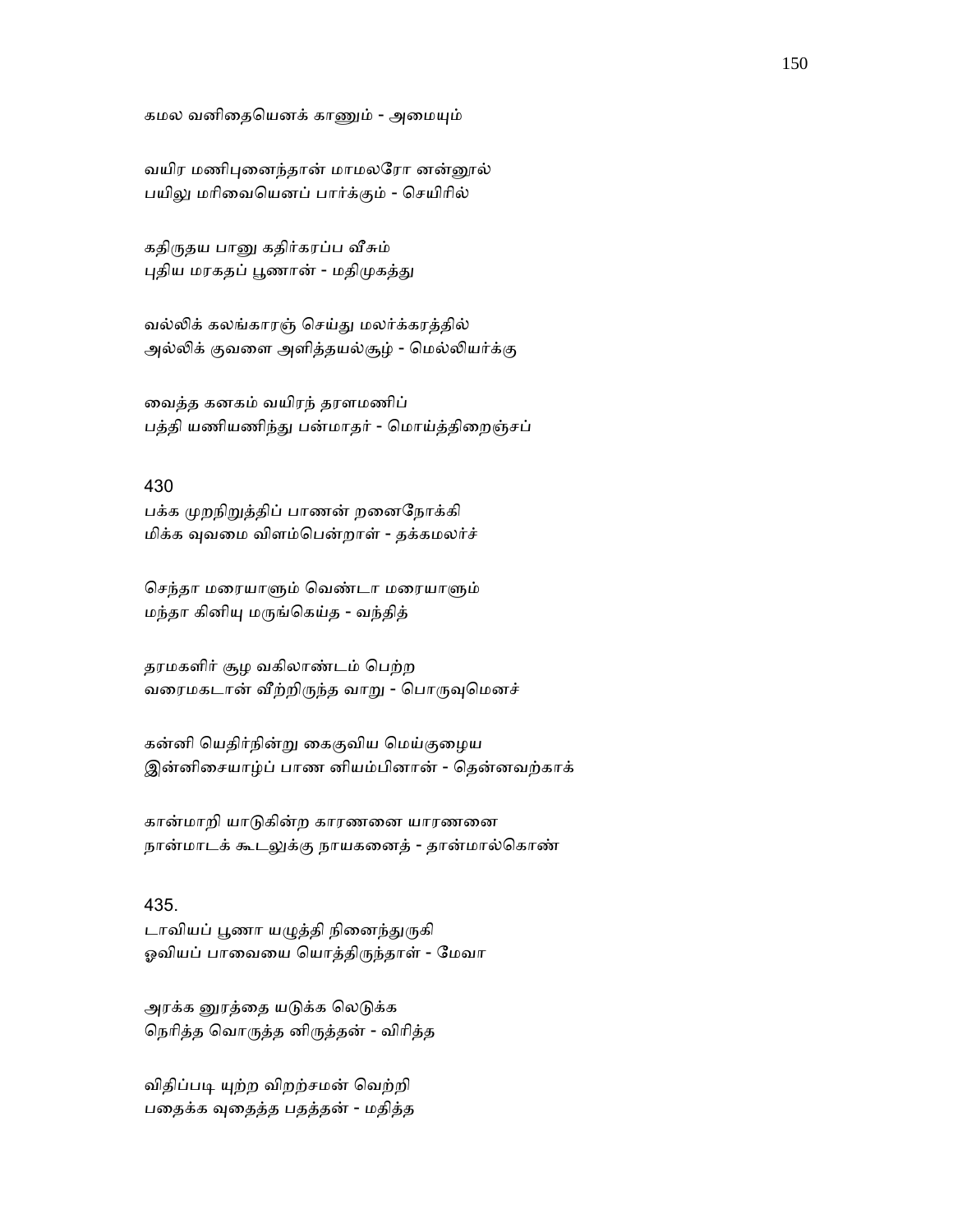சதுரான னன்கண்ணன் சங்கார காலன் மதுரா புரேசன் மணாளன் - கதுவுமலர்ப்

போதுதிர்க்குங் கற்பகப்பூம் பொன்விருக் கத்தின்மேல் வீதி மறைபரவ மேவுதலும் - ஆதரவு

### 440.

கொண்டாள் விரைந்தணைந்தாள் - வண்டு

மருக்கமழுங் கொன்றையான் மாமூர லீந்தான் தருக்கிப் புளகந் தழைத்தாள் - கருப்புச்

சிலையி னுகறிகழச் செங்கமல வாச மலாின் வதனம் வயங்க - நிலᾫ

தளவ முறுவ றயங்க வசோகத் தொளியும் வடிவு மொளிர - மிளிர்சூதப்

போதிற் சுணங்கு பொலியக் கழுநீரிற் காதிற் பொருகண் களிசிறப்ப - ஓதும்

# 445.

மகரக் ெகாᾊயின் மணிக்குைழகள் வாய்ப்ப இகலிப் பொருமதன னேற்றம் - அகலவெதிர்

வென்றிறைவன் றன்னருளால் வேளரசு கைக்கொண்டு நின்றனன்போ லாயிழையு நேர்நின்றாள் - குன்றாத

ெமய்ப்பா லணங்குைடயான் ெவள்ளிமணி மன்ᾠைடயான் அப்பா லுலாவந்தா னாங்கொருத்தி - இப்பாரில்

ேபாிளம்ெபண்.

மாறாத வெற்றிபுனை மாரவேண் மாதவத்தின் ேபறா ெமனவந்த ேபாிளம்ெபண் - கூறின்

வருத்தி யுடனே மகிழு மதனூல்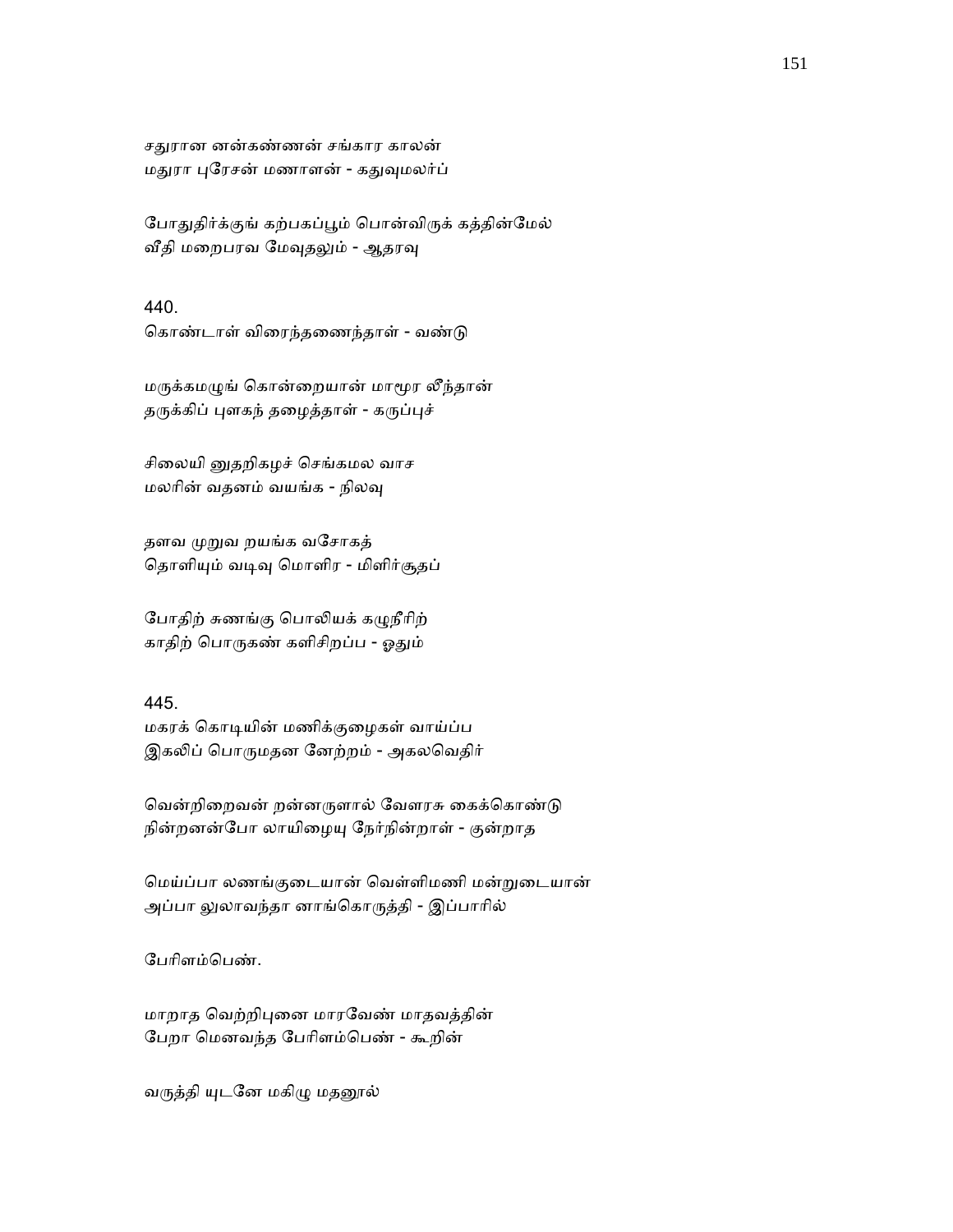விருத்தி யதுராக வெள்ளம் - திருத்தும்

#### 450.

அமுத முதவ வவதரித்த மூரற் குமுத வதனநறுங் கொம்பு - தமரம்

பழகு முத்திப் படிபுதுமை யேற அழகு பயந்த வணங்கு - விழையும்

சுரத மதனச் சுருதி யறிவுக் கிரதி பரவ விருப்பாள் - மருவு

திருவா லுருவாற் றிருப்பாற் கடன்மேல் வருவாள் புகழ வருவாள் - பெரியோர்

நிறைகழிக்க மையொழித்து நேரெதிர்த்த வேந்தர் உறைகழித்த வேலொத் துலாவி - இறையெடுத்த

### 455.

முத்தலைவே லென்னவுயிர் முற்று முடித்தறவோர் சத்தியவெஞெ சாபந் தனையொத்து - வித்தகமாம்

விற்றே ரநங்கனையும் வேற்றடக்கைக் கூற்றினையும் குற்றேவல் கொண்டகொடுங் கூர்விழியாள் - துற்றணிந்த

ேவாித்தா மப்பளித ெமன்சந் தனக்குழம்பாற் பூரிப்பாற் செய்யமணிப் பூணாரப் - பாரிப்பால்

எண்பார்த் தலத்துளிடை யில்லையென்று போகாமல் கண்பார்த்த வன்ன கனதனத்தாள் - நண்பால்

இறைப்பொழுது நீங்கா திறைதிருமே னிக்கண் உறைக்குந் தகையுமென வுற்றோ - மறைத்ததற்கு

# 460.

மெய்வளையு மாமை மிகவெறுக்கு மென்றோமுன் கைவளையுந் தோள்வளையுங் காதலியாள் - மைவளையும்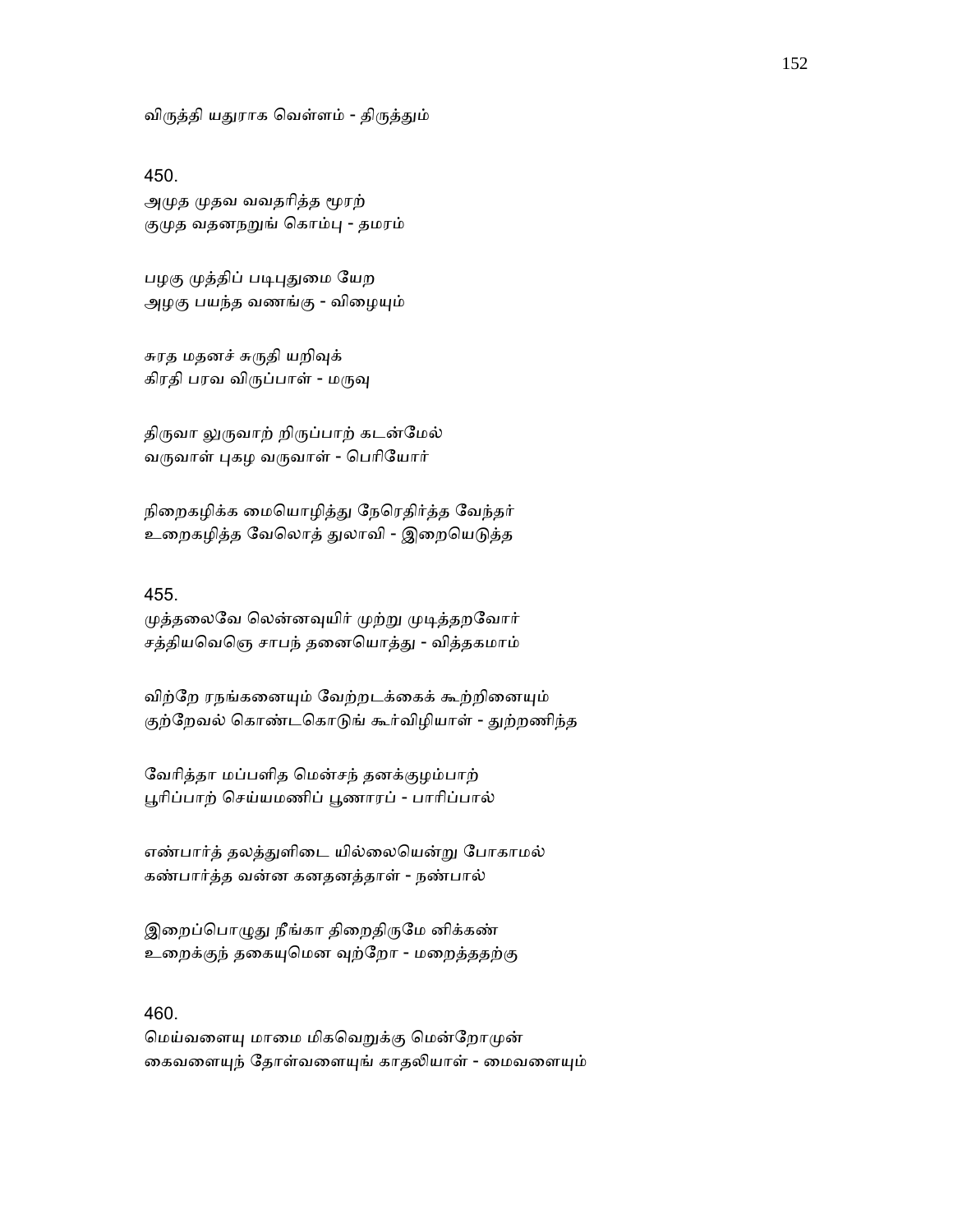விண்படைத்த மாடத்தின் மீதே மதிள்புடைசூழ் வண்பளிங்கிற் செய்தமைத்த மண்டபத்துக் - கண்களிப்ப

வெண்ணிலா முன்றிலிடை மீதேறி நீர்வெள்ளம் தண்ணிலா ெவள்ளெமனத் ைதயலார்-எண்ணிலார்

தங்க டிருமுகமுந் தாழ்குழலும் பங்கயத்திற் பொங்கி யெழுமளிகள் போற்பொலியத்-தங்கம்

செறியு மணிக்குழையுஞ் செங்கண்ணும் வள்ளை மறிᾜங் கயற்ெசயல்கண் மானக்-குறியாத்

#### 465

தளரிடையுங் கொங்கைகளுந் தாமரைநா ளத்து வளரு மிருமுகையின் வாய்ப்பக்-களமும்

நகையு மணிபணில நன்முத்த மென்னத் துகில்க டிரைபோலத் தோற்றத்-திகழும்

ᾗலராத ெசவ்விப் ெபாᾢவா ெலாளிகூர் மலர்வாவி ையᾙன்றின் மான-மலர்வாவிச்

செம்பதுமப் பீடத்துச் சேரோ திமமென்ன அம்பவளப் பீடத் தமர்ந்திருந்து-நம்பன்

ஒருவ னெமையா ளுடையான் புயங்கள் கருதி யயர்கென்ற காலை-முருகியலும்

# 470

அம்புயமும் பாற்கடலு மைந்தருவுஞ் சிந்தித்தோர் தம்பதங்க ளாக்கொள்ளத் தந்தருளும்-நம்பெருமான்

திங்க டனையொழித்துச் செங்கதிராம் வெங்கதிரைக் கங்குலுக்குங் கற்பித்த காரணத்தை-மங்கைமீர்

சாற்றுமென யாழ்த்தடக்கைத் தைய லொருவிறலி கோற்றொடியஞ் செங்கை குவித்திறைஞ்சித்-தோற்றம்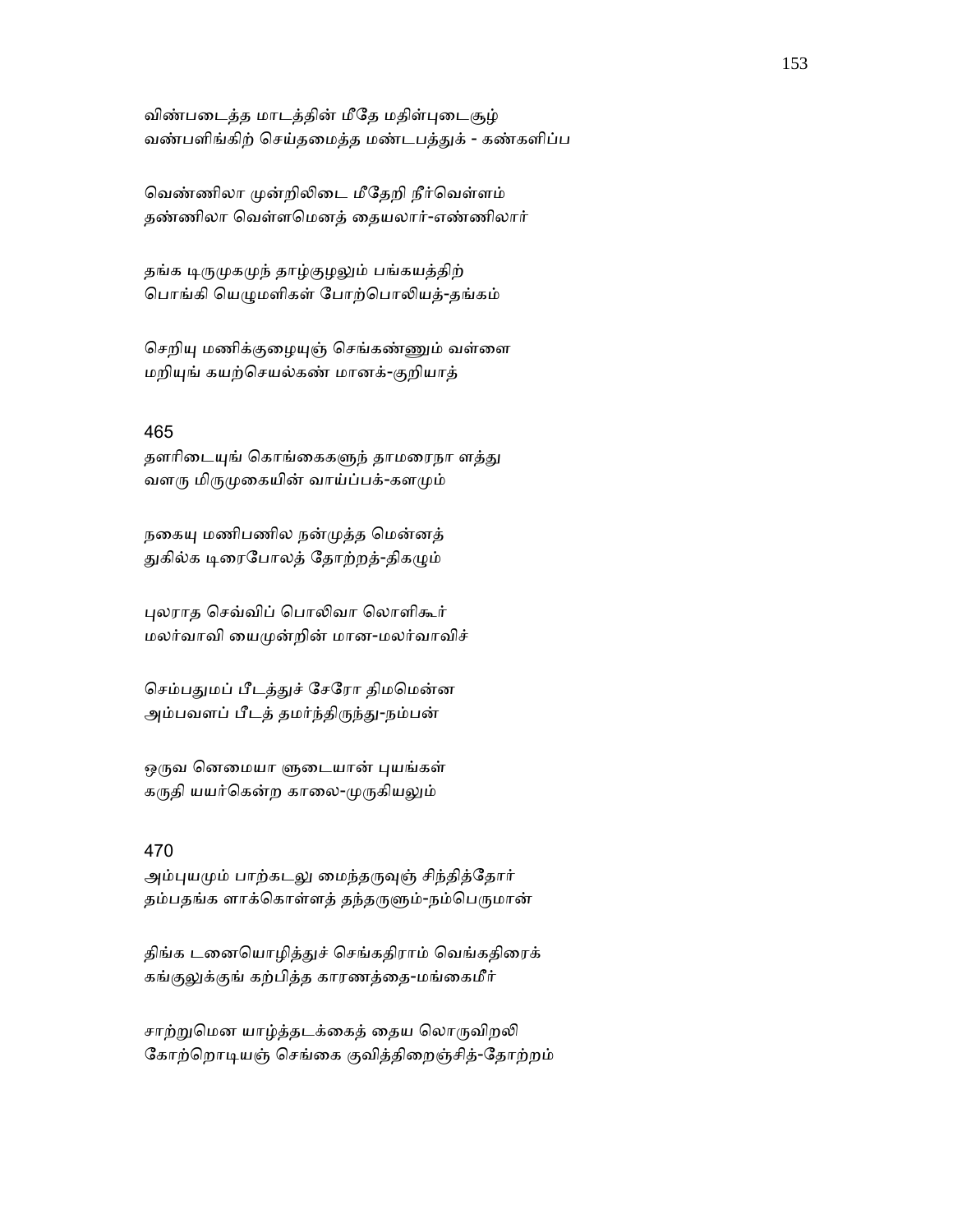கருனா கரனைக் கடம்பவனத் தானை மருவாமல் வாடு மகளிர் – திருவாயாம்

செங்குமுதத் துக்குந் திகழ்முரன் முல்லைக்கும் அங்கட் சேகாதர மைவதமக்கும் - திங்கள்

### 475

பரிதியெனத் தோன்றும் பரமன் புயத்துக் குரிய நினக்கிவ் வுரையேன் - தெரியிழாய்

ஓசை யமிர்தடியே முற்றருந்த யாழ்சிறிது வாசியென நின்று வணங்குதலும் - மாசிலாத்

தந்திரியாழ் வாங்கிச் சராசரங்க ணின்றுருகக் கந்திருவக் கன்னியருங் கண்டுவப்ப - அந்தமிசை

ஆதி வலைவீசி யன்புற் றதவுமுண்மை வாதவூ ரர்க்கு வழங்கியதும் - பேதமற

வெம்பரியைப் பாண்டியற்கு விற்றதுவு மற்றைநாள் அம்புவியெண் வையை யழைத்ததுவும் - எம்பெருமான்

# 480

பிட்டுக்கு மண்சுமந்த பேரருளுந் தென்னவனை அட்டதழல் வெப்பை யகற்றியதும் - மட்டிலமண்

வெங்கழுவி லேற விடுத்ததுவும் வன்னிகிண றங்களை கற்பா லழைத்ததுவும் - தங்கும்

இருந்தண் டமிழ்பாடி யாழ்கலனே யாகக் கருங்கங்கு லாழிகரை கண்டாள் - பெருங்கவர்க்கால்

வாரண மார்ப்ப மலர்வண் டொலியெழுப்பக் காாிᾞ ேளாடக் கᾊக்கமல - ேவாி

அலர நிருத ரழியக் கதிர்கள் மலரத் ெதாழில்கள் வளர - விரகால்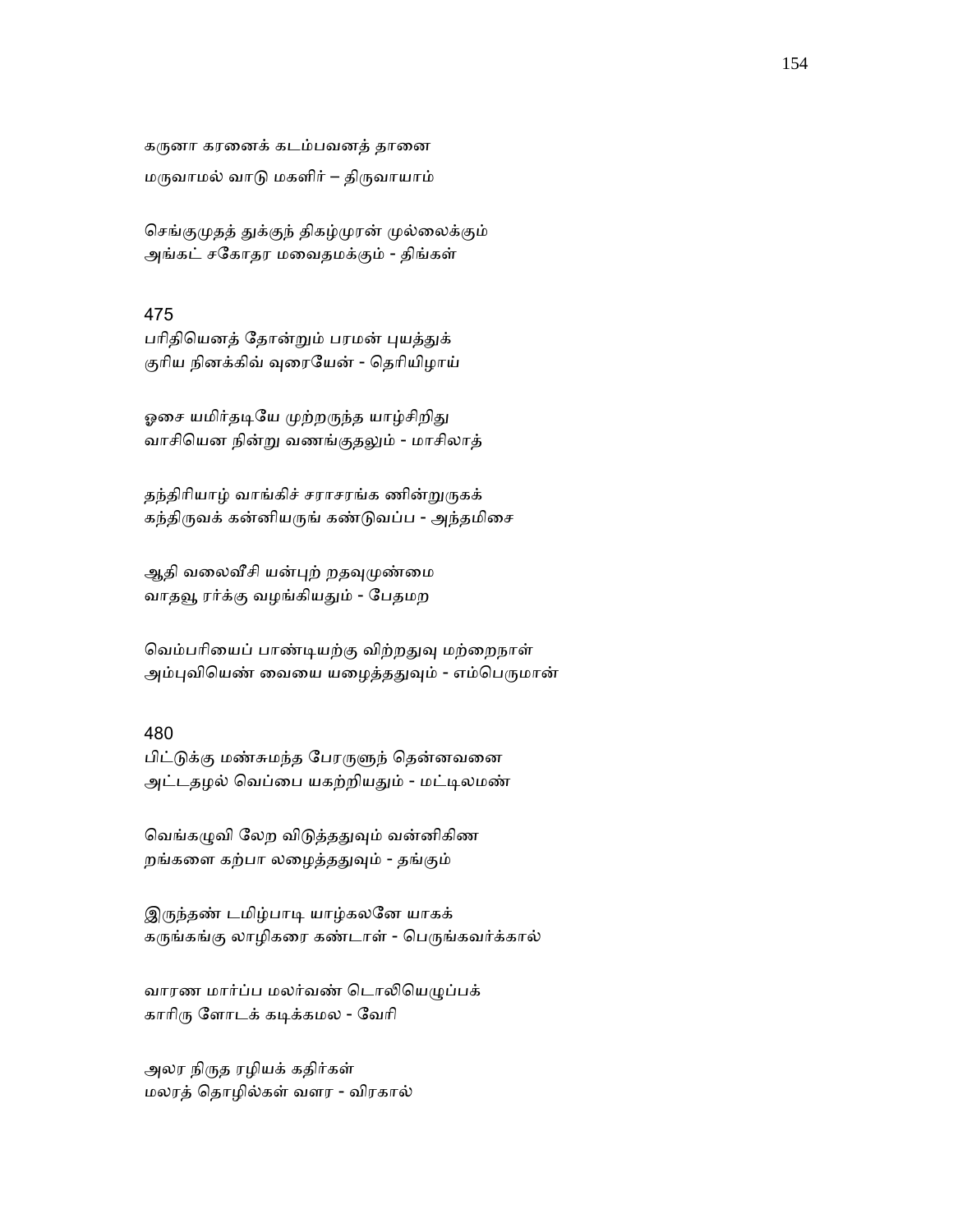#### 485.

இரவி குணபா லெழுபுரவித் தேர்மேல் வரும்பி ராம மழுங்கப் - பரவும்

மதவா ரணᾙ மணிவா ரணᾙம் விதவார வாரம் விளைக்கக் - கதுவு

முறைச்சுருதி யாழொலியு மூவாத தெய்வ மறைச்சுருதி சூழொலியு மல்கத் - திறத்தடையும்

பல்லுயிரிற் பேரிருளும் பாரிற் கலியிருளும் ஒல்லை யடையா துடைந்திரிய - நல்லோர்

முகத்தா மரையு முனிவொன் ற்றியா அகத்தா மரையு மலரப் - பகைத்தமொழி

#### 490.

ஈனச் சமயத் திகலழிய வெல்லையிலா ஞானக் கதிர்க ணலமுதவத் - தானே

தருமந்த மில்லாச் சராசரங்கட் கெல்லாம் பருவம் பெறஞான பானு - ஒருவனெழில்

எட்டானை பூண்டெழுந்த விந்திரவி மானத்து மட்டார் மலர்ᾪதி வந்தைணயத் - ெதாட்டாேரல்

முன்னமய லைத்தீர்க்க மோகம் வடிவுடைய தன்ன மடப்பாவை யாயத்தார் - தன்னருகு

போற்ற மதுரா புரேசன் பவனியெதிர் ஏற்ᾠ நடந்தா ளிைறஞ்சினாள் - ஆற்றாப்

#### 495.

பெருமா மயக்கத்தைப் பெற்றுவந்த தன்மை ஒருநாவா லோத லுறுமே - அருகொரு

சேடி யிவணிற்கச் செந்தமி ழா\*கரனை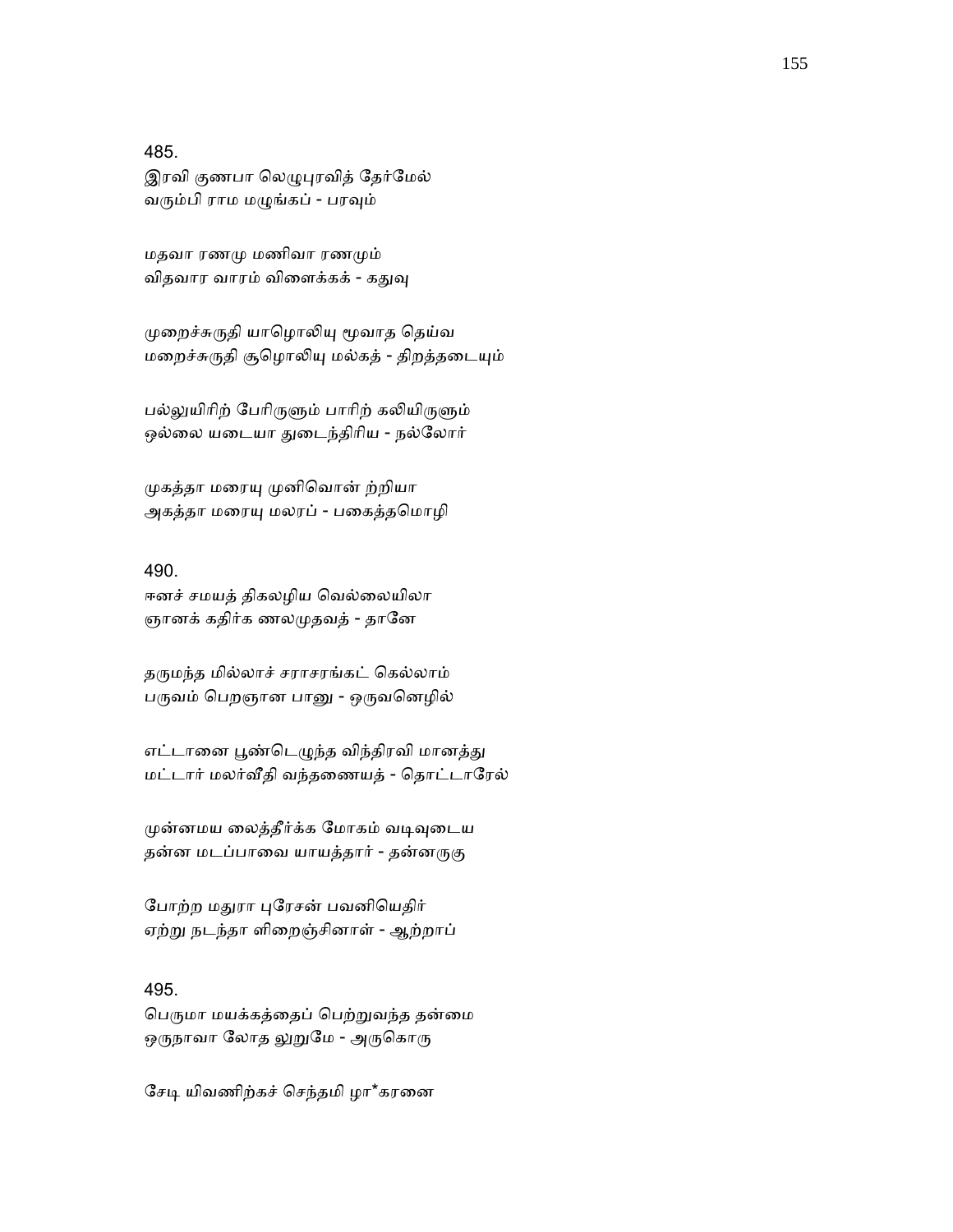ஓடி வணங்கி யுடையானே - நீடி

வளமதியத் தீயால் வதன மதியும் உளமதியும் வாட லுணரேம் - அளவில்

ஒருமைக் கடலொலியா லுற்றதுயி னீங்கி இருமைக் கடலுலைவ தென்னே - ஒருமலயக்

காற்றா லிரண்டு களபவரை முத்தாரம் ஆற்றாத ெதன்ேனா வறிகிேலம் - கூற்றின்

#### 500.

விளங்கியவே யோசையால் வேய்த்தோ ளிரண்டும் ᾐளங்குவைக ெயன்ெனன்ᾠ ெசால்ேகம் - விளிந்தால்

மறுகு மிவளென்று வாழ்த்த வவளும் சிறிது மயக்கந் தெளிந்து - முறைகடந்து

புக்க கடவுளர்தம் பொற்பழியத் தற்போத்த் தக்க னியாகந் தைன யழிப்பாய் - மிக்க

உருவிலாக் காம னுயர்தோ ணெரித்தும் திருவிலா மாலைச் சிதைத்தும் - இருமருங்கும்

யாமத்து மாதரவா மாமதிதேய்த் திட்டழித்தும் காமக் கொடுங்கனலின் கைகுறைத்தும் - சேமித்துப்

### 505.

பாத்துரையா மித்தரைத் பல்லுதிர்த்து மாமடலிற் சாய்த்த விதியைத் தலைகெடுத்துஞ் - சாத்தியொளிர்

மாக விமான மனம்வளர்த்த ெவன்ᾠயரம் யோக மளித்தொழிக்க வொண்ணாதோ - மோகமுற

வாரூ டறுத்து வளர்முலைக்குந் தோளுக்கும் சீரூரு மானிடர்க்குந் தேவர்க்கும் - ஆரூரில்

செம்பொற் றியாக மளிப்பதுபோற் செம்பசலை அம்பொற் றியாக மளிப்பதேன் - அம்பிகை